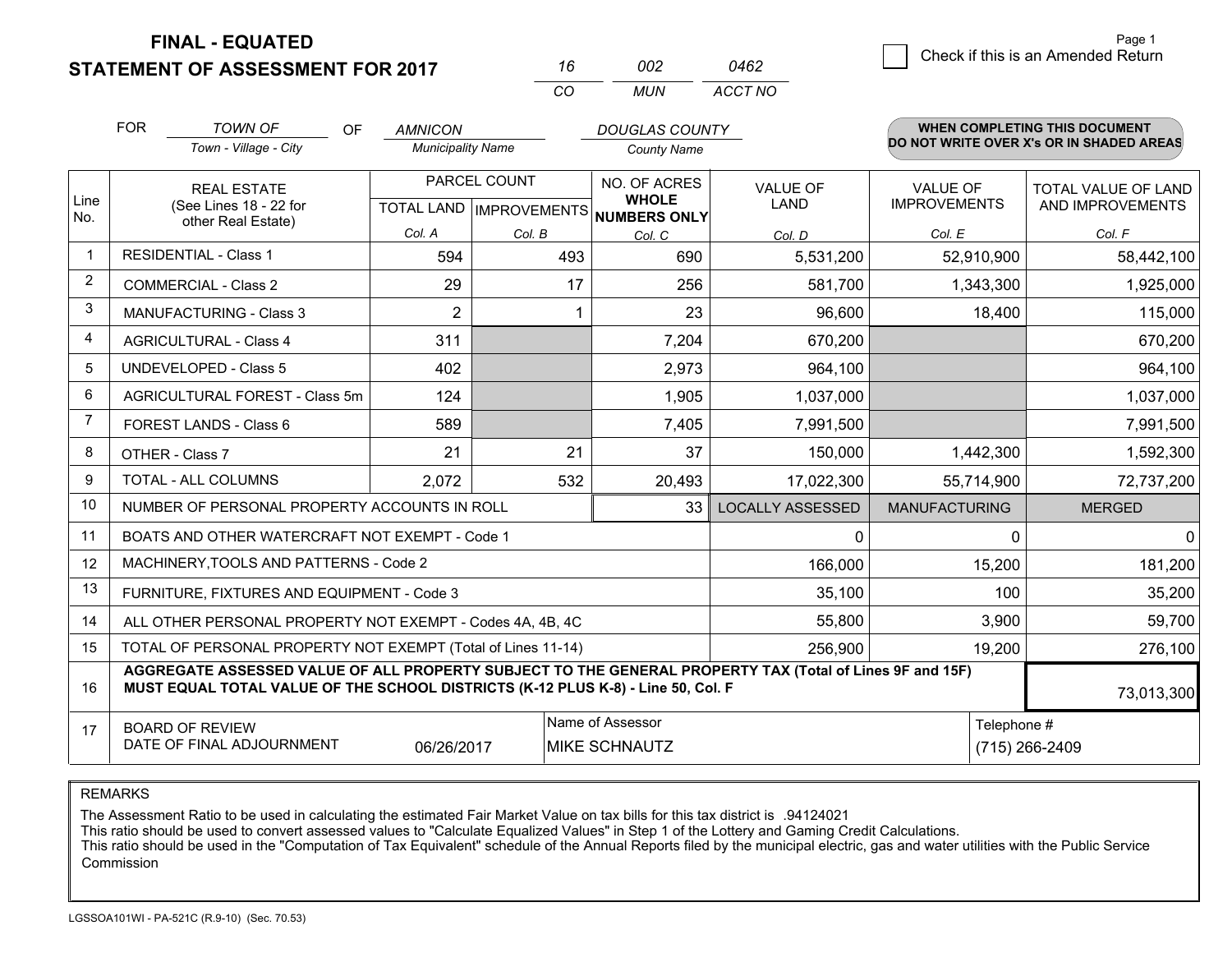*YEAR CO MUN ACCT NO* 2017 16 002 0462 Page 2

Do not confuse FOREST LANDS (Line 7) with FOREST CROPS (in this section) - They are **NOT** the same

|    |                                  |                                             |  | Private Forest Crop - Reg Class @ 10¢ per acre                                 |  | Private Forest Crop - Reg Class @ \$2.52 per acre             |                                                                              |                    |                    |
|----|----------------------------------|---------------------------------------------|--|--------------------------------------------------------------------------------|--|---------------------------------------------------------------|------------------------------------------------------------------------------|--------------------|--------------------|
| 18 | (a) PARCELS                      | (b) ACRES                                   |  | (c) ASSESSED VALUE                                                             |  | (d) PARCELS                                                   | (e) ACRES                                                                    |                    | (f) ASSESSED VALUE |
|    |                                  |                                             |  |                                                                                |  |                                                               |                                                                              |                    |                    |
|    |                                  |                                             |  | Private Forest Crop - Special Class @ 20¢ per acre                             |  |                                                               | Entered Before 2005 Managed Forest - Ferrous Mining CLOSED @ \$8.27 per acre |                    |                    |
| 19 | (a) PARCELS                      | (b) ACRES                                   |  | (c) ASSESSED VALUE                                                             |  | (d) PARCELS                                                   | (e) ACRES                                                                    |                    | (f) ASSESSED VALUE |
|    |                                  |                                             |  |                                                                                |  |                                                               |                                                                              |                    |                    |
|    |                                  | Entered Before 2005 Managed Forest - OPEN @ |  | \$.79 per acre                                                                 |  |                                                               | Entered Before 2005 Managed Forest - CLOSED @ \$1.87 per acre                |                    |                    |
| 20 | (a) PARCELS                      | (b) ACRES                                   |  | (c) ASSESSED VALUE                                                             |  | (d) PARCELS                                                   | (e) ACRES                                                                    |                    | (f) ASSESSED VALUE |
|    |                                  |                                             |  |                                                                                |  | 4                                                             | 155                                                                          |                    | 160,300            |
|    |                                  | Entered After 2004 Managed Forest - OPEN @  |  | \$2.14 per acre                                                                |  | Entered After 2004 Managed Forest - CLOSED @ \$10.68 per acre |                                                                              |                    |                    |
| 21 | (a) PARCELS                      | (b) ACRES                                   |  | (c) ASSESSED VALUE                                                             |  | (d) PARCELS                                                   | (e) ACRES                                                                    | (f) ASSESSED VALUE |                    |
|    |                                  |                                             |  |                                                                                |  |                                                               |                                                                              |                    |                    |
|    |                                  |                                             |  |                                                                                |  | 3                                                             | 122.21                                                                       |                    | 103,600            |
| 22 | (a) County Forest Cropland Acres |                                             |  | (b) Federal Acres                                                              |  | (c) State Acres                                               | (d) County (NOT FOREST CROP) Acres                                           |                    | (e) Other Acres    |
|    |                                  |                                             |  |                                                                                |  | 1,226.8<br>112.46                                             |                                                                              |                    | 2,383.31           |
|    |                                  |                                             |  | Assessed Value of Omitted Property From Prior Years (Sec. 70.44)               |  |                                                               | Assessed Value of Sec. 70.43 Corrections of Errors by Assessors              |                    |                    |
| 23 |                                  | (a) REAL ESTATE                             |  | (b) PERSONAL                                                                   |  |                                                               | (c1) REAL ESTATE                                                             |                    | (c2) PERSONAL      |
|    |                                  |                                             |  |                                                                                |  |                                                               |                                                                              |                    |                    |
|    |                                  |                                             |  | Manufacturing Equated Value of Omitted Property From Prior Years (Sec. 70.995) |  |                                                               | Mfg. Equated Value of Sec.70.43 Corrections of Errors by Assessors           |                    |                    |
|    | (d) REAL ESTATE                  |                                             |  | (e) PERSONAL                                                                   |  |                                                               | (f1) REAL ESTATE                                                             |                    | (f2) PERSONAL      |
|    |                                  |                                             |  |                                                                                |  |                                                               |                                                                              |                    |                    |

## **SPECIAL DISTRICTS**

| Line<br>No. | Enter 6-digit<br><b>Special District</b> | <b>Account</b><br><b>Number</b> | <b>Special District Name</b> | <b>Locally Assessed Value</b><br>of Real Estate and | Mfg Value of Real Estate<br>and Personal Property | <b>Merged Value of</b><br><b>Real Estate and</b> |
|-------------|------------------------------------------|---------------------------------|------------------------------|-----------------------------------------------------|---------------------------------------------------|--------------------------------------------------|
|             | Code (Col. A)                            | (Col. B)                        | (Col. C)                     | Personal Property (Col. D)                          | (Col. E)                                          | Personal Property (Col. F)                       |
| 24          |                                          |                                 |                              |                                                     |                                                   |                                                  |
| 25          |                                          |                                 |                              |                                                     |                                                   |                                                  |
| 26          |                                          |                                 |                              |                                                     |                                                   |                                                  |
| 27          |                                          |                                 |                              |                                                     |                                                   |                                                  |
| 28          |                                          |                                 |                              |                                                     |                                                   |                                                  |
| 29          |                                          |                                 |                              |                                                     |                                                   |                                                  |
| 30          |                                          |                                 |                              |                                                     |                                                   |                                                  |
| 31          |                                          |                                 |                              |                                                     |                                                   |                                                  |
| 32          |                                          |                                 |                              |                                                     |                                                   |                                                  |
| 33          |                                          |                                 |                              |                                                     |                                                   |                                                  |
| 34          |                                          |                                 |                              |                                                     |                                                   |                                                  |
| 35          |                                          |                                 |                              |                                                     |                                                   |                                                  |

LGSSOA101WI-PA - 521C (R. 9-10) (Sec. 70.53)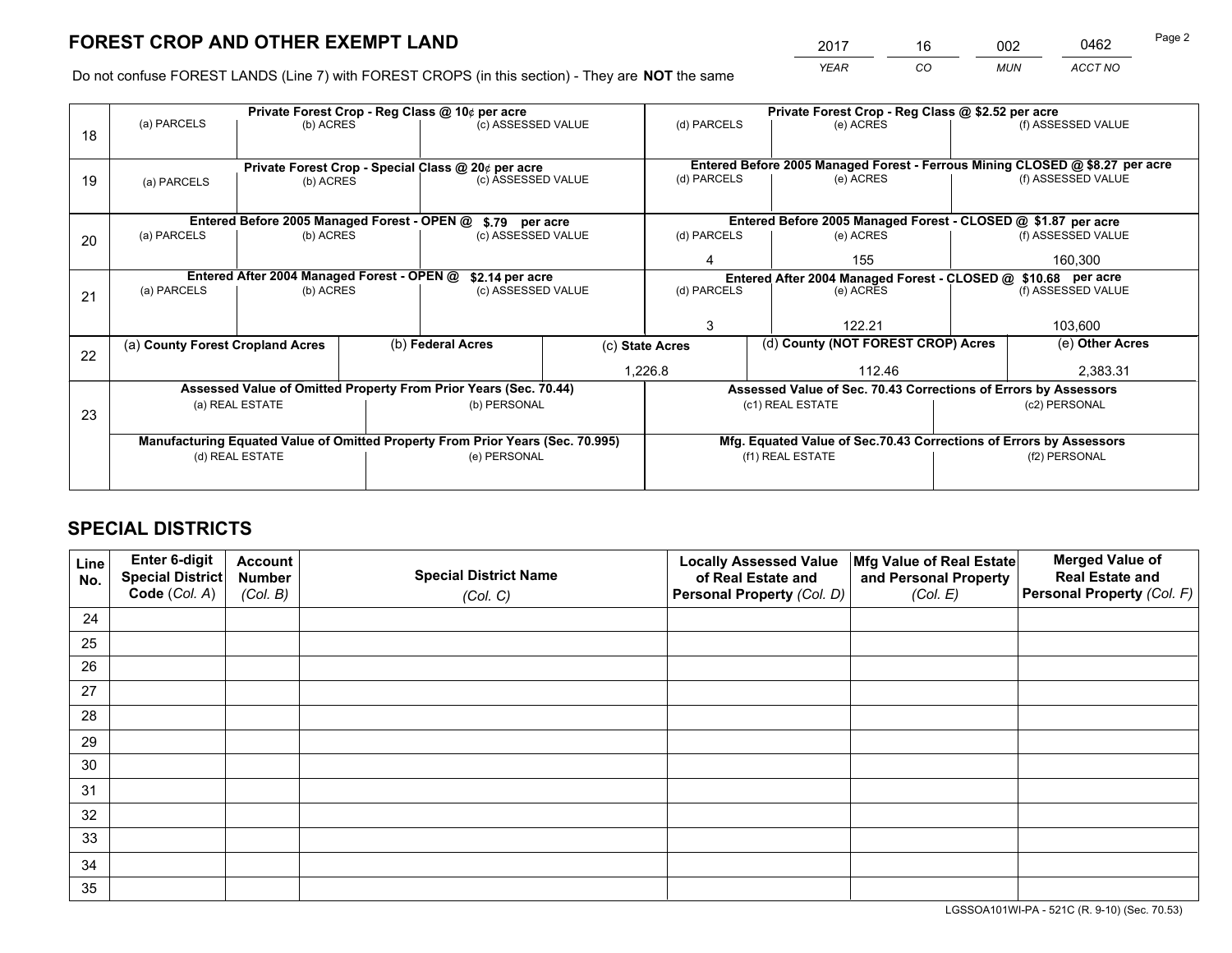| <b>Account</b><br><b>Merged Value of</b><br><b>Enter 6-digit</b><br>Mfg Value of Real Estate<br><b>Locally Assessed Value</b><br>Line<br><b>School District Name</b><br><b>Number</b><br><b>School District</b><br><b>Real Estate and</b><br>of Real Estate and<br>and Personal Property<br>No.<br>(Col. B)<br>Code (Col. A)<br>Personal Property (Col. F)<br>(Col. C)<br>Personal Property (Col. D)<br>(Col. E)<br>A. SCHOOL DISTRICTS (K-8 and K-12) | 73,013,300 |
|--------------------------------------------------------------------------------------------------------------------------------------------------------------------------------------------------------------------------------------------------------------------------------------------------------------------------------------------------------------------------------------------------------------------------------------------------------|------------|
|                                                                                                                                                                                                                                                                                                                                                                                                                                                        |            |
|                                                                                                                                                                                                                                                                                                                                                                                                                                                        |            |
| 0111<br>SCH D OF MAPLE<br>163297<br>72,879,100<br>134,200<br>36                                                                                                                                                                                                                                                                                                                                                                                        |            |
| 37                                                                                                                                                                                                                                                                                                                                                                                                                                                     |            |
| 38                                                                                                                                                                                                                                                                                                                                                                                                                                                     |            |
| 39                                                                                                                                                                                                                                                                                                                                                                                                                                                     |            |
| 40                                                                                                                                                                                                                                                                                                                                                                                                                                                     |            |
| 41<br>42                                                                                                                                                                                                                                                                                                                                                                                                                                               |            |
| 43                                                                                                                                                                                                                                                                                                                                                                                                                                                     |            |
| 44                                                                                                                                                                                                                                                                                                                                                                                                                                                     |            |
| 45                                                                                                                                                                                                                                                                                                                                                                                                                                                     |            |
| 46                                                                                                                                                                                                                                                                                                                                                                                                                                                     |            |
| 47                                                                                                                                                                                                                                                                                                                                                                                                                                                     |            |
| 48                                                                                                                                                                                                                                                                                                                                                                                                                                                     |            |
| 49                                                                                                                                                                                                                                                                                                                                                                                                                                                     |            |
| TOTAL ASSESSED VALUE OF SCHOOL DISTRICTS (K-8 and K-12)<br>50<br>72,879,100<br>134,200                                                                                                                                                                                                                                                                                                                                                                 | 73,013,300 |
| <b>B.</b><br><b>UNION HIGH SCHOOL DISTRICTS</b>                                                                                                                                                                                                                                                                                                                                                                                                        |            |
| 51                                                                                                                                                                                                                                                                                                                                                                                                                                                     |            |
| 52                                                                                                                                                                                                                                                                                                                                                                                                                                                     |            |
| 53                                                                                                                                                                                                                                                                                                                                                                                                                                                     |            |
| 54<br>TOTAL ASSESSED VALUE OF UNION HIGH SCHOOLS                                                                                                                                                                                                                                                                                                                                                                                                       |            |
| 55                                                                                                                                                                                                                                                                                                                                                                                                                                                     |            |
| C.<br><b>TECHNICAL COLLEGE DISTRICTS</b><br>56<br>WISCONSIN INDIANHEAD TECH COLLEGE SHEL<br>72,879,100<br>0016                                                                                                                                                                                                                                                                                                                                         |            |
| 001700<br>134,200<br>57                                                                                                                                                                                                                                                                                                                                                                                                                                | 73,013,300 |
| 58                                                                                                                                                                                                                                                                                                                                                                                                                                                     |            |
| TOTAL ASSESSED VALUE OF TECHNICAL COLLEGES<br>59<br>134,200<br>72,879,100                                                                                                                                                                                                                                                                                                                                                                              | 73,013,300 |

16

002

## *I hereby certify, to the best of my knowledge and belief, this form is complete and correct.*

**SCHOOL DISTRICTS**

| Print name of preparer | Title                    |                | Date (MM / DD / CCYY) |
|------------------------|--------------------------|----------------|-----------------------|
|                        |                          |                |                       |
| Signature of preparer  | Contact Telephone Number | E-mail address |                       |
|                        | $\overline{\phantom{0}}$ |                |                       |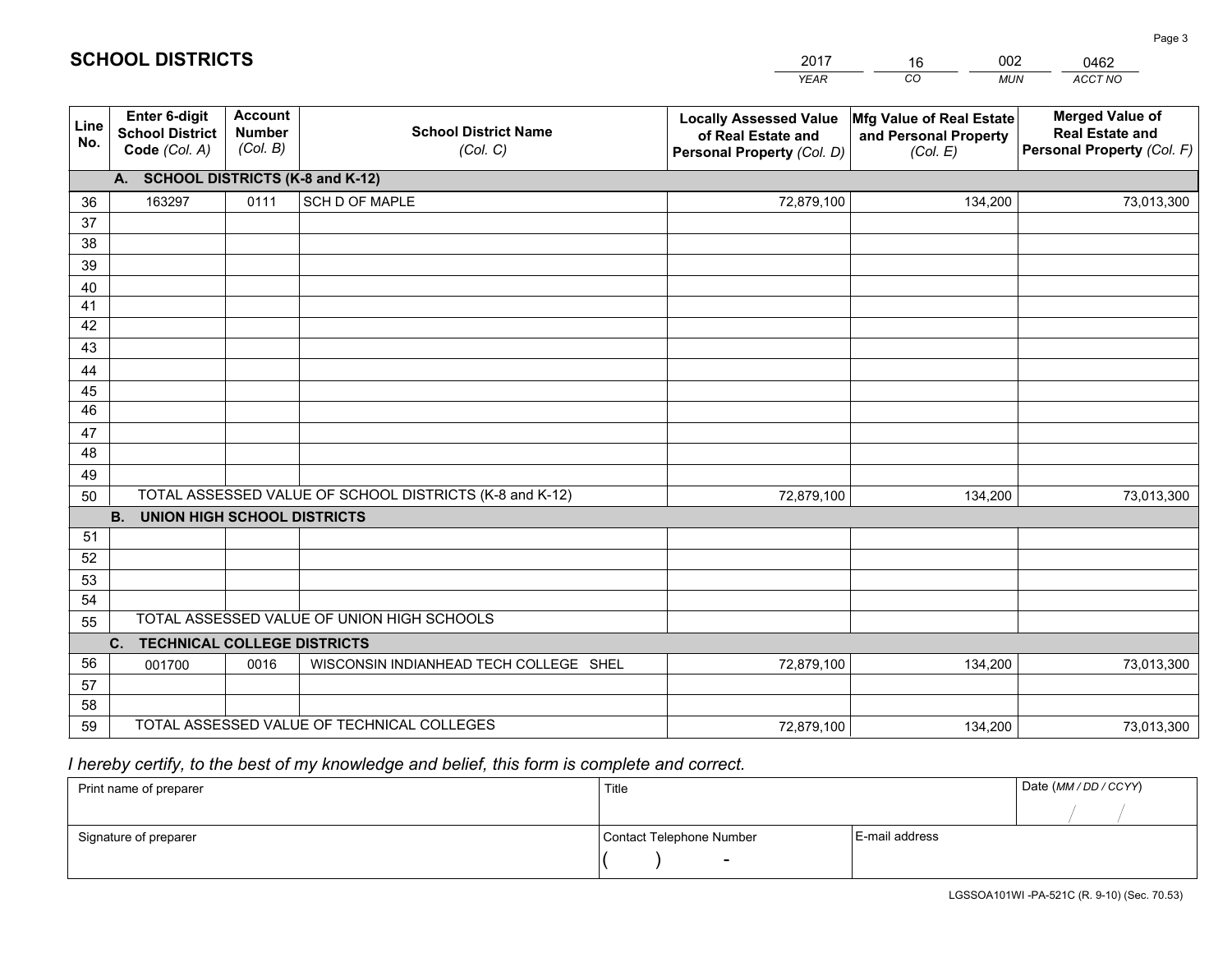#### **HIGHLIGHTS**

- 1. Complete the Statement of Assessment after the Board of Review. Reflect any changes made there.
- 2. Use black ink to complete.
- 3. Line 16 must equal Line 50, Col D.
- 4. Line 55 must equal the total of K-8 schools listed on lines 36-49. Do not include K-12 schools in this comparision.
- 5. Line 59, Col. D must equal Line 16.
- 6. Special District, School District and Technical College District values must include both real estate and personal property. Examples of Special districts are: town sanitary districts, public inland lake protection and rehabilitation districts, and metropolitan sewerage districts.
- 7. DO NOT INCLUDE Manufacturing property values.DOR will print these values on the final SOA.
- 8. Accuracy of this form is very important. The values reported directly affect the equalized value DOR calculates for school and special districts.

#### **Page 1:**

 If not prefilled, enter the tax year,county and municipal code,municipal type, municipal name and county name on the top of form.

Check the Amended box, if filing an amended / corrected SOA.

 Report the parcel count, acres and assessed value of taxable general property, total parcel count, (real and personal), total acres, and values from final figures set by the Board of Review.

- A. Real Estate land and improvements (buildings, etc.) is reported on lines 1 8, total line 9.
- B. Personal Property is reported on lines 11 14, Column D, total line 15.
- C. To complete this report, use the computer produced summary of the assessment roll that shows these amounts.
- D. Use whole numbers only.
- E. Add each line across and each column down to verify entries.

### **Page 2:**

- A. Report Special Items (not subject to general property tax).
- 1. Private Forest Croplands and Managed Forest Lands are reported on lines 18,19, 20 and 21. Be sure to report assessed values **NOT** taxes.
- 2. You should have copies of the orders of entry, orders of withdrawal, etc., to update your assessment roll.
	- 3. Show hundredths of acres (e.g. 39.75).
- 4. Tax exempt lands are reported on line 22.
- 5. Omitted property and sec. 70.43, Wis. Stats., corrections of errors by assessor are reported on line 23. Report real estate and personal property separately. These should be for **prior years**, not something found on the current assessment roll after the board of review.
- B. Special District (Lines 24-35) Include the value of both real and personal property.

 The Department of Revenue (DOR) preprints much of the information regarding names and codes for schools, special districts,etc. If a district is not listed, enter the name and value only, DOR will enter the proper code.

### **Page 3 School Districts:**

Include the value of both real and personal property.

Report School District (regular, elementary, union high school, and technical college).

- 1. Regular (K-12) and Elementary (K-8) school values are reported on lines 36-49, total on line 50.
- 2. Union High School (UHS) (use only if elementary schools are listed on lines 36-49) are reported on lines 51-54. UHS total value (line 55) must equal to the total **elementary school** values reported on lines 36-49. Do notinclude K-12 schools in this comparison.
- 3. Technical College values are reported on lines 56-58, total on line 59.
- 4. Use the computer summary that shows these amounts to complete this report.

#### **This form is due the second Monday in June. File this report only after your Board of Review is complete.**

 *If you have questions: Return forms to:*

 Email: lgs@wisconsin.gov Wisconsin Department of RevenueCall:  $(608)$  266-2569 or  $(608)$  264-6892 Fax number: (608) 264-6887 PO Box 8971

Local Government Services Section 6-97 Madison WI 53708-8971

SOUTH RANGE, WI 54874 SOUTH RANGE, WI 54874 4474S WENTWORTH RD 4474S WENTWORTH RD TOWN OF AMNICON TOWN OF AMNICON **GARY KANE** GARY KANE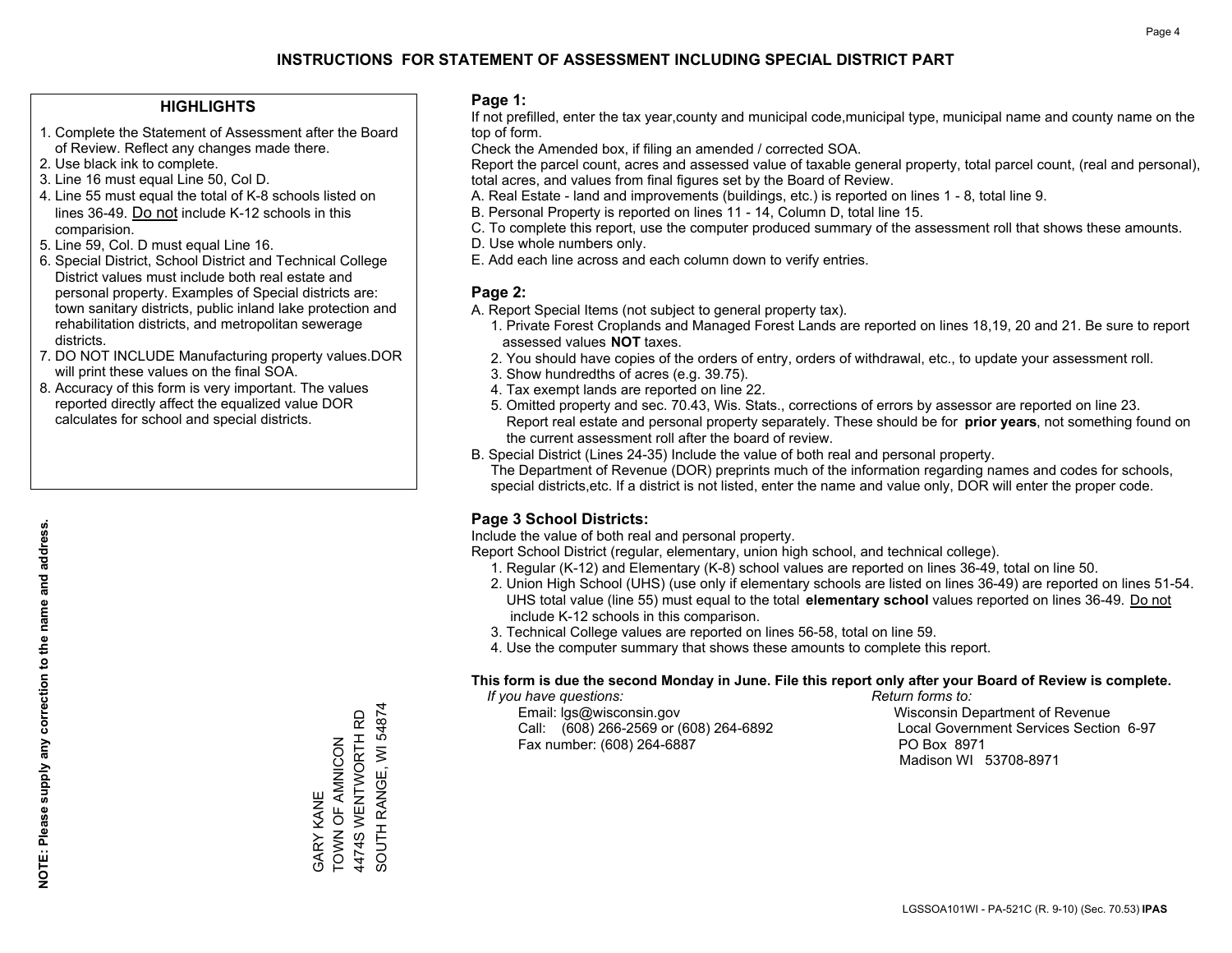**FINAL - EQUATED**

**STATEMENT OF ASSESSMENT FOR 2017** 

| 16  | 004 | 0463    |
|-----|-----|---------|
| CO. | MUN | ACCT NO |

|                | <b>FOR</b>                                                                                                                                                                                   | <b>TOWN OF</b><br>OF<br>Town - Village - City             | <b>BENNETT</b><br><b>Municipality Name</b> |              | <b>DOUGLAS COUNTY</b><br><b>County Name</b>                          |                         |                                        | <b>WHEN COMPLETING THIS DOCUMENT</b><br>DO NOT WRITE OVER X's OR IN SHADED AREAS |
|----------------|----------------------------------------------------------------------------------------------------------------------------------------------------------------------------------------------|-----------------------------------------------------------|--------------------------------------------|--------------|----------------------------------------------------------------------|-------------------------|----------------------------------------|----------------------------------------------------------------------------------|
| Line<br>No.    | <b>REAL ESTATE</b><br>(See Lines 18 - 22 for<br>other Real Estate)                                                                                                                           |                                                           |                                            | PARCEL COUNT | NO. OF ACRES<br><b>WHOLE</b><br>TOTAL LAND IMPROVEMENTS NUMBERS ONLY | <b>VALUE OF</b><br>LAND | <b>VALUE OF</b><br><b>IMPROVEMENTS</b> | <b>TOTAL VALUE OF LAND</b><br>AND IMPROVEMENTS                                   |
|                |                                                                                                                                                                                              |                                                           | Col. A                                     | Col. B       | Col. C                                                               | Col. D                  | Col. E                                 | Col. F                                                                           |
| -1             |                                                                                                                                                                                              | <b>RESIDENTIAL - Class 1</b>                              | 489                                        | 386          | 851                                                                  | 10,350,700              | 32,991,300                             | 43,342,000                                                                       |
| 2              |                                                                                                                                                                                              | <b>COMMERCIAL - Class 2</b>                               | 8                                          |              | 115                                                                  | 771,000                 | 2,655,600                              | 3,426,600                                                                        |
| 3              |                                                                                                                                                                                              | <b>MANUFACTURING - Class 3</b>                            | $\Omega$                                   | 0            | $\mathbf{0}$                                                         | 0                       | 0                                      | $\Omega$                                                                         |
| 4              |                                                                                                                                                                                              | <b>AGRICULTURAL - Class 4</b>                             | 67                                         |              | 1,114                                                                | 109,600                 |                                        | 109,600                                                                          |
| 5              |                                                                                                                                                                                              | UNDEVELOPED - Class 5                                     | 234                                        |              | 3,272                                                                | 911,600                 |                                        | 911,600                                                                          |
| 6              |                                                                                                                                                                                              | AGRICULTURAL FOREST - Class 5m                            | 44                                         |              | 780                                                                  | 448,600                 |                                        | 448,600                                                                          |
| $\overline{7}$ |                                                                                                                                                                                              | FOREST LANDS - Class 6                                    | 473                                        |              | 10,021                                                               | 11,039,700              |                                        | 11,039,700                                                                       |
| 8              |                                                                                                                                                                                              | OTHER - Class 7                                           | 12                                         | 12           | 25                                                                   | 75,000                  | 785,900                                | 860,900                                                                          |
| 9              |                                                                                                                                                                                              | TOTAL - ALL COLUMNS                                       | 1,327                                      | 405          | 16,178                                                               | 23,706,200              | 36,432,800                             | 60,139,000                                                                       |
| 10             |                                                                                                                                                                                              | NUMBER OF PERSONAL PROPERTY ACCOUNTS IN ROLL              |                                            |              | 10                                                                   | <b>LOCALLY ASSESSED</b> | <b>MANUFACTURING</b>                   | <b>MERGED</b>                                                                    |
| 11             |                                                                                                                                                                                              | BOATS AND OTHER WATERCRAFT NOT EXEMPT - Code 1            |                                            |              |                                                                      | 28,794                  | $\Omega$                               | 28,794                                                                           |
| 12             |                                                                                                                                                                                              | MACHINERY, TOOLS AND PATTERNS - Code 2                    |                                            |              |                                                                      | 4,725                   | $\Omega$                               | 4,725                                                                            |
| 13             |                                                                                                                                                                                              | FURNITURE, FIXTURES AND EQUIPMENT - Code 3                |                                            |              |                                                                      | 605,088                 | 0                                      | 605,088                                                                          |
| 14             |                                                                                                                                                                                              | ALL OTHER PERSONAL PROPERTY NOT EXEMPT - Codes 4A, 4B, 4C |                                            |              |                                                                      | 3,555                   | 0                                      | 3,555                                                                            |
| 15             | TOTAL OF PERSONAL PROPERTY NOT EXEMPT (Total of Lines 11-14)<br>642,162                                                                                                                      |                                                           |                                            |              |                                                                      |                         | 0<br>642,162                           |                                                                                  |
| 16             | AGGREGATE ASSESSED VALUE OF ALL PROPERTY SUBJECT TO THE GENERAL PROPERTY TAX (Total of Lines 9F and 15F)<br>MUST EQUAL TOTAL VALUE OF THE SCHOOL DISTRICTS (K-12 PLUS K-8) - Line 50, Col. F |                                                           |                                            |              |                                                                      |                         | 60,781,162                             |                                                                                  |
| 17             |                                                                                                                                                                                              | <b>BOARD OF REVIEW</b>                                    |                                            |              | Name of Assessor                                                     |                         | Telephone #                            |                                                                                  |
|                | DATE OF FINAL ADJOURNMENT<br>07/24/2017<br><b>KENNETH THIMM</b>                                                                                                                              |                                                           |                                            |              |                                                                      | (218) 390-4289          |                                        |                                                                                  |

REMARKS

The Assessment Ratio to be used in calculating the estimated Fair Market Value on tax bills for this tax district is 1.034935858

This ratio should be used to convert assessed values to "Calculate Equalized Values" in Step 1 of the Lottery and Gaming Credit Calculations.<br>This ratio should be used in the "Computation of Tax Equivalent" schedule of the Commission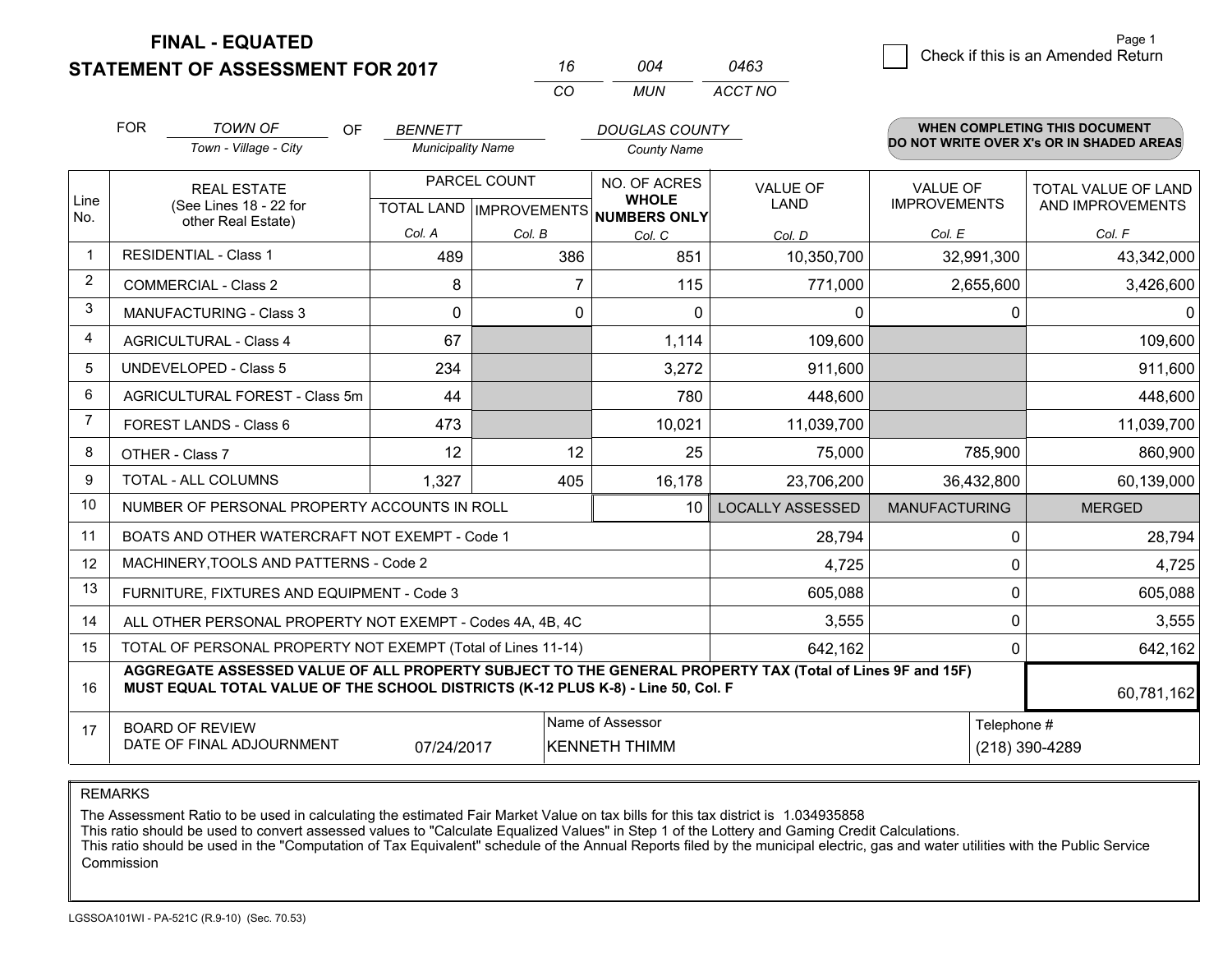*YEAR CO MUN ACCT NO* 2017 <u>\_\_\_\_\_ 16 \_\_\_\_\_ 004 \_\_\_</u> \_\_\_\_0463 Page 2

Do not confuse FOREST LANDS (Line 7) with FOREST CROPS (in this section) - They are **NOT** the same

|    |                                                                                |                                             |  | Private Forest Crop - Reg Class @ 10¢ per acre                   |                                                               |                                                                    |                                                                              | Private Forest Crop - Reg Class @ \$2.52 per acre               |                    |                    |
|----|--------------------------------------------------------------------------------|---------------------------------------------|--|------------------------------------------------------------------|---------------------------------------------------------------|--------------------------------------------------------------------|------------------------------------------------------------------------------|-----------------------------------------------------------------|--------------------|--------------------|
| 18 | (a) PARCELS                                                                    | (b) ACRES                                   |  | (c) ASSESSED VALUE                                               |                                                               | (d) PARCELS                                                        |                                                                              | (e) ACRES                                                       |                    | (f) ASSESSED VALUE |
|    |                                                                                |                                             |  |                                                                  | 6                                                             |                                                                    | 240                                                                          |                                                                 | 270,000            |                    |
|    |                                                                                |                                             |  | Private Forest Crop - Special Class @ 20¢ per acre               |                                                               |                                                                    | Entered Before 2005 Managed Forest - Ferrous Mining CLOSED @ \$8.27 per acre |                                                                 |                    |                    |
| 19 | (a) PARCELS                                                                    | (b) ACRES                                   |  | (c) ASSESSED VALUE                                               |                                                               | (d) PARCELS                                                        |                                                                              | (e) ACRES                                                       |                    | (f) ASSESSED VALUE |
|    |                                                                                |                                             |  |                                                                  |                                                               |                                                                    |                                                                              |                                                                 |                    |                    |
|    |                                                                                | Entered Before 2005 Managed Forest - OPEN @ |  | \$.79 per acre                                                   |                                                               |                                                                    |                                                                              | Entered Before 2005 Managed Forest - CLOSED @ \$1.87 per acre   |                    |                    |
| 20 | (a) PARCELS                                                                    | (b) ACRES                                   |  | (c) ASSESSED VALUE                                               |                                                               | (d) PARCELS                                                        |                                                                              | (e) ACRES                                                       |                    | (f) ASSESSED VALUE |
|    | 92                                                                             | 3.540.95                                    |  | 3,974,000                                                        |                                                               | 15                                                                 |                                                                              | 567.86                                                          |                    | 637,600            |
|    |                                                                                | Entered After 2004 Managed Forest - OPEN @  |  | \$2.14 per acre                                                  | Entered After 2004 Managed Forest - CLOSED @ \$10.68 per acre |                                                                    |                                                                              |                                                                 |                    |                    |
| 21 | (a) PARCELS                                                                    | (b) ACRES                                   |  | (c) ASSESSED VALUE                                               |                                                               | (d) PARCELS<br>(e) ACRES                                           |                                                                              |                                                                 | (f) ASSESSED VALUE |                    |
|    |                                                                                |                                             |  |                                                                  |                                                               |                                                                    |                                                                              |                                                                 |                    |                    |
|    |                                                                                | 315                                         |  | 330,700                                                          |                                                               | 9                                                                  |                                                                              | 327                                                             |                    | 377,000            |
| 22 | (a) County Forest Cropland Acres                                               |                                             |  | (b) Federal Acres                                                |                                                               | (c) State Acres                                                    |                                                                              | (d) County (NOT FOREST CROP) Acres                              |                    | (e) Other Acres    |
|    | 6,595.1                                                                        |                                             |  |                                                                  |                                                               | 3,007.55<br>125.47                                                 |                                                                              | 75.77                                                           |                    |                    |
|    |                                                                                |                                             |  | Assessed Value of Omitted Property From Prior Years (Sec. 70.44) |                                                               |                                                                    |                                                                              | Assessed Value of Sec. 70.43 Corrections of Errors by Assessors |                    |                    |
|    |                                                                                | (a) REAL ESTATE                             |  | (b) PERSONAL                                                     |                                                               |                                                                    |                                                                              | (c1) REAL ESTATE                                                |                    | (c2) PERSONAL      |
| 23 |                                                                                |                                             |  |                                                                  |                                                               |                                                                    |                                                                              |                                                                 |                    |                    |
|    | Manufacturing Equated Value of Omitted Property From Prior Years (Sec. 70.995) |                                             |  |                                                                  |                                                               | Mfg. Equated Value of Sec.70.43 Corrections of Errors by Assessors |                                                                              |                                                                 |                    |                    |
|    | (d) REAL ESTATE                                                                |                                             |  | (e) PERSONAL                                                     |                                                               |                                                                    |                                                                              | (f1) REAL ESTATE                                                |                    | (f2) PERSONAL      |
|    |                                                                                |                                             |  |                                                                  |                                                               |                                                                    |                                                                              |                                                                 |                    |                    |

## **SPECIAL DISTRICTS**

| Line<br>No. | Enter 6-digit<br>Special District<br>Code (Col. A) | <b>Account</b><br><b>Number</b><br>(Col. B) | <b>Special District Name</b><br>(Col. C) | <b>Locally Assessed Value</b><br>of Real Estate and<br>Personal Property (Col. D) | Mfg Value of Real Estate<br>and Personal Property<br>(Col. E) | <b>Merged Value of</b><br><b>Real Estate and</b><br>Personal Property (Col. F) |
|-------------|----------------------------------------------------|---------------------------------------------|------------------------------------------|-----------------------------------------------------------------------------------|---------------------------------------------------------------|--------------------------------------------------------------------------------|
| 24          | 167070                                             | 0509                                        | LAKE MINNESUING SANITARY DISTRICT        | 22,611,632                                                                        |                                                               | 22,611,632                                                                     |
| 25          |                                                    |                                             |                                          |                                                                                   |                                                               |                                                                                |
| 26          |                                                    |                                             |                                          |                                                                                   |                                                               |                                                                                |
| 27          |                                                    |                                             |                                          |                                                                                   |                                                               |                                                                                |
| 28          |                                                    |                                             |                                          |                                                                                   |                                                               |                                                                                |
| 29          |                                                    |                                             |                                          |                                                                                   |                                                               |                                                                                |
| 30          |                                                    |                                             |                                          |                                                                                   |                                                               |                                                                                |
| 31          |                                                    |                                             |                                          |                                                                                   |                                                               |                                                                                |
| 32          |                                                    |                                             |                                          |                                                                                   |                                                               |                                                                                |
| 33          |                                                    |                                             |                                          |                                                                                   |                                                               |                                                                                |
| 34          |                                                    |                                             |                                          |                                                                                   |                                                               |                                                                                |
| 35          |                                                    |                                             |                                          |                                                                                   |                                                               |                                                                                |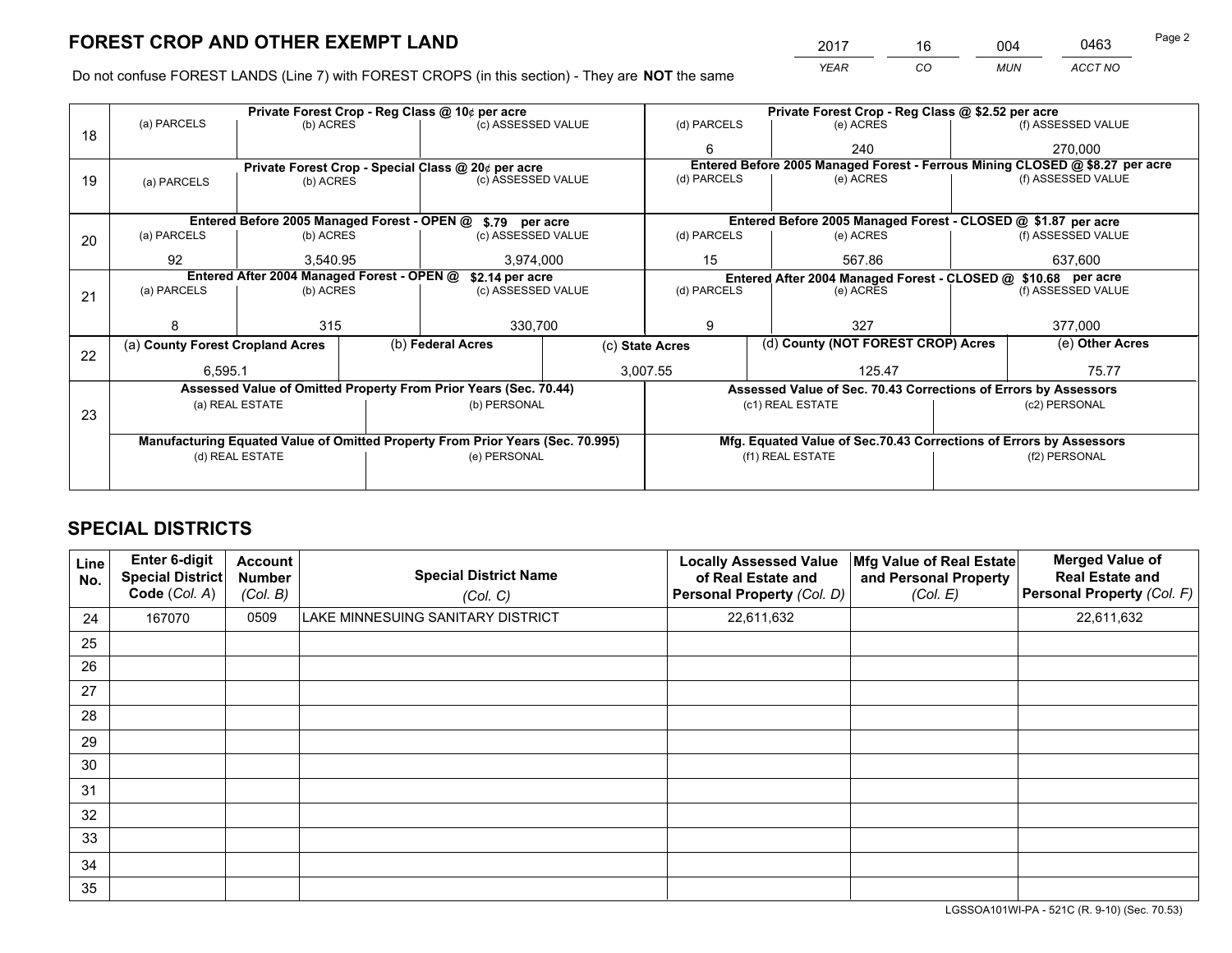|             |                                                          |                                             |                                                         | <b>YEAR</b>                                                                       | CO<br><b>MUN</b>                                              | ACCT NO                                                                        |
|-------------|----------------------------------------------------------|---------------------------------------------|---------------------------------------------------------|-----------------------------------------------------------------------------------|---------------------------------------------------------------|--------------------------------------------------------------------------------|
| Line<br>No. | Enter 6-digit<br><b>School District</b><br>Code (Col. A) | <b>Account</b><br><b>Number</b><br>(Col. B) | <b>School District Name</b><br>(Col. C)                 | <b>Locally Assessed Value</b><br>of Real Estate and<br>Personal Property (Col. D) | Mfg Value of Real Estate<br>and Personal Property<br>(Col. E) | <b>Merged Value of</b><br><b>Real Estate and</b><br>Personal Property (Col. F) |
|             | A. SCHOOL DISTRICTS (K-8 and K-12)                       |                                             |                                                         |                                                                                   |                                                               |                                                                                |
| 36          | 165397                                                   | 0112                                        | SCH D OF SOLON SPRINGS                                  | 60,781,162                                                                        |                                                               | 60,781,162                                                                     |
| 37          |                                                          |                                             |                                                         |                                                                                   |                                                               |                                                                                |
| 38          |                                                          |                                             |                                                         |                                                                                   |                                                               |                                                                                |
| 39          |                                                          |                                             |                                                         |                                                                                   |                                                               |                                                                                |
| 40          |                                                          |                                             |                                                         |                                                                                   |                                                               |                                                                                |
| 41          |                                                          |                                             |                                                         |                                                                                   |                                                               |                                                                                |
| 42          |                                                          |                                             |                                                         |                                                                                   |                                                               |                                                                                |
| 43          |                                                          |                                             |                                                         |                                                                                   |                                                               |                                                                                |
| 44<br>45    |                                                          |                                             |                                                         |                                                                                   |                                                               |                                                                                |
| 46          |                                                          |                                             |                                                         |                                                                                   |                                                               |                                                                                |
| 47          |                                                          |                                             |                                                         |                                                                                   |                                                               |                                                                                |
| 48          |                                                          |                                             |                                                         |                                                                                   |                                                               |                                                                                |
| 49          |                                                          |                                             |                                                         |                                                                                   |                                                               |                                                                                |
| 50          |                                                          |                                             | TOTAL ASSESSED VALUE OF SCHOOL DISTRICTS (K-8 and K-12) | 60,781,162                                                                        |                                                               | 60,781,162                                                                     |
|             | <b>B.</b><br><b>UNION HIGH SCHOOL DISTRICTS</b>          |                                             |                                                         |                                                                                   |                                                               |                                                                                |
| 51          |                                                          |                                             |                                                         |                                                                                   |                                                               |                                                                                |
| 52          |                                                          |                                             |                                                         |                                                                                   |                                                               |                                                                                |
| 53          |                                                          |                                             |                                                         |                                                                                   |                                                               |                                                                                |
| 54          |                                                          |                                             |                                                         |                                                                                   |                                                               |                                                                                |
| 55          |                                                          |                                             | TOTAL ASSESSED VALUE OF UNION HIGH SCHOOLS              |                                                                                   |                                                               |                                                                                |
|             | C.<br><b>TECHNICAL COLLEGE DISTRICTS</b>                 |                                             |                                                         |                                                                                   |                                                               |                                                                                |
| 56          | 001700                                                   | 0016                                        | WISCONSIN INDIANHEAD TECH COLLEGE SHEL                  | 60,781,162                                                                        |                                                               | 60,781,162                                                                     |
| 57          |                                                          |                                             |                                                         |                                                                                   |                                                               |                                                                                |
| 58          |                                                          |                                             |                                                         |                                                                                   |                                                               |                                                                                |
| 59          |                                                          |                                             | TOTAL ASSESSED VALUE OF TECHNICAL COLLEGES              | 60,781,162                                                                        |                                                               | 60,781,162                                                                     |

16

004

 *I hereby certify, to the best of my knowledge and belief, this form is complete and correct.*

**SCHOOL DISTRICTS**

| Print name of preparer | Title                    |                | Date (MM/DD/CCYY) |
|------------------------|--------------------------|----------------|-------------------|
|                        |                          |                |                   |
| Signature of preparer  | Contact Telephone Number | E-mail address |                   |
|                        | $\overline{\phantom{0}}$ |                |                   |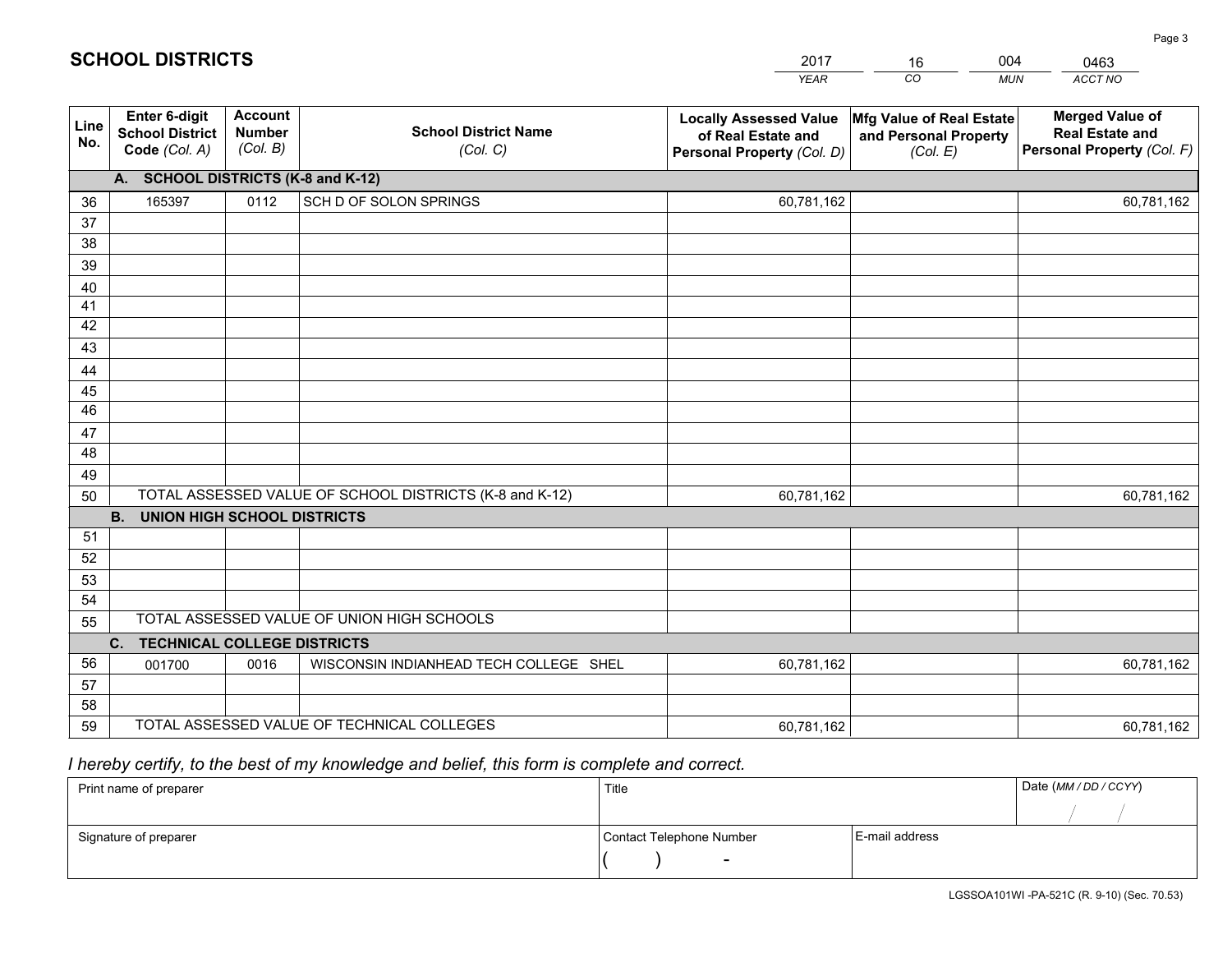#### **HIGHLIGHTS**

- 1. Complete the Statement of Assessment after the Board of Review. Reflect any changes made there.
- 2. Use black ink to complete.
- 3. Line 16 must equal Line 50, Col D.
- 4. Line 55 must equal the total of K-8 schools listed on lines 36-49. Do not include K-12 schools in this comparision.
- 5. Line 59, Col. D must equal Line 16.
- 6. Special District, School District and Technical College District values must include both real estate and personal property. Examples of Special districts are: town sanitary districts, public inland lake protection and rehabilitation districts, and metropolitan sewerage districts.
- 7. DO NOT INCLUDE Manufacturing property values.DOR will print these values on the final SOA.
- 8. Accuracy of this form is very important. The values reported directly affect the equalized value DOR calculates for school and special districts.

#### **Page 1:**

 If not prefilled, enter the tax year,county and municipal code,municipal type, municipal name and county name on the top of form.

Check the Amended box, if filing an amended / corrected SOA.

 Report the parcel count, acres and assessed value of taxable general property, total parcel count, (real and personal), total acres, and values from final figures set by the Board of Review.

- A. Real Estate land and improvements (buildings, etc.) is reported on lines 1 8, total line 9.
- B. Personal Property is reported on lines 11 14, Column D, total line 15.
- C. To complete this report, use the computer produced summary of the assessment roll that shows these amounts.
- D. Use whole numbers only.
- E. Add each line across and each column down to verify entries.

#### **Page 2:**

- A. Report Special Items (not subject to general property tax).
- 1. Private Forest Croplands and Managed Forest Lands are reported on lines 18,19, 20 and 21. Be sure to report assessed values **NOT** taxes.
- 2. You should have copies of the orders of entry, orders of withdrawal, etc., to update your assessment roll.
	- 3. Show hundredths of acres (e.g. 39.75).
- 4. Tax exempt lands are reported on line 22.
- 5. Omitted property and sec. 70.43, Wis. Stats., corrections of errors by assessor are reported on line 23. Report real estate and personal property separately. These should be for **prior years**, not something found on the current assessment roll after the board of review.
- B. Special District (Lines 24-35) Include the value of both real and personal property.
- The Department of Revenue (DOR) preprints much of the information regarding names and codes for schools, special districts,etc. If a district is not listed, enter the name and value only, DOR will enter the proper code.

### **Page 3 School Districts:**

Include the value of both real and personal property.

Report School District (regular, elementary, union high school, and technical college).

- 1. Regular (K-12) and Elementary (K-8) school values are reported on lines 36-49, total on line 50.
- 2. Union High School (UHS) (use only if elementary schools are listed on lines 36-49) are reported on lines 51-54. UHS total value (line 55) must equal to the total **elementary school** values reported on lines 36-49. Do notinclude K-12 schools in this comparison.
- 3. Technical College values are reported on lines 56-58, total on line 59.
- 4. Use the computer summary that shows these amounts to complete this report.

#### **This form is due the second Monday in June. File this report only after your Board of Review is complete.**

 *If you have questions: Return forms to:*

 Email: lgs@wisconsin.gov Wisconsin Department of RevenueCall:  $(608)$  266-2569 or  $(608)$  264-6892 Fax number: (608) 264-6887 PO Box 8971

Local Government Services Section 6-97 Madison WI 53708-8971

AKE NEBAGAMON, WI 54849 LAKE NEBAGAMON, WI 54849 11043E HOMESTEAD RD 11043E HOMESTEAD RD TOWN OF BENNETT TOWN OF BENNETT **LAMARA JOHNSON** TAMARA JOHNSON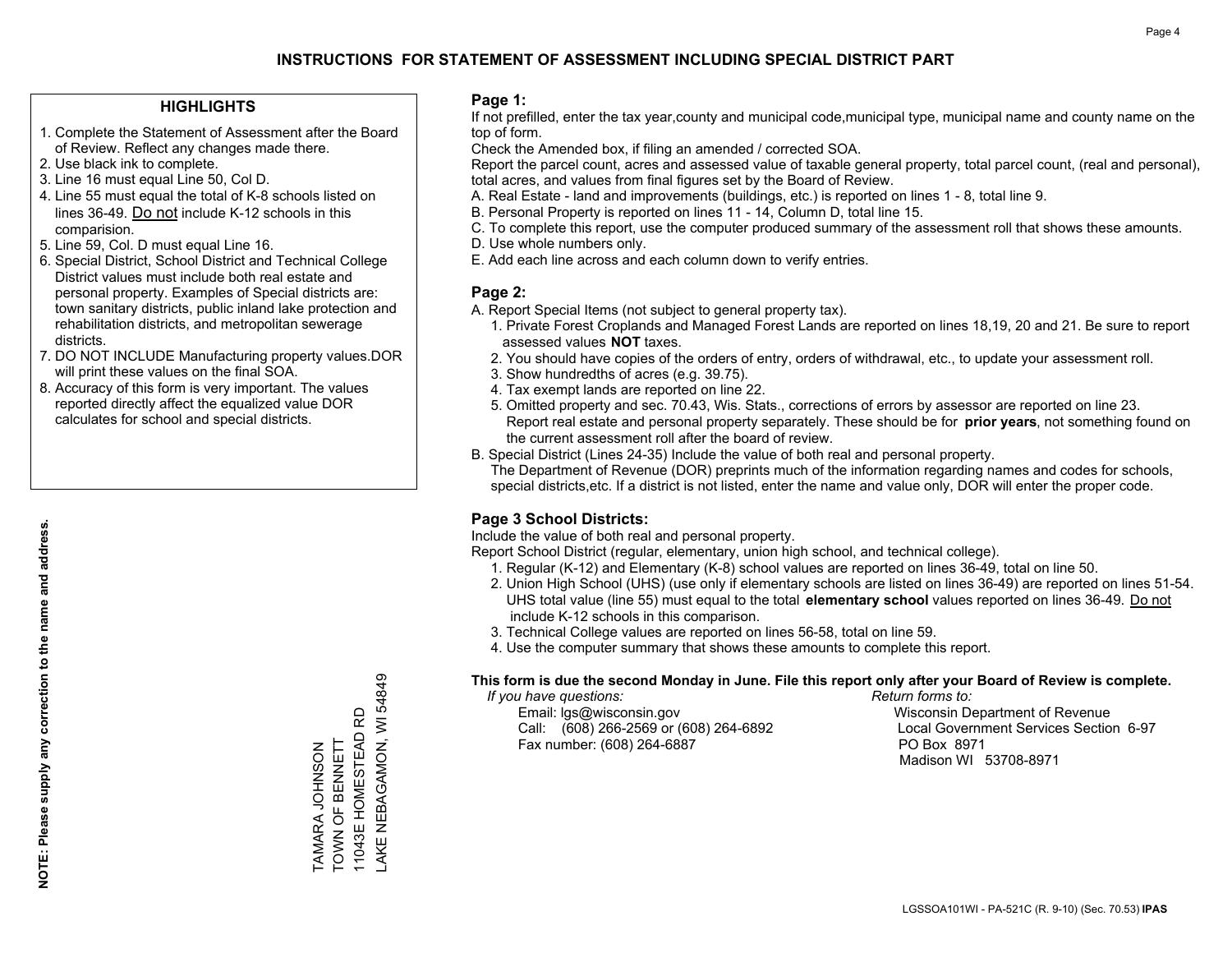**FINAL - EQUATED**

**STATEMENT OF ASSESSMENT FOR 2017** 

| 16  | NOG. | 0464    |  |
|-----|------|---------|--|
| CO. | MUN  | ACCT NO |  |

|             | <b>FOR</b>                                                      | <b>TOWN OF</b><br><b>OF</b>                                                                                                                                                                  | <b>BRULE</b>             |              | <b>DOUGLAS COUNTY</b>                |                         |                      | <b>WHEN COMPLETING THIS DOCUMENT</b><br>DO NOT WRITE OVER X's OR IN SHADED AREAS |
|-------------|-----------------------------------------------------------------|----------------------------------------------------------------------------------------------------------------------------------------------------------------------------------------------|--------------------------|--------------|--------------------------------------|-------------------------|----------------------|----------------------------------------------------------------------------------|
|             |                                                                 | Town - Village - City                                                                                                                                                                        | <b>Municipality Name</b> |              | <b>County Name</b>                   |                         |                      |                                                                                  |
|             |                                                                 | <b>REAL ESTATE</b>                                                                                                                                                                           |                          | PARCEL COUNT | NO. OF ACRES<br><b>WHOLE</b>         | <b>VALUE OF</b>         | <b>VALUE OF</b>      | TOTAL VALUE OF LAND                                                              |
| Line<br>No. |                                                                 | (See Lines 18 - 22 for<br>other Real Estate)                                                                                                                                                 |                          |              | TOTAL LAND IMPROVEMENTS NUMBERS ONLY | <b>LAND</b>             | <b>IMPROVEMENTS</b>  | AND IMPROVEMENTS                                                                 |
|             |                                                                 |                                                                                                                                                                                              | Col. A                   | Col. B       | Col. C                               | Col. D                  | Col. E               | Col. F                                                                           |
| $\mathbf 1$ |                                                                 | <b>RESIDENTIAL - Class 1</b>                                                                                                                                                                 | 452                      | 379          | 573                                  | 6,931,500               | 26,878,900           | 33,810,400                                                                       |
| 2           |                                                                 | <b>COMMERCIAL - Class 2</b>                                                                                                                                                                  | 32                       | 23           | 67                                   | 305,900                 | 3,149,100            | 3,455,000                                                                        |
| 3           |                                                                 | <b>MANUFACTURING - Class 3</b>                                                                                                                                                               | $\Omega$                 | $\Omega$     | $\Omega$                             | $\mathbf{0}$            | $\Omega$             | $\Omega$                                                                         |
| 4           |                                                                 | <b>AGRICULTURAL - Class 4</b>                                                                                                                                                                | 158                      |              | 3,252                                | 411,900                 |                      | 411,900                                                                          |
| 5           |                                                                 | <b>UNDEVELOPED - Class 5</b>                                                                                                                                                                 | 255                      |              | 1,815                                | 620,900                 |                      | 620,900                                                                          |
| 6           |                                                                 | AGRICULTURAL FOREST - Class 5m                                                                                                                                                               | 92                       |              | 1,364                                | 898,600                 |                      | 898,600                                                                          |
| 7           |                                                                 | FOREST LANDS - Class 6                                                                                                                                                                       | 453                      |              | 8,076                                | 11,667,400              |                      | 11,667,400                                                                       |
| 8           |                                                                 | OTHER - Class 7                                                                                                                                                                              | 9                        | 9            | 21                                   | 69,900                  | 866,000              | 935,900                                                                          |
| 9           |                                                                 | TOTAL - ALL COLUMNS                                                                                                                                                                          | 1,451                    | 411          | 15,168                               | 20,906,100              | 30,894,000           | 51,800,100                                                                       |
| 10          |                                                                 | NUMBER OF PERSONAL PROPERTY ACCOUNTS IN ROLL                                                                                                                                                 |                          |              | 56                                   | <b>LOCALLY ASSESSED</b> | <b>MANUFACTURING</b> | <b>MERGED</b>                                                                    |
| 11          |                                                                 | BOATS AND OTHER WATERCRAFT NOT EXEMPT - Code 1                                                                                                                                               |                          |              |                                      | 13,200                  | $\Omega$             | 13,200                                                                           |
| 12          |                                                                 | MACHINERY, TOOLS AND PATTERNS - Code 2                                                                                                                                                       |                          |              |                                      | 20,600                  | 1,000                | 21,600                                                                           |
| 13          |                                                                 | FURNITURE, FIXTURES AND EQUIPMENT - Code 3                                                                                                                                                   |                          |              |                                      | 95,500                  | 4,300                | 99,800                                                                           |
| 14          |                                                                 | ALL OTHER PERSONAL PROPERTY NOT EXEMPT - Codes 4A, 4B, 4C                                                                                                                                    |                          |              |                                      | 1,794,000               | 500                  | 1,794,500                                                                        |
| 15          |                                                                 | TOTAL OF PERSONAL PROPERTY NOT EXEMPT (Total of Lines 11-14)                                                                                                                                 |                          |              |                                      | 1,923,300               | 5,800                | 1,929,100                                                                        |
| 16          |                                                                 | AGGREGATE ASSESSED VALUE OF ALL PROPERTY SUBJECT TO THE GENERAL PROPERTY TAX (Total of Lines 9F and 15F)<br>MUST EQUAL TOTAL VALUE OF THE SCHOOL DISTRICTS (K-12 PLUS K-8) - Line 50, Col. F |                          |              |                                      |                         |                      | 53,729,200                                                                       |
| 17          |                                                                 | <b>BOARD OF REVIEW</b>                                                                                                                                                                       |                          |              | Name of Assessor                     |                         | Telephone #          |                                                                                  |
|             | DATE OF FINAL ADJOURNMENT<br>05/15/2017<br><b>MIKE SCHNAUTZ</b> |                                                                                                                                                                                              |                          |              |                                      |                         |                      | (715) 266-2409                                                                   |

REMARKS

The Assessment Ratio to be used in calculating the estimated Fair Market Value on tax bills for this tax district is 1.005410382

This ratio should be used to convert assessed values to "Calculate Equalized Values" in Step 1 of the Lottery and Gaming Credit Calculations.<br>This ratio should be used in the "Computation of Tax Equivalent" schedule of the Commission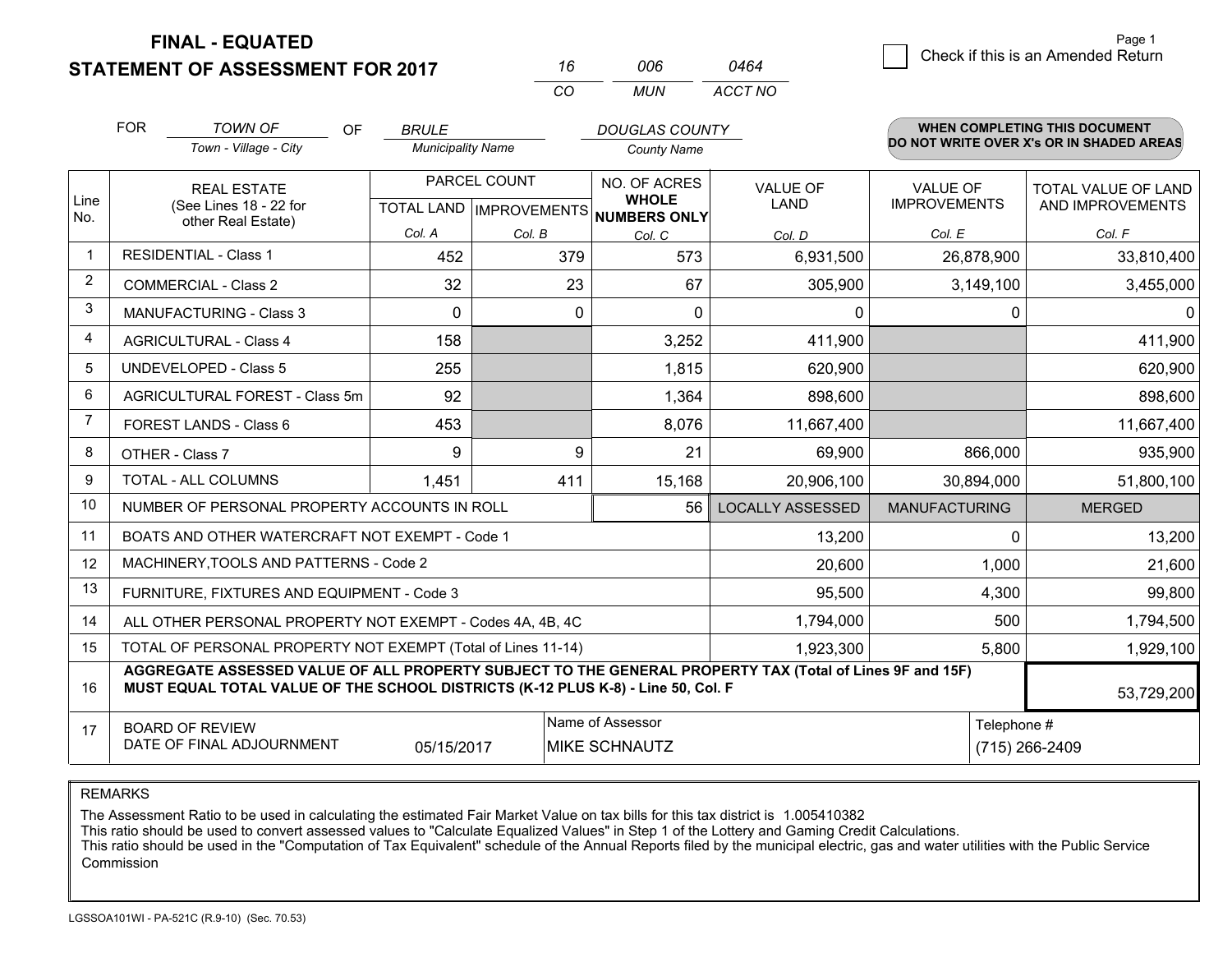*YEAR CO MUN ACCT NO* <sup>2017</sup> <sup>16</sup> <sup>006</sup> <sup>0464</sup>

Do not confuse FOREST LANDS (Line 7) with FOREST CROPS (in this section) - They are **NOT** the same

|    |                                  |                                            | Private Forest Crop - Reg Class @ 10¢ per acre                                 |  | Private Forest Crop - Reg Class @ \$2.52 per acre             |                                                                              |  |                    |  |
|----|----------------------------------|--------------------------------------------|--------------------------------------------------------------------------------|--|---------------------------------------------------------------|------------------------------------------------------------------------------|--|--------------------|--|
| 18 | (a) PARCELS                      | (b) ACRES                                  | (c) ASSESSED VALUE                                                             |  | (d) PARCELS                                                   | (e) ACRES                                                                    |  | (f) ASSESSED VALUE |  |
|    |                                  | 40                                         | 42.000                                                                         |  |                                                               |                                                                              |  |                    |  |
|    |                                  |                                            | Private Forest Crop - Special Class @ 20¢ per acre                             |  |                                                               | Entered Before 2005 Managed Forest - Ferrous Mining CLOSED @ \$8.27 per acre |  |                    |  |
| 19 | (a) PARCELS                      | (b) ACRES                                  | (c) ASSESSED VALUE                                                             |  | (d) PARCELS                                                   | (e) ACRES                                                                    |  | (f) ASSESSED VALUE |  |
|    |                                  |                                            |                                                                                |  |                                                               |                                                                              |  |                    |  |
|    |                                  |                                            | Entered Before 2005 Managed Forest - OPEN @ \$.79 per acre                     |  |                                                               | Entered Before 2005 Managed Forest - CLOSED @ \$1.87 per acre                |  |                    |  |
| 20 | (a) PARCELS                      | (b) ACRES                                  | (c) ASSESSED VALUE                                                             |  | (d) PARCELS                                                   | (e) ACRES                                                                    |  | (f) ASSESSED VALUE |  |
|    | 2                                | 80                                         | 96,000                                                                         |  | 8                                                             | 298.6                                                                        |  | 333,800            |  |
|    |                                  | Entered After 2004 Managed Forest - OPEN @ | \$2.14 per acre                                                                |  | Entered After 2004 Managed Forest - CLOSED @ \$10.68 per acre |                                                                              |  |                    |  |
|    | (a) PARCELS                      | (b) ACRES                                  | (c) ASSESSED VALUE                                                             |  | (d) PARCELS<br>(e) ACRES                                      |                                                                              |  | (f) ASSESSED VALUE |  |
| 21 |                                  |                                            |                                                                                |  |                                                               |                                                                              |  |                    |  |
|    |                                  | 102.85                                     | 122,400                                                                        |  | 228.29<br>9                                                   |                                                                              |  | 257,900            |  |
|    |                                  |                                            |                                                                                |  |                                                               | (d) County (NOT FOREST CROP) Acres                                           |  | (e) Other Acres    |  |
| 22 | (a) County Forest Cropland Acres |                                            | (b) Federal Acres                                                              |  | (c) State Acres                                               |                                                                              |  |                    |  |
|    | 6.390.26                         |                                            | .57                                                                            |  | 12,556.32                                                     | 336.85                                                                       |  | 472.63             |  |
|    |                                  |                                            | Assessed Value of Omitted Property From Prior Years (Sec. 70.44)               |  |                                                               | Assessed Value of Sec. 70.43 Corrections of Errors by Assessors              |  |                    |  |
|    |                                  | (a) REAL ESTATE                            | (b) PERSONAL                                                                   |  |                                                               | (c1) REAL ESTATE                                                             |  | (c2) PERSONAL      |  |
| 23 |                                  |                                            |                                                                                |  |                                                               |                                                                              |  |                    |  |
|    |                                  |                                            | Manufacturing Equated Value of Omitted Property From Prior Years (Sec. 70.995) |  |                                                               | Mfg. Equated Value of Sec.70.43 Corrections of Errors by Assessors           |  |                    |  |
|    |                                  | (d) REAL ESTATE                            | (e) PERSONAL                                                                   |  | (f1) REAL ESTATE<br>(f2) PERSONAL                             |                                                                              |  |                    |  |
|    |                                  |                                            |                                                                                |  |                                                               |                                                                              |  |                    |  |
|    |                                  |                                            |                                                                                |  |                                                               |                                                                              |  |                    |  |

## **SPECIAL DISTRICTS**

| Line<br>No. | Enter 6-digit<br><b>Special District</b><br>Code (Col. A) | <b>Account</b><br><b>Number</b><br>(Col. B) | <b>Special District Name</b><br>(Col. C) | <b>Locally Assessed Value</b><br>of Real Estate and<br>Personal Property (Col. D) | Mfg Value of Real Estate<br>and Personal Property<br>(Col. E) | <b>Merged Value of</b><br><b>Real Estate and</b><br>Personal Property (Col. F) |
|-------------|-----------------------------------------------------------|---------------------------------------------|------------------------------------------|-----------------------------------------------------------------------------------|---------------------------------------------------------------|--------------------------------------------------------------------------------|
| 24          | 167020                                                    | 0112                                        | <b>BRULE SANITARY DISTRICT #1</b>        | 12,512,600                                                                        |                                                               | 12,512,600                                                                     |
| 25          |                                                           |                                             |                                          |                                                                                   |                                                               |                                                                                |
| 26          |                                                           |                                             |                                          |                                                                                   |                                                               |                                                                                |
| 27          |                                                           |                                             |                                          |                                                                                   |                                                               |                                                                                |
| 28          |                                                           |                                             |                                          |                                                                                   |                                                               |                                                                                |
| 29          |                                                           |                                             |                                          |                                                                                   |                                                               |                                                                                |
| 30          |                                                           |                                             |                                          |                                                                                   |                                                               |                                                                                |
| 31          |                                                           |                                             |                                          |                                                                                   |                                                               |                                                                                |
| 32          |                                                           |                                             |                                          |                                                                                   |                                                               |                                                                                |
| 33          |                                                           |                                             |                                          |                                                                                   |                                                               |                                                                                |
| 34          |                                                           |                                             |                                          |                                                                                   |                                                               |                                                                                |
| 35          |                                                           |                                             |                                          |                                                                                   |                                                               |                                                                                |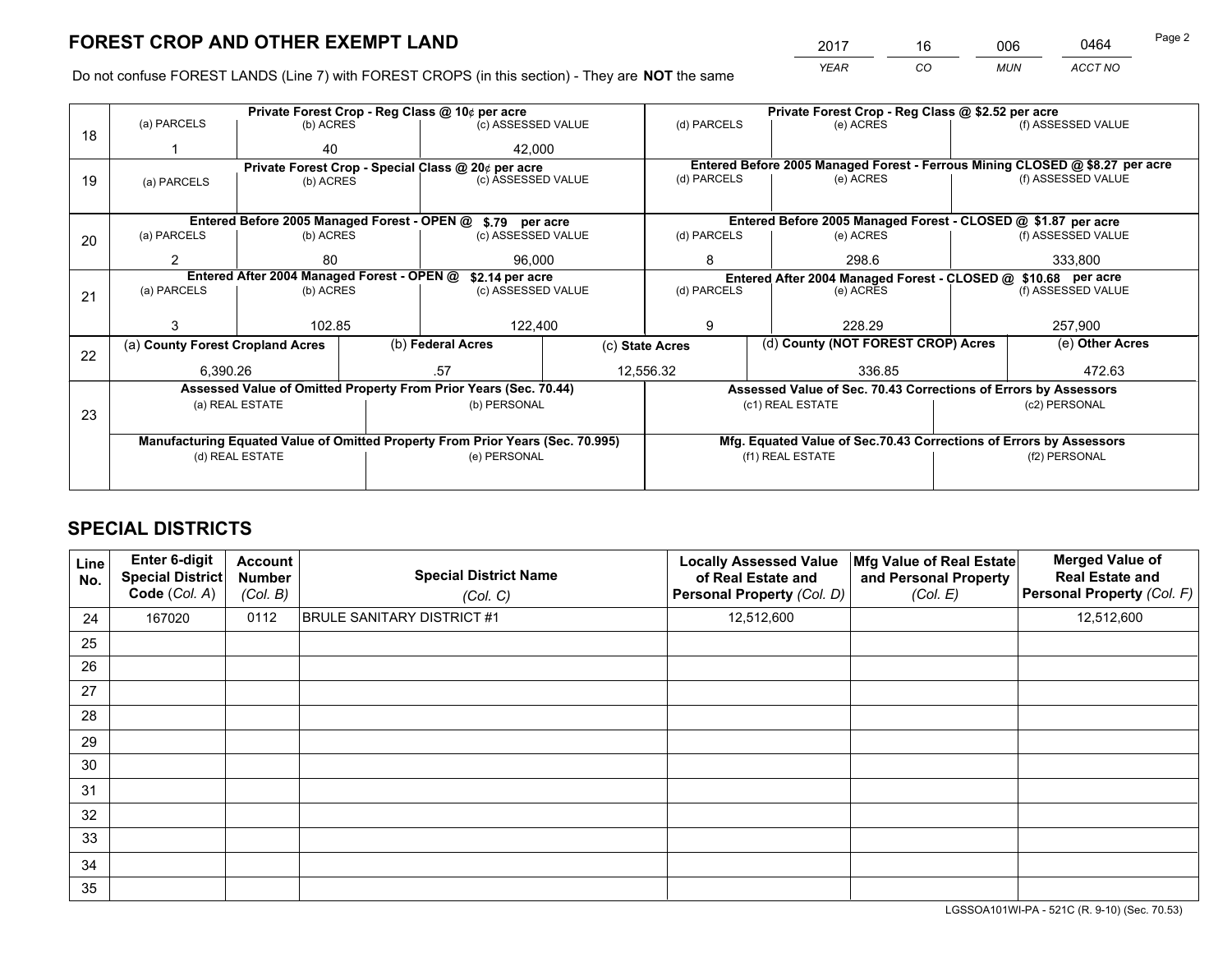|             |                                                                 |                                             |                                                         | <b>YEAR</b>                                                                       | CO<br><b>MUN</b>                                              | ACCT NO                                                                        |
|-------------|-----------------------------------------------------------------|---------------------------------------------|---------------------------------------------------------|-----------------------------------------------------------------------------------|---------------------------------------------------------------|--------------------------------------------------------------------------------|
| Line<br>No. | <b>Enter 6-digit</b><br><b>School District</b><br>Code (Col. A) | <b>Account</b><br><b>Number</b><br>(Col. B) | <b>School District Name</b><br>(Col. C)                 | <b>Locally Assessed Value</b><br>of Real Estate and<br>Personal Property (Col. D) | Mfg Value of Real Estate<br>and Personal Property<br>(Col. E) | <b>Merged Value of</b><br><b>Real Estate and</b><br>Personal Property (Col. F) |
|             | A. SCHOOL DISTRICTS (K-8 and K-12)                              |                                             |                                                         |                                                                                   |                                                               |                                                                                |
| 36          | 163297                                                          | 0111                                        | SCH D OF MAPLE                                          | 53,723,400                                                                        | 5,800                                                         | 53,729,200                                                                     |
| 37          |                                                                 |                                             |                                                         |                                                                                   |                                                               |                                                                                |
| 38          |                                                                 |                                             |                                                         |                                                                                   |                                                               |                                                                                |
| 39          |                                                                 |                                             |                                                         |                                                                                   |                                                               |                                                                                |
| 40          |                                                                 |                                             |                                                         |                                                                                   |                                                               |                                                                                |
| 41<br>42    |                                                                 |                                             |                                                         |                                                                                   |                                                               |                                                                                |
| 43          |                                                                 |                                             |                                                         |                                                                                   |                                                               |                                                                                |
|             |                                                                 |                                             |                                                         |                                                                                   |                                                               |                                                                                |
| 44<br>45    |                                                                 |                                             |                                                         |                                                                                   |                                                               |                                                                                |
| 46          |                                                                 |                                             |                                                         |                                                                                   |                                                               |                                                                                |
| 47          |                                                                 |                                             |                                                         |                                                                                   |                                                               |                                                                                |
| 48          |                                                                 |                                             |                                                         |                                                                                   |                                                               |                                                                                |
| 49          |                                                                 |                                             |                                                         |                                                                                   |                                                               |                                                                                |
| 50          |                                                                 |                                             | TOTAL ASSESSED VALUE OF SCHOOL DISTRICTS (K-8 and K-12) | 53,723,400                                                                        | 5,800                                                         | 53,729,200                                                                     |
|             | <b>B. UNION HIGH SCHOOL DISTRICTS</b>                           |                                             |                                                         |                                                                                   |                                                               |                                                                                |
| 51          |                                                                 |                                             |                                                         |                                                                                   |                                                               |                                                                                |
| 52          |                                                                 |                                             |                                                         |                                                                                   |                                                               |                                                                                |
| 53          |                                                                 |                                             |                                                         |                                                                                   |                                                               |                                                                                |
| 54          |                                                                 |                                             |                                                         |                                                                                   |                                                               |                                                                                |
|             | TOTAL ASSESSED VALUE OF UNION HIGH SCHOOLS<br>55                |                                             |                                                         |                                                                                   |                                                               |                                                                                |
|             | C.<br><b>TECHNICAL COLLEGE DISTRICTS</b>                        |                                             |                                                         |                                                                                   |                                                               |                                                                                |
| 56          | 001700                                                          | 0016                                        | WISCONSIN INDIANHEAD TECH COLLEGE SHEL                  | 53,723,400                                                                        | 5,800                                                         | 53,729,200                                                                     |
| 57<br>58    |                                                                 |                                             |                                                         |                                                                                   |                                                               |                                                                                |
| 59          |                                                                 |                                             | TOTAL ASSESSED VALUE OF TECHNICAL COLLEGES              | 53,723,400                                                                        | 5,800                                                         | 53,729,200                                                                     |
|             |                                                                 |                                             |                                                         |                                                                                   |                                                               |                                                                                |

16

006

 *I hereby certify, to the best of my knowledge and belief, this form is complete and correct.*

**SCHOOL DISTRICTS**

| Print name of preparer | Title                    |                | Date (MM/DD/CCYY) |
|------------------------|--------------------------|----------------|-------------------|
|                        |                          |                |                   |
| Signature of preparer  | Contact Telephone Number | E-mail address |                   |
|                        | $\overline{\phantom{0}}$ |                |                   |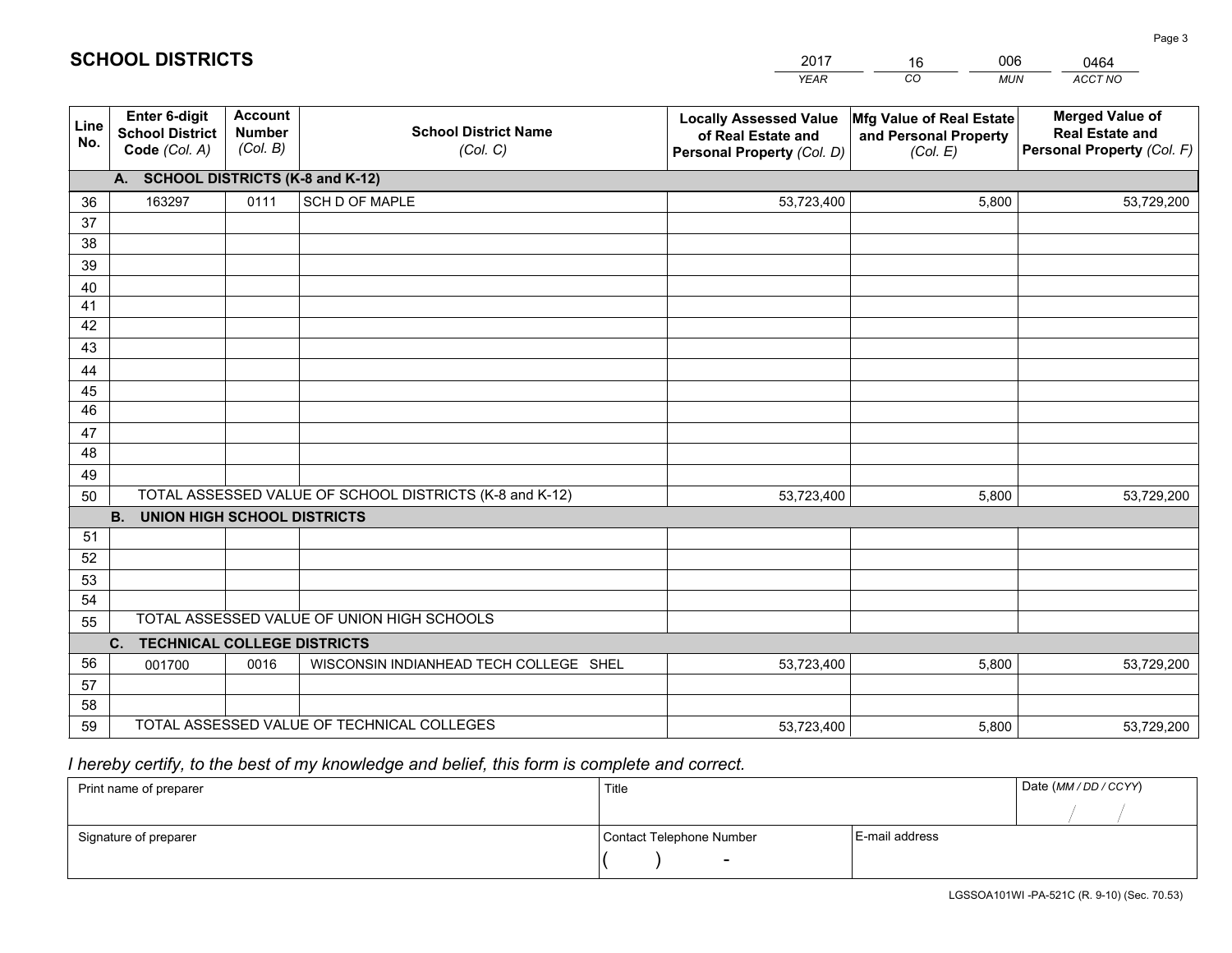#### **HIGHLIGHTS**

- 1. Complete the Statement of Assessment after the Board of Review. Reflect any changes made there.
- 2. Use black ink to complete.
- 3. Line 16 must equal Line 50, Col D.
- 4. Line 55 must equal the total of K-8 schools listed on lines 36-49. Do not include K-12 schools in this comparision.
- 5. Line 59, Col. D must equal Line 16.
- 6. Special District, School District and Technical College District values must include both real estate and personal property. Examples of Special districts are: town sanitary districts, public inland lake protection and rehabilitation districts, and metropolitan sewerage districts.
- 7. DO NOT INCLUDE Manufacturing property values.DOR will print these values on the final SOA.
- 8. Accuracy of this form is very important. The values reported directly affect the equalized value DOR calculates for school and special districts.

#### **Page 1:**

 If not prefilled, enter the tax year,county and municipal code,municipal type, municipal name and county name on the top of form.

Check the Amended box, if filing an amended / corrected SOA.

 Report the parcel count, acres and assessed value of taxable general property, total parcel count, (real and personal), total acres, and values from final figures set by the Board of Review.

- A. Real Estate land and improvements (buildings, etc.) is reported on lines 1 8, total line 9.
- B. Personal Property is reported on lines 11 14, Column D, total line 15.
- C. To complete this report, use the computer produced summary of the assessment roll that shows these amounts.
- D. Use whole numbers only.
- E. Add each line across and each column down to verify entries.

#### **Page 2:**

- A. Report Special Items (not subject to general property tax).
- 1. Private Forest Croplands and Managed Forest Lands are reported on lines 18,19, 20 and 21. Be sure to report assessed values **NOT** taxes.
- 2. You should have copies of the orders of entry, orders of withdrawal, etc., to update your assessment roll.
	- 3. Show hundredths of acres (e.g. 39.75).
- 4. Tax exempt lands are reported on line 22.
- 5. Omitted property and sec. 70.43, Wis. Stats., corrections of errors by assessor are reported on line 23. Report real estate and personal property separately. These should be for **prior years**, not something found on the current assessment roll after the board of review.
- B. Special District (Lines 24-35) Include the value of both real and personal property.
- The Department of Revenue (DOR) preprints much of the information regarding names and codes for schools, special districts,etc. If a district is not listed, enter the name and value only, DOR will enter the proper code.

### **Page 3 School Districts:**

Include the value of both real and personal property.

Report School District (regular, elementary, union high school, and technical college).

- 1. Regular (K-12) and Elementary (K-8) school values are reported on lines 36-49, total on line 50.
- 2. Union High School (UHS) (use only if elementary schools are listed on lines 36-49) are reported on lines 51-54. UHS total value (line 55) must equal to the total **elementary school** values reported on lines 36-49. Do notinclude K-12 schools in this comparison.
- 3. Technical College values are reported on lines 56-58, total on line 59.
- 4. Use the computer summary that shows these amounts to complete this report.

#### **This form is due the second Monday in June. File this report only after your Board of Review is complete.**

 *If you have questions: Return forms to:*

 Email: lgs@wisconsin.gov Wisconsin Department of RevenueCall:  $(608)$  266-2569 or  $(608)$  264-6892 Fax number: (608) 264-6887 PO Box 8971

Local Government Services Section 6-97 Madison WI 53708-8971

5231S COUNTY LINE RD 5231S COUNTY LINE RD DIANE R. NELSON<br>TOWN OF BRULE DIANE R. NELSON TOWN OF BRULE 3RULE, WI 54820 BRULE, WI 54820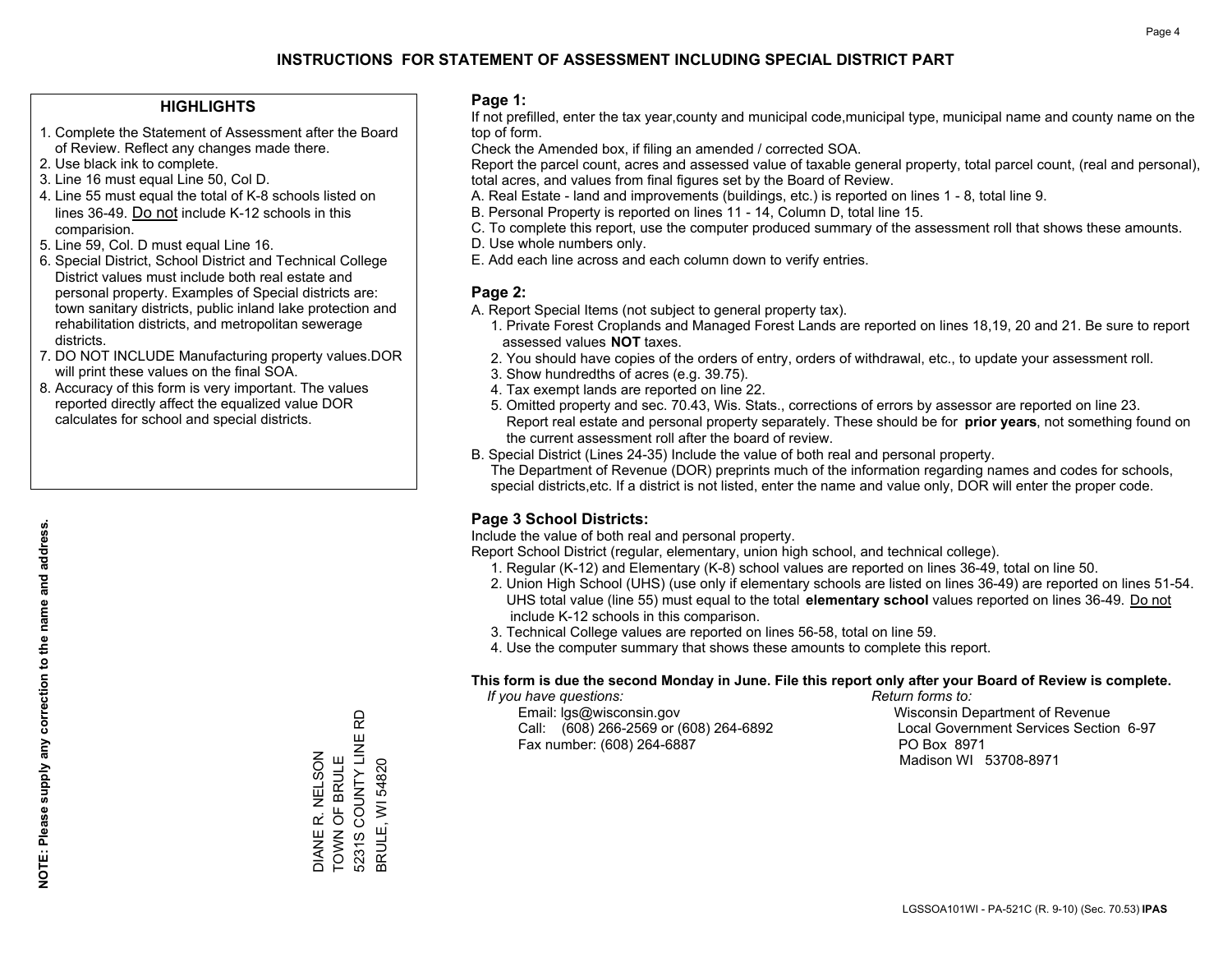**STATEMENT OF ASSESSMENT FOR 2017** 

**FINAL - EQUATED**

|                | <b>FOR</b>                                                                                                                                                                                   | <b>TOWN OF</b><br><b>OF</b>                               | <b>CLOVERLAND</b>        |              | <b>DOUGLAS COUNTY</b>                                |                         |                      | <b>WHEN COMPLETING THIS DOCUMENT</b>     |
|----------------|----------------------------------------------------------------------------------------------------------------------------------------------------------------------------------------------|-----------------------------------------------------------|--------------------------|--------------|------------------------------------------------------|-------------------------|----------------------|------------------------------------------|
|                |                                                                                                                                                                                              | Town - Village - City                                     | <b>Municipality Name</b> |              | <b>County Name</b>                                   |                         |                      | DO NOT WRITE OVER X's OR IN SHADED AREAS |
|                |                                                                                                                                                                                              | <b>REAL ESTATE</b>                                        |                          | PARCEL COUNT | NO. OF ACRES                                         | <b>VALUE OF</b>         | <b>VALUE OF</b>      | TOTAL VALUE OF LAND                      |
| Line<br>No.    |                                                                                                                                                                                              | (See Lines 18 - 22 for<br>other Real Estate)              |                          |              | <b>WHOLE</b><br>TOTAL LAND IMPROVEMENTS NUMBERS ONLY | <b>LAND</b>             | <b>IMPROVEMENTS</b>  | AND IMPROVEMENTS                         |
|                |                                                                                                                                                                                              |                                                           | Col. A                   | Col. B       | Col. C                                               | Col. D                  | Col. E               | Col. F                                   |
|                |                                                                                                                                                                                              | <b>RESIDENTIAL - Class 1</b>                              | 140                      | 132          | 322                                                  | 1,101,500               | 9,182,200            | 10,283,700                               |
| 2              |                                                                                                                                                                                              | <b>COMMERCIAL - Class 2</b>                               | $\overline{2}$           |              | 2<br>4                                               | 14,000                  | 91,500               | 105,500                                  |
| 3              |                                                                                                                                                                                              | <b>MANUFACTURING - Class 3</b>                            | $\Omega$                 |              | 0<br>$\Omega$                                        | $\Omega$                | 0                    | $\Omega$                                 |
| 4              |                                                                                                                                                                                              | <b>AGRICULTURAL - Class 4</b>                             | 194                      |              | 6,590                                                | 661,500                 |                      | 661,500                                  |
| 5              |                                                                                                                                                                                              | <b>UNDEVELOPED - Class 5</b>                              | 29                       |              | 639                                                  | 363,500                 |                      | 363,500                                  |
| 6              |                                                                                                                                                                                              | AGRICULTURAL FOREST - Class 5m                            | 25                       |              | 539                                                  | 331,100                 |                      | 331,100                                  |
| $\overline{7}$ |                                                                                                                                                                                              | FOREST LANDS - Class 6                                    | 184                      |              | 4,418                                                | 5,242,900               |                      | 5,242,900                                |
| 8              |                                                                                                                                                                                              | OTHER - Class 7                                           | 28                       | 28           | 67                                                   | 191,000                 | 2,760,600            | 2,951,600                                |
| 9              |                                                                                                                                                                                              | TOTAL - ALL COLUMNS                                       | 602                      | 162          | 12,579                                               | 7,905,500               | 12,034,300           | 19,939,800                               |
| 10             |                                                                                                                                                                                              | NUMBER OF PERSONAL PROPERTY ACCOUNTS IN ROLL              |                          |              | 8                                                    | <b>LOCALLY ASSESSED</b> | <b>MANUFACTURING</b> | <b>MERGED</b>                            |
| 11             |                                                                                                                                                                                              | BOATS AND OTHER WATERCRAFT NOT EXEMPT - Code 1            |                          |              |                                                      | 0                       | 0                    | 0                                        |
| 12             |                                                                                                                                                                                              | MACHINERY, TOOLS AND PATTERNS - Code 2                    |                          |              |                                                      | $\mathbf 0$             | $\Omega$             | 0                                        |
| 13             |                                                                                                                                                                                              | FURNITURE, FIXTURES AND EQUIPMENT - Code 3                |                          |              |                                                      | 0                       | 0                    | $\Omega$                                 |
| 14             |                                                                                                                                                                                              | ALL OTHER PERSONAL PROPERTY NOT EXEMPT - Codes 4A, 4B, 4C |                          |              |                                                      | 23,237                  | 0                    | 23,237                                   |
| 15             | TOTAL OF PERSONAL PROPERTY NOT EXEMPT (Total of Lines 11-14)<br>23,237                                                                                                                       |                                                           |                          |              |                                                      |                         | 0                    | 23,237                                   |
| 16             | AGGREGATE ASSESSED VALUE OF ALL PROPERTY SUBJECT TO THE GENERAL PROPERTY TAX (Total of Lines 9F and 15F)<br>MUST EQUAL TOTAL VALUE OF THE SCHOOL DISTRICTS (K-12 PLUS K-8) - Line 50, Col. F |                                                           |                          |              |                                                      |                         | 19,963,037           |                                          |
| 17             |                                                                                                                                                                                              | <b>BOARD OF REVIEW</b><br>DATE OF FINAL ADJOURNMENT       | 07/10/2017               |              | Name of Assessor<br><b>KENNETH THIMM</b>             |                         | Telephone #          | (218) 390-4289                           |

*CO*

*MUN*

*ACCT NO0465*

*<sup>16</sup> <sup>008</sup>*

REMARKS

The Assessment Ratio to be used in calculating the estimated Fair Market Value on tax bills for this tax district is 1.010679219<br>This ratio should be used to convert assessed values to "Calculate Equalized Values" in Step Commission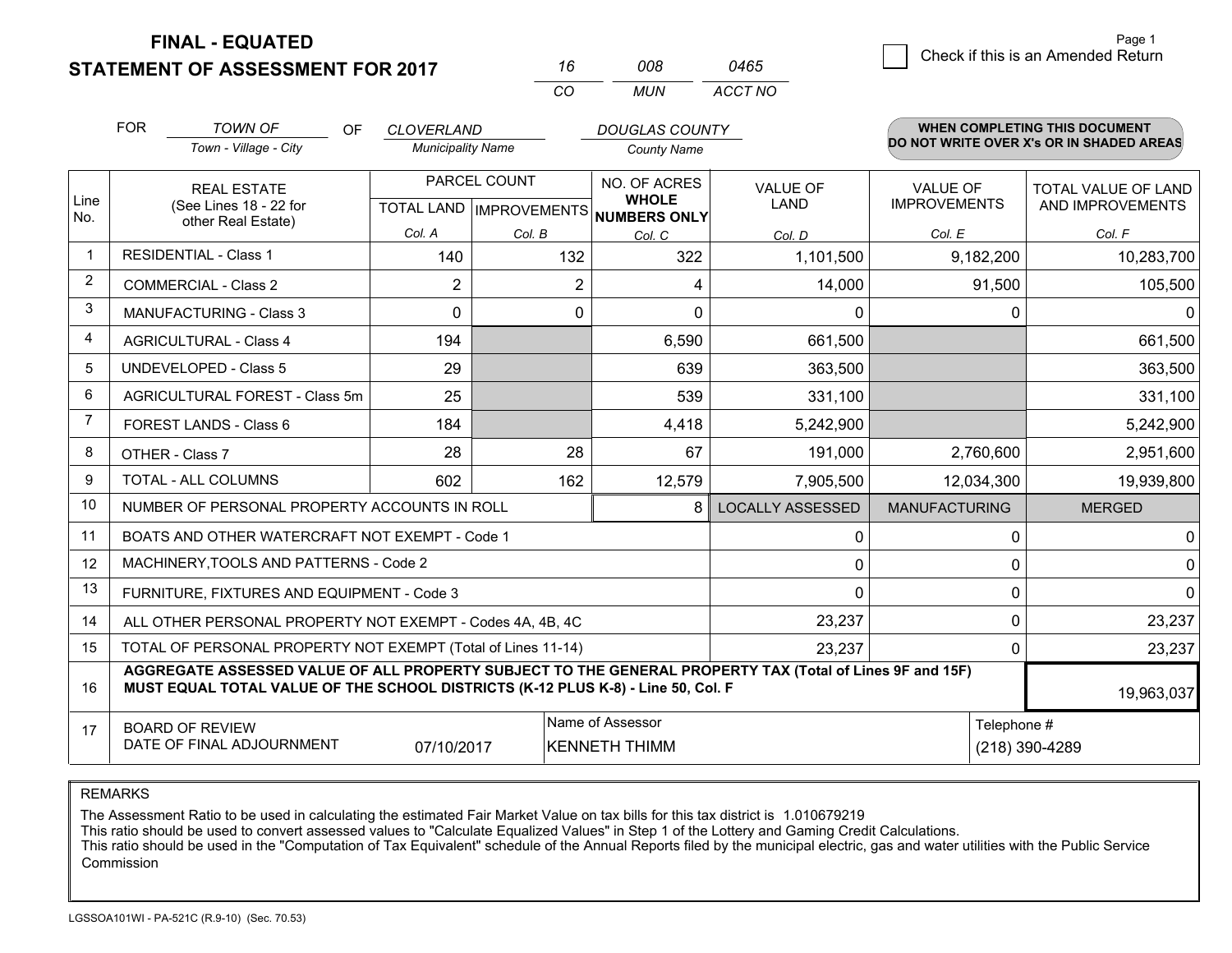*YEAR CO MUN ACCT NO* <sup>2017</sup> <sup>16</sup> <sup>008</sup> <sup>0465</sup> Page 2

Do not confuse FOREST LANDS (Line 7) with FOREST CROPS (in this section) - They are **NOT** the same

|    | Private Forest Crop - Reg Class @ 10¢ per acre                                 |                                                               |  |                                                                  |  |                                                                    | Private Forest Crop - Reg Class @ \$2.52 per acre                            |                                                                 |               |                    |
|----|--------------------------------------------------------------------------------|---------------------------------------------------------------|--|------------------------------------------------------------------|--|--------------------------------------------------------------------|------------------------------------------------------------------------------|-----------------------------------------------------------------|---------------|--------------------|
| 18 | (a) PARCELS                                                                    | (b) ACRES                                                     |  | (c) ASSESSED VALUE                                               |  | (d) PARCELS                                                        |                                                                              | (e) ACRES                                                       |               | (f) ASSESSED VALUE |
|    |                                                                                |                                                               |  |                                                                  |  |                                                                    |                                                                              | 320                                                             |               | 522,800            |
|    |                                                                                |                                                               |  | Private Forest Crop - Special Class @ 20¢ per acre               |  |                                                                    | Entered Before 2005 Managed Forest - Ferrous Mining CLOSED @ \$8.27 per acre |                                                                 |               |                    |
| 19 | (a) PARCELS                                                                    | (b) ACRES                                                     |  | (c) ASSESSED VALUE                                               |  | (d) PARCELS                                                        |                                                                              | (e) ACRES                                                       |               | (f) ASSESSED VALUE |
|    |                                                                                |                                                               |  |                                                                  |  |                                                                    |                                                                              |                                                                 |               |                    |
|    |                                                                                |                                                               |  | Entered Before 2005 Managed Forest - OPEN @ \$.79 per acre       |  |                                                                    |                                                                              | Entered Before 2005 Managed Forest - CLOSED @ \$1.87 per acre   |               |                    |
| 20 | (a) PARCELS                                                                    | (b) ACRES                                                     |  | (c) ASSESSED VALUE                                               |  | (d) PARCELS                                                        |                                                                              | (e) ACRES                                                       |               | (f) ASSESSED VALUE |
|    | 13                                                                             | 659                                                           |  | 834.600                                                          |  | 15                                                                 | 529.47                                                                       |                                                                 | 705.600       |                    |
|    |                                                                                | Entered After 2004 Managed Forest - OPEN @<br>\$2.14 per acre |  |                                                                  |  |                                                                    |                                                                              | Entered After 2004 Managed Forest - CLOSED @ \$10.68 per acre   |               |                    |
| 21 | (a) PARCELS                                                                    | (b) ACRES                                                     |  | (c) ASSESSED VALUE                                               |  | (d) PARCELS<br>(e) ACRES                                           |                                                                              | (f) ASSESSED VALUE                                              |               |                    |
|    |                                                                                |                                                               |  |                                                                  |  |                                                                    |                                                                              |                                                                 |               |                    |
|    | 3                                                                              | 120                                                           |  | 50,000                                                           |  | 17<br>691.03                                                       |                                                                              |                                                                 | 1,179,300     |                    |
| 22 | (a) County Forest Cropland Acres                                               |                                                               |  | (b) Federal Acres                                                |  | (c) State Acres                                                    |                                                                              | (d) County (NOT FOREST CROP) Acres                              |               | (e) Other Acres    |
|    |                                                                                |                                                               |  |                                                                  |  | 14,448.41                                                          |                                                                              | 42.39                                                           |               | 136.4              |
|    |                                                                                |                                                               |  | Assessed Value of Omitted Property From Prior Years (Sec. 70.44) |  |                                                                    |                                                                              | Assessed Value of Sec. 70.43 Corrections of Errors by Assessors |               |                    |
|    |                                                                                | (a) REAL ESTATE                                               |  | (b) PERSONAL                                                     |  |                                                                    |                                                                              | (c1) REAL ESTATE                                                |               | (c2) PERSONAL      |
| 23 |                                                                                |                                                               |  |                                                                  |  |                                                                    |                                                                              |                                                                 |               |                    |
|    | Manufacturing Equated Value of Omitted Property From Prior Years (Sec. 70.995) |                                                               |  |                                                                  |  | Mfg. Equated Value of Sec.70.43 Corrections of Errors by Assessors |                                                                              |                                                                 |               |                    |
|    | (d) REAL ESTATE                                                                |                                                               |  | (e) PERSONAL                                                     |  |                                                                    | (f1) REAL ESTATE                                                             |                                                                 | (f2) PERSONAL |                    |
|    |                                                                                |                                                               |  |                                                                  |  |                                                                    |                                                                              |                                                                 |               |                    |

## **SPECIAL DISTRICTS**

| Line<br>No. | Enter 6-digit<br>Special District<br>Code (Col. A) | <b>Account</b><br><b>Number</b> | <b>Special District Name</b> | <b>Locally Assessed Value</b><br>of Real Estate and | Mfg Value of Real Estate<br>and Personal Property | <b>Merged Value of</b><br><b>Real Estate and</b><br>Personal Property (Col. F) |
|-------------|----------------------------------------------------|---------------------------------|------------------------------|-----------------------------------------------------|---------------------------------------------------|--------------------------------------------------------------------------------|
|             |                                                    | (Col. B)                        | (Col. C)                     | Personal Property (Col. D)                          | (Col. E)                                          |                                                                                |
| 24          |                                                    |                                 |                              |                                                     |                                                   |                                                                                |
| 25          |                                                    |                                 |                              |                                                     |                                                   |                                                                                |
| 26          |                                                    |                                 |                              |                                                     |                                                   |                                                                                |
| 27          |                                                    |                                 |                              |                                                     |                                                   |                                                                                |
| 28          |                                                    |                                 |                              |                                                     |                                                   |                                                                                |
| 29          |                                                    |                                 |                              |                                                     |                                                   |                                                                                |
| 30          |                                                    |                                 |                              |                                                     |                                                   |                                                                                |
| 31          |                                                    |                                 |                              |                                                     |                                                   |                                                                                |
| 32          |                                                    |                                 |                              |                                                     |                                                   |                                                                                |
| 33          |                                                    |                                 |                              |                                                     |                                                   |                                                                                |
| 34          |                                                    |                                 |                              |                                                     |                                                   |                                                                                |
| 35          |                                                    |                                 |                              |                                                     |                                                   |                                                                                |

LGSSOA101WI-PA - 521C (R. 9-10) (Sec. 70.53)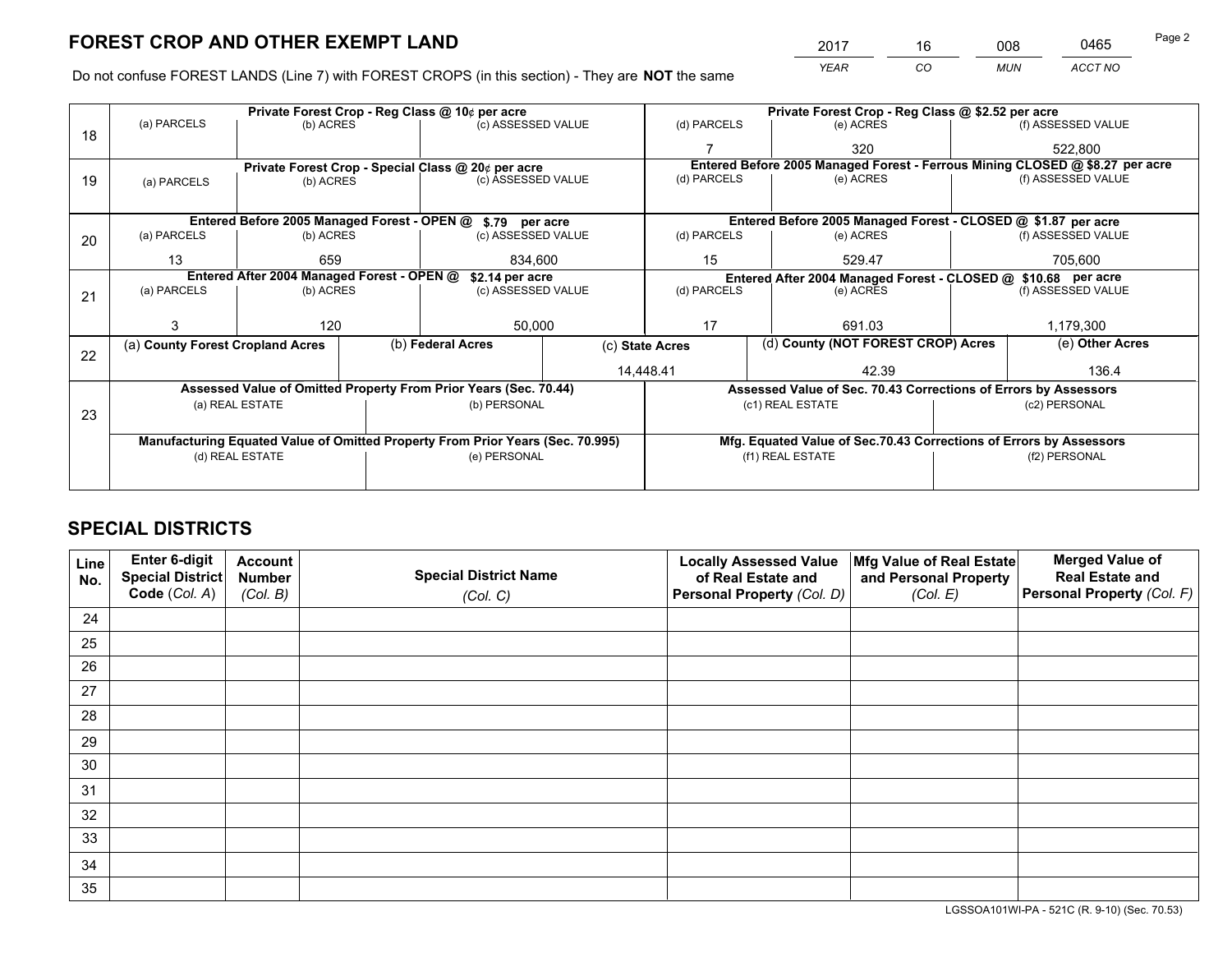|             |                                                          |                                             |                                                         | <b>YEAR</b>                                                                       | CO<br><b>MUN</b>                                              | ACCT NO                                                                        |
|-------------|----------------------------------------------------------|---------------------------------------------|---------------------------------------------------------|-----------------------------------------------------------------------------------|---------------------------------------------------------------|--------------------------------------------------------------------------------|
| Line<br>No. | Enter 6-digit<br><b>School District</b><br>Code (Col. A) | <b>Account</b><br><b>Number</b><br>(Col. B) | <b>School District Name</b><br>(Col. C)                 | <b>Locally Assessed Value</b><br>of Real Estate and<br>Personal Property (Col. D) | Mfg Value of Real Estate<br>and Personal Property<br>(Col. E) | <b>Merged Value of</b><br><b>Real Estate and</b><br>Personal Property (Col. F) |
|             | A. SCHOOL DISTRICTS (K-8 and K-12)                       |                                             |                                                         |                                                                                   |                                                               |                                                                                |
| 36          | 163297                                                   | 0111                                        | SCH D OF MAPLE                                          | 19,963,037                                                                        |                                                               | 19,963,037                                                                     |
| 37          |                                                          |                                             |                                                         |                                                                                   |                                                               |                                                                                |
| 38          |                                                          |                                             |                                                         |                                                                                   |                                                               |                                                                                |
| 39          |                                                          |                                             |                                                         |                                                                                   |                                                               |                                                                                |
| 40          |                                                          |                                             |                                                         |                                                                                   |                                                               |                                                                                |
| 41          |                                                          |                                             |                                                         |                                                                                   |                                                               |                                                                                |
| 42          |                                                          |                                             |                                                         |                                                                                   |                                                               |                                                                                |
| 43          |                                                          |                                             |                                                         |                                                                                   |                                                               |                                                                                |
| 44          |                                                          |                                             |                                                         |                                                                                   |                                                               |                                                                                |
| 45<br>46    |                                                          |                                             |                                                         |                                                                                   |                                                               |                                                                                |
|             |                                                          |                                             |                                                         |                                                                                   |                                                               |                                                                                |
| 47<br>48    |                                                          |                                             |                                                         |                                                                                   |                                                               |                                                                                |
| 49          |                                                          |                                             |                                                         |                                                                                   |                                                               |                                                                                |
| 50          |                                                          |                                             | TOTAL ASSESSED VALUE OF SCHOOL DISTRICTS (K-8 and K-12) | 19,963,037                                                                        |                                                               | 19,963,037                                                                     |
|             | <b>B.</b><br><b>UNION HIGH SCHOOL DISTRICTS</b>          |                                             |                                                         |                                                                                   |                                                               |                                                                                |
| 51          |                                                          |                                             |                                                         |                                                                                   |                                                               |                                                                                |
| 52          |                                                          |                                             |                                                         |                                                                                   |                                                               |                                                                                |
| 53          |                                                          |                                             |                                                         |                                                                                   |                                                               |                                                                                |
| 54          |                                                          |                                             |                                                         |                                                                                   |                                                               |                                                                                |
| 55          |                                                          |                                             | TOTAL ASSESSED VALUE OF UNION HIGH SCHOOLS              |                                                                                   |                                                               |                                                                                |
|             | C. TECHNICAL COLLEGE DISTRICTS                           |                                             |                                                         |                                                                                   |                                                               |                                                                                |
| 56          | 001700                                                   | 0016                                        | WISCONSIN INDIANHEAD TECH COLLEGE SHEL                  | 19,963,037                                                                        |                                                               | 19,963,037                                                                     |
| 57          |                                                          |                                             |                                                         |                                                                                   |                                                               |                                                                                |
| 58          |                                                          |                                             |                                                         |                                                                                   |                                                               |                                                                                |
| 59          |                                                          |                                             | TOTAL ASSESSED VALUE OF TECHNICAL COLLEGES              | 19,963,037                                                                        |                                                               | 19,963,037                                                                     |

16

008

0465

## *I hereby certify, to the best of my knowledge and belief, this form is complete and correct.*

**SCHOOL DISTRICTS**

| Print name of preparer | Title                    | Date (MM / DD / CCYY) |
|------------------------|--------------------------|-----------------------|
|                        |                          |                       |
| Signature of preparer  | Contact Telephone Number | E-mail address        |
|                        | $\overline{\phantom{0}}$ |                       |

Page 3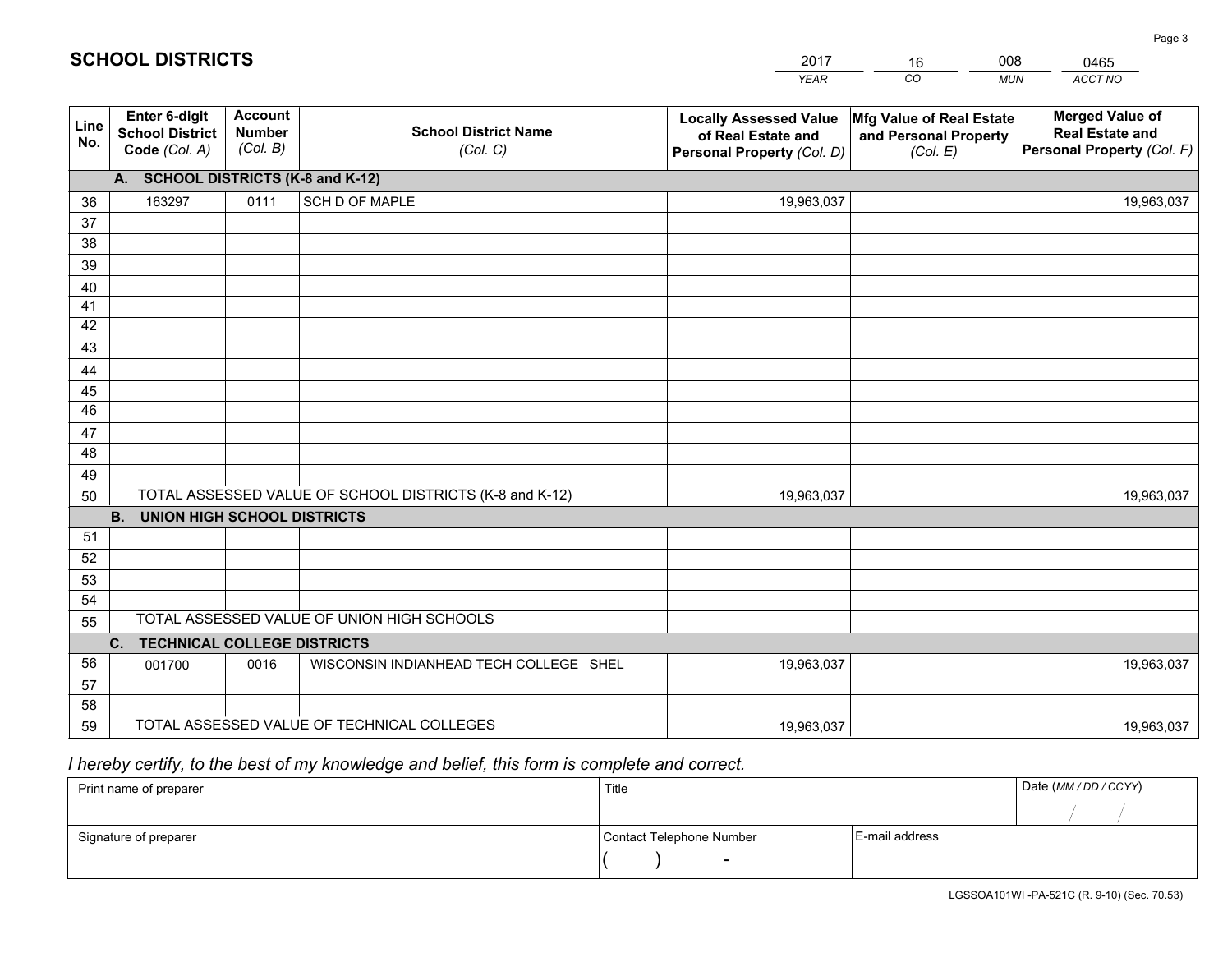#### **HIGHLIGHTS**

- 1. Complete the Statement of Assessment after the Board of Review. Reflect any changes made there.
- 2. Use black ink to complete.
- 3. Line 16 must equal Line 50, Col D.
- 4. Line 55 must equal the total of K-8 schools listed on lines 36-49. Do not include K-12 schools in this comparision.
- 5. Line 59, Col. D must equal Line 16.
- 6. Special District, School District and Technical College District values must include both real estate and personal property. Examples of Special districts are: town sanitary districts, public inland lake protection and rehabilitation districts, and metropolitan sewerage districts.
- 7. DO NOT INCLUDE Manufacturing property values.DOR will print these values on the final SOA.

PHYLLIS MASSIER TOWN OF CLOVERLAND 2763S STATE RD 13 MAPLE, WI 54854 - 9224

PHYLLIS MASSIER<br>TOWN OF CLOVERLAND

MAPLE, WI 54854 - 9224 2763S STATE RD 13

 8. Accuracy of this form is very important. The values reported directly affect the equalized value DOR calculates for school and special districts.

#### **Page 1:**

 If not prefilled, enter the tax year,county and municipal code,municipal type, municipal name and county name on the top of form.

Check the Amended box, if filing an amended / corrected SOA.

 Report the parcel count, acres and assessed value of taxable general property, total parcel count, (real and personal), total acres, and values from final figures set by the Board of Review.

- A. Real Estate land and improvements (buildings, etc.) is reported on lines 1 8, total line 9.
- B. Personal Property is reported on lines 11 14, Column D, total line 15.
- C. To complete this report, use the computer produced summary of the assessment roll that shows these amounts.
- D. Use whole numbers only.
- E. Add each line across and each column down to verify entries.

#### **Page 2:**

- A. Report Special Items (not subject to general property tax).
- 1. Private Forest Croplands and Managed Forest Lands are reported on lines 18,19, 20 and 21. Be sure to report assessed values **NOT** taxes.
- 2. You should have copies of the orders of entry, orders of withdrawal, etc., to update your assessment roll.
	- 3. Show hundredths of acres (e.g. 39.75).
- 4. Tax exempt lands are reported on line 22.
- 5. Omitted property and sec. 70.43, Wis. Stats., corrections of errors by assessor are reported on line 23. Report real estate and personal property separately. These should be for **prior years**, not something found on the current assessment roll after the board of review.
- B. Special District (Lines 24-35) Include the value of both real and personal property.

 The Department of Revenue (DOR) preprints much of the information regarding names and codes for schools, special districts,etc. If a district is not listed, enter the name and value only, DOR will enter the proper code.

### **Page 3 School Districts:**

Include the value of both real and personal property.

Report School District (regular, elementary, union high school, and technical college).

- 1. Regular (K-12) and Elementary (K-8) school values are reported on lines 36-49, total on line 50.
- 2. Union High School (UHS) (use only if elementary schools are listed on lines 36-49) are reported on lines 51-54. UHS total value (line 55) must equal to the total **elementary school** values reported on lines 36-49. Do notinclude K-12 schools in this comparison.
- 3. Technical College values are reported on lines 56-58, total on line 59.
- 4. Use the computer summary that shows these amounts to complete this report.

#### **This form is due the second Monday in June. File this report only after your Board of Review is complete.**

 *If you have questions: Return forms to:*

 Email: lgs@wisconsin.gov Wisconsin Department of RevenueCall:  $(608)$  266-2569 or  $(608)$  264-6892 Fax number: (608) 264-6887 PO Box 8971

Local Government Services Section 6-97 Madison WI 53708-8971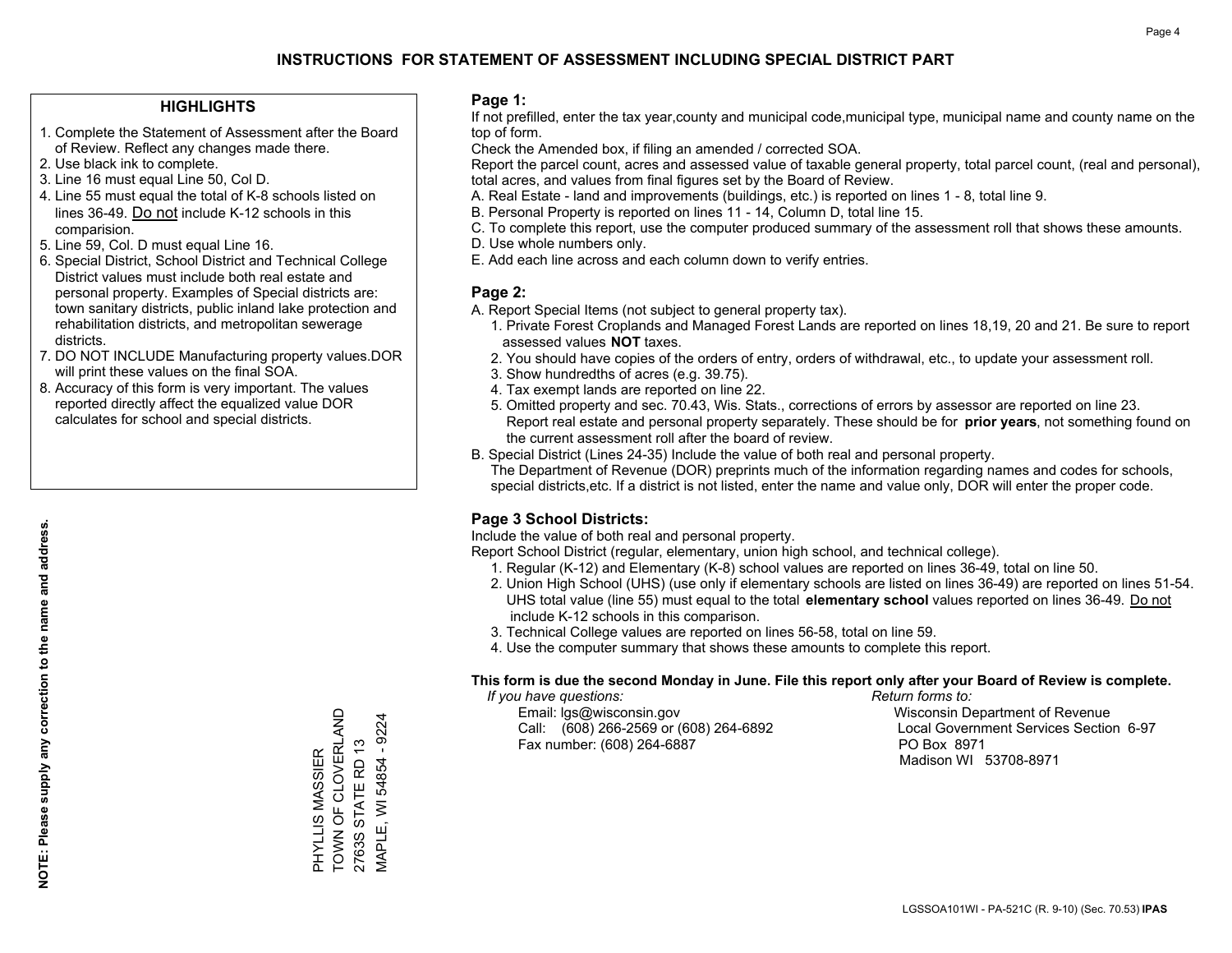**FINAL - EQUATED**

**STATEMENT OF ASSESSMENT FOR 2017** 

| 16  | 010 | 0466    |
|-----|-----|---------|
| CO. | MUN | ACCT NO |

|                | <b>FOR</b> | <b>TOWN OF</b><br><b>OF</b>                                                                                                                                                                  | DAIRYLAND                |              | <b>DOUGLAS COUNTY</b>                                    |                         |                      | <b>WHEN COMPLETING THIS DOCUMENT</b><br>DO NOT WRITE OVER X's OR IN SHADED AREAS |
|----------------|------------|----------------------------------------------------------------------------------------------------------------------------------------------------------------------------------------------|--------------------------|--------------|----------------------------------------------------------|-------------------------|----------------------|----------------------------------------------------------------------------------|
|                |            | Town - Village - City                                                                                                                                                                        | <b>Municipality Name</b> |              | <b>County Name</b>                                       |                         |                      |                                                                                  |
|                |            | <b>REAL ESTATE</b>                                                                                                                                                                           |                          | PARCEL COUNT | NO. OF ACRES                                             | VALUE OF                | VAI UF OF            | TOTAL VALUE OF LAND                                                              |
| Line<br>No.    |            | (See Lines 18 - 22 for<br>other Real Estate)                                                                                                                                                 |                          |              | <b>WHOLE</b><br>TOTAL LAND   IMPROVEMENTS   NUMBERS ONLY | <b>LAND</b>             | <b>IMPROVEMENTS</b>  | AND IMPROVEMENTS                                                                 |
|                |            |                                                                                                                                                                                              | Col. A                   | Col. B       | Col. C                                                   | Col. D                  | Col. E               | Col. F                                                                           |
| $\mathbf 1$    |            | <b>RESIDENTIAL - Class 1</b>                                                                                                                                                                 | 353                      | 317          | 905                                                      | 1,799,000               | 12,353,000           | 14,152,000                                                                       |
| $\overline{2}$ |            | <b>COMMERCIAL - Class 2</b>                                                                                                                                                                  | 5                        | 4            | 24                                                       | 27,400                  | 227,900              | 255,300                                                                          |
| 3              |            | <b>MANUFACTURING - Class 3</b>                                                                                                                                                               | $\Omega$                 | 0            | $\Omega$                                                 | 0                       |                      | 0<br>$\Omega$                                                                    |
| 4              |            | <b>AGRICULTURAL - Class 4</b>                                                                                                                                                                | 89                       |              | 1,896                                                    | 306,800                 |                      | 306,800                                                                          |
| 5              |            | <b>UNDEVELOPED - Class 5</b>                                                                                                                                                                 | 191                      |              | 2,009                                                    | 508,400                 |                      | 508,400                                                                          |
| 6              |            | AGRICULTURAL FOREST - Class 5m                                                                                                                                                               | 30                       |              | 680                                                      | 343,600                 |                      | 343,600                                                                          |
| 7              |            | FOREST LANDS - Class 6                                                                                                                                                                       | 672                      |              | 19,550                                                   | 19,520,100              |                      | 19,520,100                                                                       |
| 8              |            | OTHER - Class 7                                                                                                                                                                              | 19                       | 18           | 36                                                       | 113,500                 | 881,000              | 994,500                                                                          |
| 9              |            | TOTAL - ALL COLUMNS                                                                                                                                                                          | 1,359                    | 339          | 25,100                                                   | 22,618,800              | 13,461,900           | 36,080,700                                                                       |
| 10             |            | NUMBER OF PERSONAL PROPERTY ACCOUNTS IN ROLL                                                                                                                                                 |                          |              | 15                                                       | <b>LOCALLY ASSESSED</b> | <b>MANUFACTURING</b> | <b>MERGED</b>                                                                    |
| 11             |            | BOATS AND OTHER WATERCRAFT NOT EXEMPT - Code 1                                                                                                                                               |                          |              |                                                          | 0                       |                      | $\overline{0}$<br>0                                                              |
| 12             |            | MACHINERY, TOOLS AND PATTERNS - Code 2                                                                                                                                                       |                          |              |                                                          | 400                     |                      | 400<br>0                                                                         |
| 13             |            | FURNITURE, FIXTURES AND EQUIPMENT - Code 3                                                                                                                                                   |                          |              |                                                          | 0                       |                      | 0<br>0                                                                           |
| 14             |            | ALL OTHER PERSONAL PROPERTY NOT EXEMPT - Codes 4A, 4B, 4C                                                                                                                                    |                          |              |                                                          | 282,500                 |                      | 0<br>282,500                                                                     |
| 15             |            | TOTAL OF PERSONAL PROPERTY NOT EXEMPT (Total of Lines 11-14)                                                                                                                                 |                          |              | 282,900                                                  |                         | 282,900<br>0         |                                                                                  |
| 16             |            | AGGREGATE ASSESSED VALUE OF ALL PROPERTY SUBJECT TO THE GENERAL PROPERTY TAX (Total of Lines 9F and 15F)<br>MUST EQUAL TOTAL VALUE OF THE SCHOOL DISTRICTS (K-12 PLUS K-8) - Line 50, Col. F |                          |              |                                                          |                         |                      | 36,363,600                                                                       |
| 17             |            | <b>BOARD OF REVIEW</b>                                                                                                                                                                       |                          |              | Name of Assessor                                         |                         |                      | Telephone #                                                                      |
|                |            | DATE OF FINAL ADJOURNMENT                                                                                                                                                                    | 07/26/2017               |              | EDWARD O MEARA                                           |                         |                      | (715) 762-5530                                                                   |

REMARKS

The Assessment Ratio to be used in calculating the estimated Fair Market Value on tax bills for this tax district is 1.026965048

This ratio should be used to convert assessed values to "Calculate Equalized Values" in Step 1 of the Lottery and Gaming Credit Calculations.<br>This ratio should be used in the "Computation of Tax Equivalent" schedule of the Commission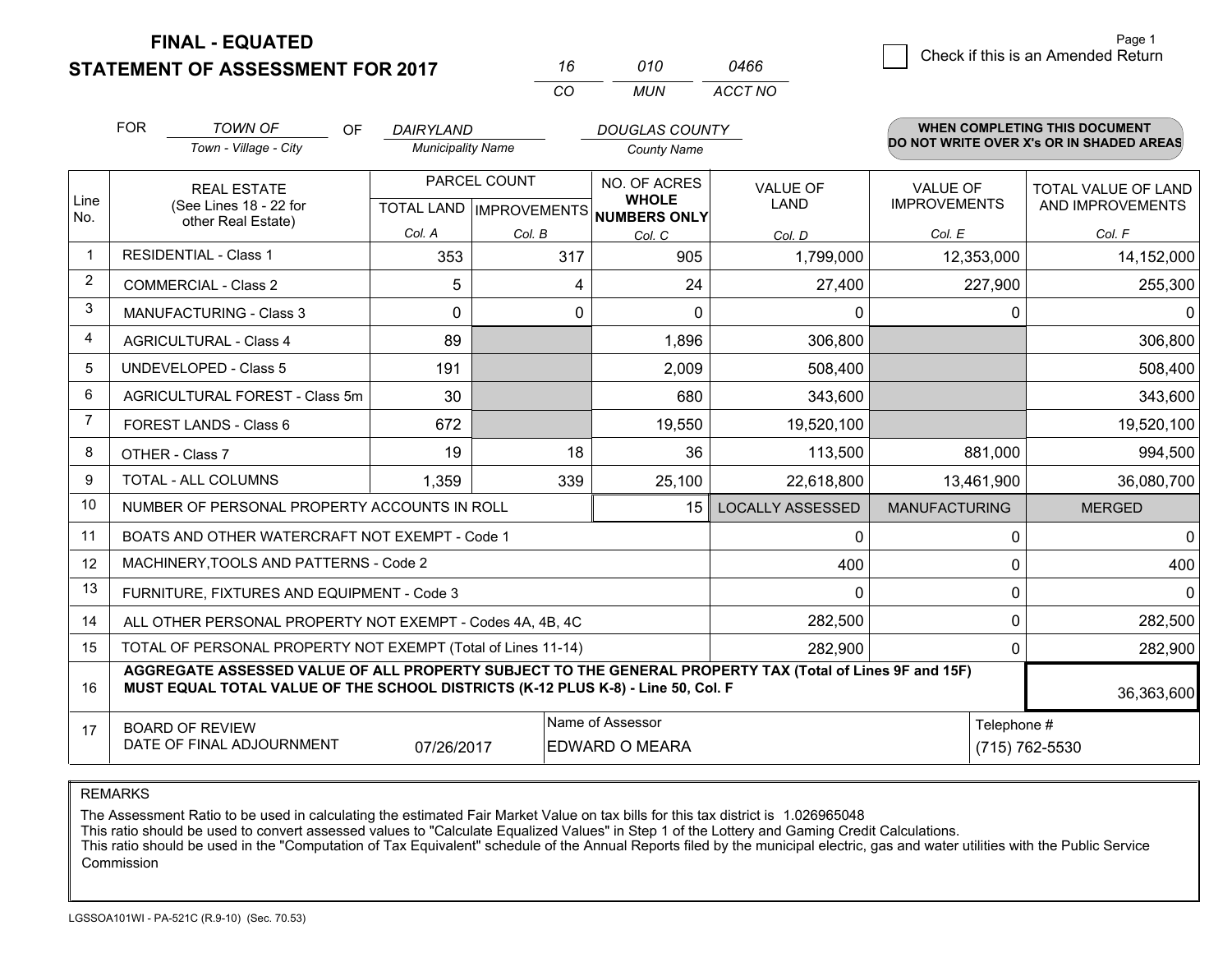*YEAR CO MUN ACCT NO* <sup>2017</sup> <sup>16</sup> <sup>010</sup> <sup>0466</sup>

Do not confuse FOREST LANDS (Line 7) with FOREST CROPS (in this section) - They are **NOT** the same

|    |                                                                                                                                |                                 |  | Private Forest Crop - Reg Class @ 10¢ per acre                                 |  | Private Forest Crop - Reg Class @ \$2.52 per acre |  |                                                                    |  |                                                                              |
|----|--------------------------------------------------------------------------------------------------------------------------------|---------------------------------|--|--------------------------------------------------------------------------------|--|---------------------------------------------------|--|--------------------------------------------------------------------|--|------------------------------------------------------------------------------|
| 18 | (a) PARCELS                                                                                                                    | (b) ACRES                       |  | (c) ASSESSED VALUE                                                             |  | (d) PARCELS                                       |  | (e) ACRES                                                          |  | (f) ASSESSED VALUE                                                           |
|    |                                                                                                                                |                                 |  |                                                                                |  | 27                                                |  | 1.383.96                                                           |  | 1,364,300                                                                    |
|    |                                                                                                                                |                                 |  | Private Forest Crop - Special Class @ 20¢ per acre                             |  |                                                   |  |                                                                    |  | Entered Before 2005 Managed Forest - Ferrous Mining CLOSED @ \$8.27 per acre |
| 19 | (a) PARCELS                                                                                                                    | (b) ACRES                       |  | (c) ASSESSED VALUE                                                             |  | (d) PARCELS                                       |  | (e) ACRES                                                          |  | (f) ASSESSED VALUE                                                           |
|    |                                                                                                                                |                                 |  |                                                                                |  |                                                   |  |                                                                    |  |                                                                              |
|    | Entered Before 2005 Managed Forest - OPEN @ \$.79 per acre                                                                     |                                 |  |                                                                                |  |                                                   |  | Entered Before 2005 Managed Forest - CLOSED @ \$1.87 per acre      |  |                                                                              |
| 20 | (a) PARCELS                                                                                                                    | (b) ACRES                       |  | (c) ASSESSED VALUE                                                             |  | (d) PARCELS                                       |  | (e) ACRES                                                          |  | (f) ASSESSED VALUE                                                           |
|    | 23                                                                                                                             | 968.14                          |  | 926.200                                                                        |  | 52                                                |  | 2,211.2                                                            |  | 2,030,700                                                                    |
|    | Entered After 2004 Managed Forest - OPEN @<br>\$2.14 per acre<br>Entered After 2004 Managed Forest - CLOSED @ \$10.68 per acre |                                 |  |                                                                                |  |                                                   |  |                                                                    |  |                                                                              |
| 21 | (a) PARCELS                                                                                                                    | (c) ASSESSED VALUE<br>(b) ACRES |  | (d) PARCELS                                                                    |  | (e) ACRES                                         |  | (f) ASSESSED VALUE                                                 |  |                                                                              |
|    |                                                                                                                                |                                 |  |                                                                                |  |                                                   |  |                                                                    |  |                                                                              |
|    | 39                                                                                                                             | 1,525.02                        |  | 1,484,700                                                                      |  | 41                                                |  | 1.593                                                              |  | 1,556,300                                                                    |
| 22 | (a) County Forest Cropland Acres                                                                                               |                                 |  | (b) Federal Acres                                                              |  | (c) State Acres                                   |  | (d) County (NOT FOREST CROP) Acres                                 |  | (e) Other Acres                                                              |
|    | 53,386.38                                                                                                                      |                                 |  | 756.4                                                                          |  | 182.78                                            |  | 179.81                                                             |  | 2,387.81                                                                     |
|    |                                                                                                                                |                                 |  | Assessed Value of Omitted Property From Prior Years (Sec. 70.44)               |  |                                                   |  | Assessed Value of Sec. 70.43 Corrections of Errors by Assessors    |  |                                                                              |
|    |                                                                                                                                | (a) REAL ESTATE                 |  | (b) PERSONAL                                                                   |  |                                                   |  | (c1) REAL ESTATE                                                   |  | (c2) PERSONAL                                                                |
| 23 |                                                                                                                                |                                 |  |                                                                                |  |                                                   |  |                                                                    |  |                                                                              |
|    |                                                                                                                                |                                 |  | Manufacturing Equated Value of Omitted Property From Prior Years (Sec. 70.995) |  |                                                   |  | Mfg. Equated Value of Sec.70.43 Corrections of Errors by Assessors |  |                                                                              |
|    |                                                                                                                                | (d) REAL ESTATE                 |  | (e) PERSONAL                                                                   |  |                                                   |  | (f1) REAL ESTATE                                                   |  | (f2) PERSONAL                                                                |
|    |                                                                                                                                |                                 |  |                                                                                |  |                                                   |  |                                                                    |  |                                                                              |

## **SPECIAL DISTRICTS**

| Line<br>No. | Enter 6-digit<br>Special District<br>Code (Col. A) | <b>Account</b><br><b>Number</b> | <b>Special District Name</b> | <b>Locally Assessed Value</b><br>of Real Estate and | Mfg Value of Real Estate<br>and Personal Property | <b>Merged Value of</b><br><b>Real Estate and</b><br>Personal Property (Col. F) |
|-------------|----------------------------------------------------|---------------------------------|------------------------------|-----------------------------------------------------|---------------------------------------------------|--------------------------------------------------------------------------------|
|             |                                                    | (Col. B)                        | (Col. C)                     | Personal Property (Col. D)                          | (Col. E)                                          |                                                                                |
| 24          |                                                    |                                 |                              |                                                     |                                                   |                                                                                |
| 25          |                                                    |                                 |                              |                                                     |                                                   |                                                                                |
| 26          |                                                    |                                 |                              |                                                     |                                                   |                                                                                |
| 27          |                                                    |                                 |                              |                                                     |                                                   |                                                                                |
| 28          |                                                    |                                 |                              |                                                     |                                                   |                                                                                |
| 29          |                                                    |                                 |                              |                                                     |                                                   |                                                                                |
| 30          |                                                    |                                 |                              |                                                     |                                                   |                                                                                |
| 31          |                                                    |                                 |                              |                                                     |                                                   |                                                                                |
| 32          |                                                    |                                 |                              |                                                     |                                                   |                                                                                |
| 33          |                                                    |                                 |                              |                                                     |                                                   |                                                                                |
| 34          |                                                    |                                 |                              |                                                     |                                                   |                                                                                |
| 35          |                                                    |                                 |                              |                                                     |                                                   |                                                                                |

LGSSOA101WI-PA - 521C (R. 9-10) (Sec. 70.53)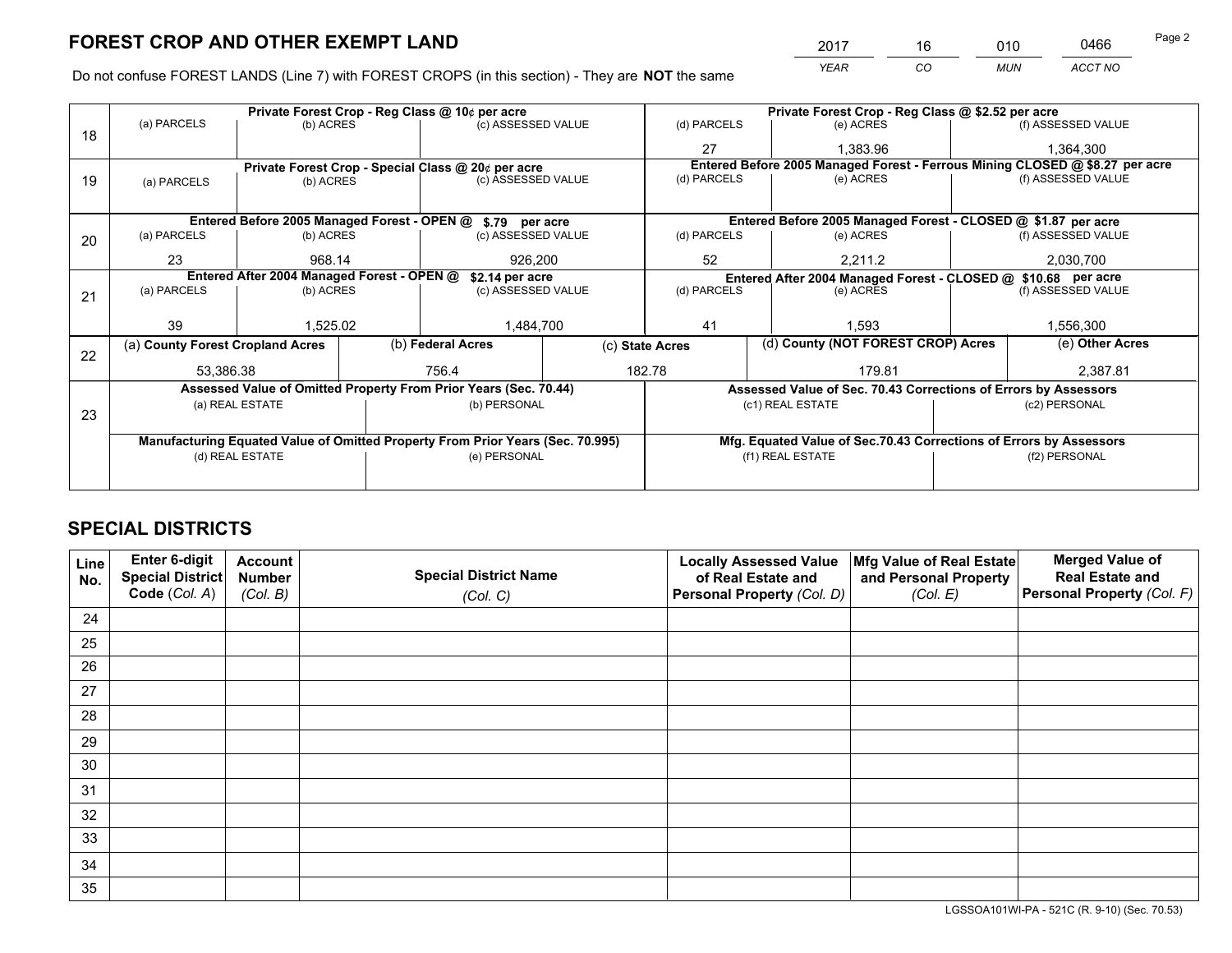|                 |                                                          |                                             |                                                         | <b>YEAR</b>                                                                       | CO<br><b>MUN</b>                                              | ACCT NO                                                                        |
|-----------------|----------------------------------------------------------|---------------------------------------------|---------------------------------------------------------|-----------------------------------------------------------------------------------|---------------------------------------------------------------|--------------------------------------------------------------------------------|
| Line<br>No.     | Enter 6-digit<br><b>School District</b><br>Code (Col. A) | <b>Account</b><br><b>Number</b><br>(Col. B) | <b>School District Name</b><br>(Col. C)                 | <b>Locally Assessed Value</b><br>of Real Estate and<br>Personal Property (Col. D) | Mfg Value of Real Estate<br>and Personal Property<br>(Col. E) | <b>Merged Value of</b><br><b>Real Estate and</b><br>Personal Property (Col. F) |
|                 | A. SCHOOL DISTRICTS (K-8 and K-12)                       |                                             |                                                         |                                                                                   |                                                               |                                                                                |
| 36              | 076293                                                   | 0047                                        | <b>SCH D OF WEBSTER</b>                                 | 36,363,600                                                                        |                                                               | 36,363,600                                                                     |
| 37              |                                                          |                                             |                                                         |                                                                                   |                                                               |                                                                                |
| 38              |                                                          |                                             |                                                         |                                                                                   |                                                               |                                                                                |
| 39              |                                                          |                                             |                                                         |                                                                                   |                                                               |                                                                                |
| 40              |                                                          |                                             |                                                         |                                                                                   |                                                               |                                                                                |
| 41              |                                                          |                                             |                                                         |                                                                                   |                                                               |                                                                                |
| 42              |                                                          |                                             |                                                         |                                                                                   |                                                               |                                                                                |
| 43              |                                                          |                                             |                                                         |                                                                                   |                                                               |                                                                                |
| 44<br>45        |                                                          |                                             |                                                         |                                                                                   |                                                               |                                                                                |
| $\overline{46}$ |                                                          |                                             |                                                         |                                                                                   |                                                               |                                                                                |
| 47              |                                                          |                                             |                                                         |                                                                                   |                                                               |                                                                                |
| 48              |                                                          |                                             |                                                         |                                                                                   |                                                               |                                                                                |
| 49              |                                                          |                                             |                                                         |                                                                                   |                                                               |                                                                                |
| 50              |                                                          |                                             | TOTAL ASSESSED VALUE OF SCHOOL DISTRICTS (K-8 and K-12) | 36,363,600                                                                        |                                                               | 36,363,600                                                                     |
|                 | <b>B.</b><br><b>UNION HIGH SCHOOL DISTRICTS</b>          |                                             |                                                         |                                                                                   |                                                               |                                                                                |
| 51              |                                                          |                                             |                                                         |                                                                                   |                                                               |                                                                                |
| 52              |                                                          |                                             |                                                         |                                                                                   |                                                               |                                                                                |
| 53              |                                                          |                                             |                                                         |                                                                                   |                                                               |                                                                                |
| 54              |                                                          |                                             |                                                         |                                                                                   |                                                               |                                                                                |
| 55              |                                                          |                                             | TOTAL ASSESSED VALUE OF UNION HIGH SCHOOLS              |                                                                                   |                                                               |                                                                                |
|                 | C. TECHNICAL COLLEGE DISTRICTS                           |                                             |                                                         |                                                                                   |                                                               |                                                                                |
| 56              | 001700                                                   | 0016                                        | WISCONSIN INDIANHEAD TECH COLLEGE SHEL                  | 36,363,600                                                                        |                                                               | 36,363,600                                                                     |
| 57              |                                                          |                                             |                                                         |                                                                                   |                                                               |                                                                                |
| 58              |                                                          |                                             |                                                         |                                                                                   |                                                               |                                                                                |
| 59              |                                                          |                                             | TOTAL ASSESSED VALUE OF TECHNICAL COLLEGES              | 36,363,600                                                                        |                                                               | 36,363,600                                                                     |

16

010

## *I hereby certify, to the best of my knowledge and belief, this form is complete and correct.*

**SCHOOL DISTRICTS**

| Print name of preparer | Title                    |                | Date (MM / DD / CCYY) |
|------------------------|--------------------------|----------------|-----------------------|
|                        |                          |                |                       |
| Signature of preparer  | Contact Telephone Number | E-mail address |                       |
|                        | $\overline{\phantom{0}}$ |                |                       |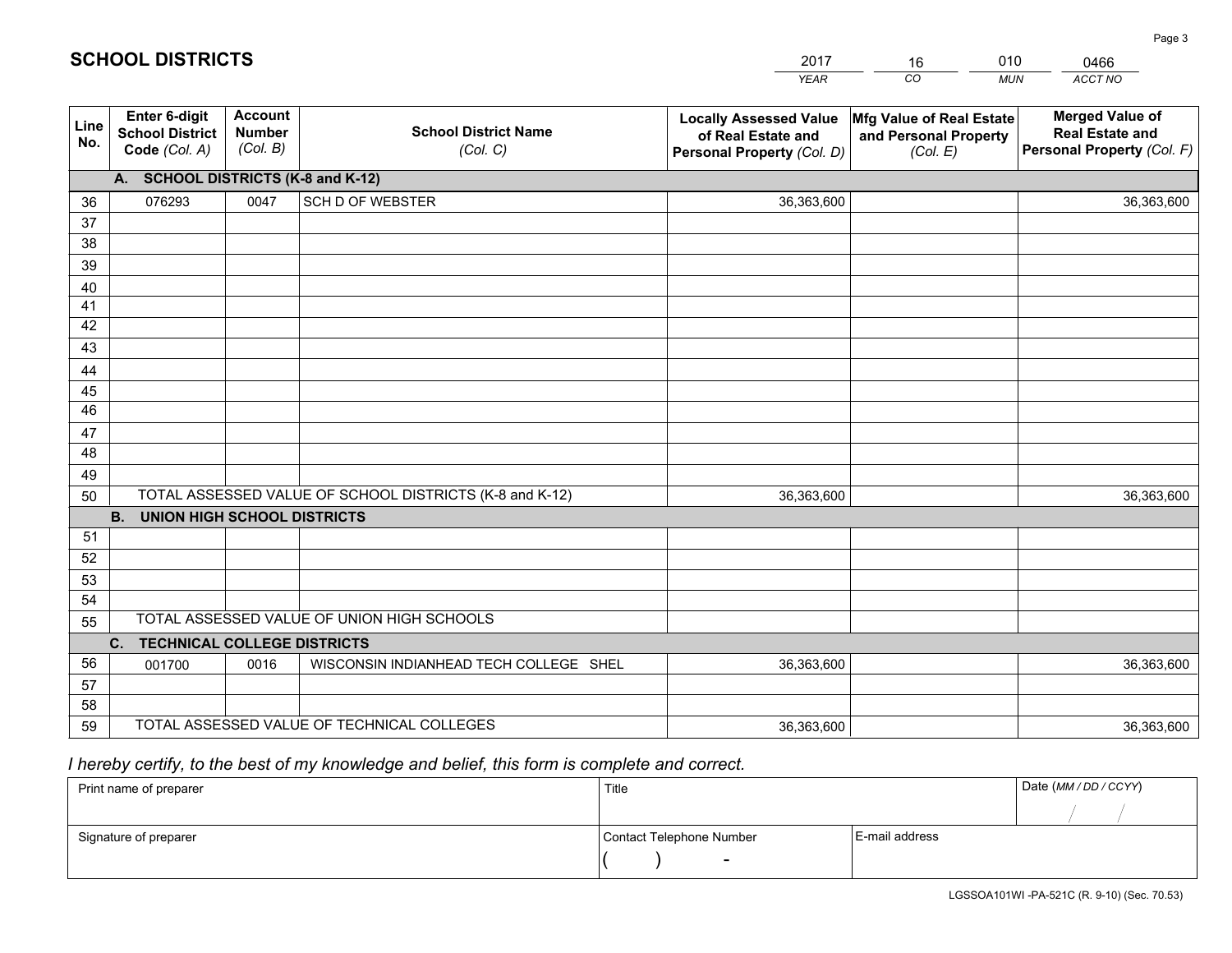#### **HIGHLIGHTS**

- 1. Complete the Statement of Assessment after the Board of Review. Reflect any changes made there.
- 2. Use black ink to complete.
- 3. Line 16 must equal Line 50, Col D.
- 4. Line 55 must equal the total of K-8 schools listed on lines 36-49. Do not include K-12 schools in this comparision.
- 5. Line 59, Col. D must equal Line 16.
- 6. Special District, School District and Technical College District values must include both real estate and personal property. Examples of Special districts are: town sanitary districts, public inland lake protection and rehabilitation districts, and metropolitan sewerage districts.
- 7. DO NOT INCLUDE Manufacturing property values.DOR will print these values on the final SOA.
- 8. Accuracy of this form is very important. The values reported directly affect the equalized value DOR calculates for school and special districts.

#### **Page 1:**

 If not prefilled, enter the tax year,county and municipal code,municipal type, municipal name and county name on the top of form.

Check the Amended box, if filing an amended / corrected SOA.

 Report the parcel count, acres and assessed value of taxable general property, total parcel count, (real and personal), total acres, and values from final figures set by the Board of Review.

- A. Real Estate land and improvements (buildings, etc.) is reported on lines 1 8, total line 9.
- B. Personal Property is reported on lines 11 14, Column D, total line 15.
- C. To complete this report, use the computer produced summary of the assessment roll that shows these amounts.
- D. Use whole numbers only.
- E. Add each line across and each column down to verify entries.

### **Page 2:**

- A. Report Special Items (not subject to general property tax).
- 1. Private Forest Croplands and Managed Forest Lands are reported on lines 18,19, 20 and 21. Be sure to report assessed values **NOT** taxes.
- 2. You should have copies of the orders of entry, orders of withdrawal, etc., to update your assessment roll.
	- 3. Show hundredths of acres (e.g. 39.75).
- 4. Tax exempt lands are reported on line 22.
- 5. Omitted property and sec. 70.43, Wis. Stats., corrections of errors by assessor are reported on line 23. Report real estate and personal property separately. These should be for **prior years**, not something found on the current assessment roll after the board of review.
- B. Special District (Lines 24-35) Include the value of both real and personal property.
- The Department of Revenue (DOR) preprints much of the information regarding names and codes for schools, special districts,etc. If a district is not listed, enter the name and value only, DOR will enter the proper code.

### **Page 3 School Districts:**

Include the value of both real and personal property.

Report School District (regular, elementary, union high school, and technical college).

- 1. Regular (K-12) and Elementary (K-8) school values are reported on lines 36-49, total on line 50.
- 2. Union High School (UHS) (use only if elementary schools are listed on lines 36-49) are reported on lines 51-54. UHS total value (line 55) must equal to the total **elementary school** values reported on lines 36-49. Do notinclude K-12 schools in this comparison.
- 3. Technical College values are reported on lines 56-58, total on line 59.
- 4. Use the computer summary that shows these amounts to complete this report.

#### **This form is due the second Monday in June. File this report only after your Board of Review is complete.**

 *If you have questions: Return forms to:*

 Email: lgs@wisconsin.gov Wisconsin Department of RevenueCall:  $(608)$  266-2569 or  $(608)$  264-6892 Fax number: (608) 264-6887 PO Box 8971

Local Government Services Section 6-97 Madison WI 53708-8971

15208 S STATE ROAD 35 15208 S STATE ROAD 35 TOWN OF DAIRYLAND JONI HOGIE<br>TOWN OF DAIRYLAND DAIRYLAND, WI 54830 DAIRYLAND, WI 54830 JONI HOGIE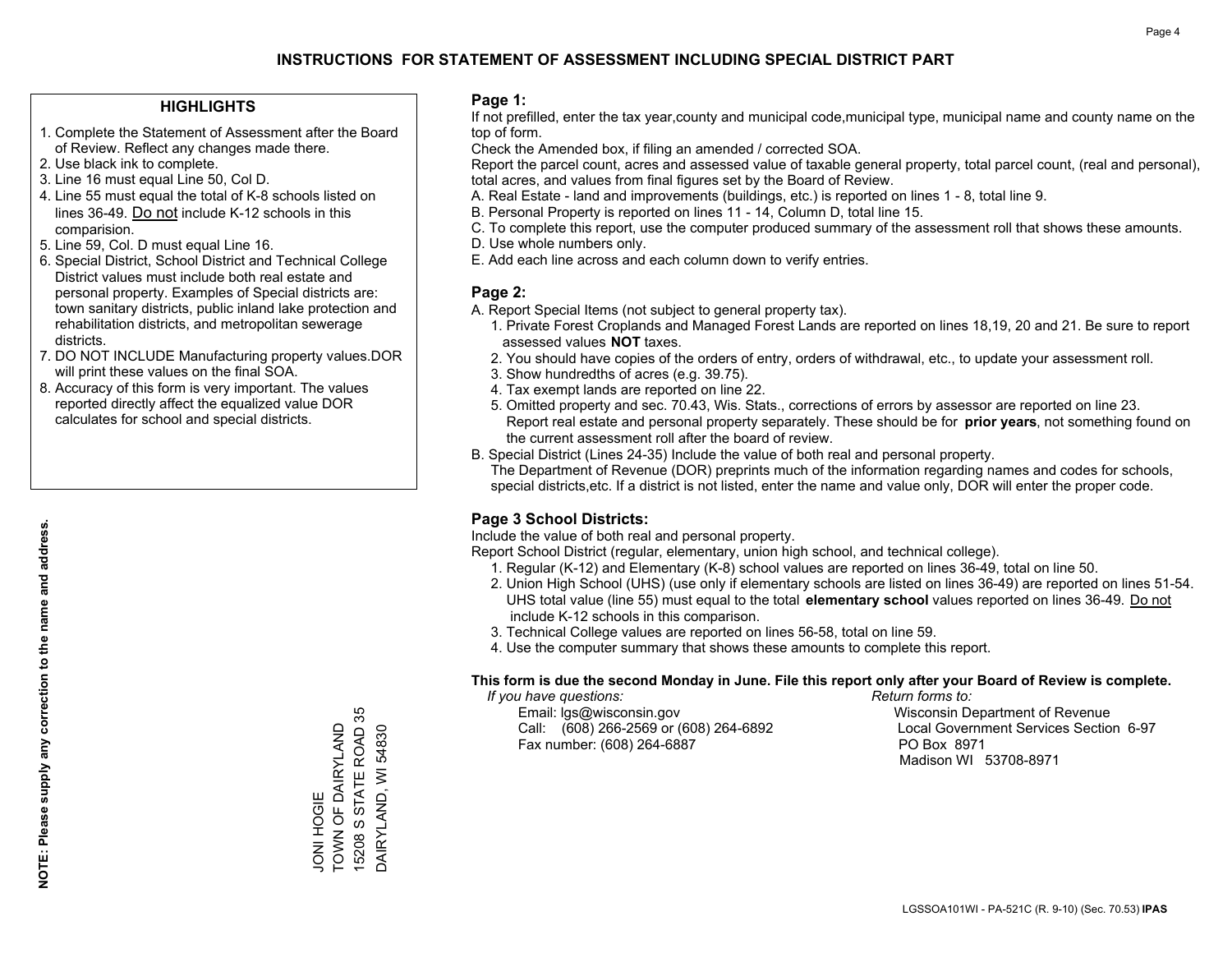**FINAL - EQUATED**

**STATEMENT OF ASSESSMENT FOR 2017** 

| 16  | 012 | 0467    |
|-----|-----|---------|
| CO. | MUN | ACCT NO |

|             | <b>FOR</b><br><b>TOWN OF</b><br><b>OF</b><br>Town - Village - City                                                                                                                           | <b>GORDON</b>            |                           | <b>DOUGLAS COUNTY</b>           |                         |                      | <b>WHEN COMPLETING THIS DOCUMENT</b><br>DO NOT WRITE OVER X's OR IN SHADED AREAS |
|-------------|----------------------------------------------------------------------------------------------------------------------------------------------------------------------------------------------|--------------------------|---------------------------|---------------------------------|-------------------------|----------------------|----------------------------------------------------------------------------------|
|             |                                                                                                                                                                                              | <b>Municipality Name</b> |                           | <b>County Name</b>              |                         |                      |                                                                                  |
|             | <b>REAL ESTATE</b>                                                                                                                                                                           |                          | PARCEL COUNT              | NO. OF ACRES<br><b>VALUE OF</b> |                         | <b>VALUE OF</b>      | <b>TOTAL VALUE OF LAND</b>                                                       |
| Line<br>No. | (See Lines 18 - 22 for<br>other Real Estate)                                                                                                                                                 |                          | TOTAL LAND   IMPROVEMENTS | <b>WHOLE</b><br>NUMBERS ONLY    | <b>LAND</b>             | <b>IMPROVEMENTS</b>  | AND IMPROVEMENTS                                                                 |
|             |                                                                                                                                                                                              | Col. A                   | Col. B                    | Col. C                          | Col. D                  | Col. E               | Col. F                                                                           |
| $\mathbf 1$ | <b>RESIDENTIAL - Class 1</b>                                                                                                                                                                 | 1,198                    | 873                       | 1,829                           | 28,444,300              | 50,686,100           | 79,130,400                                                                       |
| 2           | <b>COMMERCIAL - Class 2</b>                                                                                                                                                                  | 62                       | 40                        | 321                             | 1,254,100               | 3,046,200            | 4,300,300                                                                        |
| 3           | <b>MANUFACTURING - Class 3</b>                                                                                                                                                               | $\Omega$                 | 0                         | $\mathbf 0$                     | 0                       | 0                    | $\mathbf{0}$                                                                     |
| 4           | <b>AGRICULTURAL - Class 4</b>                                                                                                                                                                | 44                       |                           | 593                             | 60,600                  |                      | 60,600                                                                           |
| 5           | <b>UNDEVELOPED - Class 5</b>                                                                                                                                                                 | 366                      |                           | 3,610                           | 1,102,200               |                      | 1,102,200                                                                        |
| 6           | AGRICULTURAL FOREST - Class 5m                                                                                                                                                               | 23                       |                           | 407                             | 235,200                 |                      | 235,200                                                                          |
| 7           | FOREST LANDS - Class 6                                                                                                                                                                       | 804                      |                           | 12,908                          | 15,069,400              |                      | 15,069,400                                                                       |
| 8           | OTHER - Class 7                                                                                                                                                                              | 17                       | 16                        | 25                              | 5,100                   | 483,300              | 488,400                                                                          |
| 9           | TOTAL - ALL COLUMNS                                                                                                                                                                          | 2,514                    | 929                       | 19,693                          | 46,170,900              | 54,215,600           | 100,386,500                                                                      |
| 10          | NUMBER OF PERSONAL PROPERTY ACCOUNTS IN ROLL                                                                                                                                                 |                          |                           | 81                              | <b>LOCALLY ASSESSED</b> | <b>MANUFACTURING</b> | <b>MERGED</b>                                                                    |
| 11          | BOATS AND OTHER WATERCRAFT NOT EXEMPT - Code 1                                                                                                                                               |                          |                           |                                 | 1,200                   | 0                    | 1,200                                                                            |
| 12          | MACHINERY, TOOLS AND PATTERNS - Code 2                                                                                                                                                       |                          |                           |                                 | 142,000                 | $\Omega$             | 142,000                                                                          |
| 13          | FURNITURE, FIXTURES AND EQUIPMENT - Code 3                                                                                                                                                   |                          |                           |                                 | 24,000                  | 0                    | 24,000                                                                           |
| 14          | ALL OTHER PERSONAL PROPERTY NOT EXEMPT - Codes 4A, 4B, 4C                                                                                                                                    |                          |                           |                                 | 449,600                 | 0                    | 449,600                                                                          |
| 15          | TOTAL OF PERSONAL PROPERTY NOT EXEMPT (Total of Lines 11-14)                                                                                                                                 |                          |                           | 616,800                         | 0                       | 616,800              |                                                                                  |
| 16          | AGGREGATE ASSESSED VALUE OF ALL PROPERTY SUBJECT TO THE GENERAL PROPERTY TAX (Total of Lines 9F and 15F)<br>MUST EQUAL TOTAL VALUE OF THE SCHOOL DISTRICTS (K-12 PLUS K-8) - Line 50, Col. F |                          |                           |                                 |                         |                      | 101,003,300                                                                      |
| 17          | <b>BOARD OF REVIEW</b>                                                                                                                                                                       |                          |                           | Name of Assessor                |                         | Telephone #          |                                                                                  |
|             | DATE OF FINAL ADJOURNMENT                                                                                                                                                                    | 08/29/2017               |                           | MIKE SCHNAUTZ                   |                         |                      | (715) 266-2409                                                                   |

REMARKS

The Assessment Ratio to be used in calculating the estimated Fair Market Value on tax bills for this tax district is 1.006451041

This ratio should be used to convert assessed values to "Calculate Equalized Values" in Step 1 of the Lottery and Gaming Credit Calculations.<br>This ratio should be used in the "Computation of Tax Equivalent" schedule of the Commission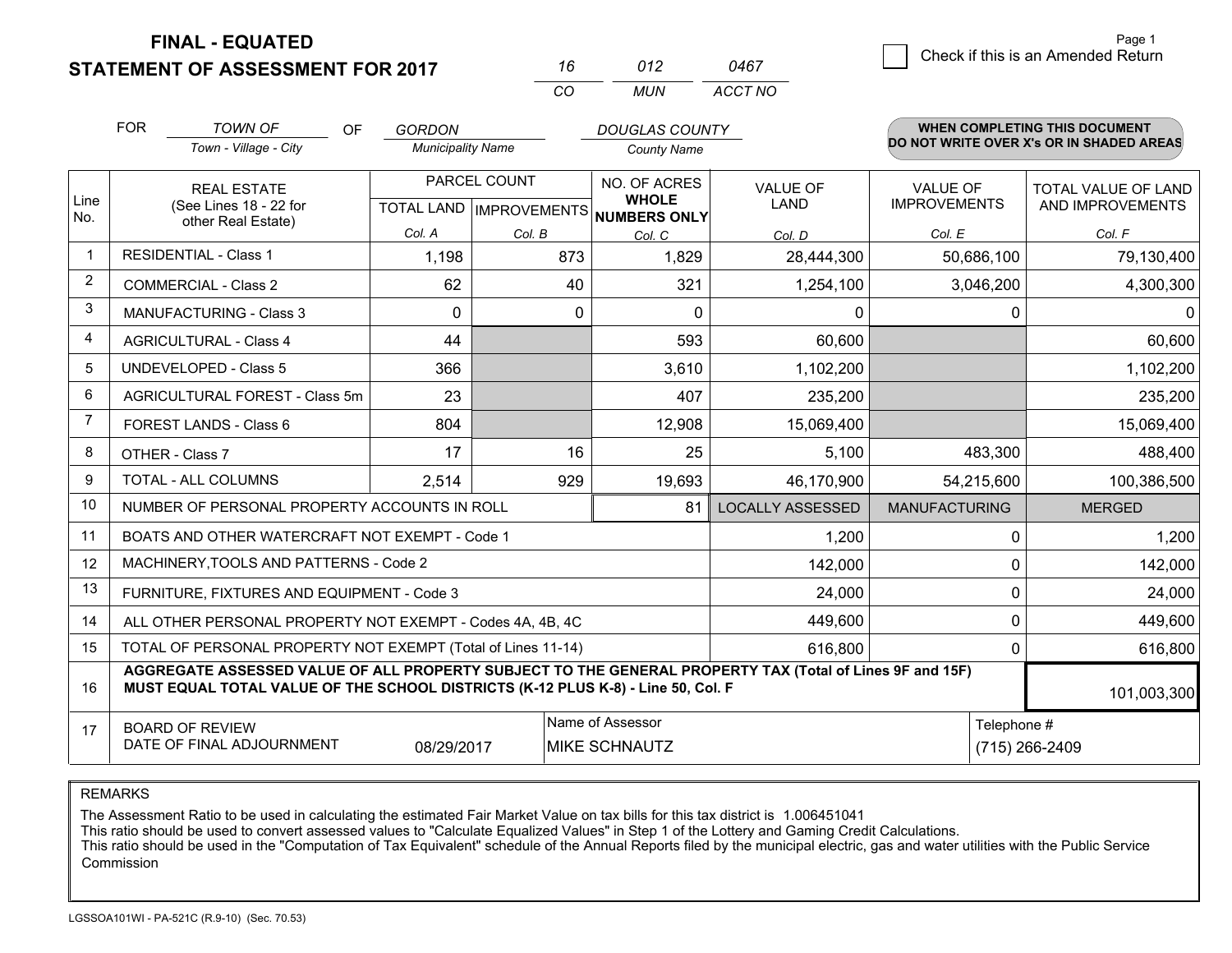*YEAR CO MUN ACCT NO* <sup>2017</sup> <sup>16</sup> <sup>012</sup> <sup>0467</sup> Page 2

Do not confuse FOREST LANDS (Line 7) with FOREST CROPS (in this section) - They are **NOT** the same

|    |                                                                                                                 |                 |             | Private Forest Crop - Reg Class @ 10¢ per acre                   |                                                                            | Private Forest Crop - Reg Class @ \$2.52 per acre                  |                                                                 |  |                                                                              |  |
|----|-----------------------------------------------------------------------------------------------------------------|-----------------|-------------|------------------------------------------------------------------|----------------------------------------------------------------------------|--------------------------------------------------------------------|-----------------------------------------------------------------|--|------------------------------------------------------------------------------|--|
| 18 | (a) PARCELS                                                                                                     | (b) ACRES       |             | (c) ASSESSED VALUE                                               | (d) PARCELS                                                                |                                                                    | (e) ACRES                                                       |  | (f) ASSESSED VALUE                                                           |  |
|    | 402                                                                                                             | 15,998.83       |             | 17,065,100                                                       | 6                                                                          |                                                                    | 240                                                             |  | 266,000                                                                      |  |
|    |                                                                                                                 |                 |             | Private Forest Crop - Special Class @ 20¢ per acre               |                                                                            |                                                                    |                                                                 |  | Entered Before 2005 Managed Forest - Ferrous Mining CLOSED @ \$8.27 per acre |  |
| 19 | (a) PARCELS                                                                                                     | (b) ACRES       |             | (c) ASSESSED VALUE                                               | (d) PARCELS                                                                |                                                                    | (e) ACRES                                                       |  | (f) ASSESSED VALUE                                                           |  |
|    |                                                                                                                 |                 |             |                                                                  |                                                                            |                                                                    |                                                                 |  |                                                                              |  |
|    |                                                                                                                 |                 |             | Entered Before 2005 Managed Forest - OPEN @ \$.79 per acre       |                                                                            |                                                                    | Entered Before 2005 Managed Forest - CLOSED @ \$1.87 per acre   |  |                                                                              |  |
| 20 | (a) PARCELS                                                                                                     | (b) ACRES       |             | (c) ASSESSED VALUE                                               | (d) PARCELS                                                                |                                                                    | (e) ACRES                                                       |  | (f) ASSESSED VALUE                                                           |  |
|    | 88                                                                                                              | 3,653.04        |             | 4,045,200                                                        | 34                                                                         |                                                                    | 1,240.96                                                        |  | 1,260,600                                                                    |  |
|    |                                                                                                                 |                 |             |                                                                  |                                                                            |                                                                    |                                                                 |  |                                                                              |  |
|    | Entered After 2004 Managed Forest - OPEN @<br>\$2.14 per acre<br>(a) PARCELS<br>(c) ASSESSED VALUE<br>(b) ACRES |                 | (d) PARCELS |                                                                  | Entered After 2004 Managed Forest - CLOSED @ \$10.68 per acre<br>(e) ACRES |                                                                    | (f) ASSESSED VALUE                                              |  |                                                                              |  |
| 21 |                                                                                                                 |                 |             |                                                                  |                                                                            |                                                                    |                                                                 |  |                                                                              |  |
|    |                                                                                                                 |                 |             |                                                                  |                                                                            |                                                                    |                                                                 |  |                                                                              |  |
|    | 31                                                                                                              | 1,233.35        |             | 1,292,800                                                        | 23                                                                         |                                                                    | 552.04                                                          |  | 737,400                                                                      |  |
|    | (a) County Forest Cropland Acres                                                                                |                 |             | (b) Federal Acres                                                | (c) State Acres                                                            |                                                                    | (d) County (NOT FOREST CROP) Acres                              |  | (e) Other Acres                                                              |  |
| 22 | 46,885.28                                                                                                       |                 |             | 602.06                                                           | 1,036.95                                                                   |                                                                    | 6,467.92                                                        |  | 2,511.56                                                                     |  |
|    |                                                                                                                 |                 |             |                                                                  |                                                                            |                                                                    |                                                                 |  |                                                                              |  |
|    |                                                                                                                 |                 |             | Assessed Value of Omitted Property From Prior Years (Sec. 70.44) |                                                                            |                                                                    | Assessed Value of Sec. 70.43 Corrections of Errors by Assessors |  |                                                                              |  |
| 23 |                                                                                                                 | (a) REAL ESTATE |             | (b) PERSONAL                                                     |                                                                            |                                                                    | (c1) REAL ESTATE                                                |  | (c2) PERSONAL                                                                |  |
|    |                                                                                                                 |                 |             |                                                                  |                                                                            |                                                                    |                                                                 |  |                                                                              |  |
|    | Manufacturing Equated Value of Omitted Property From Prior Years (Sec. 70.995)                                  |                 |             |                                                                  |                                                                            | Mfg. Equated Value of Sec.70.43 Corrections of Errors by Assessors |                                                                 |  |                                                                              |  |
|    |                                                                                                                 | (d) REAL ESTATE |             | (e) PERSONAL                                                     |                                                                            |                                                                    | (f1) REAL ESTATE                                                |  | (f2) PERSONAL                                                                |  |
|    |                                                                                                                 |                 |             |                                                                  |                                                                            |                                                                    |                                                                 |  |                                                                              |  |
|    |                                                                                                                 |                 |             |                                                                  |                                                                            |                                                                    |                                                                 |  |                                                                              |  |

## **SPECIAL DISTRICTS**

| Line<br>No. | Enter 6-digit<br>Special District<br>Code (Col. A) | <b>Account</b><br><b>Number</b><br>(Col. B) | <b>Special District Name</b><br>(Col. C) | <b>Locally Assessed Value</b><br>of Real Estate and<br>Personal Property (Col. D) | Mfg Value of Real Estate<br>and Personal Property<br>(Col. E) | <b>Merged Value of</b><br><b>Real Estate and</b><br>Personal Property (Col. F) |
|-------------|----------------------------------------------------|---------------------------------------------|------------------------------------------|-----------------------------------------------------------------------------------|---------------------------------------------------------------|--------------------------------------------------------------------------------|
| 24          | 167040                                             | 0114                                        | <b>GORDON SANITARY DISTRICT #1</b>       | 6,114,200                                                                         |                                                               | 6,114,200                                                                      |
| 25          |                                                    |                                             |                                          |                                                                                   |                                                               |                                                                                |
| 26          |                                                    |                                             |                                          |                                                                                   |                                                               |                                                                                |
| 27          |                                                    |                                             |                                          |                                                                                   |                                                               |                                                                                |
| 28          |                                                    |                                             |                                          |                                                                                   |                                                               |                                                                                |
| 29          |                                                    |                                             |                                          |                                                                                   |                                                               |                                                                                |
| 30          |                                                    |                                             |                                          |                                                                                   |                                                               |                                                                                |
| 31          |                                                    |                                             |                                          |                                                                                   |                                                               |                                                                                |
| 32          |                                                    |                                             |                                          |                                                                                   |                                                               |                                                                                |
| 33          |                                                    |                                             |                                          |                                                                                   |                                                               |                                                                                |
| 34          |                                                    |                                             |                                          |                                                                                   |                                                               |                                                                                |
| 35          |                                                    |                                             |                                          |                                                                                   |                                                               |                                                                                |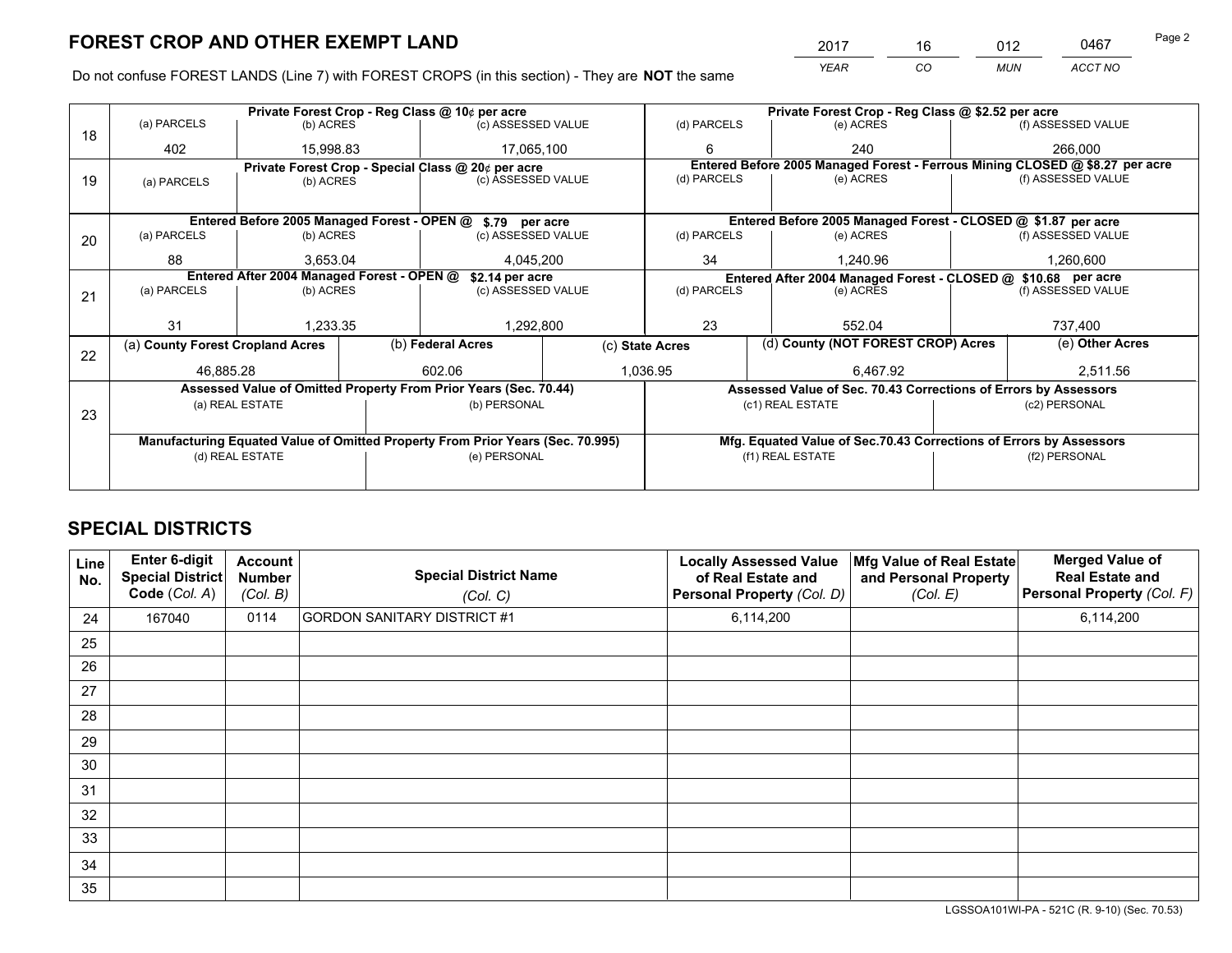|             |                                                          |                                             |                                                         | <b>YEAR</b>                                                                       | CO<br><b>MUN</b>                                                              | ACCT NO                                                                        |
|-------------|----------------------------------------------------------|---------------------------------------------|---------------------------------------------------------|-----------------------------------------------------------------------------------|-------------------------------------------------------------------------------|--------------------------------------------------------------------------------|
| Line<br>No. | Enter 6-digit<br><b>School District</b><br>Code (Col. A) | <b>Account</b><br><b>Number</b><br>(Col. B) | <b>School District Name</b><br>(Col. C)                 | <b>Locally Assessed Value</b><br>of Real Estate and<br>Personal Property (Col. D) | $ \mathsf{Mfg}$ Value of Real Estate $ $<br>and Personal Property<br>(Col. E) | <b>Merged Value of</b><br><b>Real Estate and</b><br>Personal Property (Col. F) |
|             | A. SCHOOL DISTRICTS (K-8 and K-12)                       |                                             |                                                         |                                                                                   |                                                                               |                                                                                |
| 36          | 165397                                                   | 0112                                        | SCH D OF SOLON SPRINGS                                  | 2,267,900                                                                         |                                                                               | 2,267,900                                                                      |
| 37          | 653654                                                   | 0391                                        | SCH D OF NORTHWOOD (MINONG)                             | 98,735,400                                                                        |                                                                               | 98,735,400                                                                     |
| 38          |                                                          |                                             |                                                         |                                                                                   |                                                                               |                                                                                |
| 39          |                                                          |                                             |                                                         |                                                                                   |                                                                               |                                                                                |
| 40          |                                                          |                                             |                                                         |                                                                                   |                                                                               |                                                                                |
| 41          |                                                          |                                             |                                                         |                                                                                   |                                                                               |                                                                                |
| 42          |                                                          |                                             |                                                         |                                                                                   |                                                                               |                                                                                |
| 43          |                                                          |                                             |                                                         |                                                                                   |                                                                               |                                                                                |
| 44          |                                                          |                                             |                                                         |                                                                                   |                                                                               |                                                                                |
| 45          |                                                          |                                             |                                                         |                                                                                   |                                                                               |                                                                                |
| 46          |                                                          |                                             |                                                         |                                                                                   |                                                                               |                                                                                |
| 47          |                                                          |                                             |                                                         |                                                                                   |                                                                               |                                                                                |
| 48          |                                                          |                                             |                                                         |                                                                                   |                                                                               |                                                                                |
| 49          |                                                          |                                             | TOTAL ASSESSED VALUE OF SCHOOL DISTRICTS (K-8 and K-12) |                                                                                   |                                                                               |                                                                                |
| 50          | <b>B.</b><br><b>UNION HIGH SCHOOL DISTRICTS</b>          |                                             |                                                         | 101,003,300                                                                       |                                                                               | 101,003,300                                                                    |
| 51          |                                                          |                                             |                                                         |                                                                                   |                                                                               |                                                                                |
| 52          |                                                          |                                             |                                                         |                                                                                   |                                                                               |                                                                                |
| 53          |                                                          |                                             |                                                         |                                                                                   |                                                                               |                                                                                |
| 54          |                                                          |                                             |                                                         |                                                                                   |                                                                               |                                                                                |
| 55          |                                                          |                                             | TOTAL ASSESSED VALUE OF UNION HIGH SCHOOLS              |                                                                                   |                                                                               |                                                                                |
|             | C. TECHNICAL COLLEGE DISTRICTS                           |                                             |                                                         |                                                                                   |                                                                               |                                                                                |
| 56          | 001700                                                   | 0016                                        | WISCONSIN INDIANHEAD TECH COLLEGE SHEL                  | 101,003,300                                                                       |                                                                               | 101,003,300                                                                    |
| 57          |                                                          |                                             |                                                         |                                                                                   |                                                                               |                                                                                |
| 58          |                                                          |                                             |                                                         |                                                                                   |                                                                               |                                                                                |
| 59          |                                                          |                                             | TOTAL ASSESSED VALUE OF TECHNICAL COLLEGES              | 101,003,300                                                                       |                                                                               | 101,003,300                                                                    |

16

012

 *I hereby certify, to the best of my knowledge and belief, this form is complete and correct.*

**SCHOOL DISTRICTS**

| Print name of preparer | Title                    |                | Date (MM / DD / CCYY) |
|------------------------|--------------------------|----------------|-----------------------|
|                        |                          |                |                       |
| Signature of preparer  | Contact Telephone Number | E-mail address |                       |
|                        | $\sim$                   |                |                       |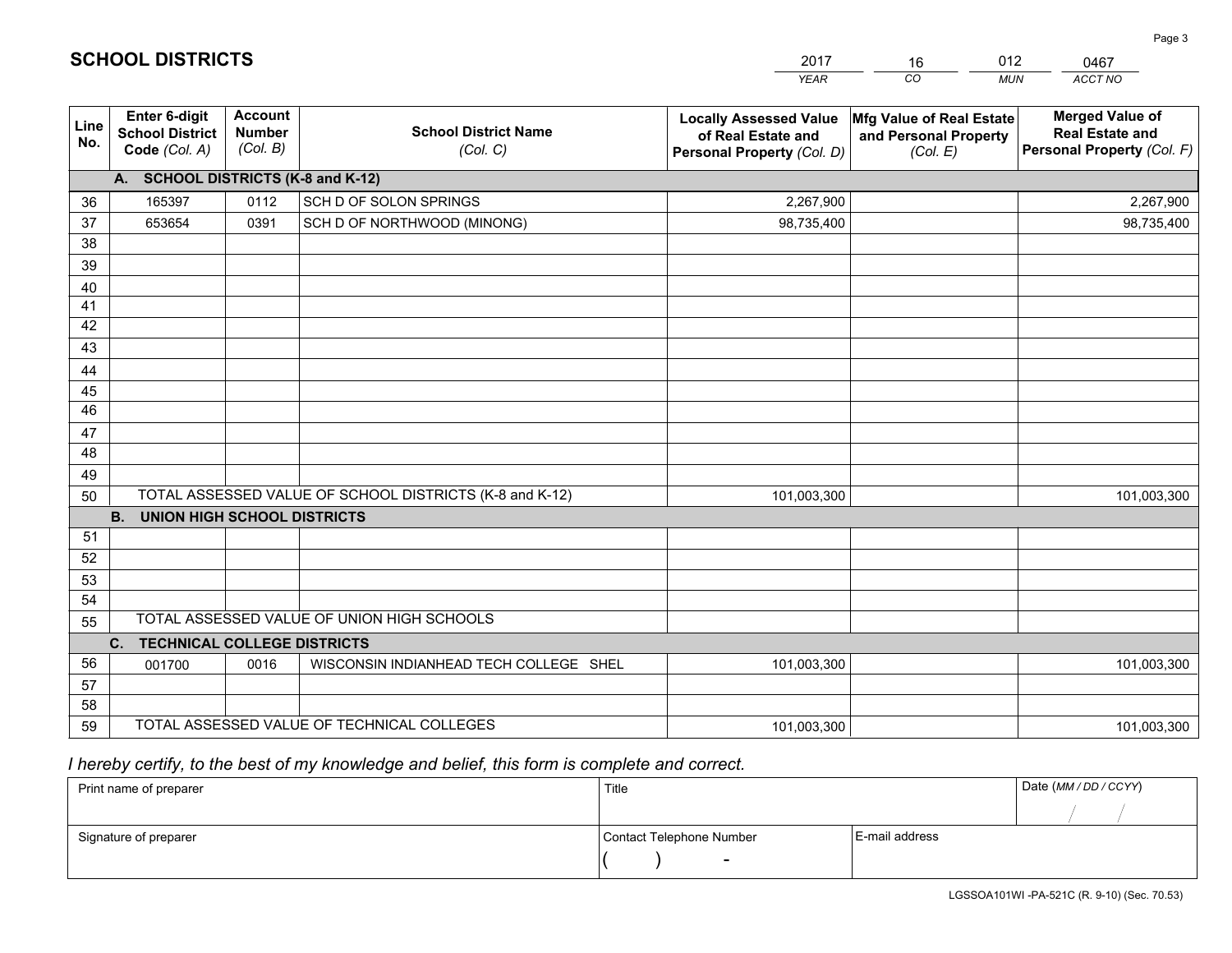#### **HIGHLIGHTS**

- 1. Complete the Statement of Assessment after the Board of Review. Reflect any changes made there.
- 2. Use black ink to complete.
- 3. Line 16 must equal Line 50, Col D.
- 4. Line 55 must equal the total of K-8 schools listed on lines 36-49. Do not include K-12 schools in this comparision.
- 5. Line 59, Col. D must equal Line 16.
- 6. Special District, School District and Technical College District values must include both real estate and personal property. Examples of Special districts are: town sanitary districts, public inland lake protection and rehabilitation districts, and metropolitan sewerage districts.
- 7. DO NOT INCLUDE Manufacturing property values.DOR will print these values on the final SOA.
- 8. Accuracy of this form is very important. The values reported directly affect the equalized value DOR calculates for school and special districts.

#### **Page 1:**

 If not prefilled, enter the tax year,county and municipal code,municipal type, municipal name and county name on the top of form.

Check the Amended box, if filing an amended / corrected SOA.

 Report the parcel count, acres and assessed value of taxable general property, total parcel count, (real and personal), total acres, and values from final figures set by the Board of Review.

- A. Real Estate land and improvements (buildings, etc.) is reported on lines 1 8, total line 9.
- B. Personal Property is reported on lines 11 14, Column D, total line 15.
- C. To complete this report, use the computer produced summary of the assessment roll that shows these amounts.
- D. Use whole numbers only.
- E. Add each line across and each column down to verify entries.

#### **Page 2:**

- A. Report Special Items (not subject to general property tax).
- 1. Private Forest Croplands and Managed Forest Lands are reported on lines 18,19, 20 and 21. Be sure to report assessed values **NOT** taxes.
- 2. You should have copies of the orders of entry, orders of withdrawal, etc., to update your assessment roll.
	- 3. Show hundredths of acres (e.g. 39.75).
- 4. Tax exempt lands are reported on line 22.
- 5. Omitted property and sec. 70.43, Wis. Stats., corrections of errors by assessor are reported on line 23. Report real estate and personal property separately. These should be for **prior years**, not something found on the current assessment roll after the board of review.
- B. Special District (Lines 24-35) Include the value of both real and personal property.

 The Department of Revenue (DOR) preprints much of the information regarding names and codes for schools, special districts,etc. If a district is not listed, enter the name and value only, DOR will enter the proper code.

### **Page 3 School Districts:**

Include the value of both real and personal property.

Report School District (regular, elementary, union high school, and technical college).

- 1. Regular (K-12) and Elementary (K-8) school values are reported on lines 36-49, total on line 50.
- 2. Union High School (UHS) (use only if elementary schools are listed on lines 36-49) are reported on lines 51-54. UHS total value (line 55) must equal to the total **elementary school** values reported on lines 36-49. Do notinclude K-12 schools in this comparison.
- 3. Technical College values are reported on lines 56-58, total on line 59.
- 4. Use the computer summary that shows these amounts to complete this report.

#### **This form is due the second Monday in June. File this report only after your Board of Review is complete.**

 *If you have questions: Return forms to:*

 Email: lgs@wisconsin.gov Wisconsin Department of RevenueCall:  $(608)$  266-2569 or  $(608)$  264-6892 Fax number: (608) 264-6887 PO Box 8971

Local Government Services Section 6-97 Madison WI 53708-8971

 $-0068$ GORDON, WI 54838 - 0068 TOWN OF GORDON VICKIE EASTWOOD<br>TOWN OF GORDON GORDON, WI 54838 VICKIE EASTWOOD PO BOX 68 PO BOX 68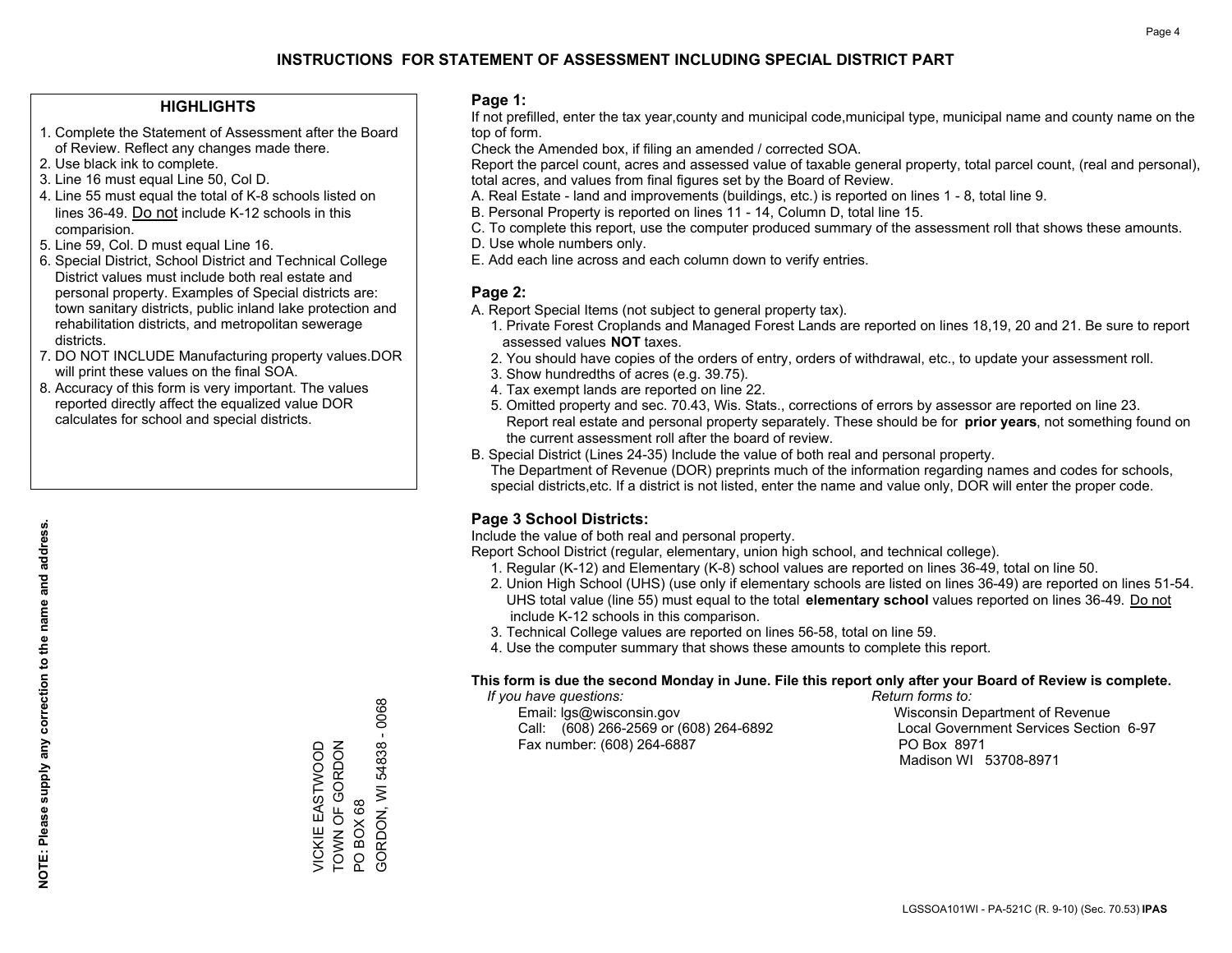**STATEMENT OF ASSESSMENT FOR 2017** 

**FINAL - EQUATED**

|   |                                    | Page 1 |
|---|------------------------------------|--------|
| 8 | Check if this is an Amended Return |        |

|                | <b>FOR</b> | <b>TOWN OF</b><br>OF.<br>Town - Village - City                                                                                                                                               | <b>HAWTHORNE</b><br><b>Municipality Name</b> |              | <b>DOUGLAS COUNTY</b><br><b>County Name</b>                                 |                                |                                        | <b>WHEN COMPLETING THIS DOCUMENT</b><br>DO NOT WRITE OVER X's OR IN SHADED AREAS |
|----------------|------------|----------------------------------------------------------------------------------------------------------------------------------------------------------------------------------------------|----------------------------------------------|--------------|-----------------------------------------------------------------------------|--------------------------------|----------------------------------------|----------------------------------------------------------------------------------|
| Line<br>No.    |            | <b>REAL ESTATE</b><br>(See Lines 18 - 22 for                                                                                                                                                 |                                              | PARCEL COUNT | <b>NO. OF ACRES</b><br><b>WHOLE</b><br>TOTAL LAND IMPROVEMENTS NUMBERS ONLY | <b>VALUE OF</b><br><b>LAND</b> | <b>VALUE OF</b><br><b>IMPROVEMENTS</b> | TOTAL VALUE OF LAND<br>AND IMPROVEMENTS                                          |
|                |            | other Real Estate)                                                                                                                                                                           | Col. A                                       | Col. B       | Col. C                                                                      | Col. D                         | Col. E                                 | Col. F                                                                           |
|                |            | <b>RESIDENTIAL - Class 1</b>                                                                                                                                                                 | 498                                          | 470          | 1,780                                                                       | 11,128,700                     | 45,479,000                             | 56,607,700                                                                       |
| $\overline{2}$ |            | <b>COMMERCIAL - Class 2</b>                                                                                                                                                                  | 15                                           |              | 13<br>141                                                                   | 404,400                        | 2,157,100                              | 2,561,500                                                                        |
| 3              |            | <b>MANUFACTURING - Class 3</b>                                                                                                                                                               | 0                                            |              | 0<br>0                                                                      | 0                              |                                        | 0<br>0                                                                           |
| 4              |            | <b>AGRICULTURAL - Class 4</b>                                                                                                                                                                | 69                                           |              | 1,332                                                                       | 105,050                        |                                        | 105,050                                                                          |
| 5              |            | <b>UNDEVELOPED - Class 5</b>                                                                                                                                                                 | 548                                          |              | 8,688                                                                       | 2,620,500                      |                                        | 2,620,500                                                                        |
| 6              |            | AGRICULTURAL FOREST - Class 5m                                                                                                                                                               | 9                                            |              | 122                                                                         | 74,600                         |                                        | 74,600                                                                           |
| 7              |            | FOREST LANDS - Class 6                                                                                                                                                                       | 653                                          |              | 9,562                                                                       | 11,698,500                     |                                        | 11,698,500                                                                       |
| 8              |            | OTHER - Class 7                                                                                                                                                                              |                                              |              |                                                                             | 8,000                          | 12,700                                 | 20,700                                                                           |
| 9              |            | TOTAL - ALL COLUMNS                                                                                                                                                                          | 1,793                                        | 484          | 21,626                                                                      | 26,039,750                     | 47,648,800                             | 73,688,550                                                                       |
| 10             |            | NUMBER OF PERSONAL PROPERTY ACCOUNTS IN ROLL                                                                                                                                                 |                                              |              | 42                                                                          | <b>LOCALLY ASSESSED</b>        | <b>MANUFACTURING</b>                   | <b>MERGED</b>                                                                    |
| 11             |            | BOATS AND OTHER WATERCRAFT NOT EXEMPT - Code 1                                                                                                                                               |                                              |              |                                                                             | 0                              |                                        | $\Omega$<br>$\Omega$                                                             |
| 12             |            | MACHINERY, TOOLS AND PATTERNS - Code 2                                                                                                                                                       |                                              |              |                                                                             | 116,300                        |                                        | 0<br>116,300                                                                     |
| 13             |            | FURNITURE, FIXTURES AND EQUIPMENT - Code 3                                                                                                                                                   |                                              |              |                                                                             | 203,000                        |                                        | $\Omega$<br>203,000                                                              |
| 14             |            | ALL OTHER PERSONAL PROPERTY NOT EXEMPT - Codes 4A, 4B, 4C                                                                                                                                    |                                              |              |                                                                             | 236,400                        |                                        | $\mathbf{0}$<br>236,400                                                          |
| 15             |            | TOTAL OF PERSONAL PROPERTY NOT EXEMPT (Total of Lines 11-14)                                                                                                                                 |                                              |              |                                                                             | 555,700                        |                                        | $\Omega$<br>555,700                                                              |
| 16             |            | AGGREGATE ASSESSED VALUE OF ALL PROPERTY SUBJECT TO THE GENERAL PROPERTY TAX (Total of Lines 9F and 15F)<br>MUST EQUAL TOTAL VALUE OF THE SCHOOL DISTRICTS (K-12 PLUS K-8) - Line 50, Col. F |                                              |              |                                                                             |                                |                                        | 74,244,250                                                                       |
| 17             |            | <b>BOARD OF REVIEW</b><br>DATE OF FINAL ADJOURNMENT                                                                                                                                          | 07/25/2017                                   |              | Name of Assessor<br><b>BARRETT BRENNER</b>                                  |                                |                                        | Telephone #<br>(715) 926-3199                                                    |

*CO*

*MUN*

*ACCT NO0468*

*<sup>16</sup> <sup>014</sup>*

REMARKS

The Assessment Ratio to be used in calculating the estimated Fair Market Value on tax bills for this tax district is .98332457<br>This ratio should be used to convert assessed values to "Calculate Equalized Values" in Step 1 Commission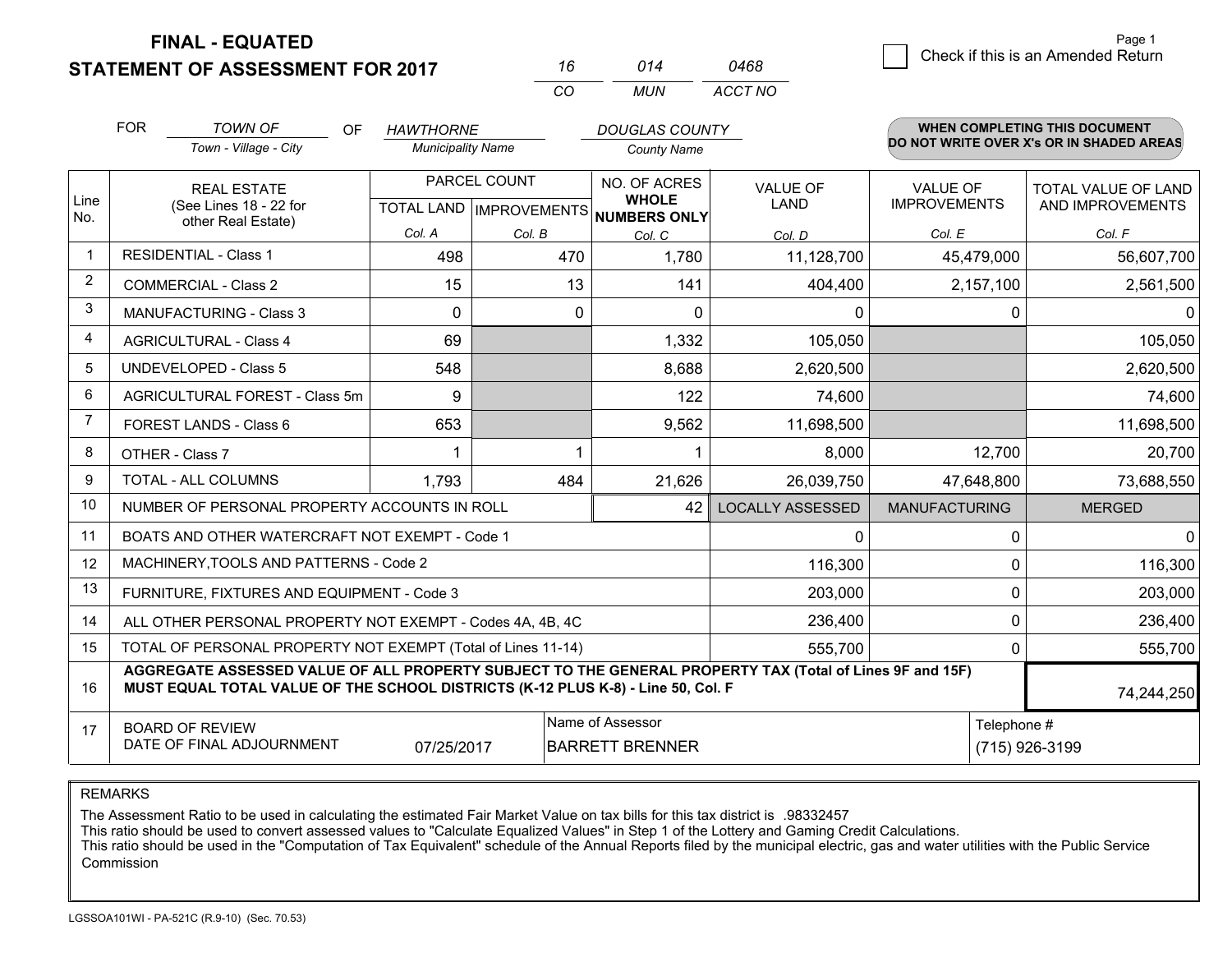*YEAR CO MUN ACCT NO* <sup>2017</sup> <sup>16</sup> <sup>014</sup> <sup>0468</sup>

Do not confuse FOREST LANDS (Line 7) with FOREST CROPS (in this section) - They are **NOT** the same

|    |                                                            |                                                    |  | Private Forest Crop - Reg Class @ 10¢ per acre                                 |                                                                              | Private Forest Crop - Reg Class @ \$2.52 per acre                  |                                                                 |                                    |               |                                                               |
|----|------------------------------------------------------------|----------------------------------------------------|--|--------------------------------------------------------------------------------|------------------------------------------------------------------------------|--------------------------------------------------------------------|-----------------------------------------------------------------|------------------------------------|---------------|---------------------------------------------------------------|
| 18 | (a) PARCELS                                                | (b) ACRES                                          |  | (c) ASSESSED VALUE                                                             |                                                                              | (d) PARCELS                                                        |                                                                 | (e) ACRES                          |               | (f) ASSESSED VALUE                                            |
|    | $\overline{2}$                                             | 60                                                 |  | 72.900                                                                         |                                                                              |                                                                    |                                                                 |                                    |               |                                                               |
|    |                                                            | Private Forest Crop - Special Class @ 20¢ per acre |  |                                                                                | Entered Before 2005 Managed Forest - Ferrous Mining CLOSED @ \$8.27 per acre |                                                                    |                                                                 |                                    |               |                                                               |
| 19 | (a) PARCELS                                                | (c) ASSESSED VALUE<br>(b) ACRES                    |  | (d) PARCELS                                                                    |                                                                              | (e) ACRES                                                          |                                                                 | (f) ASSESSED VALUE                 |               |                                                               |
|    |                                                            |                                                    |  |                                                                                |                                                                              |                                                                    |                                                                 |                                    |               |                                                               |
|    | Entered Before 2005 Managed Forest - OPEN @ \$.79 per acre |                                                    |  |                                                                                |                                                                              |                                                                    |                                                                 |                                    |               | Entered Before 2005 Managed Forest - CLOSED @ \$1.87 per acre |
| 20 | (a) PARCELS                                                | (b) ACRES                                          |  | (c) ASSESSED VALUE                                                             |                                                                              | (d) PARCELS                                                        |                                                                 | (e) ACRES                          |               | (f) ASSESSED VALUE                                            |
|    | 10                                                         | 377                                                |  | 339,300                                                                        |                                                                              | 4                                                                  |                                                                 | 160                                | 169,200       |                                                               |
|    |                                                            | Entered After 2004 Managed Forest - OPEN @         |  | \$2.14 per acre                                                                | Entered After 2004 Managed Forest - CLOSED @ \$10.68 per acre                |                                                                    |                                                                 |                                    |               |                                                               |
| 21 | (a) PARCELS                                                | (b) ACRES                                          |  | (c) ASSESSED VALUE                                                             |                                                                              | (d) PARCELS<br>(e) ACRES                                           |                                                                 | (f) ASSESSED VALUE                 |               |                                                               |
|    |                                                            |                                                    |  |                                                                                |                                                                              |                                                                    |                                                                 |                                    |               |                                                               |
|    | 6                                                          | 130.55                                             |  | 140,300                                                                        |                                                                              | 65<br>2                                                            |                                                                 |                                    | 79,000        |                                                               |
| 22 | (a) County Forest Cropland Acres                           |                                                    |  | (b) Federal Acres                                                              | (c) State Acres                                                              |                                                                    |                                                                 | (d) County (NOT FOREST CROP) Acres |               | (e) Other Acres                                               |
|    | 5,741.3                                                    |                                                    |  |                                                                                |                                                                              | 402.16<br>341.54                                                   |                                                                 |                                    | 166.02        |                                                               |
|    |                                                            |                                                    |  | Assessed Value of Omitted Property From Prior Years (Sec. 70.44)               |                                                                              |                                                                    | Assessed Value of Sec. 70.43 Corrections of Errors by Assessors |                                    |               |                                                               |
|    |                                                            | (a) REAL ESTATE                                    |  | (b) PERSONAL                                                                   |                                                                              |                                                                    | (c1) REAL ESTATE                                                |                                    |               | (c2) PERSONAL                                                 |
| 23 |                                                            |                                                    |  |                                                                                |                                                                              |                                                                    |                                                                 |                                    |               |                                                               |
|    |                                                            |                                                    |  | Manufacturing Equated Value of Omitted Property From Prior Years (Sec. 70.995) |                                                                              | Mfg. Equated Value of Sec.70.43 Corrections of Errors by Assessors |                                                                 |                                    |               |                                                               |
|    | (d) REAL ESTATE                                            |                                                    |  | (e) PERSONAL                                                                   |                                                                              | (f1) REAL ESTATE                                                   |                                                                 |                                    | (f2) PERSONAL |                                                               |
|    |                                                            |                                                    |  |                                                                                |                                                                              |                                                                    |                                                                 |                                    |               |                                                               |
|    |                                                            |                                                    |  |                                                                                |                                                                              |                                                                    |                                                                 |                                    |               |                                                               |

## **SPECIAL DISTRICTS**

| Line<br>No. | Enter 6-digit<br><b>Special District</b><br>Code (Col. A) | <b>Account</b><br><b>Number</b><br>(Col. B) | <b>Special District Name</b><br>(Col. C) | <b>Locally Assessed Value</b><br>of Real Estate and<br>Personal Property (Col. D) | Mfg Value of Real Estate<br>and Personal Property<br>(Col. E) | <b>Merged Value of</b><br><b>Real Estate and</b><br>Personal Property (Col. F) |
|-------------|-----------------------------------------------------------|---------------------------------------------|------------------------------------------|-----------------------------------------------------------------------------------|---------------------------------------------------------------|--------------------------------------------------------------------------------|
| 24          | 167070                                                    | 0509                                        | LAKE MINNESUING SANITARY DISTRICT        | 8,020,400                                                                         |                                                               | 8,020,400                                                                      |
| 25          |                                                           |                                             |                                          |                                                                                   |                                                               |                                                                                |
| 26          |                                                           |                                             |                                          |                                                                                   |                                                               |                                                                                |
| 27          |                                                           |                                             |                                          |                                                                                   |                                                               |                                                                                |
| 28          |                                                           |                                             |                                          |                                                                                   |                                                               |                                                                                |
| 29          |                                                           |                                             |                                          |                                                                                   |                                                               |                                                                                |
| 30          |                                                           |                                             |                                          |                                                                                   |                                                               |                                                                                |
| 31          |                                                           |                                             |                                          |                                                                                   |                                                               |                                                                                |
| 32          |                                                           |                                             |                                          |                                                                                   |                                                               |                                                                                |
| 33          |                                                           |                                             |                                          |                                                                                   |                                                               |                                                                                |
| 34          |                                                           |                                             |                                          |                                                                                   |                                                               |                                                                                |
| 35          |                                                           |                                             |                                          |                                                                                   |                                                               |                                                                                |

LGSSOA101WI-PA - 521C (R. 9-10) (Sec. 70.53)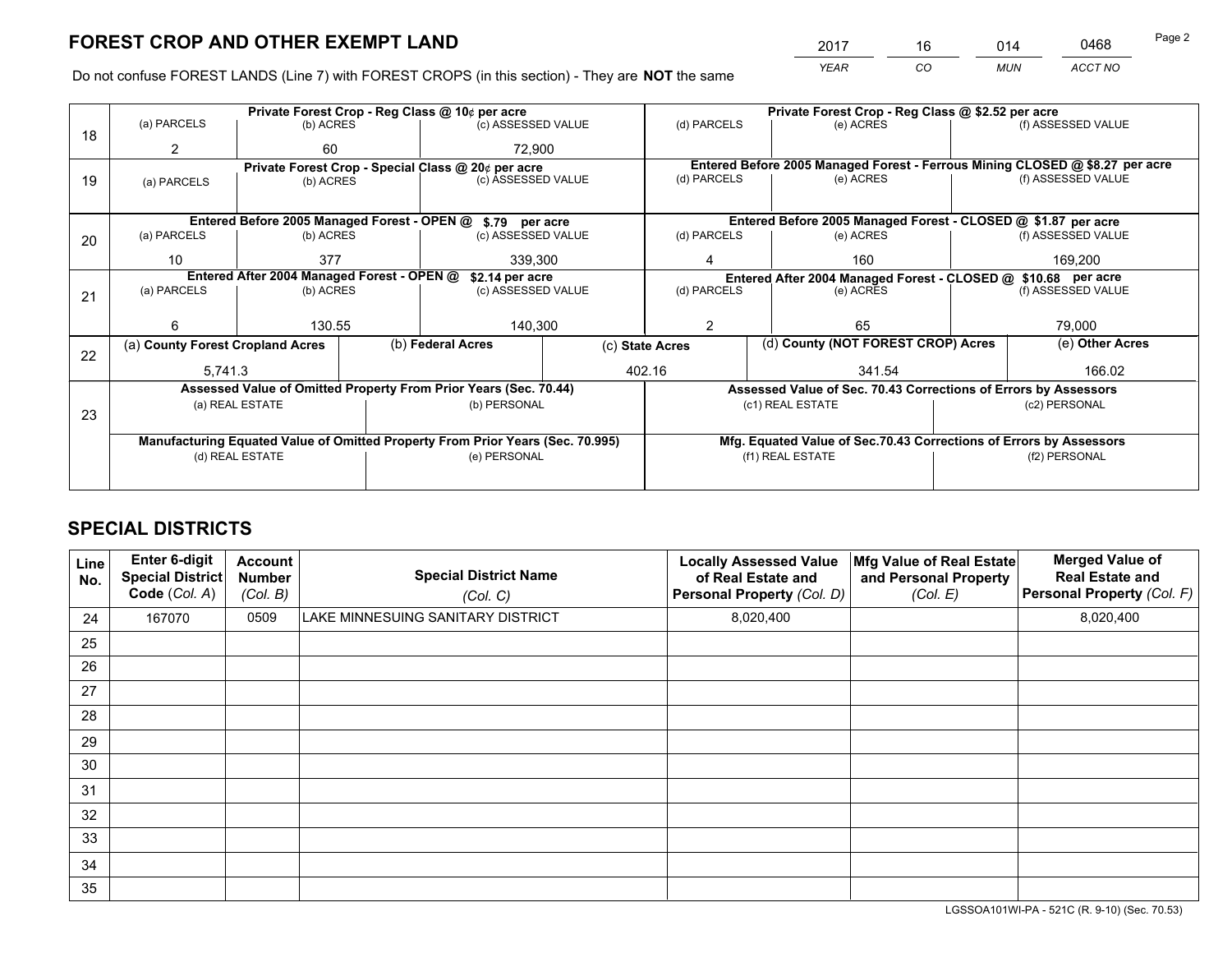|                 |                                                          |                                             |                                                         | <b>YEAR</b>                                                                       | CO<br><b>MUN</b>                                              | ACCT NO                                                                        |
|-----------------|----------------------------------------------------------|---------------------------------------------|---------------------------------------------------------|-----------------------------------------------------------------------------------|---------------------------------------------------------------|--------------------------------------------------------------------------------|
| Line<br>No.     | Enter 6-digit<br><b>School District</b><br>Code (Col. A) | <b>Account</b><br><b>Number</b><br>(Col. B) | <b>School District Name</b><br>(Col. C)                 | <b>Locally Assessed Value</b><br>of Real Estate and<br>Personal Property (Col. D) | Mfg Value of Real Estate<br>and Personal Property<br>(Col. E) | <b>Merged Value of</b><br><b>Real Estate and</b><br>Personal Property (Col. F) |
|                 | A. SCHOOL DISTRICTS (K-8 and K-12)                       |                                             |                                                         |                                                                                   |                                                               |                                                                                |
| 36              | 163297                                                   | 0111                                        | SCH D OF MAPLE                                          | 74,244,250                                                                        |                                                               | 74,244,250                                                                     |
| 37              |                                                          |                                             |                                                         |                                                                                   |                                                               |                                                                                |
| 38              |                                                          |                                             |                                                         |                                                                                   |                                                               |                                                                                |
| 39              |                                                          |                                             |                                                         |                                                                                   |                                                               |                                                                                |
| 40              |                                                          |                                             |                                                         |                                                                                   |                                                               |                                                                                |
| 41<br>42        |                                                          |                                             |                                                         |                                                                                   |                                                               |                                                                                |
| 43              |                                                          |                                             |                                                         |                                                                                   |                                                               |                                                                                |
| 44              |                                                          |                                             |                                                         |                                                                                   |                                                               |                                                                                |
| 45              |                                                          |                                             |                                                         |                                                                                   |                                                               |                                                                                |
| $\overline{46}$ |                                                          |                                             |                                                         |                                                                                   |                                                               |                                                                                |
| 47              |                                                          |                                             |                                                         |                                                                                   |                                                               |                                                                                |
| 48              |                                                          |                                             |                                                         |                                                                                   |                                                               |                                                                                |
| 49              |                                                          |                                             |                                                         |                                                                                   |                                                               |                                                                                |
| 50              |                                                          |                                             | TOTAL ASSESSED VALUE OF SCHOOL DISTRICTS (K-8 and K-12) | 74,244,250                                                                        |                                                               | 74,244,250                                                                     |
|                 | <b>B.</b><br><b>UNION HIGH SCHOOL DISTRICTS</b>          |                                             |                                                         |                                                                                   |                                                               |                                                                                |
| 51              |                                                          |                                             |                                                         |                                                                                   |                                                               |                                                                                |
| 52              |                                                          |                                             |                                                         |                                                                                   |                                                               |                                                                                |
| 53              |                                                          |                                             |                                                         |                                                                                   |                                                               |                                                                                |
| 54              |                                                          |                                             |                                                         |                                                                                   |                                                               |                                                                                |
| 55              |                                                          |                                             | TOTAL ASSESSED VALUE OF UNION HIGH SCHOOLS              |                                                                                   |                                                               |                                                                                |
|                 | C. TECHNICAL COLLEGE DISTRICTS                           |                                             |                                                         |                                                                                   |                                                               |                                                                                |
| 56              | 001700                                                   | 0016                                        | WISCONSIN INDIANHEAD TECH COLLEGE SHEL                  | 74,244,250                                                                        |                                                               | 74,244,250                                                                     |
| 57<br>58        |                                                          |                                             |                                                         |                                                                                   |                                                               |                                                                                |
| 59              |                                                          |                                             | TOTAL ASSESSED VALUE OF TECHNICAL COLLEGES              | 74,244,250                                                                        |                                                               | 74,244,250                                                                     |
|                 |                                                          |                                             |                                                         |                                                                                   |                                                               |                                                                                |

16

014

 *I hereby certify, to the best of my knowledge and belief, this form is complete and correct.*

**SCHOOL DISTRICTS**

| Print name of preparer | Title                    |                | Date (MM / DD / CCYY) |
|------------------------|--------------------------|----------------|-----------------------|
|                        |                          |                |                       |
| Signature of preparer  | Contact Telephone Number | E-mail address |                       |
|                        | $\overline{\phantom{0}}$ |                |                       |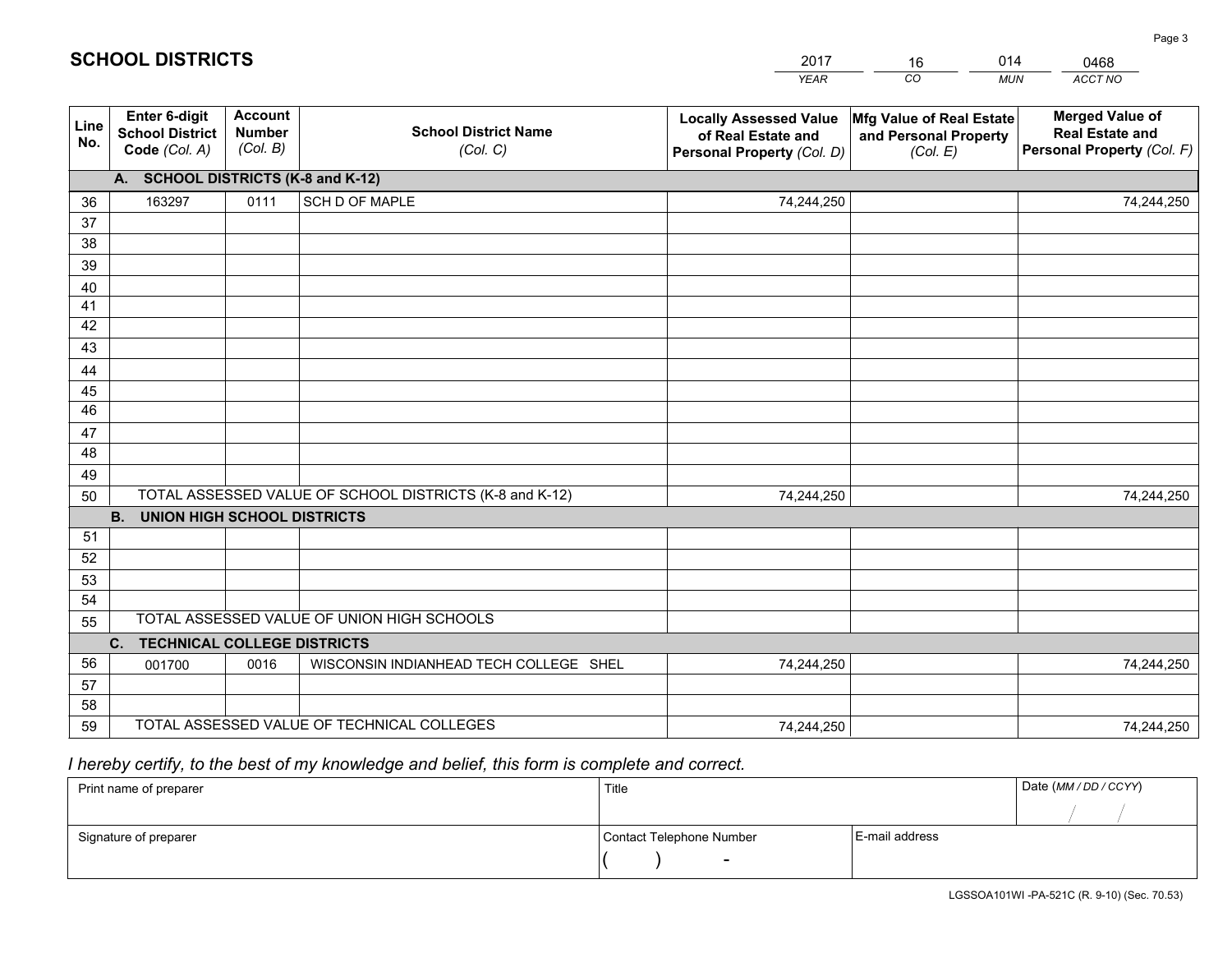#### **HIGHLIGHTS**

- 1. Complete the Statement of Assessment after the Board of Review. Reflect any changes made there.
- 2. Use black ink to complete.
- 3. Line 16 must equal Line 50, Col D.
- 4. Line 55 must equal the total of K-8 schools listed on lines 36-49. Do not include K-12 schools in this comparision.
- 5. Line 59, Col. D must equal Line 16.
- 6. Special District, School District and Technical College District values must include both real estate and personal property. Examples of Special districts are: town sanitary districts, public inland lake protection and rehabilitation districts, and metropolitan sewerage districts.
- 7. DO NOT INCLUDE Manufacturing property values.DOR will print these values on the final SOA.

DEBRA WERMTER TOWN OF HAWTHORNE

DEBRA WERMTER<br>TOWN OF HAWTHORNE

P O BOX 142

 $\Omega$ 

O BOX 142

HAWTHORNE, WI 54842 - 0142

HAWTHORNE, WI 54842 - 0142

 8. Accuracy of this form is very important. The values reported directly affect the equalized value DOR calculates for school and special districts.

#### **Page 1:**

 If not prefilled, enter the tax year,county and municipal code,municipal type, municipal name and county name on the top of form.

Check the Amended box, if filing an amended / corrected SOA.

 Report the parcel count, acres and assessed value of taxable general property, total parcel count, (real and personal), total acres, and values from final figures set by the Board of Review.

- A. Real Estate land and improvements (buildings, etc.) is reported on lines 1 8, total line 9.
- B. Personal Property is reported on lines 11 14, Column D, total line 15.
- C. To complete this report, use the computer produced summary of the assessment roll that shows these amounts.
- D. Use whole numbers only.
- E. Add each line across and each column down to verify entries.

#### **Page 2:**

- A. Report Special Items (not subject to general property tax).
- 1. Private Forest Croplands and Managed Forest Lands are reported on lines 18,19, 20 and 21. Be sure to report assessed values **NOT** taxes.
- 2. You should have copies of the orders of entry, orders of withdrawal, etc., to update your assessment roll.
	- 3. Show hundredths of acres (e.g. 39.75).
- 4. Tax exempt lands are reported on line 22.
- 5. Omitted property and sec. 70.43, Wis. Stats., corrections of errors by assessor are reported on line 23. Report real estate and personal property separately. These should be for **prior years**, not something found on the current assessment roll after the board of review.
- B. Special District (Lines 24-35) Include the value of both real and personal property.

 The Department of Revenue (DOR) preprints much of the information regarding names and codes for schools, special districts,etc. If a district is not listed, enter the name and value only, DOR will enter the proper code.

### **Page 3 School Districts:**

Include the value of both real and personal property.

Report School District (regular, elementary, union high school, and technical college).

- 1. Regular (K-12) and Elementary (K-8) school values are reported on lines 36-49, total on line 50.
- 2. Union High School (UHS) (use only if elementary schools are listed on lines 36-49) are reported on lines 51-54. UHS total value (line 55) must equal to the total **elementary school** values reported on lines 36-49. Do notinclude K-12 schools in this comparison.
- 3. Technical College values are reported on lines 56-58, total on line 59.
- 4. Use the computer summary that shows these amounts to complete this report.

#### **This form is due the second Monday in June. File this report only after your Board of Review is complete.**

 *If you have questions: Return forms to:*

 Email: lgs@wisconsin.gov Wisconsin Department of RevenueCall:  $(608)$  266-2569 or  $(608)$  264-6892 Fax number: (608) 264-6887 PO Box 8971

Local Government Services Section 6-97 Madison WI 53708-8971

LGSSOA101WI - PA-521C (R. 9-10) (Sec. 70.53) **IPAS**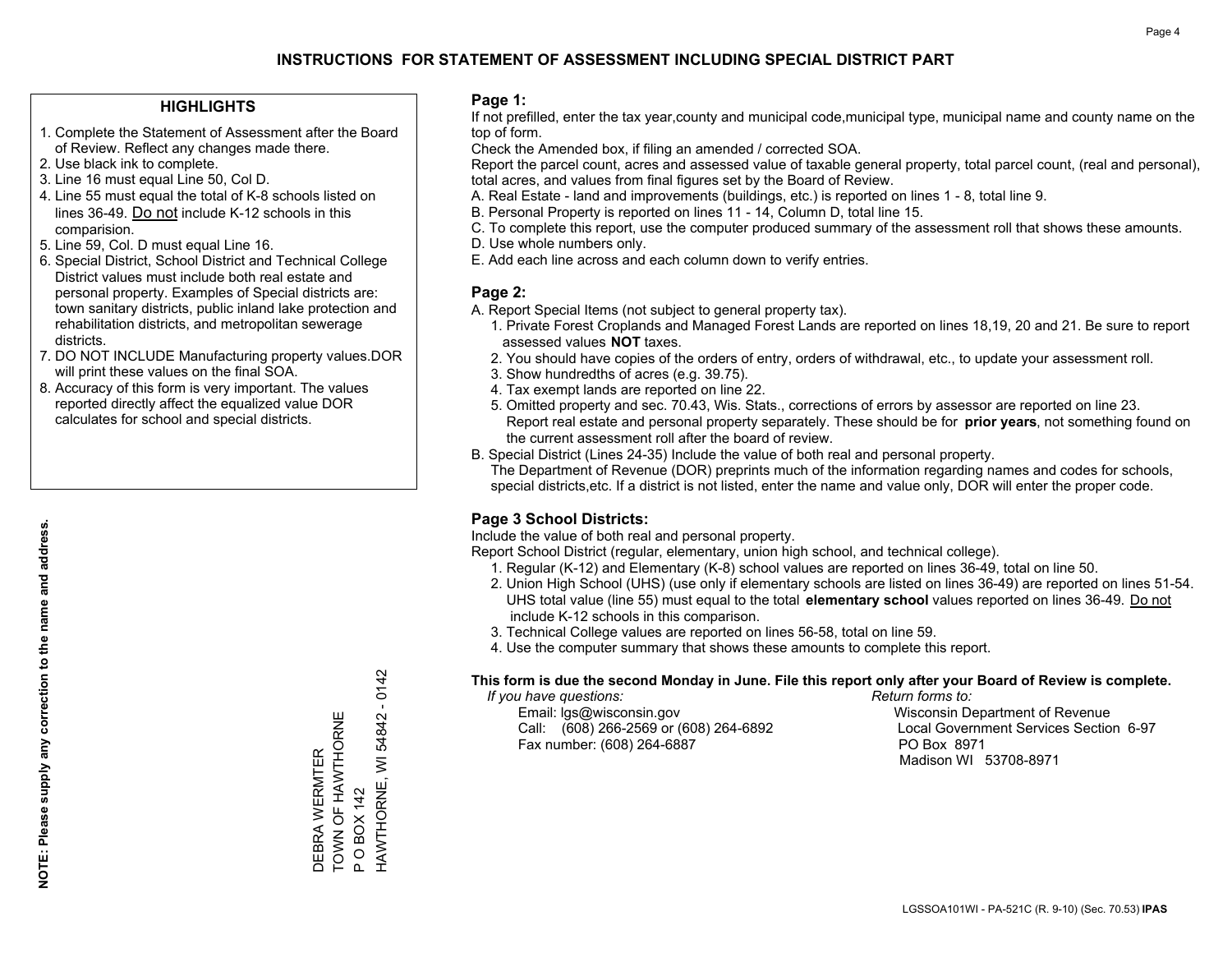**FINAL - EQUATED**

**STATEMENT OF ASSESSMENT FOR 2017** 

| 16  | 016 | 0469    |
|-----|-----|---------|
| CO. | MUN | ACCT NO |

|                | <b>FOR</b><br><b>TOWN OF</b><br><b>OF</b><br>Town - Village - City                                                                                                                                         | <b>HIGHLAND</b><br><b>Municipality Name</b> |              | <b>DOUGLAS COUNTY</b><br><b>County Name</b>                                     |                                |                                 | <b>WHEN COMPLETING THIS DOCUMENT</b><br>DO NOT WRITE OVER X's OR IN SHADED AREAS |
|----------------|------------------------------------------------------------------------------------------------------------------------------------------------------------------------------------------------------------|---------------------------------------------|--------------|---------------------------------------------------------------------------------|--------------------------------|---------------------------------|----------------------------------------------------------------------------------|
| Line<br>No.    | <b>REAL ESTATE</b><br>(See Lines 18 - 22 for<br>other Real Estate)                                                                                                                                         |                                             | PARCEL COUNT | <b>NO. OF ACRES</b><br><b>WHOLE</b><br>TOTAL LAND   IMPROVEMENTS   NUMBERS ONLY | <b>VALUE OF</b><br><b>LAND</b> | VALUE OF<br><b>IMPROVEMENTS</b> | TOTAL VALUE OF LAND<br>AND IMPROVEMENTS                                          |
|                |                                                                                                                                                                                                            | Col. A                                      | Col. B       | Col. C                                                                          | Col. D                         | Col. E                          | Col. F                                                                           |
| $\mathbf 1$    | <b>RESIDENTIAL - Class 1</b>                                                                                                                                                                               | 408                                         | 330          | 1,242                                                                           | 13,784,400                     | 29,527,700                      | 43,312,100                                                                       |
| $\overline{2}$ | <b>COMMERCIAL - Class 2</b>                                                                                                                                                                                | 11                                          | 9            | 54                                                                              | 120,000                        | 332,600                         | 452,600                                                                          |
| 3              | <b>MANUFACTURING - Class 3</b>                                                                                                                                                                             | $\Omega$                                    | 0            | 0                                                                               | 0                              | 0                               | $\mathbf{0}$                                                                     |
| 4              | <b>AGRICULTURAL - Class 4</b>                                                                                                                                                                              | 23                                          |              | 490                                                                             | 30,200                         |                                 | 30,200                                                                           |
| 5              | <b>UNDEVELOPED - Class 5</b>                                                                                                                                                                               | 247                                         |              | 2,670                                                                           | 1,258,600                      |                                 | 1,258,600                                                                        |
| 6              | AGRICULTURAL FOREST - Class 5m                                                                                                                                                                             | 11                                          |              | 187                                                                             | 121,700                        |                                 | 121,700                                                                          |
| $\overline{7}$ | FOREST LANDS - Class 6                                                                                                                                                                                     | 398                                         |              | 7,201                                                                           | 10,223,100                     |                                 | 10,223,100                                                                       |
| 8              | OTHER - Class 7                                                                                                                                                                                            |                                             |              | 5                                                                               | 14,000                         | 119,100                         | 133,100                                                                          |
| 9              | TOTAL - ALL COLUMNS                                                                                                                                                                                        | 1,099                                       | 340          | 11,849                                                                          | 25,552,000                     | 29,979,400                      | 55,531,400                                                                       |
| 10             | NUMBER OF PERSONAL PROPERTY ACCOUNTS IN ROLL                                                                                                                                                               |                                             |              | 14                                                                              | <b>LOCALLY ASSESSED</b>        | <b>MANUFACTURING</b>            | <b>MERGED</b>                                                                    |
| 11             | BOATS AND OTHER WATERCRAFT NOT EXEMPT - Code 1                                                                                                                                                             |                                             |              |                                                                                 | 0                              | 0                               | $\mathbf 0$                                                                      |
| 12             | MACHINERY, TOOLS AND PATTERNS - Code 2                                                                                                                                                                     |                                             |              |                                                                                 | 44,700                         | $\Omega$                        | 44,700                                                                           |
| 13             | FURNITURE, FIXTURES AND EQUIPMENT - Code 3                                                                                                                                                                 |                                             |              |                                                                                 | 10,000                         | $\Omega$                        | 10,000                                                                           |
| 14             | ALL OTHER PERSONAL PROPERTY NOT EXEMPT - Codes 4A, 4B, 4C                                                                                                                                                  |                                             |              |                                                                                 | 176,400                        | 0                               | 176,400                                                                          |
| 15             | TOTAL OF PERSONAL PROPERTY NOT EXEMPT (Total of Lines 11-14)                                                                                                                                               |                                             |              | 231,100                                                                         | 0                              | 231,100                         |                                                                                  |
| 16             | AGGREGATE ASSESSED VALUE OF ALL PROPERTY SUBJECT TO THE GENERAL PROPERTY TAX (Total of Lines 9F and 15F)<br>MUST EQUAL TOTAL VALUE OF THE SCHOOL DISTRICTS (K-12 PLUS K-8) - Line 50, Col. F<br>55,762,500 |                                             |              |                                                                                 |                                |                                 |                                                                                  |
| 17             | <b>BOARD OF REVIEW</b><br>DATE OF FINAL ADJOURNMENT                                                                                                                                                        | 06/08/2017                                  |              | Name of Assessor<br><b>BARRETT BRENNER</b>                                      |                                | Telephone #                     | (715) 926-3199                                                                   |

REMARKS

The Assessment Ratio to be used in calculating the estimated Fair Market Value on tax bills for this tax district is 1.043364287

This ratio should be used to convert assessed values to "Calculate Equalized Values" in Step 1 of the Lottery and Gaming Credit Calculations.<br>This ratio should be used in the "Computation of Tax Equivalent" schedule of the Commission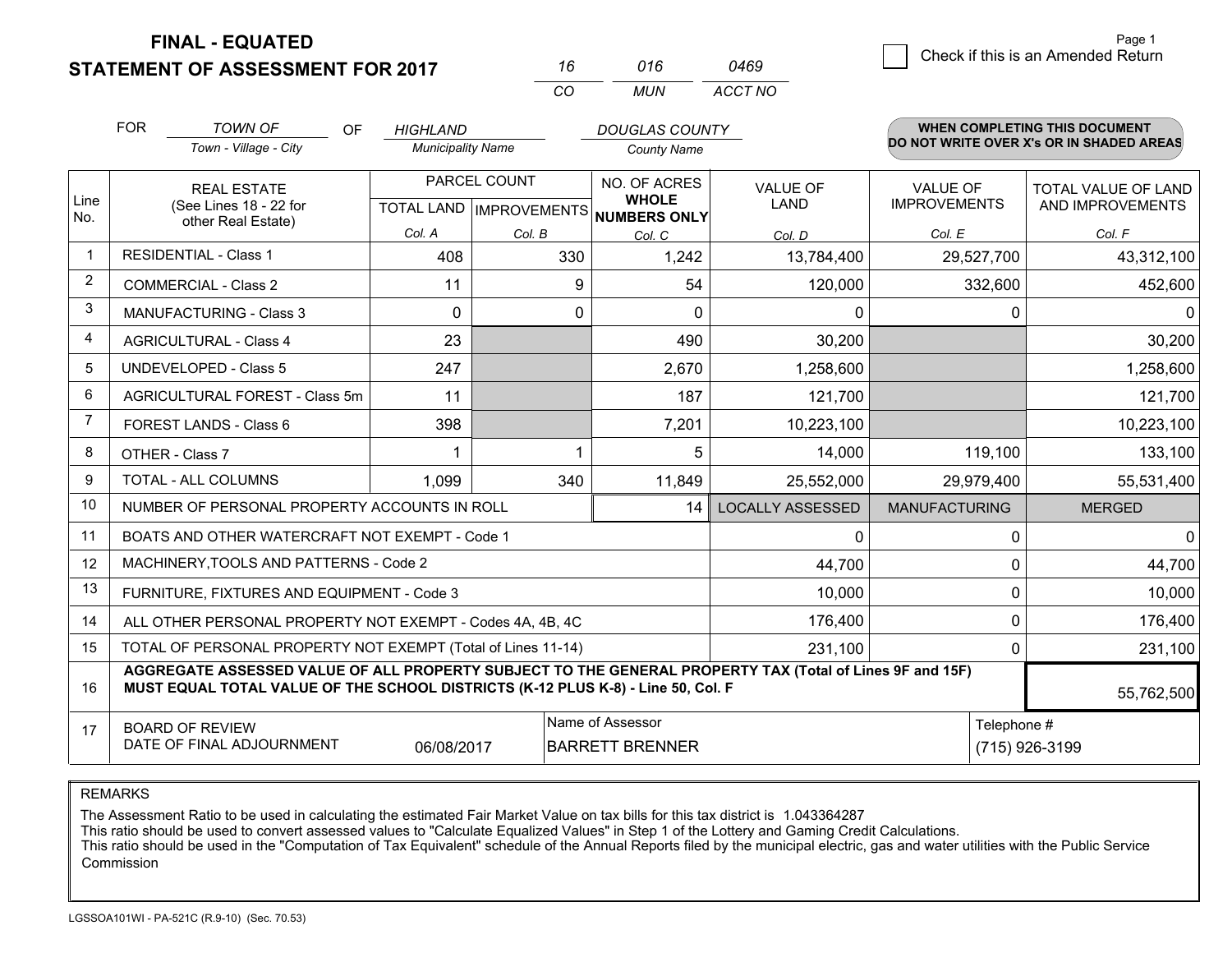*YEAR CO MUN ACCT NO* <sup>2017</sup> <sup>16</sup> <sup>016</sup> <sup>0469</sup>

Do not confuse FOREST LANDS (Line 7) with FOREST CROPS (in this section) - They are **NOT** the same

|    |                                  |                                                    |  | Private Forest Crop - Reg Class @ 10¢ per acre                                 |                                                                              | Private Forest Crop - Reg Class @ \$2.52 per acre                                                               |                  |                                                                    |         |                    |  |
|----|----------------------------------|----------------------------------------------------|--|--------------------------------------------------------------------------------|------------------------------------------------------------------------------|-----------------------------------------------------------------------------------------------------------------|------------------|--------------------------------------------------------------------|---------|--------------------|--|
| 18 | (a) PARCELS                      | (b) ACRES                                          |  | (c) ASSESSED VALUE                                                             |                                                                              | (d) PARCELS                                                                                                     |                  | (e) ACRES                                                          |         | (f) ASSESSED VALUE |  |
|    | 15                               | 594                                                |  | 761.800                                                                        |                                                                              |                                                                                                                 |                  | 40                                                                 |         | 52,000             |  |
|    |                                  | Private Forest Crop - Special Class @ 20¢ per acre |  |                                                                                | Entered Before 2005 Managed Forest - Ferrous Mining CLOSED @ \$8.27 per acre |                                                                                                                 |                  |                                                                    |         |                    |  |
| 19 | (a) PARCELS                      | (b) ACRES                                          |  | (c) ASSESSED VALUE                                                             |                                                                              | (d) PARCELS                                                                                                     |                  | (e) ACRES                                                          |         | (f) ASSESSED VALUE |  |
|    |                                  |                                                    |  |                                                                                |                                                                              |                                                                                                                 |                  |                                                                    |         |                    |  |
|    |                                  |                                                    |  | Entered Before 2005 Managed Forest - OPEN @ \$.79 per acre                     |                                                                              |                                                                                                                 |                  | Entered Before 2005 Managed Forest - CLOSED @ \$1.87 per acre      |         |                    |  |
| 20 | (a) PARCELS                      | (b) ACRES                                          |  | (c) ASSESSED VALUE                                                             |                                                                              | (d) PARCELS                                                                                                     |                  | (e) ACRES                                                          |         | (f) ASSESSED VALUE |  |
|    | 14                               | 693.28                                             |  | 901.300                                                                        |                                                                              | 8                                                                                                               |                  | 275.23                                                             | 353,000 |                    |  |
|    |                                  | Entered After 2004 Managed Forest - OPEN @         |  |                                                                                |                                                                              |                                                                                                                 |                  |                                                                    |         |                    |  |
|    | (a) PARCELS                      | (b) ACRES                                          |  | \$2.14 per acre<br>(c) ASSESSED VALUE                                          |                                                                              | Entered After 2004 Managed Forest - CLOSED @ \$10.68 per acre<br>(d) PARCELS<br>(f) ASSESSED VALUE<br>(e) ACRES |                  |                                                                    |         |                    |  |
| 21 |                                  |                                                    |  |                                                                                |                                                                              |                                                                                                                 |                  |                                                                    |         |                    |  |
|    |                                  |                                                    |  |                                                                                |                                                                              |                                                                                                                 |                  |                                                                    |         |                    |  |
|    | 533                              | 21.444.1                                           |  | 27,493,200                                                                     |                                                                              | 15                                                                                                              |                  | 508                                                                |         | 625,600            |  |
| 22 | (a) County Forest Cropland Acres |                                                    |  | (b) Federal Acres                                                              |                                                                              | (c) State Acres                                                                                                 |                  | (d) County (NOT FOREST CROP) Acres                                 |         | (e) Other Acres    |  |
|    | 2,909.31                         |                                                    |  |                                                                                |                                                                              | 11,560.18<br>37.2                                                                                               |                  |                                                                    | 55.04   |                    |  |
|    |                                  |                                                    |  | Assessed Value of Omitted Property From Prior Years (Sec. 70.44)               |                                                                              |                                                                                                                 |                  | Assessed Value of Sec. 70.43 Corrections of Errors by Assessors    |         |                    |  |
|    |                                  | (a) REAL ESTATE                                    |  | (b) PERSONAL                                                                   |                                                                              |                                                                                                                 | (c1) REAL ESTATE |                                                                    |         | (c2) PERSONAL      |  |
| 23 |                                  |                                                    |  |                                                                                |                                                                              |                                                                                                                 |                  |                                                                    |         |                    |  |
|    |                                  |                                                    |  | Manufacturing Equated Value of Omitted Property From Prior Years (Sec. 70.995) |                                                                              |                                                                                                                 |                  | Mfg. Equated Value of Sec.70.43 Corrections of Errors by Assessors |         |                    |  |
|    | (d) REAL ESTATE                  |                                                    |  | (e) PERSONAL                                                                   |                                                                              | (f1) REAL ESTATE                                                                                                |                  | (f2) PERSONAL                                                      |         |                    |  |
|    |                                  |                                                    |  |                                                                                |                                                                              |                                                                                                                 |                  |                                                                    |         |                    |  |
|    |                                  |                                                    |  |                                                                                |                                                                              |                                                                                                                 |                  |                                                                    |         |                    |  |

## **SPECIAL DISTRICTS**

| Line<br>No. | Enter 6-digit<br>Special District<br>Code (Col. A) | <b>Account</b><br><b>Number</b><br>(Col. B) | <b>Special District Name</b><br>(Col. C) | <b>Locally Assessed Value</b><br>of Real Estate and<br>Personal Property (Col. D) | Mfg Value of Real Estate<br>and Personal Property<br>(Col. E) | <b>Merged Value of</b><br><b>Real Estate and</b><br>Personal Property (Col. F) |
|-------------|----------------------------------------------------|---------------------------------------------|------------------------------------------|-----------------------------------------------------------------------------------|---------------------------------------------------------------|--------------------------------------------------------------------------------|
| 24          |                                                    |                                             |                                          |                                                                                   |                                                               |                                                                                |
| 25          |                                                    |                                             |                                          |                                                                                   |                                                               |                                                                                |
| 26          |                                                    |                                             |                                          |                                                                                   |                                                               |                                                                                |
| 27          |                                                    |                                             |                                          |                                                                                   |                                                               |                                                                                |
| 28          |                                                    |                                             |                                          |                                                                                   |                                                               |                                                                                |
| 29          |                                                    |                                             |                                          |                                                                                   |                                                               |                                                                                |
| 30          |                                                    |                                             |                                          |                                                                                   |                                                               |                                                                                |
| 31          |                                                    |                                             |                                          |                                                                                   |                                                               |                                                                                |
| 32          |                                                    |                                             |                                          |                                                                                   |                                                               |                                                                                |
| 33          |                                                    |                                             |                                          |                                                                                   |                                                               |                                                                                |
| 34          |                                                    |                                             |                                          |                                                                                   |                                                               |                                                                                |
| 35          |                                                    |                                             |                                          |                                                                                   |                                                               |                                                                                |

LGSSOA101WI-PA - 521C (R. 9-10) (Sec. 70.53)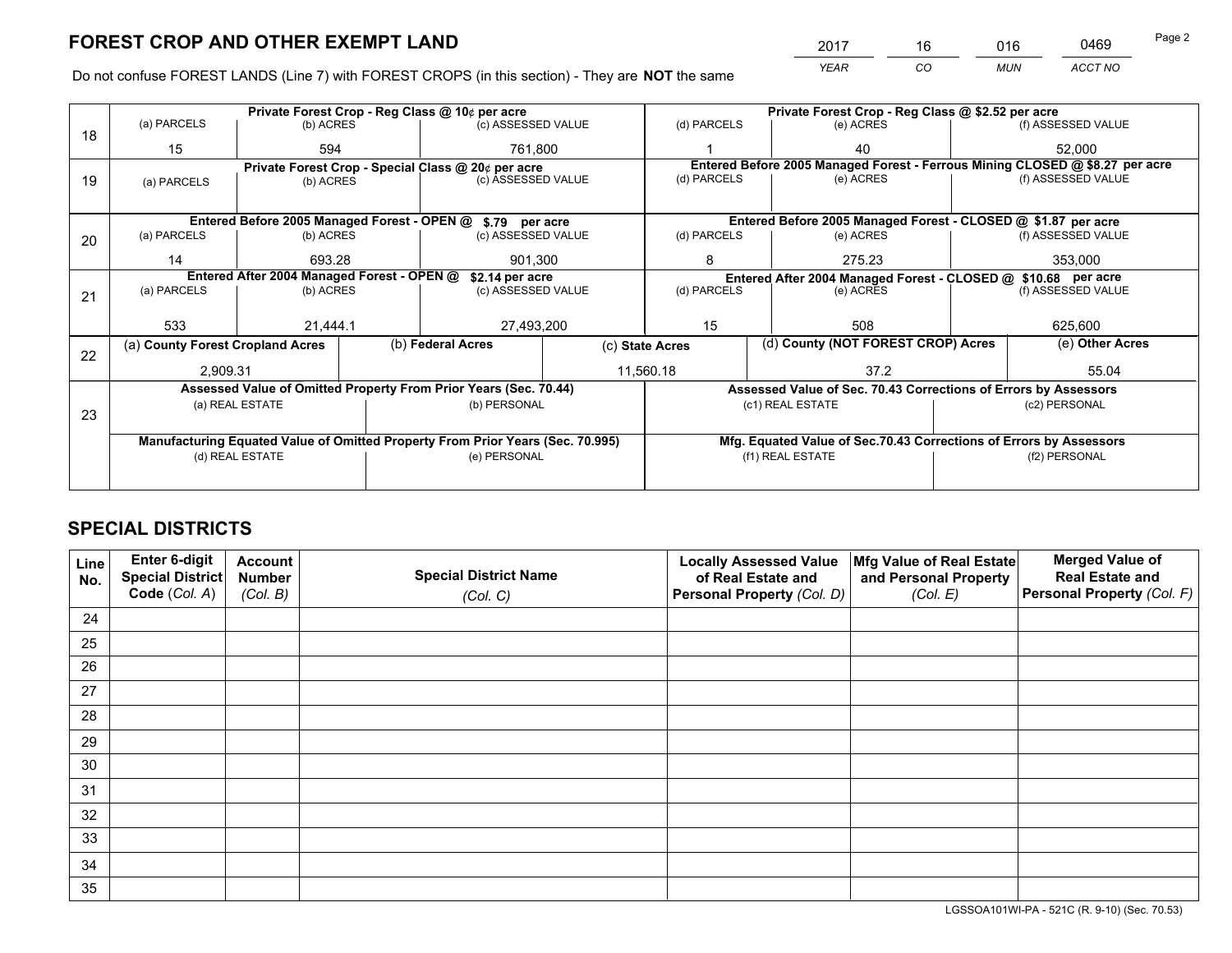|             |                                                          |                                             |                                                         | <b>YEAR</b>                                                                       | CO<br><b>MUN</b>                                              | ACCT NO                                                                        |
|-------------|----------------------------------------------------------|---------------------------------------------|---------------------------------------------------------|-----------------------------------------------------------------------------------|---------------------------------------------------------------|--------------------------------------------------------------------------------|
| Line<br>No. | Enter 6-digit<br><b>School District</b><br>Code (Col. A) | <b>Account</b><br><b>Number</b><br>(Col. B) | <b>School District Name</b><br>(Col. C)                 | <b>Locally Assessed Value</b><br>of Real Estate and<br>Personal Property (Col. D) | Mfg Value of Real Estate<br>and Personal Property<br>(Col. E) | <b>Merged Value of</b><br><b>Real Estate and</b><br>Personal Property (Col. F) |
|             | A. SCHOOL DISTRICTS (K-8 and K-12)                       |                                             |                                                         |                                                                                   |                                                               |                                                                                |
| 36          | 041491                                                   | 0030                                        | SCH D OF DRUMMOND                                       | 18,894,600                                                                        |                                                               | 18,894,600                                                                     |
| 37          | 163297                                                   | 0111                                        | SCH D OF MAPLE                                          | 36,867,900                                                                        |                                                               | 36,867,900                                                                     |
| 38          |                                                          |                                             |                                                         |                                                                                   |                                                               |                                                                                |
| 39          |                                                          |                                             |                                                         |                                                                                   |                                                               |                                                                                |
| 40          |                                                          |                                             |                                                         |                                                                                   |                                                               |                                                                                |
| 41          |                                                          |                                             |                                                         |                                                                                   |                                                               |                                                                                |
| 42          |                                                          |                                             |                                                         |                                                                                   |                                                               |                                                                                |
| 43          |                                                          |                                             |                                                         |                                                                                   |                                                               |                                                                                |
| 44          |                                                          |                                             |                                                         |                                                                                   |                                                               |                                                                                |
| 45          |                                                          |                                             |                                                         |                                                                                   |                                                               |                                                                                |
| 46          |                                                          |                                             |                                                         |                                                                                   |                                                               |                                                                                |
| 47          |                                                          |                                             |                                                         |                                                                                   |                                                               |                                                                                |
| 48          |                                                          |                                             |                                                         |                                                                                   |                                                               |                                                                                |
| 49          |                                                          |                                             |                                                         |                                                                                   |                                                               |                                                                                |
| 50          |                                                          |                                             | TOTAL ASSESSED VALUE OF SCHOOL DISTRICTS (K-8 and K-12) | 55,762,500                                                                        |                                                               | 55,762,500                                                                     |
|             | <b>B.</b><br><b>UNION HIGH SCHOOL DISTRICTS</b>          |                                             |                                                         |                                                                                   |                                                               |                                                                                |
| 51          |                                                          |                                             |                                                         |                                                                                   |                                                               |                                                                                |
| 52          |                                                          |                                             |                                                         |                                                                                   |                                                               |                                                                                |
| 53<br>54    |                                                          |                                             |                                                         |                                                                                   |                                                               |                                                                                |
| 55          |                                                          |                                             | TOTAL ASSESSED VALUE OF UNION HIGH SCHOOLS              |                                                                                   |                                                               |                                                                                |
|             | C. TECHNICAL COLLEGE DISTRICTS                           |                                             |                                                         |                                                                                   |                                                               |                                                                                |
| 56          | 001700                                                   | 0016                                        | WISCONSIN INDIANHEAD TECH COLLEGE SHEL                  | 55,762,500                                                                        |                                                               | 55,762,500                                                                     |
| 57          |                                                          |                                             |                                                         |                                                                                   |                                                               |                                                                                |
| 58          |                                                          |                                             |                                                         |                                                                                   |                                                               |                                                                                |
| 59          |                                                          |                                             | TOTAL ASSESSED VALUE OF TECHNICAL COLLEGES              | 55,762,500                                                                        |                                                               | 55,762,500                                                                     |

16

016

 *I hereby certify, to the best of my knowledge and belief, this form is complete and correct.*

**SCHOOL DISTRICTS**

| Print name of preparer | Title                    |                | Date (MM / DD / CCYY) |
|------------------------|--------------------------|----------------|-----------------------|
|                        |                          |                |                       |
| Signature of preparer  | Contact Telephone Number | E-mail address |                       |
|                        | $\sim$                   |                |                       |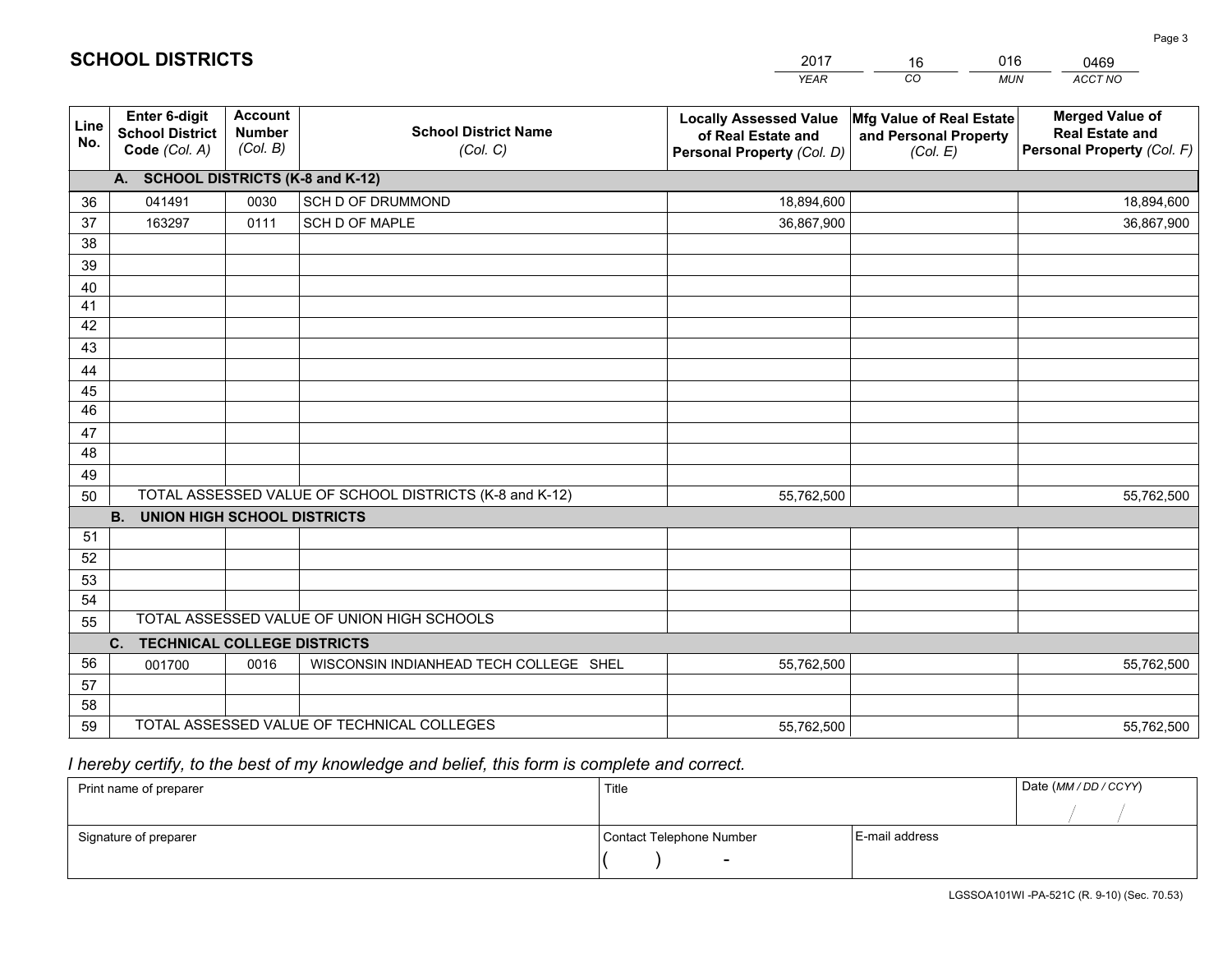#### **HIGHLIGHTS**

- 1. Complete the Statement of Assessment after the Board of Review. Reflect any changes made there.
- 2. Use black ink to complete.
- 3. Line 16 must equal Line 50, Col D.
- 4. Line 55 must equal the total of K-8 schools listed on lines 36-49. Do not include K-12 schools in this comparision.
- 5. Line 59, Col. D must equal Line 16.
- 6. Special District, School District and Technical College District values must include both real estate and personal property. Examples of Special districts are: town sanitary districts, public inland lake protection and rehabilitation districts, and metropolitan sewerage districts.
- 7. DO NOT INCLUDE Manufacturing property values.DOR will print these values on the final SOA.
- 8. Accuracy of this form is very important. The values reported directly affect the equalized value DOR calculates for school and special districts.

#### **Page 1:**

 If not prefilled, enter the tax year,county and municipal code,municipal type, municipal name and county name on the top of form.

Check the Amended box, if filing an amended / corrected SOA.

 Report the parcel count, acres and assessed value of taxable general property, total parcel count, (real and personal), total acres, and values from final figures set by the Board of Review.

- A. Real Estate land and improvements (buildings, etc.) is reported on lines 1 8, total line 9.
- B. Personal Property is reported on lines 11 14, Column D, total line 15.
- C. To complete this report, use the computer produced summary of the assessment roll that shows these amounts.
- D. Use whole numbers only.
- E. Add each line across and each column down to verify entries.

#### **Page 2:**

- A. Report Special Items (not subject to general property tax).
- 1. Private Forest Croplands and Managed Forest Lands are reported on lines 18,19, 20 and 21. Be sure to report assessed values **NOT** taxes.
- 2. You should have copies of the orders of entry, orders of withdrawal, etc., to update your assessment roll.
	- 3. Show hundredths of acres (e.g. 39.75).
- 4. Tax exempt lands are reported on line 22.
- 5. Omitted property and sec. 70.43, Wis. Stats., corrections of errors by assessor are reported on line 23. Report real estate and personal property separately. These should be for **prior years**, not something found on the current assessment roll after the board of review.
- B. Special District (Lines 24-35) Include the value of both real and personal property.
- The Department of Revenue (DOR) preprints much of the information regarding names and codes for schools, special districts,etc. If a district is not listed, enter the name and value only, DOR will enter the proper code.

### **Page 3 School Districts:**

Include the value of both real and personal property.

Report School District (regular, elementary, union high school, and technical college).

- 1. Regular (K-12) and Elementary (K-8) school values are reported on lines 36-49, total on line 50.
- 2. Union High School (UHS) (use only if elementary schools are listed on lines 36-49) are reported on lines 51-54. UHS total value (line 55) must equal to the total **elementary school** values reported on lines 36-49. Do notinclude K-12 schools in this comparison.
- 3. Technical College values are reported on lines 56-58, total on line 59.
- 4. Use the computer summary that shows these amounts to complete this report.

#### **This form is due the second Monday in June. File this report only after your Board of Review is complete.**

 *If you have questions: Return forms to:*

 Email: lgs@wisconsin.gov Wisconsin Department of RevenueCall:  $(608)$  266-2569 or  $(608)$  264-6892 Fax number: (608) 264-6887 PO Box 8971

Local Government Services Section 6-97 Madison WI 53708-8971

LGSSOA101WI - PA-521C (R. 9-10) (Sec. 70.53) **IPAS**

54849 LAKE NEBAGAMON, WI 54849 AKE NEBAGAMON, WI NORA ANNE MOSS<br>TOWN OF HIGHLAND<br>7316 S COUNTY RD S TOWN OF HIGHLAND 7316 S COUNTY RD S NORA ANNE MOSS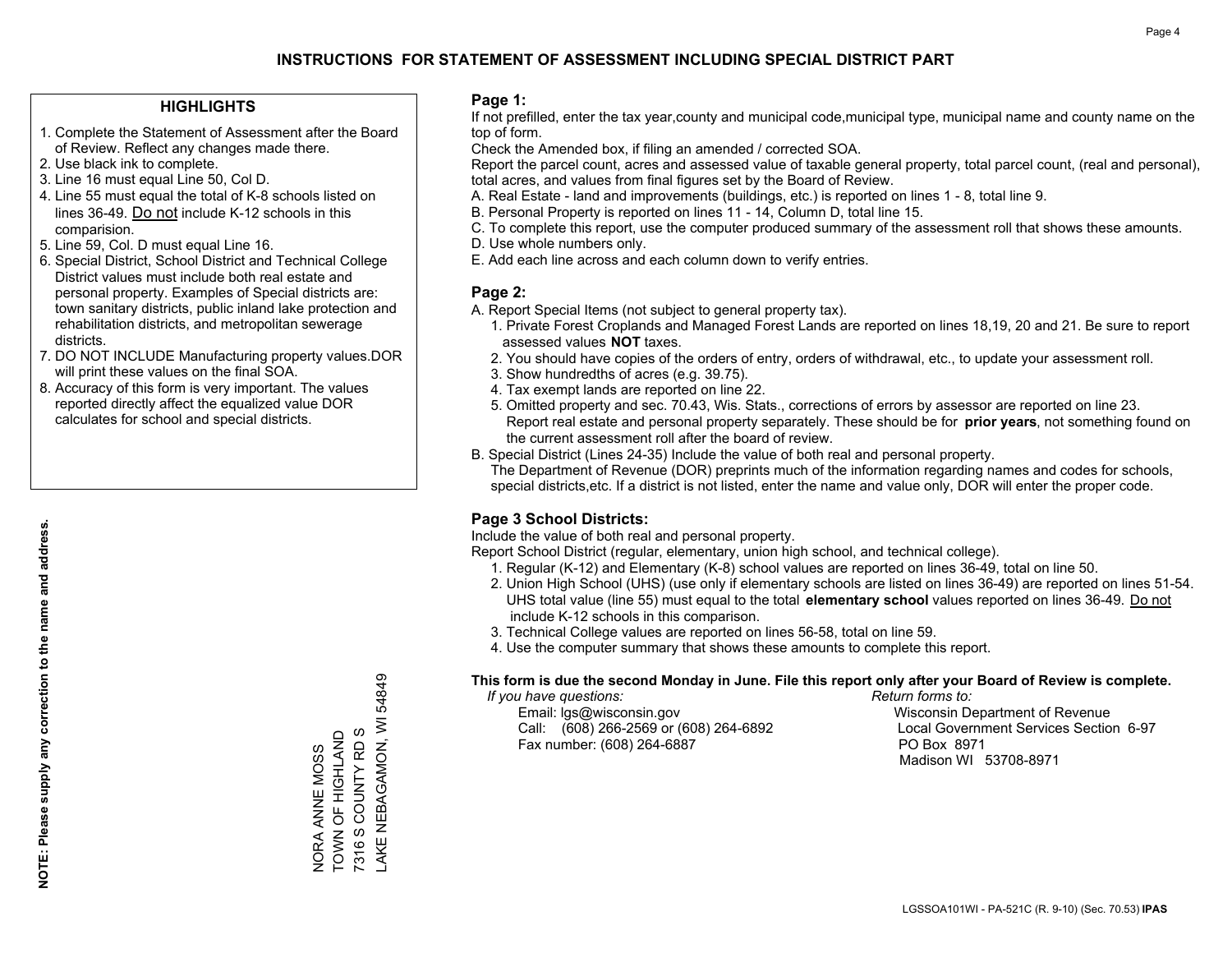**FINAL - EQUATED**

**STATEMENT OF ASSESSMENT FOR 2017** 

| 16  | 018  | <i>0470</i> |
|-----|------|-------------|
| CO. | MUN. | ACCT NO     |

|             | <b>FOR</b>                                                         | <b>TOWN OF</b><br><b>OF</b>                                                                                                                                                                                | <b>LAKESIDE</b>                                      |        | <b>DOUGLAS COUNTY</b>                    |                                |                                        | <b>WHEN COMPLETING THIS DOCUMENT</b>     |  |
|-------------|--------------------------------------------------------------------|------------------------------------------------------------------------------------------------------------------------------------------------------------------------------------------------------------|------------------------------------------------------|--------|------------------------------------------|--------------------------------|----------------------------------------|------------------------------------------|--|
|             |                                                                    | Town - Village - City                                                                                                                                                                                      | <b>Municipality Name</b>                             |        | <b>County Name</b>                       |                                |                                        | DO NOT WRITE OVER X's OR IN SHADED AREAS |  |
| Line        | <b>REAL ESTATE</b><br>(See Lines 18 - 22 for<br>other Real Estate) |                                                                                                                                                                                                            | PARCEL COUNT<br>TOTAL LAND IMPROVEMENTS NUMBERS ONLY |        | NO. OF ACRES<br><b>WHOLE</b>             | <b>VALUE OF</b><br><b>LAND</b> | <b>VALUE OF</b><br><b>IMPROVEMENTS</b> | TOTAL VALUE OF LAND<br>AND IMPROVEMENTS  |  |
| No.         |                                                                    |                                                                                                                                                                                                            | Col. A                                               | Col. B | Col. C                                   | Col. D                         | Col. E                                 | Col. F                                   |  |
| $\mathbf 1$ |                                                                    | <b>RESIDENTIAL - Class 1</b>                                                                                                                                                                               | 491                                                  | 351    | 636                                      | 6,107,000                      | 32,918,900                             | 39,025,900                               |  |
| 2           |                                                                    | <b>COMMERCIAL - Class 2</b>                                                                                                                                                                                |                                                      |        | 2                                        | 2,900                          | 46,200                                 | 49,100                                   |  |
| 3           |                                                                    | <b>MANUFACTURING - Class 3</b>                                                                                                                                                                             | $\Omega$                                             | 0      | $\Omega$                                 | 0                              | $\Omega$                               | $\mathbf{0}$                             |  |
| 4           |                                                                    | <b>AGRICULTURAL - Class 4</b>                                                                                                                                                                              | 234                                                  |        | 4,890                                    | 518,400                        |                                        | 518,400                                  |  |
| 5           |                                                                    | <b>UNDEVELOPED - Class 5</b>                                                                                                                                                                               | 686                                                  |        | 5,141                                    | 1,744,100                      |                                        | 1,744,100                                |  |
| 6           |                                                                    | AGRICULTURAL FOREST - Class 5m                                                                                                                                                                             | 118                                                  |        | 1,513                                    | 885,400                        |                                        | 885,400                                  |  |
| 7           |                                                                    | FOREST LANDS - Class 6                                                                                                                                                                                     | 597                                                  |        | 11,238                                   | 13,556,600                     |                                        | 13,556,600                               |  |
| 8           |                                                                    | OTHER - Class 7                                                                                                                                                                                            | 9                                                    | 9      | 22                                       | 64,500                         | 538,500                                | 603,000                                  |  |
| 9           |                                                                    | TOTAL - ALL COLUMNS                                                                                                                                                                                        | 2,136                                                | 361    | 23,442                                   | 22,878,900                     | 33,503,600                             | 56,382,500                               |  |
| 10          |                                                                    | NUMBER OF PERSONAL PROPERTY ACCOUNTS IN ROLL                                                                                                                                                               |                                                      |        | <b>LOCALLY ASSESSED</b>                  | <b>MANUFACTURING</b>           | <b>MERGED</b>                          |                                          |  |
| 11          |                                                                    | BOATS AND OTHER WATERCRAFT NOT EXEMPT - Code 1                                                                                                                                                             |                                                      |        | 0                                        | $\Omega$                       | 0                                      |                                          |  |
| 12          |                                                                    | MACHINERY, TOOLS AND PATTERNS - Code 2                                                                                                                                                                     |                                                      |        | 7,300                                    | $\Omega$                       | 7,300                                  |                                          |  |
| 13          |                                                                    | FURNITURE, FIXTURES AND EQUIPMENT - Code 3                                                                                                                                                                 |                                                      |        | 0                                        | 0                              | $\Omega$                               |                                          |  |
| 14          |                                                                    | ALL OTHER PERSONAL PROPERTY NOT EXEMPT - Codes 4A, 4B, 4C                                                                                                                                                  |                                                      |        | 13,100                                   | $\Omega$                       | 13,100                                 |                                          |  |
| 15          |                                                                    | TOTAL OF PERSONAL PROPERTY NOT EXEMPT (Total of Lines 11-14)                                                                                                                                               |                                                      |        | 20,400                                   | 0                              | 20,400                                 |                                          |  |
| 16          |                                                                    | AGGREGATE ASSESSED VALUE OF ALL PROPERTY SUBJECT TO THE GENERAL PROPERTY TAX (Total of Lines 9F and 15F)<br>MUST EQUAL TOTAL VALUE OF THE SCHOOL DISTRICTS (K-12 PLUS K-8) - Line 50, Col. F<br>56,402,900 |                                                      |        |                                          |                                |                                        |                                          |  |
| 17          |                                                                    | <b>BOARD OF REVIEW</b><br>DATE OF FINAL ADJOURNMENT                                                                                                                                                        | 06/14/2017                                           |        | Name of Assessor<br><b>MIKE SCHNAUTZ</b> | Telephone #<br>(715) 266-2409  |                                        |                                          |  |

REMARKS

The Assessment Ratio to be used in calculating the estimated Fair Market Value on tax bills for this tax district is 1.002153453

This ratio should be used to convert assessed values to "Calculate Equalized Values" in Step 1 of the Lottery and Gaming Credit Calculations.<br>This ratio should be used in the "Computation of Tax Equivalent" schedule of the Commission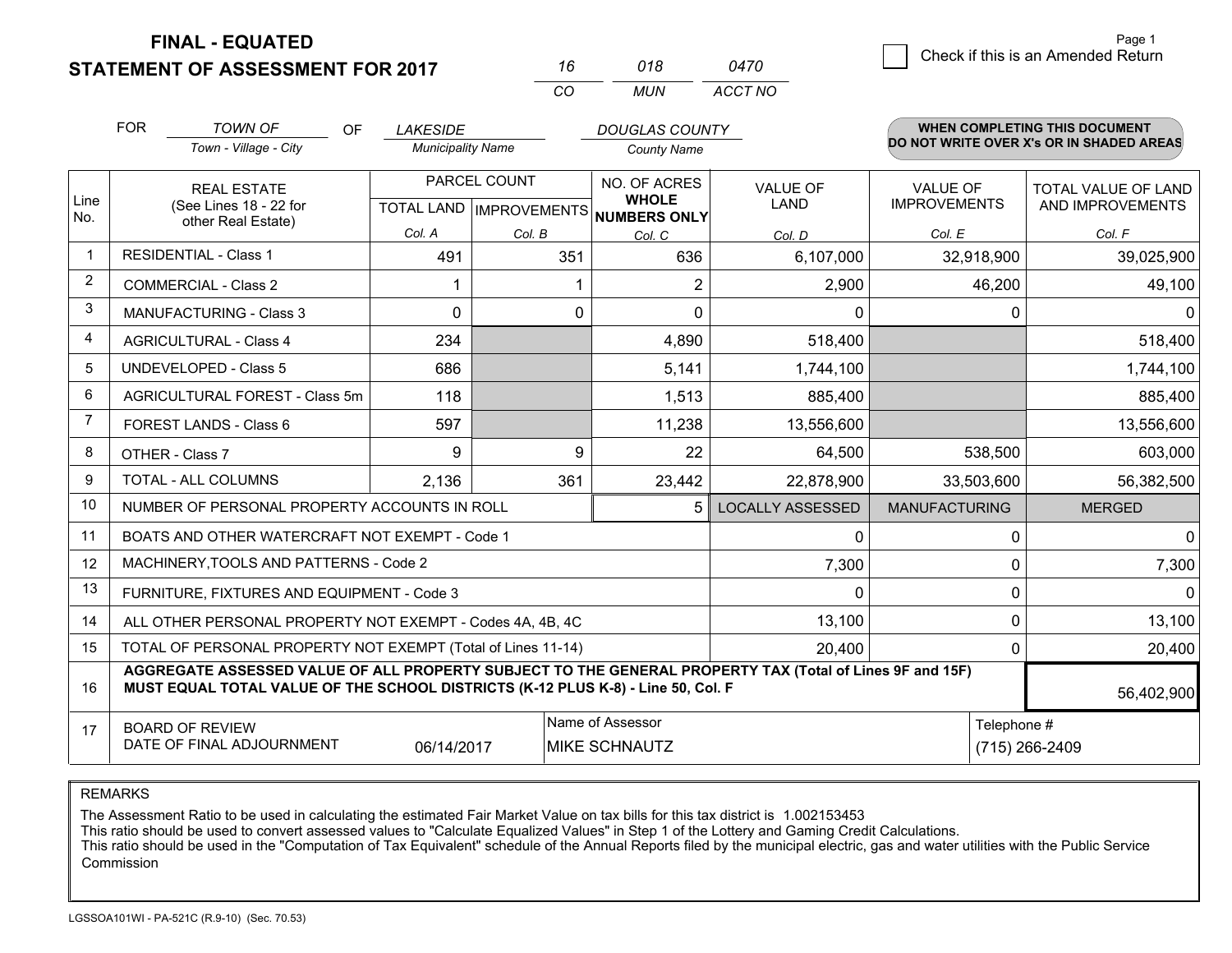*YEAR CO MUN ACCT NO* <sup>2017</sup> <sup>16</sup> <sup>018</sup> <sup>0470</sup>

Do not confuse FOREST LANDS (Line 7) with FOREST CROPS (in this section) - They are **NOT** the same

| Private Forest Crop - Reg Class @ 10¢ per acre                                 |             |                                                                 |                    |                   | Private Forest Crop - Reg Class @ \$2.52 per acre                                                                                                                                                                                                   |                  |             |                    |                                                                                                     |  |
|--------------------------------------------------------------------------------|-------------|-----------------------------------------------------------------|--------------------|-------------------|-----------------------------------------------------------------------------------------------------------------------------------------------------------------------------------------------------------------------------------------------------|------------------|-------------|--------------------|-----------------------------------------------------------------------------------------------------|--|
| (b) ACRES                                                                      |             |                                                                 | (c) ASSESSED VALUE |                   | (d) PARCELS                                                                                                                                                                                                                                         |                  | (e) ACRES   |                    | (f) ASSESSED VALUE                                                                                  |  |
|                                                                                |             |                                                                 |                    |                   |                                                                                                                                                                                                                                                     |                  | 40          |                    | 44,000                                                                                              |  |
|                                                                                |             |                                                                 |                    |                   | Entered Before 2005 Managed Forest - Ferrous Mining CLOSED @ \$8.27 per acre                                                                                                                                                                        |                  |             |                    |                                                                                                     |  |
| (a) PARCELS                                                                    | (b) ACRES   |                                                                 |                    |                   |                                                                                                                                                                                                                                                     |                  |             |                    | (f) ASSESSED VALUE                                                                                  |  |
|                                                                                |             |                                                                 |                    |                   |                                                                                                                                                                                                                                                     |                  |             |                    |                                                                                                     |  |
|                                                                                |             |                                                                 |                    |                   |                                                                                                                                                                                                                                                     |                  |             |                    |                                                                                                     |  |
| (a) PARCELS<br>(b) ACRES                                                       |             |                                                                 | (c) ASSESSED VALUE |                   | (d) PARCELS                                                                                                                                                                                                                                         |                  | (e) ACRES   |                    | (f) ASSESSED VALUE                                                                                  |  |
|                                                                                | 260         |                                                                 | 253.200            |                   | 5                                                                                                                                                                                                                                                   |                  | 197         |                    | 195,700                                                                                             |  |
| Entered After 2004 Managed Forest - OPEN @                                     |             |                                                                 |                    |                   | Entered After 2004 Managed Forest - CLOSED @ \$10.68 per acre                                                                                                                                                                                       |                  |             |                    |                                                                                                     |  |
| (a) PARCELS                                                                    | (b) ACRES   |                                                                 | (d) PARCELS        |                   |                                                                                                                                                                                                                                                     | (e) ACRES        |             | (f) ASSESSED VALUE |                                                                                                     |  |
|                                                                                |             |                                                                 |                    |                   |                                                                                                                                                                                                                                                     |                  |             |                    |                                                                                                     |  |
|                                                                                | 130         |                                                                 | 126,500            |                   | 9                                                                                                                                                                                                                                                   |                  | 339.84      |                    | 382,200                                                                                             |  |
| (a) County Forest Cropland Acres                                               |             |                                                                 |                    | (c) State Acres   |                                                                                                                                                                                                                                                     |                  |             |                    | (e) Other Acres                                                                                     |  |
| 40                                                                             |             |                                                                 |                    | 177.69<br>28.25   |                                                                                                                                                                                                                                                     |                  | 511.54      |                    |                                                                                                     |  |
|                                                                                |             | Assessed Value of Sec. 70.43 Corrections of Errors by Assessors |                    |                   |                                                                                                                                                                                                                                                     |                  |             |                    |                                                                                                     |  |
| (a) REAL ESTATE                                                                |             |                                                                 | (b) PERSONAL       |                   |                                                                                                                                                                                                                                                     | (c1) REAL ESTATE |             |                    | (c2) PERSONAL                                                                                       |  |
|                                                                                |             |                                                                 |                    |                   |                                                                                                                                                                                                                                                     |                  |             |                    |                                                                                                     |  |
| Manufacturing Equated Value of Omitted Property From Prior Years (Sec. 70.995) |             |                                                                 |                    |                   | Mfg. Equated Value of Sec.70.43 Corrections of Errors by Assessors                                                                                                                                                                                  |                  |             |                    |                                                                                                     |  |
|                                                                                |             | (e) PERSONAL                                                    |                    | (f1) REAL ESTATE  |                                                                                                                                                                                                                                                     | (f2) PERSONAL    |             |                    |                                                                                                     |  |
|                                                                                |             |                                                                 |                    |                   |                                                                                                                                                                                                                                                     |                  |             |                    |                                                                                                     |  |
|                                                                                | (a) PARCELS | (d) REAL ESTATE                                                 |                    | (b) Federal Acres | Private Forest Crop - Special Class @ 20¢ per acre<br>(c) ASSESSED VALUE<br>Entered Before 2005 Managed Forest - OPEN @ \$.79 per acre<br>\$2.14 per acre<br>(c) ASSESSED VALUE<br>Assessed Value of Omitted Property From Prior Years (Sec. 70.44) |                  | (d) PARCELS | (e) ACRES          | Entered Before 2005 Managed Forest - CLOSED @ \$1.87 per acre<br>(d) County (NOT FOREST CROP) Acres |  |

## **SPECIAL DISTRICTS**

| Line<br>No. | Enter 6-digit<br><b>Special District</b> | <b>Account</b><br><b>Number</b> | <b>Special District Name</b> | <b>Locally Assessed Value</b><br>of Real Estate and | Mfg Value of Real Estate<br>and Personal Property | <b>Merged Value of</b><br><b>Real Estate and</b> |
|-------------|------------------------------------------|---------------------------------|------------------------------|-----------------------------------------------------|---------------------------------------------------|--------------------------------------------------|
|             | Code (Col. A)                            | (Col. B)                        | (Col. C)                     | Personal Property (Col. D)                          | (Col. E)                                          | Personal Property (Col. F)                       |
| 24          |                                          |                                 |                              |                                                     |                                                   |                                                  |
| 25          |                                          |                                 |                              |                                                     |                                                   |                                                  |
| 26          |                                          |                                 |                              |                                                     |                                                   |                                                  |
| 27          |                                          |                                 |                              |                                                     |                                                   |                                                  |
| 28          |                                          |                                 |                              |                                                     |                                                   |                                                  |
| 29          |                                          |                                 |                              |                                                     |                                                   |                                                  |
| 30          |                                          |                                 |                              |                                                     |                                                   |                                                  |
| 31          |                                          |                                 |                              |                                                     |                                                   |                                                  |
| 32          |                                          |                                 |                              |                                                     |                                                   |                                                  |
| 33          |                                          |                                 |                              |                                                     |                                                   |                                                  |
| 34          |                                          |                                 |                              |                                                     |                                                   |                                                  |
| 35          |                                          |                                 |                              |                                                     |                                                   |                                                  |

LGSSOA101WI-PA - 521C (R. 9-10) (Sec. 70.53)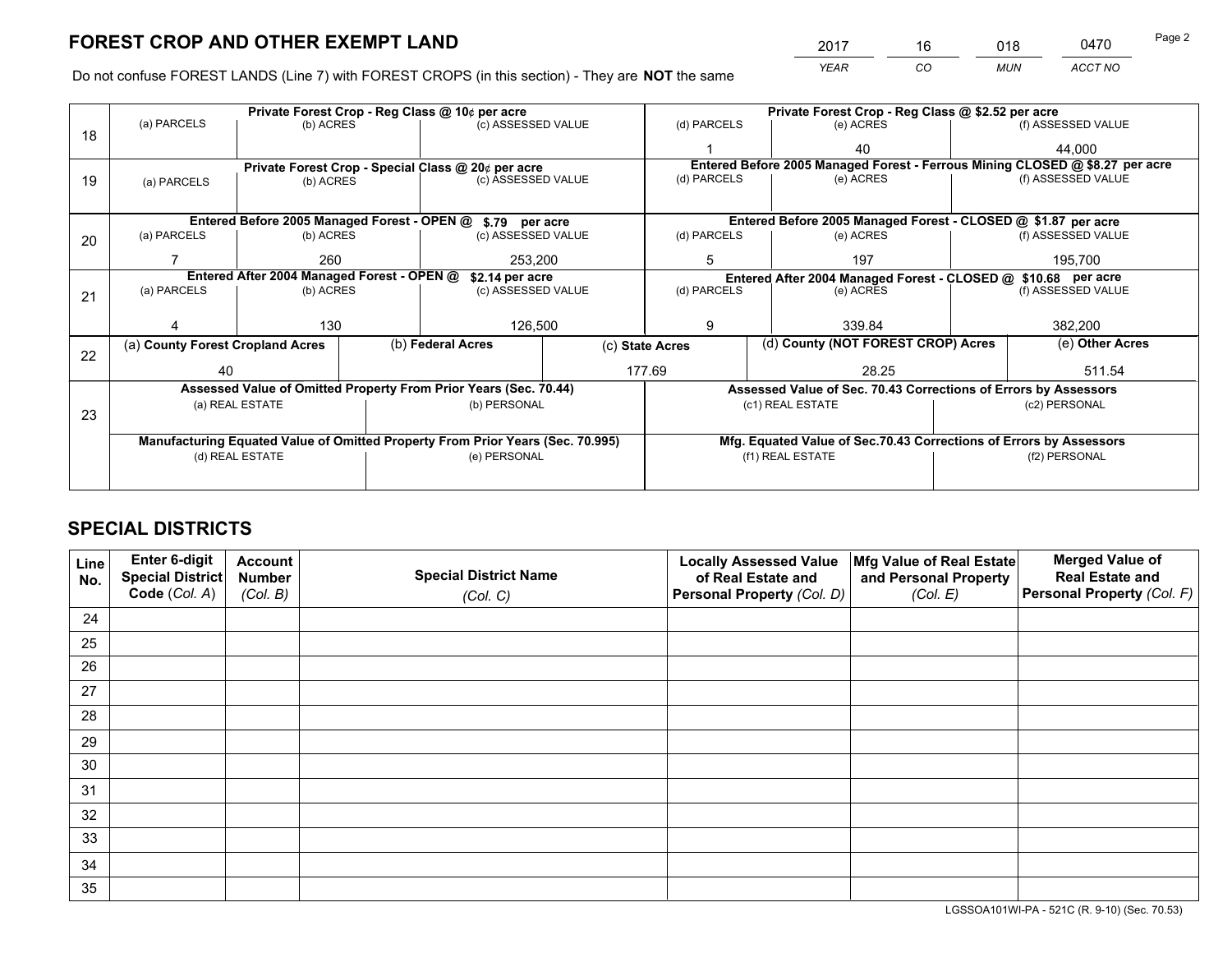|             |                                                          |                                             |                                                         | <b>YEAR</b>                                                                       | CO<br><b>MUN</b>                                              | ACCT NO                                                                        |  |  |
|-------------|----------------------------------------------------------|---------------------------------------------|---------------------------------------------------------|-----------------------------------------------------------------------------------|---------------------------------------------------------------|--------------------------------------------------------------------------------|--|--|
| Line<br>No. | Enter 6-digit<br><b>School District</b><br>Code (Col. A) | <b>Account</b><br><b>Number</b><br>(Col. B) | <b>School District Name</b><br>(Col. C)                 | <b>Locally Assessed Value</b><br>of Real Estate and<br>Personal Property (Col. D) | Mfg Value of Real Estate<br>and Personal Property<br>(Col. E) | <b>Merged Value of</b><br><b>Real Estate and</b><br>Personal Property (Col. F) |  |  |
|             | A. SCHOOL DISTRICTS (K-8 and K-12)                       |                                             |                                                         |                                                                                   |                                                               |                                                                                |  |  |
| 36          | 163297                                                   | 0111                                        | <b>SCH D OF MAPLE</b>                                   | 56,402,900                                                                        |                                                               | 56,402,900                                                                     |  |  |
| 37          |                                                          |                                             |                                                         |                                                                                   |                                                               |                                                                                |  |  |
| 38          |                                                          |                                             |                                                         |                                                                                   |                                                               |                                                                                |  |  |
| 39          |                                                          |                                             |                                                         |                                                                                   |                                                               |                                                                                |  |  |
| 40          |                                                          |                                             |                                                         |                                                                                   |                                                               |                                                                                |  |  |
| 41          |                                                          |                                             |                                                         |                                                                                   |                                                               |                                                                                |  |  |
| 42          |                                                          |                                             |                                                         |                                                                                   |                                                               |                                                                                |  |  |
| 43          |                                                          |                                             |                                                         |                                                                                   |                                                               |                                                                                |  |  |
| 44          |                                                          |                                             |                                                         |                                                                                   |                                                               |                                                                                |  |  |
| 45<br>46    |                                                          |                                             |                                                         |                                                                                   |                                                               |                                                                                |  |  |
|             |                                                          |                                             |                                                         |                                                                                   |                                                               |                                                                                |  |  |
| 47<br>48    |                                                          |                                             |                                                         |                                                                                   |                                                               |                                                                                |  |  |
| 49          |                                                          |                                             |                                                         |                                                                                   |                                                               |                                                                                |  |  |
| 50          |                                                          |                                             | TOTAL ASSESSED VALUE OF SCHOOL DISTRICTS (K-8 and K-12) | 56,402,900                                                                        |                                                               | 56,402,900                                                                     |  |  |
|             | <b>B.</b><br><b>UNION HIGH SCHOOL DISTRICTS</b>          |                                             |                                                         |                                                                                   |                                                               |                                                                                |  |  |
| 51          |                                                          |                                             |                                                         |                                                                                   |                                                               |                                                                                |  |  |
| 52          |                                                          |                                             |                                                         |                                                                                   |                                                               |                                                                                |  |  |
| 53          |                                                          |                                             |                                                         |                                                                                   |                                                               |                                                                                |  |  |
| 54          |                                                          |                                             |                                                         |                                                                                   |                                                               |                                                                                |  |  |
| 55          | TOTAL ASSESSED VALUE OF UNION HIGH SCHOOLS               |                                             |                                                         |                                                                                   |                                                               |                                                                                |  |  |
|             | C. TECHNICAL COLLEGE DISTRICTS                           |                                             |                                                         |                                                                                   |                                                               |                                                                                |  |  |
| 56          | 001700                                                   | 0016                                        | WISCONSIN INDIANHEAD TECH COLLEGE SHEL                  | 56,402,900                                                                        |                                                               | 56,402,900                                                                     |  |  |
| 57          |                                                          |                                             |                                                         |                                                                                   |                                                               |                                                                                |  |  |
| 58          |                                                          |                                             |                                                         |                                                                                   |                                                               |                                                                                |  |  |
| 59          |                                                          |                                             | TOTAL ASSESSED VALUE OF TECHNICAL COLLEGES              | 56,402,900                                                                        |                                                               | 56,402,900                                                                     |  |  |

16

018

## *I hereby certify, to the best of my knowledge and belief, this form is complete and correct.*

**SCHOOL DISTRICTS**

| Print name of preparer | Title                    | Date (MM / DD / CCYY) |  |
|------------------------|--------------------------|-----------------------|--|
|                        |                          |                       |  |
| Signature of preparer  | Contact Telephone Number | E-mail address        |  |
|                        | $\overline{\phantom{0}}$ |                       |  |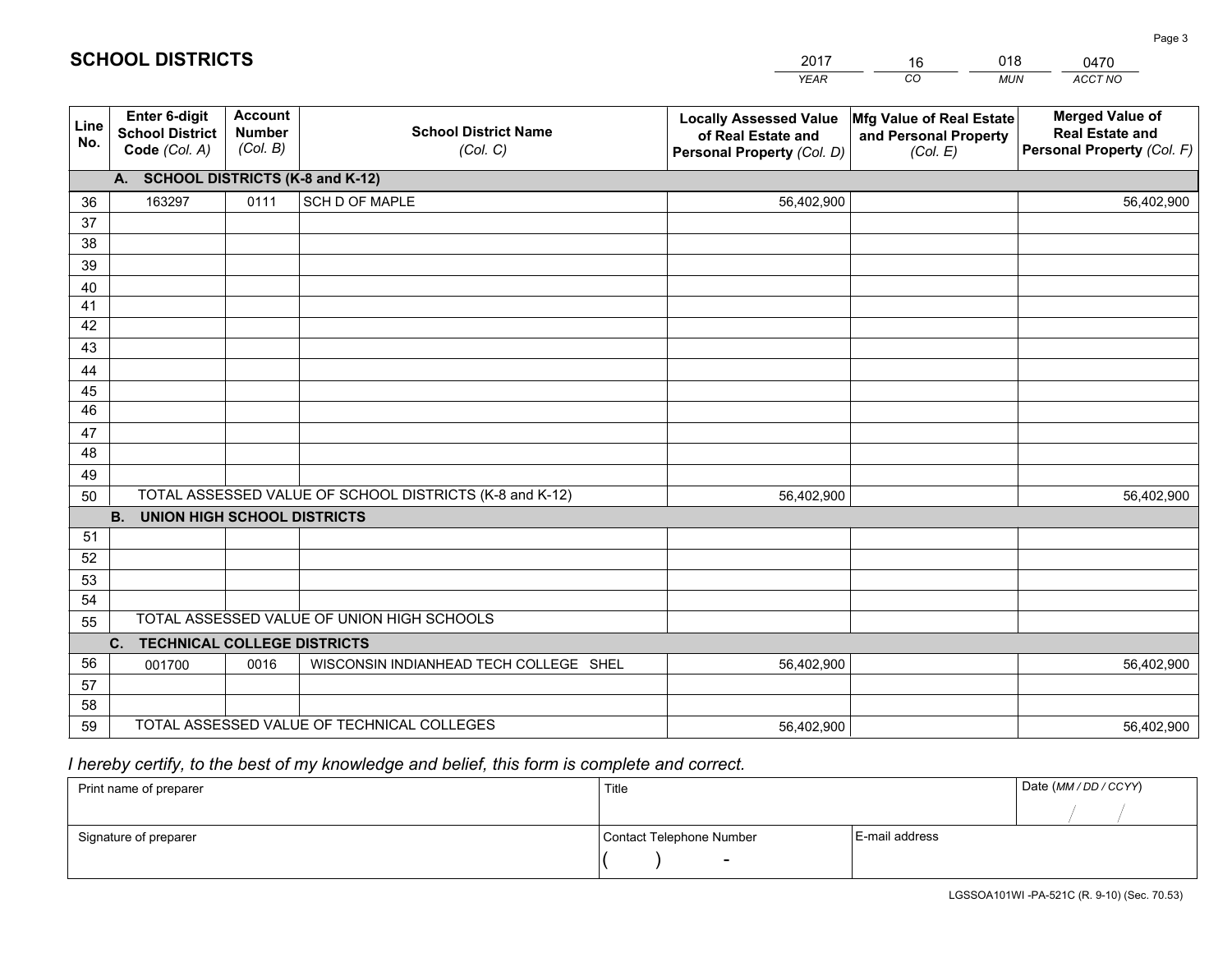#### **HIGHLIGHTS**

- 1. Complete the Statement of Assessment after the Board of Review. Reflect any changes made there.
- 2. Use black ink to complete.
- 3. Line 16 must equal Line 50, Col D.
- 4. Line 55 must equal the total of K-8 schools listed on lines 36-49. Do not include K-12 schools in this comparision.
- 5. Line 59, Col. D must equal Line 16.
- 6. Special District, School District and Technical College District values must include both real estate and personal property. Examples of Special districts are: town sanitary districts, public inland lake protection and rehabilitation districts, and metropolitan sewerage districts.
- 7. DO NOT INCLUDE Manufacturing property values.DOR will print these values on the final SOA.
- 8. Accuracy of this form is very important. The values reported directly affect the equalized value DOR calculates for school and special districts.

#### **Page 1:**

 If not prefilled, enter the tax year,county and municipal code,municipal type, municipal name and county name on the top of form.

Check the Amended box, if filing an amended / corrected SOA.

 Report the parcel count, acres and assessed value of taxable general property, total parcel count, (real and personal), total acres, and values from final figures set by the Board of Review.

- A. Real Estate land and improvements (buildings, etc.) is reported on lines 1 8, total line 9.
- B. Personal Property is reported on lines 11 14, Column D, total line 15.
- C. To complete this report, use the computer produced summary of the assessment roll that shows these amounts.
- D. Use whole numbers only.
- E. Add each line across and each column down to verify entries.

#### **Page 2:**

- A. Report Special Items (not subject to general property tax).
- 1. Private Forest Croplands and Managed Forest Lands are reported on lines 18,19, 20 and 21. Be sure to report assessed values **NOT** taxes.
- 2. You should have copies of the orders of entry, orders of withdrawal, etc., to update your assessment roll.
	- 3. Show hundredths of acres (e.g. 39.75).
- 4. Tax exempt lands are reported on line 22.
- 5. Omitted property and sec. 70.43, Wis. Stats., corrections of errors by assessor are reported on line 23. Report real estate and personal property separately. These should be for **prior years**, not something found on the current assessment roll after the board of review.
- B. Special District (Lines 24-35) Include the value of both real and personal property.

 The Department of Revenue (DOR) preprints much of the information regarding names and codes for schools, special districts,etc. If a district is not listed, enter the name and value only, DOR will enter the proper code.

### **Page 3 School Districts:**

Include the value of both real and personal property.

Report School District (regular, elementary, union high school, and technical college).

- 1. Regular (K-12) and Elementary (K-8) school values are reported on lines 36-49, total on line 50.
- 2. Union High School (UHS) (use only if elementary schools are listed on lines 36-49) are reported on lines 51-54. UHS total value (line 55) must equal to the total **elementary school** values reported on lines 36-49. Do notinclude K-12 schools in this comparison.
- 3. Technical College values are reported on lines 56-58, total on line 59.
- 4. Use the computer summary that shows these amounts to complete this report.

#### **This form is due the second Monday in June. File this report only after your Board of Review is complete.**

 *If you have questions: Return forms to:*

 Email: lgs@wisconsin.gov Wisconsin Department of RevenueCall:  $(608)$  266-2569 or  $(608)$  264-6892 Fax number: (608) 264-6887 PO Box 8971

Local Government Services Section 6-97 Madison WI 53708-8971

RUTH ANN SCHNEPPER<br>TOWN OF LAKESIDE<br>3196 S POPLAR RIVER ROAD 3196 S POPLAR RIVER ROAD RUTH ANN SCHNEPPER TOWN OF LAKESIDE POPLAR, WI 54864 POPLAR, WI 54864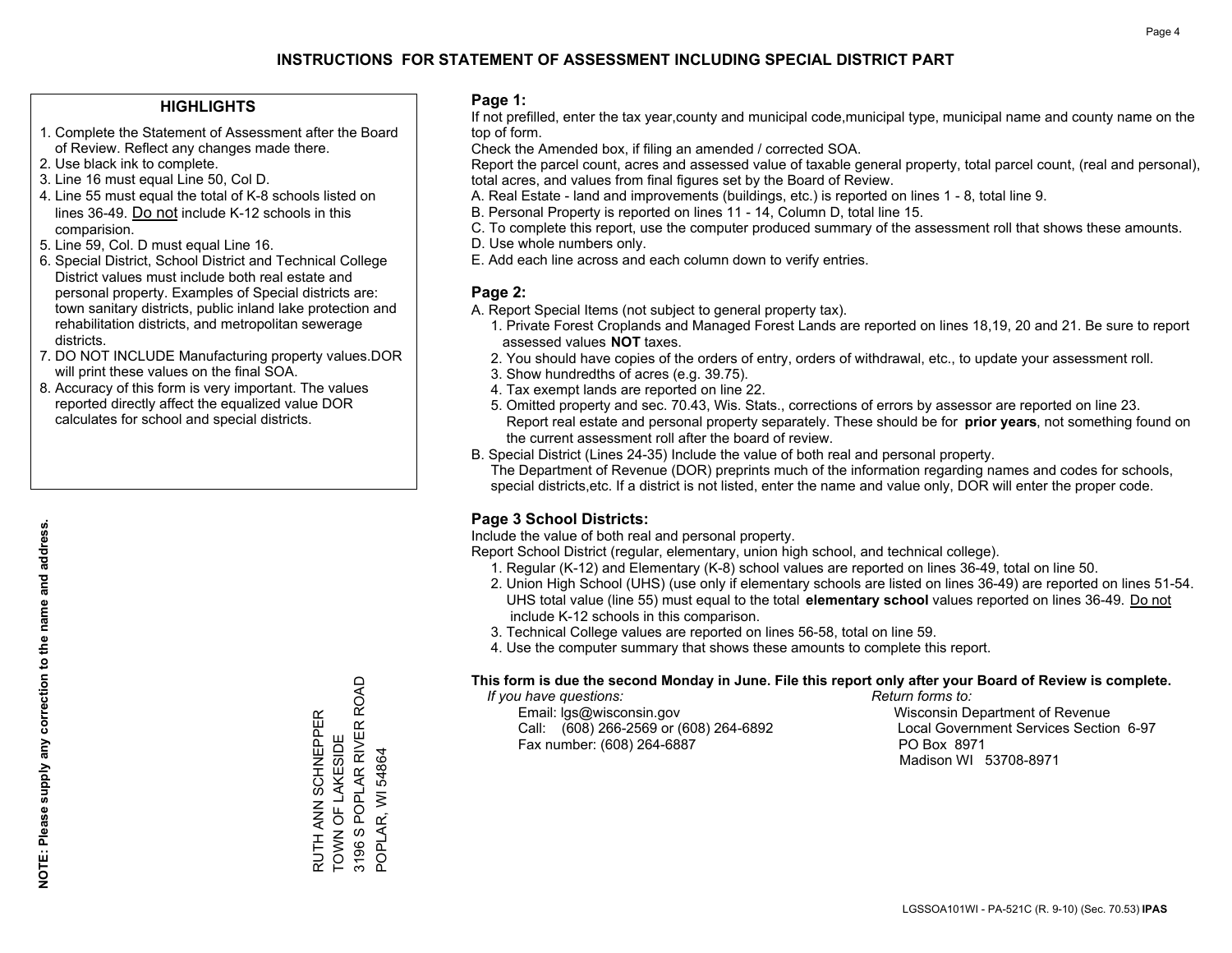**FINAL - EQUATED**

**STATEMENT OF ASSESSMENT FOR 2017** 

| 16       | กวก   | 0471    |
|----------|-------|---------|
| $\cdots$ | MI IN | ACCT NO |

|                | <b>FOR</b><br><b>TOWN OF</b><br>OF<br><b>DOUGLAS COUNTY</b><br><b>MAPLE</b><br>Town - Village - City<br><b>Municipality Name</b><br><b>County Name</b>                                                     |                                           |                | <b>WHEN COMPLETING THIS DOCUMENT</b><br>DO NOT WRITE OVER X's OR IN SHADED AREAS |                                |                                        |                                         |
|----------------|------------------------------------------------------------------------------------------------------------------------------------------------------------------------------------------------------------|-------------------------------------------|----------------|----------------------------------------------------------------------------------|--------------------------------|----------------------------------------|-----------------------------------------|
| Line<br>No.    | <b>REAL ESTATE</b><br>(See Lines 18 - 22 for                                                                                                                                                               | PARCEL COUNT<br>TOTAL LAND   IMPROVEMENTS |                | NO. OF ACRES<br><b>WHOLE</b><br><b>NUMBERS ONLY</b>                              | <b>VALUE OF</b><br><b>LAND</b> | <b>VALUE OF</b><br><b>IMPROVEMENTS</b> | TOTAL VALUE OF LAND<br>AND IMPROVEMENTS |
|                | other Real Estate)                                                                                                                                                                                         | Col. A                                    | Col. B         | Col. C                                                                           | Col. D                         | Col. E                                 | Col. F                                  |
| -1             | <b>RESIDENTIAL - Class 1</b>                                                                                                                                                                               | 344                                       | 326            | 434                                                                              | 1,590,100                      | 25,890,300                             | 27,480,400                              |
| $\overline{2}$ | <b>COMMERCIAL - Class 2</b>                                                                                                                                                                                | 15                                        | 11             | 53                                                                               | 180,700                        | 555,800                                | 736,500                                 |
| 3              | <b>MANUFACTURING - Class 3</b>                                                                                                                                                                             | $\Omega$                                  | 0              | $\Omega$                                                                         | 0                              | 0                                      | $\mathbf{0}$                            |
| 4              | <b>AGRICULTURAL - Class 4</b>                                                                                                                                                                              | 266                                       |                | 5,343                                                                            | 593,600                        |                                        | 593,600                                 |
| 5              | <b>UNDEVELOPED - Class 5</b>                                                                                                                                                                               | 471                                       |                | 2,797                                                                            | 894,600                        |                                        | 894,600                                 |
| 6              | AGRICULTURAL FOREST - Class 5m                                                                                                                                                                             | 113                                       |                | 1,244                                                                            | 715,900                        |                                        | 715,900                                 |
| 7              | FOREST LANDS - Class 6                                                                                                                                                                                     | 389                                       |                | 5,841                                                                            | 6,634,600                      |                                        | 6,634,600                               |
| 8              | OTHER - Class 7                                                                                                                                                                                            | 14                                        | 14             | 28                                                                               | 73,600                         | 626,400                                | 700,000                                 |
| 9              | TOTAL - ALL COLUMNS                                                                                                                                                                                        | 1,612                                     | 351            | 15,740                                                                           | 10,683,100                     | 27,072,500                             | 37,755,600                              |
| 10             | NUMBER OF PERSONAL PROPERTY ACCOUNTS IN ROLL                                                                                                                                                               |                                           |                | 29                                                                               | <b>LOCALLY ASSESSED</b>        | <b>MANUFACTURING</b>                   | <b>MERGED</b>                           |
| 11             | BOATS AND OTHER WATERCRAFT NOT EXEMPT - Code 1                                                                                                                                                             |                                           |                |                                                                                  | 0                              | 0                                      | $\Omega$                                |
| 12             | MACHINERY, TOOLS AND PATTERNS - Code 2                                                                                                                                                                     |                                           |                |                                                                                  | 1,600                          | $\mathbf{0}$                           | 1,600                                   |
| 13             | FURNITURE, FIXTURES AND EQUIPMENT - Code 3                                                                                                                                                                 |                                           |                |                                                                                  | 33,000                         | 0                                      | 33,000                                  |
| 14             | ALL OTHER PERSONAL PROPERTY NOT EXEMPT - Codes 4A, 4B, 4C                                                                                                                                                  |                                           |                |                                                                                  | 46,000                         | 0                                      | 46,000                                  |
| 15             | TOTAL OF PERSONAL PROPERTY NOT EXEMPT (Total of Lines 11-14)                                                                                                                                               |                                           | 80,600         | 0                                                                                | 80,600                         |                                        |                                         |
| 16             | AGGREGATE ASSESSED VALUE OF ALL PROPERTY SUBJECT TO THE GENERAL PROPERTY TAX (Total of Lines 9F and 15F)<br>MUST EQUAL TOTAL VALUE OF THE SCHOOL DISTRICTS (K-12 PLUS K-8) - Line 50, Col. F<br>37,836,200 |                                           |                |                                                                                  |                                |                                        |                                         |
| 17             | <b>BOARD OF REVIEW</b><br>DATE OF FINAL ADJOURNMENT                                                                                                                                                        | Telephone #                               | (715) 266-2409 |                                                                                  |                                |                                        |                                         |

REMARKS

The Assessment Ratio to be used in calculating the estimated Fair Market Value on tax bills for this tax district is .988703503

This ratio should be used to convert assessed values to "Calculate Equalized Values" in Step 1 of the Lottery and Gaming Credit Calculations.<br>This ratio should be used in the "Computation of Tax Equivalent" schedule of the Commission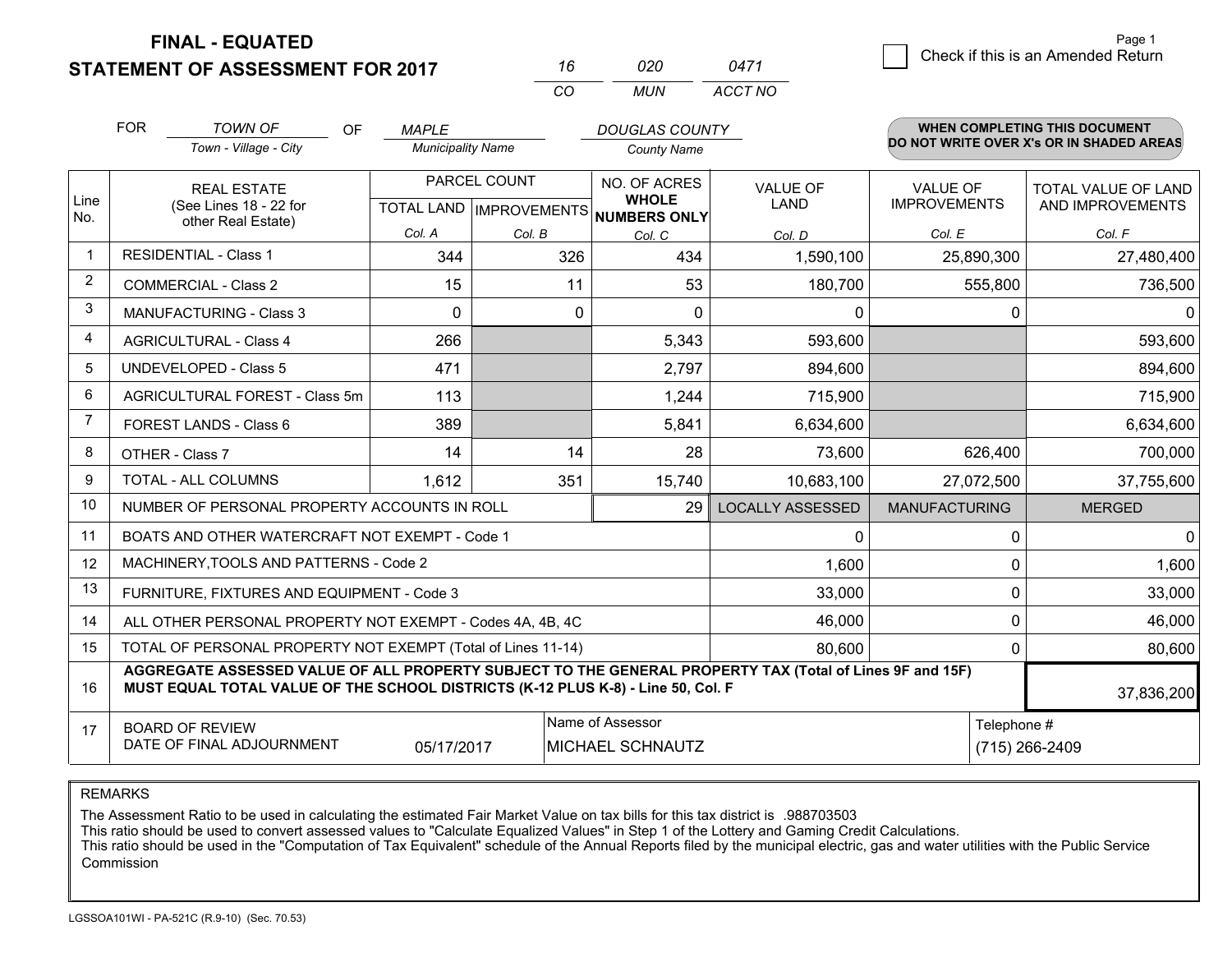*YEAR CO MUN ACCT NO* 2017 16 020 0471 Page 2

Do not confuse FOREST LANDS (Line 7) with FOREST CROPS (in this section) - They are **NOT** the same

| (f) ASSESSED VALUE<br>Entered Before 2005 Managed Forest - Ferrous Mining CLOSED @ \$8.27 per acre<br>(f) ASSESSED VALUE |  |
|--------------------------------------------------------------------------------------------------------------------------|--|
|                                                                                                                          |  |
|                                                                                                                          |  |
|                                                                                                                          |  |
|                                                                                                                          |  |
|                                                                                                                          |  |
| Entered Before 2005 Managed Forest - CLOSED @ \$1.87 per acre                                                            |  |
| (f) ASSESSED VALUE                                                                                                       |  |
| 35,500                                                                                                                   |  |
| Entered After 2004 Managed Forest - CLOSED @ \$10.68 per acre                                                            |  |
| (f) ASSESSED VALUE                                                                                                       |  |
|                                                                                                                          |  |
| 161,000                                                                                                                  |  |
| (d) County (NOT FOREST CROP) Acres<br>(e) Other Acres                                                                    |  |
| 410.2                                                                                                                    |  |
| Assessed Value of Sec. 70.43 Corrections of Errors by Assessors                                                          |  |
| (c2) PERSONAL                                                                                                            |  |
|                                                                                                                          |  |
| Mfg. Equated Value of Sec.70.43 Corrections of Errors by Assessors                                                       |  |
| (f2) PERSONAL                                                                                                            |  |
|                                                                                                                          |  |
|                                                                                                                          |  |

## **SPECIAL DISTRICTS**

| Line<br>No. | Enter 6-digit<br><b>Special District</b> | <b>Account</b><br><b>Number</b> | <b>Special District Name</b> | <b>Locally Assessed Value</b><br>of Real Estate and | Mfg Value of Real Estate<br>and Personal Property | <b>Merged Value of</b><br><b>Real Estate and</b> |
|-------------|------------------------------------------|---------------------------------|------------------------------|-----------------------------------------------------|---------------------------------------------------|--------------------------------------------------|
|             | Code (Col. A)                            | (Col. B)                        | (Col. C)                     | Personal Property (Col. D)                          | (Col. E)                                          | Personal Property (Col. F)                       |
| 24          |                                          |                                 |                              |                                                     |                                                   |                                                  |
| 25          |                                          |                                 |                              |                                                     |                                                   |                                                  |
| 26          |                                          |                                 |                              |                                                     |                                                   |                                                  |
| 27          |                                          |                                 |                              |                                                     |                                                   |                                                  |
| 28          |                                          |                                 |                              |                                                     |                                                   |                                                  |
| 29          |                                          |                                 |                              |                                                     |                                                   |                                                  |
| 30          |                                          |                                 |                              |                                                     |                                                   |                                                  |
| 31          |                                          |                                 |                              |                                                     |                                                   |                                                  |
| 32          |                                          |                                 |                              |                                                     |                                                   |                                                  |
| 33          |                                          |                                 |                              |                                                     |                                                   |                                                  |
| 34          |                                          |                                 |                              |                                                     |                                                   |                                                  |
| 35          |                                          |                                 |                              |                                                     |                                                   |                                                  |

LGSSOA101WI-PA - 521C (R. 9-10) (Sec. 70.53)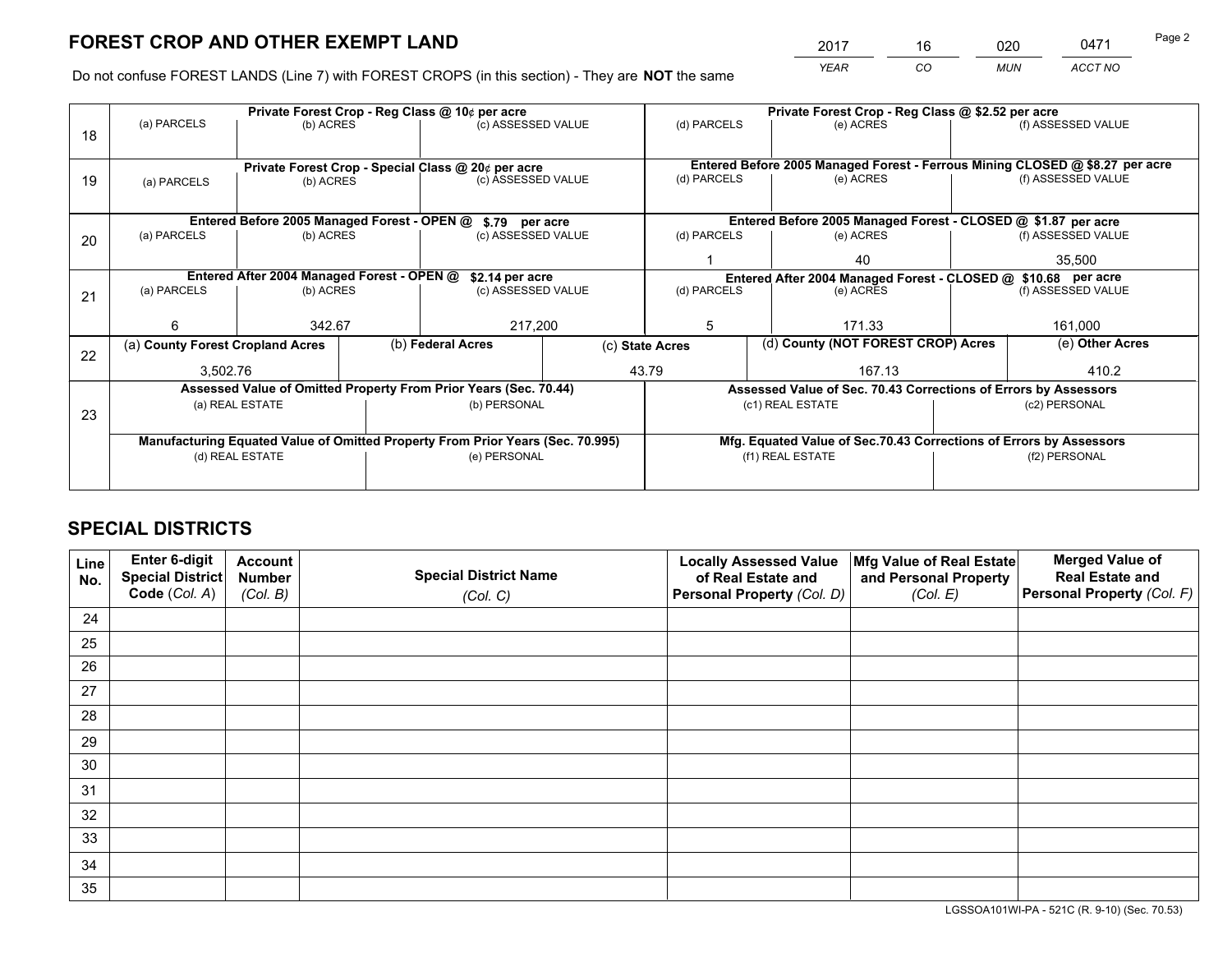|             |                                                          |                                             |                                                         | <b>YEAR</b>                                                                       | CO<br><b>MUN</b>                                              | ACCT NO                                                                        |
|-------------|----------------------------------------------------------|---------------------------------------------|---------------------------------------------------------|-----------------------------------------------------------------------------------|---------------------------------------------------------------|--------------------------------------------------------------------------------|
| Line<br>No. | Enter 6-digit<br><b>School District</b><br>Code (Col. A) | <b>Account</b><br><b>Number</b><br>(Col. B) | <b>School District Name</b><br>(Col. C)                 | <b>Locally Assessed Value</b><br>of Real Estate and<br>Personal Property (Col. D) | Mfg Value of Real Estate<br>and Personal Property<br>(Col. E) | <b>Merged Value of</b><br><b>Real Estate and</b><br>Personal Property (Col. F) |
|             | A. SCHOOL DISTRICTS (K-8 and K-12)                       |                                             |                                                         |                                                                                   |                                                               |                                                                                |
| 36          | 163297                                                   | 0111                                        | SCH D OF MAPLE                                          | 37,836,200                                                                        |                                                               | 37,836,200                                                                     |
| 37          |                                                          |                                             |                                                         |                                                                                   |                                                               |                                                                                |
| 38          |                                                          |                                             |                                                         |                                                                                   |                                                               |                                                                                |
| 39          |                                                          |                                             |                                                         |                                                                                   |                                                               |                                                                                |
| 40          |                                                          |                                             |                                                         |                                                                                   |                                                               |                                                                                |
| 41<br>42    |                                                          |                                             |                                                         |                                                                                   |                                                               |                                                                                |
| 43          |                                                          |                                             |                                                         |                                                                                   |                                                               |                                                                                |
| 44          |                                                          |                                             |                                                         |                                                                                   |                                                               |                                                                                |
| 45          |                                                          |                                             |                                                         |                                                                                   |                                                               |                                                                                |
| 46          |                                                          |                                             |                                                         |                                                                                   |                                                               |                                                                                |
| 47          |                                                          |                                             |                                                         |                                                                                   |                                                               |                                                                                |
| 48          |                                                          |                                             |                                                         |                                                                                   |                                                               |                                                                                |
| 49          |                                                          |                                             |                                                         |                                                                                   |                                                               |                                                                                |
| 50          |                                                          |                                             | TOTAL ASSESSED VALUE OF SCHOOL DISTRICTS (K-8 and K-12) | 37,836,200                                                                        |                                                               | 37,836,200                                                                     |
|             | <b>B.</b><br><b>UNION HIGH SCHOOL DISTRICTS</b>          |                                             |                                                         |                                                                                   |                                                               |                                                                                |
| 51          |                                                          |                                             |                                                         |                                                                                   |                                                               |                                                                                |
| 52          |                                                          |                                             |                                                         |                                                                                   |                                                               |                                                                                |
| 53          |                                                          |                                             |                                                         |                                                                                   |                                                               |                                                                                |
| 54          |                                                          |                                             |                                                         |                                                                                   |                                                               |                                                                                |
| 55          |                                                          |                                             | TOTAL ASSESSED VALUE OF UNION HIGH SCHOOLS              |                                                                                   |                                                               |                                                                                |
|             | C. TECHNICAL COLLEGE DISTRICTS                           |                                             |                                                         |                                                                                   |                                                               |                                                                                |
| 56          | 001700                                                   | 0016                                        | WISCONSIN INDIANHEAD TECH COLLEGE SHEL                  | 37,836,200                                                                        |                                                               | 37,836,200                                                                     |
| 57<br>58    |                                                          |                                             |                                                         |                                                                                   |                                                               |                                                                                |
| 59          |                                                          |                                             | TOTAL ASSESSED VALUE OF TECHNICAL COLLEGES              | 37,836,200                                                                        |                                                               | 37,836,200                                                                     |
|             |                                                          |                                             |                                                         |                                                                                   |                                                               |                                                                                |

16

020

 *I hereby certify, to the best of my knowledge and belief, this form is complete and correct.*

**SCHOOL DISTRICTS**

| Print name of preparer | Title                    |                | Date (MM/DD/CCYY) |
|------------------------|--------------------------|----------------|-------------------|
|                        |                          |                |                   |
| Signature of preparer  | Contact Telephone Number | E-mail address |                   |
|                        | $\overline{\phantom{0}}$ |                |                   |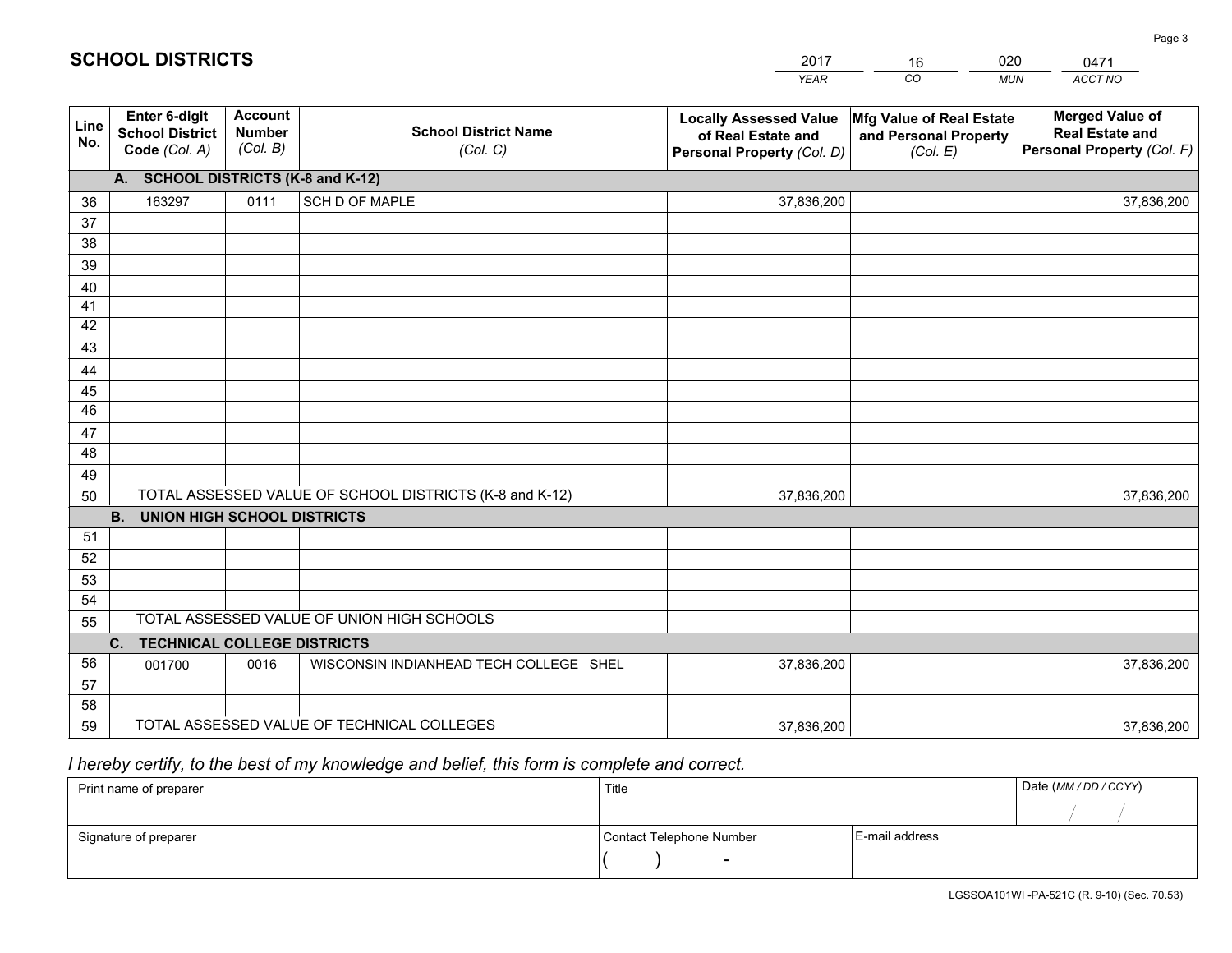### **HIGHLIGHTS**

- 1. Complete the Statement of Assessment after the Board of Review. Reflect any changes made there.
- 2. Use black ink to complete.
- 3. Line 16 must equal Line 50, Col D.
- 4. Line 55 must equal the total of K-8 schools listed on lines 36-49. Do not include K-12 schools in this comparision.
- 5. Line 59, Col. D must equal Line 16.
- 6. Special District, School District and Technical College District values must include both real estate and personal property. Examples of Special districts are: town sanitary districts, public inland lake protection and rehabilitation districts, and metropolitan sewerage districts.
- 7. DO NOT INCLUDE Manufacturing property values.DOR will print these values on the final SOA.
- 8. Accuracy of this form is very important. The values reported directly affect the equalized value DOR calculates for school and special districts.

### **Page 1:**

 If not prefilled, enter the tax year,county and municipal code,municipal type, municipal name and county name on the top of form.

Check the Amended box, if filing an amended / corrected SOA.

 Report the parcel count, acres and assessed value of taxable general property, total parcel count, (real and personal), total acres, and values from final figures set by the Board of Review.

- A. Real Estate land and improvements (buildings, etc.) is reported on lines 1 8, total line 9.
- B. Personal Property is reported on lines 11 14, Column D, total line 15.
- C. To complete this report, use the computer produced summary of the assessment roll that shows these amounts.
- D. Use whole numbers only.
- E. Add each line across and each column down to verify entries.

### **Page 2:**

- A. Report Special Items (not subject to general property tax).
- 1. Private Forest Croplands and Managed Forest Lands are reported on lines 18,19, 20 and 21. Be sure to report assessed values **NOT** taxes.
- 2. You should have copies of the orders of entry, orders of withdrawal, etc., to update your assessment roll.
	- 3. Show hundredths of acres (e.g. 39.75).
- 4. Tax exempt lands are reported on line 22.
- 5. Omitted property and sec. 70.43, Wis. Stats., corrections of errors by assessor are reported on line 23. Report real estate and personal property separately. These should be for **prior years**, not something found on the current assessment roll after the board of review.
- B. Special District (Lines 24-35) Include the value of both real and personal property.

 The Department of Revenue (DOR) preprints much of the information regarding names and codes for schools, special districts,etc. If a district is not listed, enter the name and value only, DOR will enter the proper code.

### **Page 3 School Districts:**

Include the value of both real and personal property.

Report School District (regular, elementary, union high school, and technical college).

- 1. Regular (K-12) and Elementary (K-8) school values are reported on lines 36-49, total on line 50.
- 2. Union High School (UHS) (use only if elementary schools are listed on lines 36-49) are reported on lines 51-54. UHS total value (line 55) must equal to the total **elementary school** values reported on lines 36-49. Do notinclude K-12 schools in this comparison.
- 3. Technical College values are reported on lines 56-58, total on line 59.
- 4. Use the computer summary that shows these amounts to complete this report.

#### **This form is due the second Monday in June. File this report only after your Board of Review is complete.**

 *If you have questions: Return forms to:*

 Email: lgs@wisconsin.gov Wisconsin Department of RevenueCall:  $(608)$  266-2569 or  $(608)$  264-6892 Fax number: (608) 264-6887 PO Box 8971

Local Government Services Section 6-97 Madison WI 53708-8971

DAVID GRAPENTINE<br>TOWN OF MAPLE<br>4649S WUORI RD DAVID GRAPENTINE TOWN OF MAPLE 4649S WUORI RD VIAPLE, WI 54854 MAPLE, WI 54854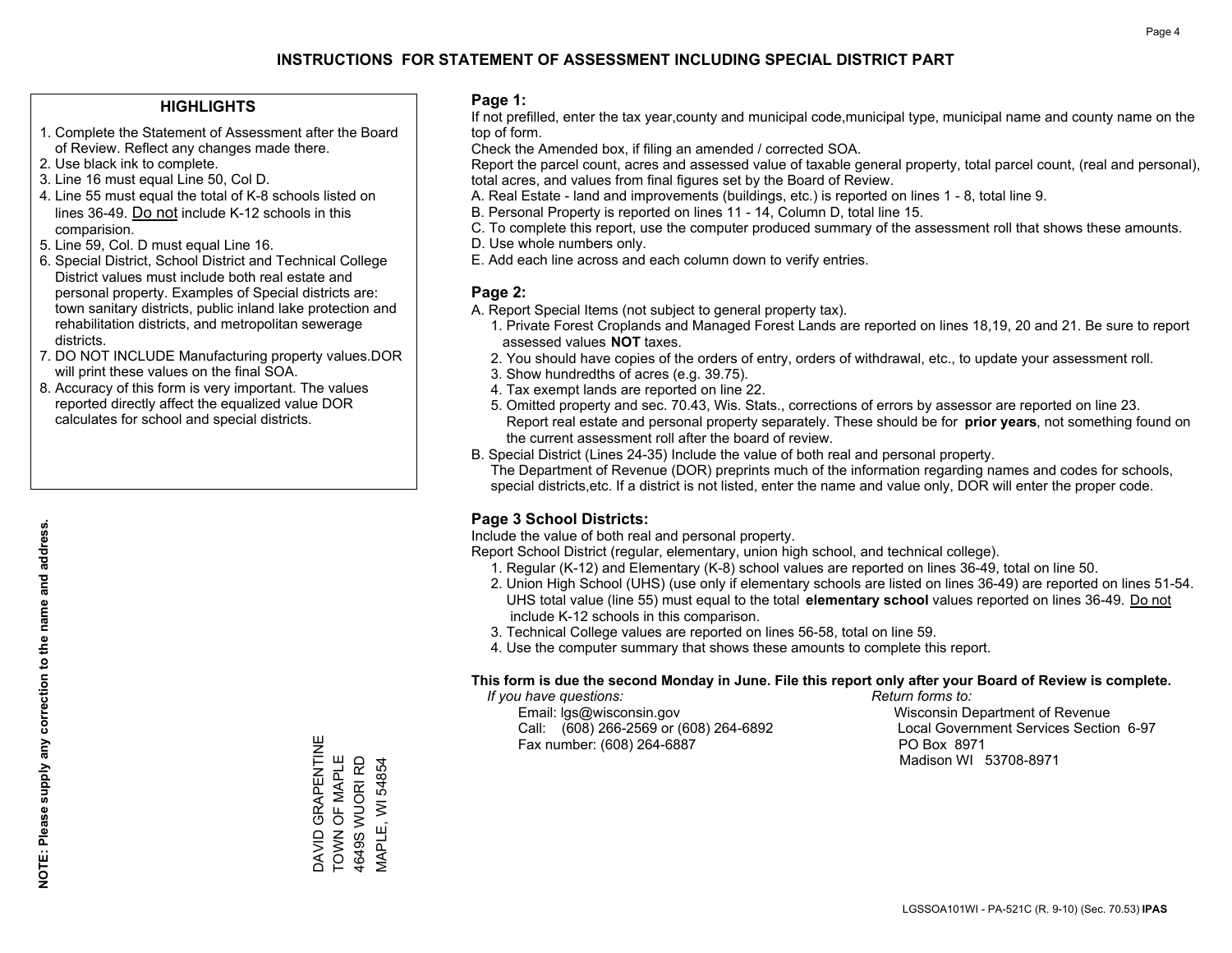**FINAL - EQUATED**

**STATEMENT OF ASSESSMENT FOR 2017** 

| 16 | 022   | 0472    |
|----|-------|---------|
| cо | MI IN | ACCT NO |

|                         | <b>FOR</b><br><b>TOWN OF</b><br>Town - Village - City                                                                                                                                                      | OF | <b>OAKLAND</b><br><b>Municipality Name</b> |              | <b>DOUGLAS COUNTY</b><br><b>County Name</b>                         |                                |                                 | WHEN COMPLETING THIS DOCUMENT<br>DO NOT WRITE OVER X's OR IN SHADED AREAS |
|-------------------------|------------------------------------------------------------------------------------------------------------------------------------------------------------------------------------------------------------|----|--------------------------------------------|--------------|---------------------------------------------------------------------|--------------------------------|---------------------------------|---------------------------------------------------------------------------|
| Line<br>No.             | <b>REAL ESTATE</b><br>(See Lines 18 - 22 for<br>other Real Estate)                                                                                                                                         |    |                                            | PARCEL COUNT | NO. OF ACRES<br><b>WHOLE</b><br>TOTAL LAND MPROVEMENTS NUMBERS ONLY | <b>VALUE OF</b><br><b>LAND</b> | VALUE OF<br><b>IMPROVEMENTS</b> | <b>TOTAL VALUE OF LAND</b><br>AND IMPROVEMENTS                            |
|                         |                                                                                                                                                                                                            |    | Col. A                                     | Col. B       | Col. C                                                              | Col. D                         | Col. E                          | Col. F                                                                    |
| $\overline{\mathbf{1}}$ | <b>RESIDENTIAL - Class 1</b>                                                                                                                                                                               |    | 790                                        | 647          | 1,809                                                               | 14,479,600                     | 57,663,200                      | 72,142,800                                                                |
| 2                       | <b>COMMERCIAL - Class 2</b>                                                                                                                                                                                |    |                                            | 4            | 21                                                                  | 92,600                         | 535,600                         | 628,200                                                                   |
| 3                       | MANUFACTURING - Class 3                                                                                                                                                                                    |    | $\Omega$                                   | 0            | $\Omega$                                                            | 0                              | 0                               | $\Omega$                                                                  |
| 4                       | <b>AGRICULTURAL - Class 4</b>                                                                                                                                                                              |    | 206                                        |              | 3,963                                                               | 294,450                        |                                 | 294,450                                                                   |
| 5                       | UNDEVELOPED - Class 5                                                                                                                                                                                      |    | 717                                        |              | 7,177                                                               | 2,211,500                      |                                 | 2,211,500                                                                 |
| 6                       | AGRICULTURAL FOREST - Class 5m                                                                                                                                                                             |    | 71                                         |              | 894                                                                 | 492,300                        |                                 | 492,300                                                                   |
| $\overline{7}$          | FOREST LANDS - Class 6                                                                                                                                                                                     |    | 624                                        |              | 9,581                                                               | 9,581,500                      |                                 | 9,581,500                                                                 |
| 8                       | OTHER - Class 7                                                                                                                                                                                            |    | 11                                         | 11           | 22                                                                  | 132,000                        | 1,010,300                       | 1,142,300                                                                 |
| 9                       | TOTAL - ALL COLUMNS                                                                                                                                                                                        |    | 2,426                                      | 662          | 23,467                                                              | 27,283,950                     | 59,209,100                      | 86,493,050                                                                |
| 10                      | NUMBER OF PERSONAL PROPERTY ACCOUNTS IN ROLL                                                                                                                                                               |    |                                            |              | 15                                                                  | <b>LOCALLY ASSESSED</b>        | <b>MANUFACTURING</b>            | <b>MERGED</b>                                                             |
| 11                      | BOATS AND OTHER WATERCRAFT NOT EXEMPT - Code 1                                                                                                                                                             |    |                                            |              |                                                                     | 0                              | 0                               | $\Omega$                                                                  |
| 12                      | MACHINERY, TOOLS AND PATTERNS - Code 2                                                                                                                                                                     |    |                                            |              |                                                                     | 78,100                         | $\Omega$                        | 78,100                                                                    |
| 13                      | FURNITURE, FIXTURES AND EQUIPMENT - Code 3                                                                                                                                                                 |    |                                            |              |                                                                     | 18,600                         | $\Omega$                        | 18,600                                                                    |
| 14                      | ALL OTHER PERSONAL PROPERTY NOT EXEMPT - Codes 4A, 4B, 4C                                                                                                                                                  |    |                                            | 13,300       | $\mathbf 0$                                                         | 13,300                         |                                 |                                                                           |
| 15                      | TOTAL OF PERSONAL PROPERTY NOT EXEMPT (Total of Lines 11-14)                                                                                                                                               |    |                                            |              | 110,000                                                             | $\Omega$                       | 110,000                         |                                                                           |
| 16                      | AGGREGATE ASSESSED VALUE OF ALL PROPERTY SUBJECT TO THE GENERAL PROPERTY TAX (Total of Lines 9F and 15F)<br>MUST EQUAL TOTAL VALUE OF THE SCHOOL DISTRICTS (K-12 PLUS K-8) - Line 50, Col. F<br>86,603,050 |    |                                            |              |                                                                     |                                |                                 |                                                                           |
| 17                      | Name of Assessor<br>Telephone #<br><b>BOARD OF REVIEW</b><br>DATE OF FINAL ADJOURNMENT<br><b>BARRETT BRENNER</b><br>06/05/2017                                                                             |    |                                            |              |                                                                     |                                |                                 | (715) 926-3199                                                            |

REMARKS

The Assessment Ratio to be used in calculating the estimated Fair Market Value on tax bills for this tax district is .974094608

This ratio should be used to convert assessed values to "Calculate Equalized Values" in Step 1 of the Lottery and Gaming Credit Calculations.<br>This ratio should be used in the "Computation of Tax Equivalent" schedule of the Commission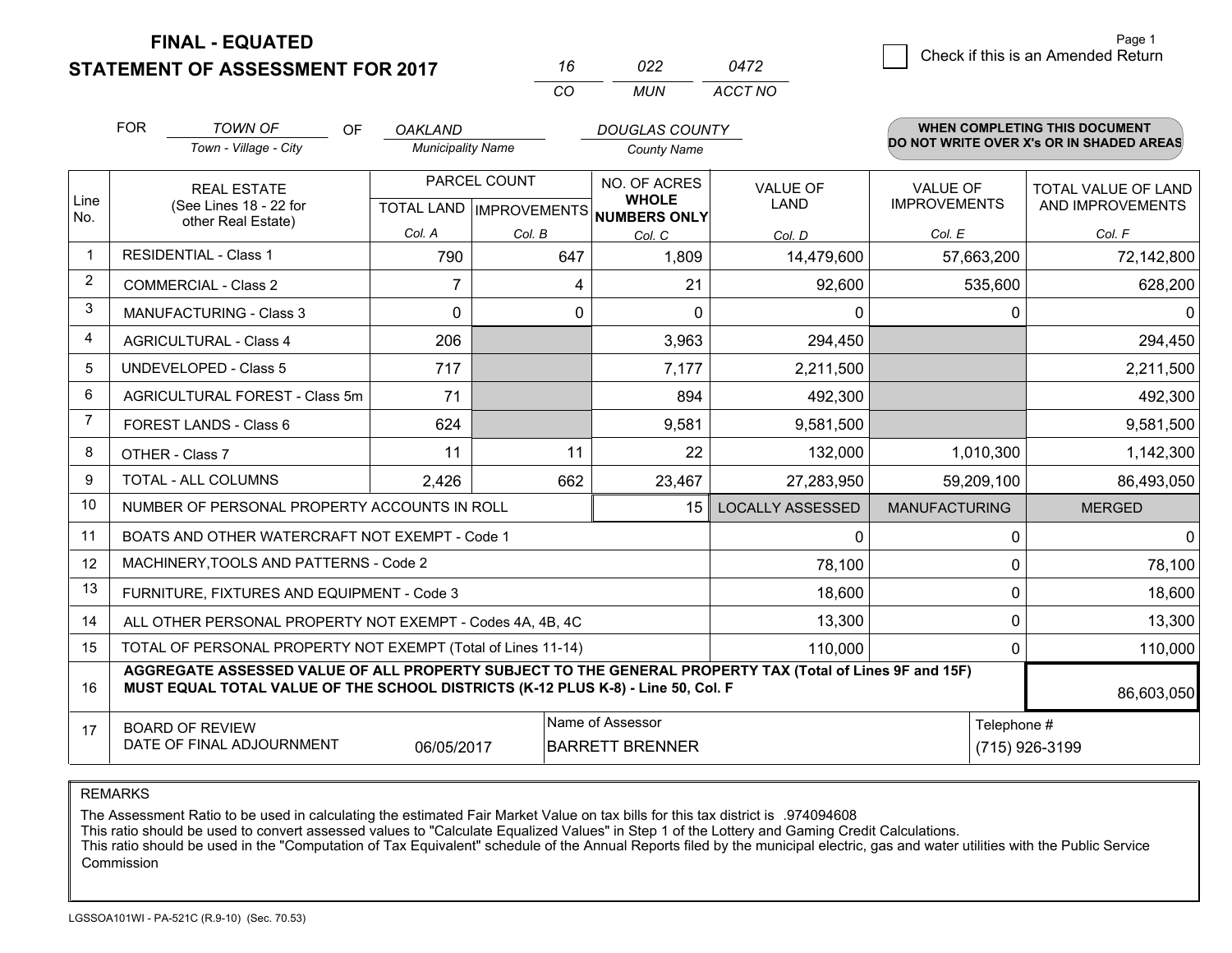*YEAR CO MUN ACCT NO* 2017 16 022 0472 Page 2

Do not confuse FOREST LANDS (Line 7) with FOREST CROPS (in this section) - They are **NOT** the same

|    | Private Forest Crop - Reg Class @ 10¢ per acre                                 |                 |  |                                                                  |             |                                                                              | Private Forest Crop - Reg Class @ \$2.52 per acre                  |               |                                                                 |  |
|----|--------------------------------------------------------------------------------|-----------------|--|------------------------------------------------------------------|-------------|------------------------------------------------------------------------------|--------------------------------------------------------------------|---------------|-----------------------------------------------------------------|--|
| 18 | (a) PARCELS                                                                    | (b) ACRES       |  | (c) ASSESSED VALUE                                               |             | (d) PARCELS                                                                  | (e) ACRES                                                          |               | (f) ASSESSED VALUE                                              |  |
|    |                                                                                |                 |  |                                                                  |             |                                                                              |                                                                    |               |                                                                 |  |
|    |                                                                                |                 |  | Private Forest Crop - Special Class @ 20¢ per acre               |             | Entered Before 2005 Managed Forest - Ferrous Mining CLOSED @ \$8.27 per acre |                                                                    |               |                                                                 |  |
| 19 | (a) PARCELS                                                                    | (b) ACRES       |  | (c) ASSESSED VALUE                                               |             | (d) PARCELS                                                                  | (e) ACRES                                                          |               | (f) ASSESSED VALUE                                              |  |
|    |                                                                                |                 |  |                                                                  |             |                                                                              |                                                                    |               |                                                                 |  |
|    |                                                                                |                 |  | Entered Before 2005 Managed Forest - OPEN @ \$.79 per acre       |             |                                                                              | Entered Before 2005 Managed Forest - CLOSED @ \$1.87 per acre      |               |                                                                 |  |
| 20 | (a) PARCELS                                                                    | (b) ACRES       |  | (c) ASSESSED VALUE                                               |             | (d) PARCELS                                                                  | (e) ACRES                                                          |               | (f) ASSESSED VALUE                                              |  |
|    | 62                                                                             | 2.342.31        |  | 2,031,300                                                        |             | 16                                                                           | 612.61                                                             |               | 467,500                                                         |  |
|    | Entered After 2004 Managed Forest - OPEN @                                     |                 |  | \$2.14 per acre                                                  |             | Entered After 2004 Managed Forest - CLOSED @ \$10.68 per acre                |                                                                    |               |                                                                 |  |
| 21 | (a) PARCELS                                                                    | (b) ACRES       |  | (c) ASSESSED VALUE                                               | (d) PARCELS |                                                                              | (e) ACRES                                                          |               |                                                                 |  |
|    |                                                                                |                 |  |                                                                  |             |                                                                              |                                                                    |               |                                                                 |  |
|    | 20                                                                             | 862.83          |  | 726,300                                                          |             | 10<br>377.46                                                                 |                                                                    |               | 279,100                                                         |  |
| 22 | (a) County Forest Cropland Acres                                               |                 |  | (b) Federal Acres                                                |             | (c) State Acres                                                              | (d) County (NOT FOREST CROP) Acres                                 |               | (e) Other Acres                                                 |  |
|    | 12,968.95                                                                      |                 |  |                                                                  |             | 6.65                                                                         |                                                                    |               | 728.6                                                           |  |
|    |                                                                                |                 |  | Assessed Value of Omitted Property From Prior Years (Sec. 70.44) |             |                                                                              |                                                                    |               | Assessed Value of Sec. 70.43 Corrections of Errors by Assessors |  |
| 23 |                                                                                | (a) REAL ESTATE |  | (b) PERSONAL                                                     |             |                                                                              | (c1) REAL ESTATE                                                   |               | (c2) PERSONAL                                                   |  |
|    |                                                                                |                 |  |                                                                  |             |                                                                              |                                                                    |               |                                                                 |  |
|    | Manufacturing Equated Value of Omitted Property From Prior Years (Sec. 70.995) |                 |  |                                                                  |             |                                                                              | Mfg. Equated Value of Sec.70.43 Corrections of Errors by Assessors |               |                                                                 |  |
|    | (d) REAL ESTATE                                                                |                 |  | (e) PERSONAL                                                     |             |                                                                              | (f1) REAL ESTATE                                                   | (f2) PERSONAL |                                                                 |  |
|    |                                                                                |                 |  |                                                                  |             |                                                                              |                                                                    |               |                                                                 |  |

## **SPECIAL DISTRICTS**

| Line<br>No. | Enter 6-digit<br>Special District<br>Code (Col. A) | <b>Account</b><br><b>Number</b><br>(Col. B) | <b>Special District Name</b><br>(Col. C)     | <b>Locally Assessed Value</b><br>of Real Estate and<br>Personal Property (Col. D) | Mfg Value of Real Estate<br>and Personal Property<br>(Col. E) | <b>Merged Value of</b><br><b>Real Estate and</b><br>Personal Property (Col. F) |
|-------------|----------------------------------------------------|---------------------------------------------|----------------------------------------------|-----------------------------------------------------------------------------------|---------------------------------------------------------------|--------------------------------------------------------------------------------|
| 24          | 168020                                             | 0117                                        | AMNICON-DOWLING LAKE MANAGEMENT & REHAB DIST | 13,031,800                                                                        |                                                               | 13,031,800                                                                     |
| 25          |                                                    |                                             |                                              |                                                                                   |                                                               |                                                                                |
| 26          |                                                    |                                             |                                              |                                                                                   |                                                               |                                                                                |
| 27          |                                                    |                                             |                                              |                                                                                   |                                                               |                                                                                |
| 28          |                                                    |                                             |                                              |                                                                                   |                                                               |                                                                                |
| 29          |                                                    |                                             |                                              |                                                                                   |                                                               |                                                                                |
| 30          |                                                    |                                             |                                              |                                                                                   |                                                               |                                                                                |
| 31          |                                                    |                                             |                                              |                                                                                   |                                                               |                                                                                |
| 32          |                                                    |                                             |                                              |                                                                                   |                                                               |                                                                                |
| 33          |                                                    |                                             |                                              |                                                                                   |                                                               |                                                                                |
| 34          |                                                    |                                             |                                              |                                                                                   |                                                               |                                                                                |
| 35          |                                                    |                                             |                                              |                                                                                   |                                                               |                                                                                |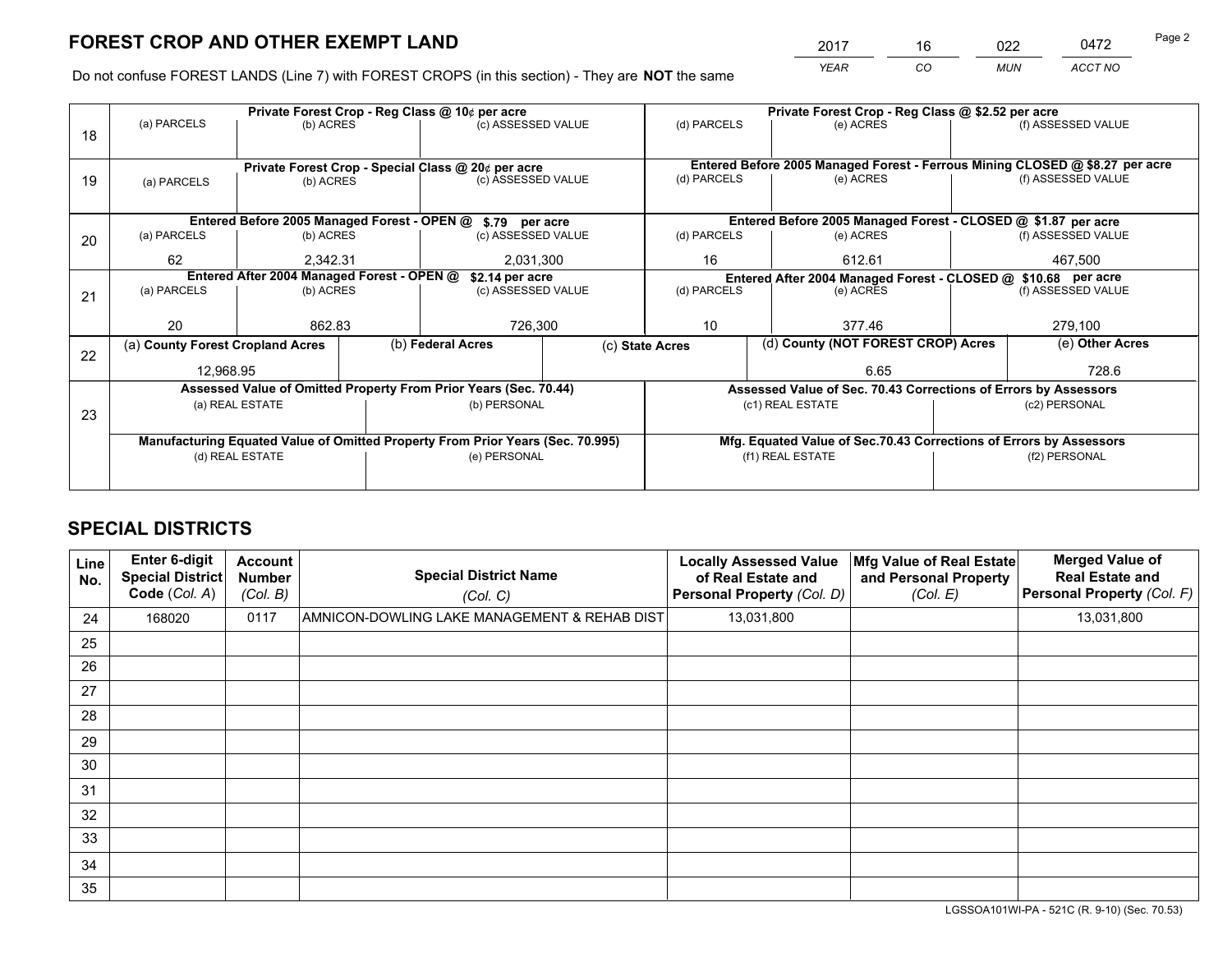|             |                                                                 |                                             |                                                         | <b>YEAR</b>                                                                       | CO<br><b>MUN</b>                                              | ACCT NO                                                                        |
|-------------|-----------------------------------------------------------------|---------------------------------------------|---------------------------------------------------------|-----------------------------------------------------------------------------------|---------------------------------------------------------------|--------------------------------------------------------------------------------|
| Line<br>No. | <b>Enter 6-digit</b><br><b>School District</b><br>Code (Col. A) | <b>Account</b><br><b>Number</b><br>(Col. B) | <b>School District Name</b><br>(Col. C)                 | <b>Locally Assessed Value</b><br>of Real Estate and<br>Personal Property (Col. D) | Mfg Value of Real Estate<br>and Personal Property<br>(Col. E) | <b>Merged Value of</b><br><b>Real Estate and</b><br>Personal Property (Col. F) |
|             | A. SCHOOL DISTRICTS (K-8 and K-12)                              |                                             |                                                         |                                                                                   |                                                               |                                                                                |
| 36          | 165663                                                          | 0113                                        | SCH D OF SUPERIOR                                       | 86,603,050                                                                        |                                                               | 86,603,050                                                                     |
| 37          |                                                                 |                                             |                                                         |                                                                                   |                                                               |                                                                                |
| 38          |                                                                 |                                             |                                                         |                                                                                   |                                                               |                                                                                |
| 39          |                                                                 |                                             |                                                         |                                                                                   |                                                               |                                                                                |
| 40          |                                                                 |                                             |                                                         |                                                                                   |                                                               |                                                                                |
| 41          |                                                                 |                                             |                                                         |                                                                                   |                                                               |                                                                                |
| 42          |                                                                 |                                             |                                                         |                                                                                   |                                                               |                                                                                |
| 43          |                                                                 |                                             |                                                         |                                                                                   |                                                               |                                                                                |
| 44<br>45    |                                                                 |                                             |                                                         |                                                                                   |                                                               |                                                                                |
| 46          |                                                                 |                                             |                                                         |                                                                                   |                                                               |                                                                                |
| 47          |                                                                 |                                             |                                                         |                                                                                   |                                                               |                                                                                |
| 48          |                                                                 |                                             |                                                         |                                                                                   |                                                               |                                                                                |
| 49          |                                                                 |                                             |                                                         |                                                                                   |                                                               |                                                                                |
| 50          |                                                                 |                                             | TOTAL ASSESSED VALUE OF SCHOOL DISTRICTS (K-8 and K-12) | 86,603,050                                                                        |                                                               | 86,603,050                                                                     |
|             | <b>B.</b><br><b>UNION HIGH SCHOOL DISTRICTS</b>                 |                                             |                                                         |                                                                                   |                                                               |                                                                                |
| 51          |                                                                 |                                             |                                                         |                                                                                   |                                                               |                                                                                |
| 52          |                                                                 |                                             |                                                         |                                                                                   |                                                               |                                                                                |
| 53          |                                                                 |                                             |                                                         |                                                                                   |                                                               |                                                                                |
| 54          |                                                                 |                                             |                                                         |                                                                                   |                                                               |                                                                                |
| 55          |                                                                 |                                             | TOTAL ASSESSED VALUE OF UNION HIGH SCHOOLS              |                                                                                   |                                                               |                                                                                |
|             | C.<br><b>TECHNICAL COLLEGE DISTRICTS</b>                        |                                             |                                                         |                                                                                   |                                                               |                                                                                |
| 56          | 001700                                                          | 0016                                        | WISCONSIN INDIANHEAD TECH COLLEGE SHEL                  | 86,603,050                                                                        |                                                               | 86,603,050                                                                     |
| 57          |                                                                 |                                             |                                                         |                                                                                   |                                                               |                                                                                |
| 58          |                                                                 |                                             |                                                         |                                                                                   |                                                               |                                                                                |
| 59          |                                                                 |                                             | TOTAL ASSESSED VALUE OF TECHNICAL COLLEGES              | 86,603,050                                                                        |                                                               | 86,603,050                                                                     |

16

022

 *I hereby certify, to the best of my knowledge and belief, this form is complete and correct.*

**SCHOOL DISTRICTS**

| Print name of preparer | Title                    | Date (MM/DD/CCYY) |  |
|------------------------|--------------------------|-------------------|--|
|                        |                          |                   |  |
| Signature of preparer  | Contact Telephone Number | E-mail address    |  |
|                        | $\overline{\phantom{0}}$ |                   |  |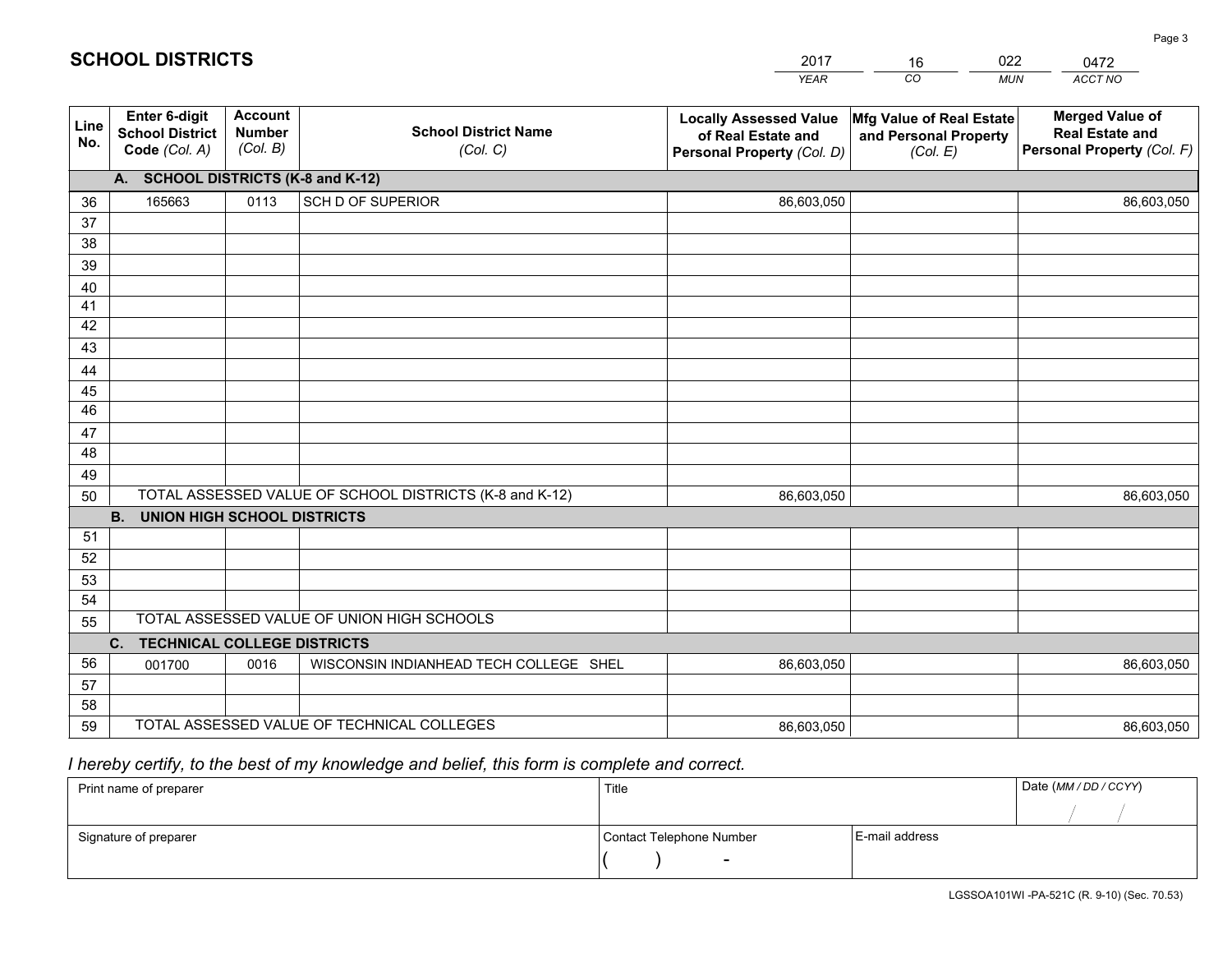### **HIGHLIGHTS**

- 1. Complete the Statement of Assessment after the Board of Review. Reflect any changes made there.
- 2. Use black ink to complete.
- 3. Line 16 must equal Line 50, Col D.
- 4. Line 55 must equal the total of K-8 schools listed on lines 36-49. Do not include K-12 schools in this comparision.
- 5. Line 59, Col. D must equal Line 16.
- 6. Special District, School District and Technical College District values must include both real estate and personal property. Examples of Special districts are: town sanitary districts, public inland lake protection and rehabilitation districts, and metropolitan sewerage districts.
- 7. DO NOT INCLUDE Manufacturing property values.DOR will print these values on the final SOA.
- 8. Accuracy of this form is very important. The values reported directly affect the equalized value DOR calculates for school and special districts.

### **Page 1:**

 If not prefilled, enter the tax year,county and municipal code,municipal type, municipal name and county name on the top of form.

Check the Amended box, if filing an amended / corrected SOA.

 Report the parcel count, acres and assessed value of taxable general property, total parcel count, (real and personal), total acres, and values from final figures set by the Board of Review.

- A. Real Estate land and improvements (buildings, etc.) is reported on lines 1 8, total line 9.
- B. Personal Property is reported on lines 11 14, Column D, total line 15.
- C. To complete this report, use the computer produced summary of the assessment roll that shows these amounts.
- D. Use whole numbers only.
- E. Add each line across and each column down to verify entries.

### **Page 2:**

- A. Report Special Items (not subject to general property tax).
- 1. Private Forest Croplands and Managed Forest Lands are reported on lines 18,19, 20 and 21. Be sure to report assessed values **NOT** taxes.
- 2. You should have copies of the orders of entry, orders of withdrawal, etc., to update your assessment roll.
	- 3. Show hundredths of acres (e.g. 39.75).
- 4. Tax exempt lands are reported on line 22.
- 5. Omitted property and sec. 70.43, Wis. Stats., corrections of errors by assessor are reported on line 23. Report real estate and personal property separately. These should be for **prior years**, not something found on the current assessment roll after the board of review.
- B. Special District (Lines 24-35) Include the value of both real and personal property.
- The Department of Revenue (DOR) preprints much of the information regarding names and codes for schools, special districts,etc. If a district is not listed, enter the name and value only, DOR will enter the proper code.

## **Page 3 School Districts:**

Include the value of both real and personal property.

Report School District (regular, elementary, union high school, and technical college).

- 1. Regular (K-12) and Elementary (K-8) school values are reported on lines 36-49, total on line 50.
- 2. Union High School (UHS) (use only if elementary schools are listed on lines 36-49) are reported on lines 51-54. UHS total value (line 55) must equal to the total **elementary school** values reported on lines 36-49. Do notinclude K-12 schools in this comparison.
- 3. Technical College values are reported on lines 56-58, total on line 59.
- 4. Use the computer summary that shows these amounts to complete this report.

### **This form is due the second Monday in June. File this report only after your Board of Review is complete.**

 *If you have questions: Return forms to:*

 Email: lgs@wisconsin.gov Wisconsin Department of RevenueCall:  $(608)$  266-2569 or  $(608)$  264-6892 Fax number: (608) 264-6887 PO Box 8971

Local Government Services Section 6-97 Madison WI 53708-8971

SOUTH RANGE, WI 54874 SOUTH RANGE, WI 54874  $\bf{m}$ 6410S COUNTY ROAD B 6410S COUNTY ROAD TOWN OF OAKLAND TOWN OF OAKLAND AURIE DOLSEN LAURIE DOLSEN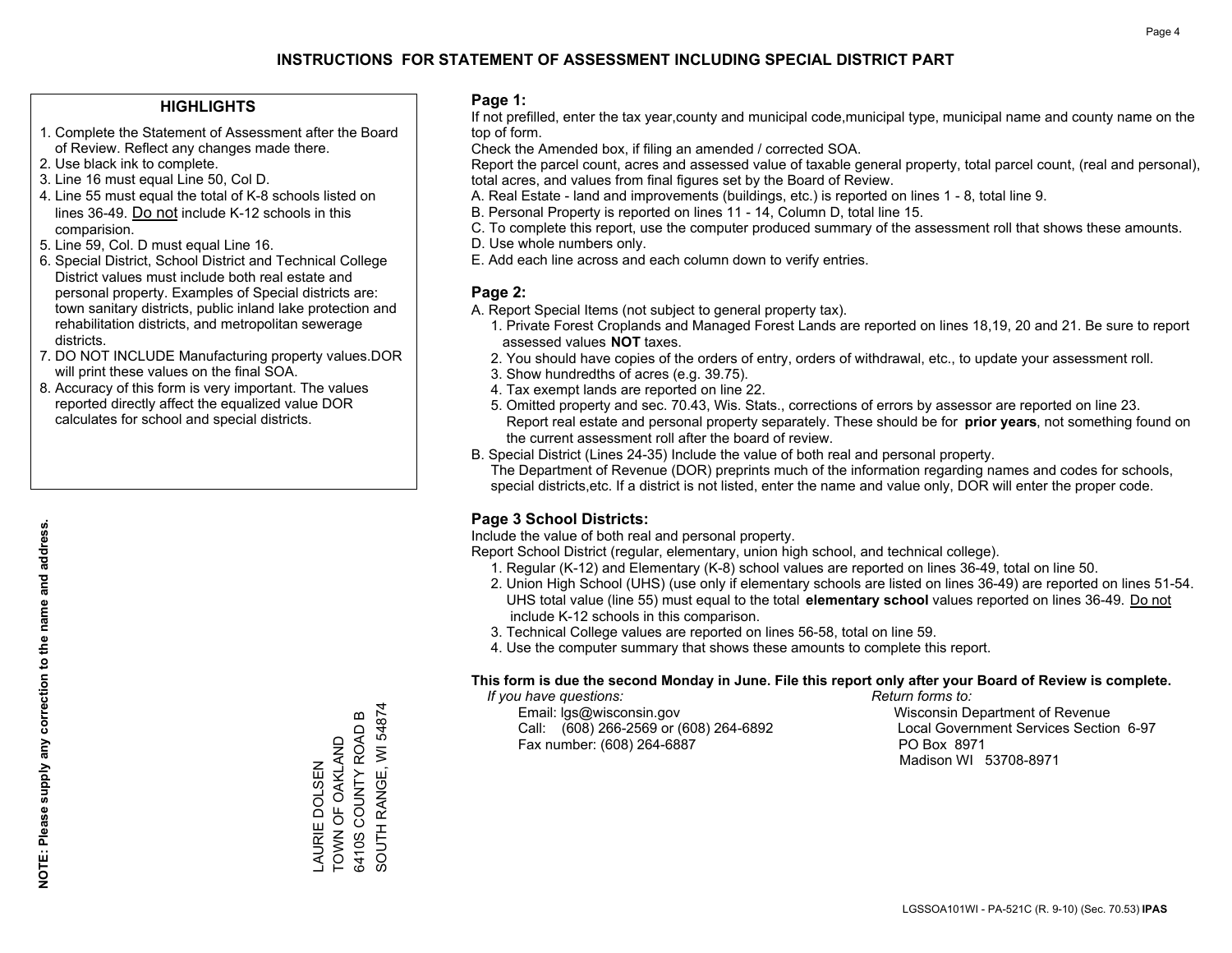**FINAL - EQUATED**

**STATEMENT OF ASSESSMENT FOR 2017** 

| 16       | በ24  | 0473    |
|----------|------|---------|
| $\alpha$ | MUN. | ACCT NO |

|                         | <b>FOR</b><br><b>TOWN OF</b><br>OF<br>Town - Village - City                                                                                                                                  | PARKLAND<br><b>Municipality Name</b> |                                                      | <b>DOUGLAS COUNTY</b><br><b>County Name</b> |                                |                                        | WHEN COMPLETING THIS DOCUMENT<br>DO NOT WRITE OVER X's OR IN SHADED AREAS |
|-------------------------|----------------------------------------------------------------------------------------------------------------------------------------------------------------------------------------------|--------------------------------------|------------------------------------------------------|---------------------------------------------|--------------------------------|----------------------------------------|---------------------------------------------------------------------------|
| Line<br>No.             | <b>REAL ESTATE</b><br>(See Lines 18 - 22 for<br>other Real Estate)                                                                                                                           |                                      | PARCEL COUNT<br>TOTAL LAND IMPROVEMENTS NUMBERS ONLY |                                             | <b>VALUE OF</b><br><b>LAND</b> | <b>VALUE OF</b><br><b>IMPROVEMENTS</b> | TOTAL VALUE OF LAND<br>AND IMPROVEMENTS                                   |
|                         |                                                                                                                                                                                              | Col. A                               | Col. B                                               | Col. C                                      | Col. D                         | Col. E                                 | Col. F                                                                    |
| $\overline{\mathbf{1}}$ | <b>RESIDENTIAL - Class 1</b>                                                                                                                                                                 | 1,037                                | 545                                                  | 2,696                                       | 7,150,600                      | 55,170,700                             | 62,321,300                                                                |
| 2                       | <b>COMMERCIAL - Class 2</b>                                                                                                                                                                  | 29                                   | 20                                                   | 166                                         | 394,100                        | 1,613,700                              | 2,007,800                                                                 |
| 3                       | MANUFACTURING - Class 3                                                                                                                                                                      | $\Omega$                             | 0                                                    | $\Omega$                                    | 0                              | 0                                      | $\Omega$                                                                  |
| 4                       | <b>AGRICULTURAL - Class 4</b>                                                                                                                                                                | 146                                  |                                                      | 2,770                                       | 259,800                        |                                        | 259,800                                                                   |
| 5                       | UNDEVELOPED - Class 5                                                                                                                                                                        | 234                                  |                                                      | 2,959                                       | 1,193,000                      |                                        | 1,193,000                                                                 |
| 6                       | AGRICULTURAL FOREST - Class 5m                                                                                                                                                               | 52                                   |                                                      | 939                                         | 511,000                        |                                        | 511,000                                                                   |
| $\overline{7}$          | FOREST LANDS - Class 6                                                                                                                                                                       | 447                                  |                                                      | 7,812                                       | 8,076,100                      |                                        | 8,076,100                                                                 |
| 8                       | OTHER - Class 7                                                                                                                                                                              | 8                                    | 8                                                    | 33                                          | 64,000                         | 668,100                                | 732,100                                                                   |
| 9                       | TOTAL - ALL COLUMNS                                                                                                                                                                          | 1,953                                | 573                                                  | 17,375                                      | 17,648,600                     | 57,452,500                             | 75,101,100                                                                |
| 10                      | NUMBER OF PERSONAL PROPERTY ACCOUNTS IN ROLL                                                                                                                                                 |                                      |                                                      | 29                                          | <b>LOCALLY ASSESSED</b>        | <b>MANUFACTURING</b>                   | <b>MERGED</b>                                                             |
| 11                      | BOATS AND OTHER WATERCRAFT NOT EXEMPT - Code 1                                                                                                                                               |                                      |                                                      |                                             | 0                              | 0                                      | $\Omega$                                                                  |
| 12                      | MACHINERY, TOOLS AND PATTERNS - Code 2                                                                                                                                                       |                                      |                                                      |                                             | 36,500                         | 156,800                                | 193,300                                                                   |
| 13                      | FURNITURE, FIXTURES AND EQUIPMENT - Code 3                                                                                                                                                   |                                      |                                                      |                                             | 16,000                         | $\Omega$                               | 16,000                                                                    |
| 14                      | ALL OTHER PERSONAL PROPERTY NOT EXEMPT - Codes 4A, 4B, 4C                                                                                                                                    |                                      |                                                      |                                             | 136,300                        | 48,700                                 | 185,000                                                                   |
| 15                      | TOTAL OF PERSONAL PROPERTY NOT EXEMPT (Total of Lines 11-14)                                                                                                                                 |                                      |                                                      |                                             | 188,800                        | 205,500                                | 394,300                                                                   |
| 16                      | AGGREGATE ASSESSED VALUE OF ALL PROPERTY SUBJECT TO THE GENERAL PROPERTY TAX (Total of Lines 9F and 15F)<br>MUST EQUAL TOTAL VALUE OF THE SCHOOL DISTRICTS (K-12 PLUS K-8) - Line 50, Col. F |                                      |                                                      |                                             |                                |                                        | 75,495,400                                                                |
| 17                      | <b>BOARD OF REVIEW</b><br>DATE OF FINAL ADJOURNMENT                                                                                                                                          | Telephone #                          | (888) 457-4720                                       |                                             |                                |                                        |                                                                           |

REMARKS

The Assessment Ratio to be used in calculating the estimated Fair Market Value on tax bills for this tax district is .933354738

This ratio should be used to convert assessed values to "Calculate Equalized Values" in Step 1 of the Lottery and Gaming Credit Calculations.<br>This ratio should be used in the "Computation of Tax Equivalent" schedule of the Commission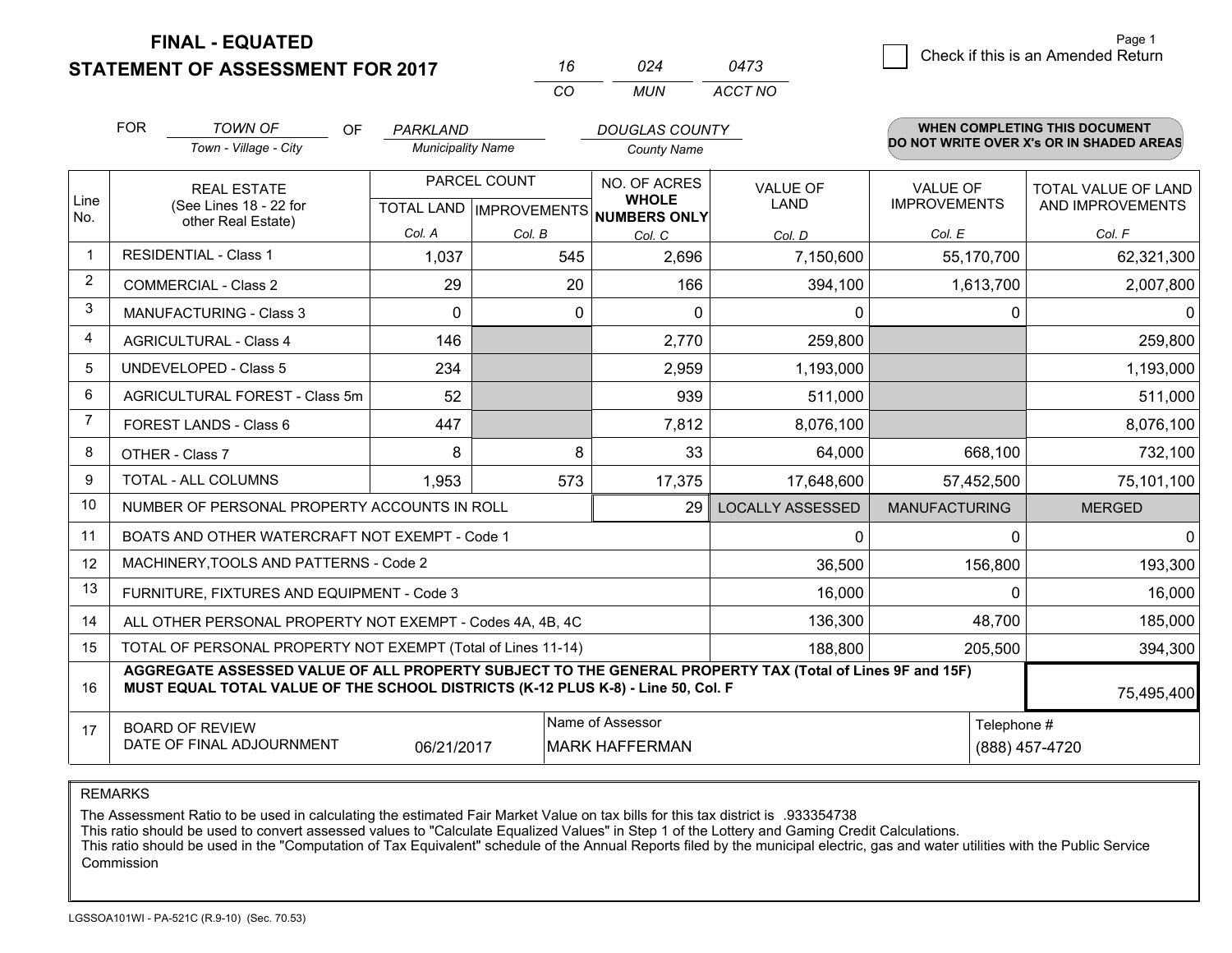*YEAR CO MUN ACCT NO* <u>2017 - 16 024 0473</u>

Do not confuse FOREST LANDS (Line 7) with FOREST CROPS (in this section) - They are **NOT** the same

|    | Private Forest Crop - Reg Class @ 10¢ per acre                |                                                    |  |                                                                                |  |                          | Private Forest Crop - Reg Class @ \$2.52 per acre             |                                                                              |                    |                    |
|----|---------------------------------------------------------------|----------------------------------------------------|--|--------------------------------------------------------------------------------|--|--------------------------|---------------------------------------------------------------|------------------------------------------------------------------------------|--------------------|--------------------|
| 18 | (a) PARCELS                                                   | (b) ACRES                                          |  | (c) ASSESSED VALUE                                                             |  | (d) PARCELS              |                                                               | (e) ACRES                                                                    |                    | (f) ASSESSED VALUE |
|    |                                                               |                                                    |  |                                                                                |  |                          |                                                               |                                                                              |                    |                    |
|    |                                                               | Private Forest Crop - Special Class @ 20¢ per acre |  |                                                                                |  |                          |                                                               | Entered Before 2005 Managed Forest - Ferrous Mining CLOSED @ \$8.27 per acre |                    |                    |
| 19 | (a) PARCELS                                                   | (b) ACRES                                          |  | (c) ASSESSED VALUE                                                             |  | (d) PARCELS              |                                                               | (e) ACRES                                                                    |                    | (f) ASSESSED VALUE |
|    |                                                               |                                                    |  |                                                                                |  |                          |                                                               |                                                                              |                    |                    |
|    |                                                               |                                                    |  | Entered Before 2005 Managed Forest - OPEN @ \$.79 per acre                     |  |                          |                                                               | Entered Before 2005 Managed Forest - CLOSED @ \$1.87 per acre                |                    |                    |
| 20 | (a) PARCELS                                                   | (b) ACRES                                          |  | (c) ASSESSED VALUE                                                             |  | (d) PARCELS              |                                                               | (e) ACRES                                                                    |                    | (f) ASSESSED VALUE |
|    | 18                                                            | 677.49                                             |  | 662,700                                                                        |  | 3                        | 120                                                           |                                                                              |                    | 118.000            |
|    | Entered After 2004 Managed Forest - OPEN @<br>\$2.14 per acre |                                                    |  |                                                                                |  |                          | Entered After 2004 Managed Forest - CLOSED @ \$10.68 per acre |                                                                              |                    |                    |
| 21 | (a) PARCELS                                                   | (b) ACRES                                          |  | (c) ASSESSED VALUE                                                             |  | (d) PARCELS<br>(e) ACRES |                                                               |                                                                              | (f) ASSESSED VALUE |                    |
|    |                                                               |                                                    |  |                                                                                |  |                          |                                                               |                                                                              |                    |                    |
|    |                                                               |                                                    |  |                                                                                |  |                          |                                                               |                                                                              |                    |                    |
|    | (a) County Forest Cropland Acres                              |                                                    |  | (b) Federal Acres                                                              |  | (c) State Acres          |                                                               | (d) County (NOT FOREST CROP) Acres                                           |                    | (e) Other Acres    |
| 22 |                                                               |                                                    |  | 20                                                                             |  | 941.85                   |                                                               | 1,959.97                                                                     |                    | 501.95             |
|    |                                                               |                                                    |  | Assessed Value of Omitted Property From Prior Years (Sec. 70.44)               |  |                          |                                                               | Assessed Value of Sec. 70.43 Corrections of Errors by Assessors              |                    |                    |
|    |                                                               | (a) REAL ESTATE                                    |  | (b) PERSONAL                                                                   |  |                          |                                                               | (c1) REAL ESTATE                                                             |                    | (c2) PERSONAL      |
| 23 |                                                               |                                                    |  |                                                                                |  |                          |                                                               |                                                                              |                    |                    |
|    |                                                               |                                                    |  | Manufacturing Equated Value of Omitted Property From Prior Years (Sec. 70.995) |  |                          |                                                               | Mfg. Equated Value of Sec.70.43 Corrections of Errors by Assessors           |                    |                    |
|    |                                                               | (d) REAL ESTATE                                    |  | (e) PERSONAL                                                                   |  | (f1) REAL ESTATE         |                                                               |                                                                              | (f2) PERSONAL      |                    |
|    |                                                               |                                                    |  |                                                                                |  |                          |                                                               |                                                                              |                    |                    |

## **SPECIAL DISTRICTS**

| <b>Line</b><br>No. | Enter 6-digit<br><b>Special District</b><br>Code (Col. A) | Account<br><b>Number</b><br>(Col. B) | <b>Special District Name</b><br>(Col. C) | <b>Locally Assessed Value</b><br>of Real Estate and<br>Personal Property (Col. D) | Mfg Value of Real Estate<br>and Personal Property<br>(Col. E) | <b>Merged Value of</b><br><b>Real Estate and</b><br>Personal Property (Col. F) |
|--------------------|-----------------------------------------------------------|--------------------------------------|------------------------------------------|-----------------------------------------------------------------------------------|---------------------------------------------------------------|--------------------------------------------------------------------------------|
| 24                 | 167050                                                    | 0115                                 | PARKLAND SANITARY DISTRICT #1            | 34,836,700                                                                        | 205,500                                                       | 35,042,200                                                                     |
| 25                 |                                                           |                                      |                                          |                                                                                   |                                                               |                                                                                |
| 26                 |                                                           |                                      |                                          |                                                                                   |                                                               |                                                                                |
| 27                 |                                                           |                                      |                                          |                                                                                   |                                                               |                                                                                |
| 28                 |                                                           |                                      |                                          |                                                                                   |                                                               |                                                                                |
| 29                 |                                                           |                                      |                                          |                                                                                   |                                                               |                                                                                |
| 30                 |                                                           |                                      |                                          |                                                                                   |                                                               |                                                                                |
| 31                 |                                                           |                                      |                                          |                                                                                   |                                                               |                                                                                |
| 32                 |                                                           |                                      |                                          |                                                                                   |                                                               |                                                                                |
| 33                 |                                                           |                                      |                                          |                                                                                   |                                                               |                                                                                |
| 34                 |                                                           |                                      |                                          |                                                                                   |                                                               |                                                                                |
| 35                 |                                                           |                                      |                                          |                                                                                   |                                                               |                                                                                |

LGSSOA101WI-PA - 521C (R. 9-10) (Sec. 70.53)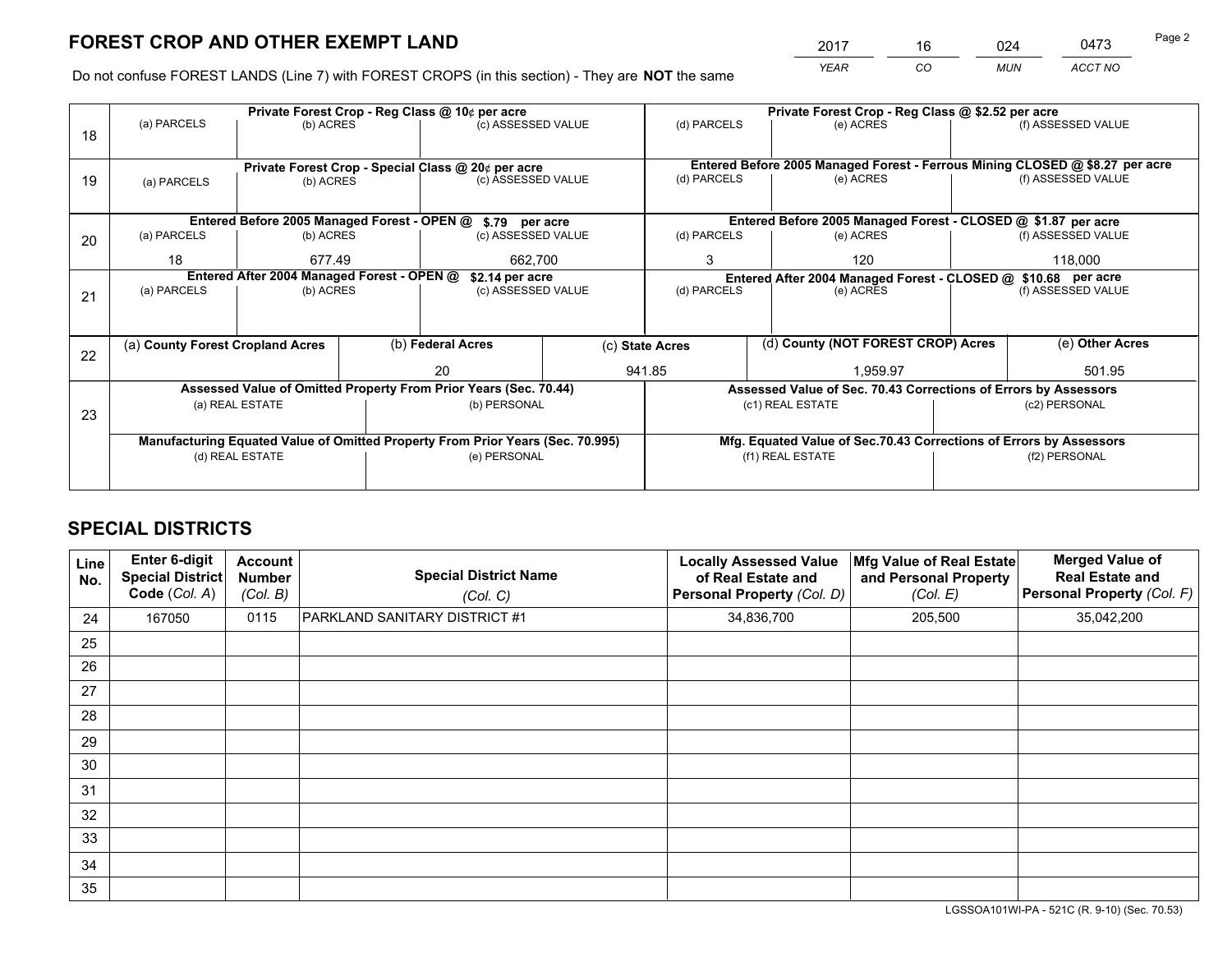|             |                                                                 |                                             |                                                         | <b>YEAR</b>                                                                       | CO<br><b>MUN</b>                                              | ACCT NO                                                                        |
|-------------|-----------------------------------------------------------------|---------------------------------------------|---------------------------------------------------------|-----------------------------------------------------------------------------------|---------------------------------------------------------------|--------------------------------------------------------------------------------|
| Line<br>No. | <b>Enter 6-digit</b><br><b>School District</b><br>Code (Col. A) | <b>Account</b><br><b>Number</b><br>(Col. B) | <b>School District Name</b><br>(Col. C)                 | <b>Locally Assessed Value</b><br>of Real Estate and<br>Personal Property (Col. D) | Mfg Value of Real Estate<br>and Personal Property<br>(Col. E) | <b>Merged Value of</b><br><b>Real Estate and</b><br>Personal Property (Col. F) |
|             | A. SCHOOL DISTRICTS (K-8 and K-12)                              |                                             |                                                         |                                                                                   |                                                               |                                                                                |
| 36          | 165663                                                          | 0113                                        | SCH D OF SUPERIOR                                       | 75,289,900                                                                        | 205,500                                                       | 75,495,400                                                                     |
| 37          |                                                                 |                                             |                                                         |                                                                                   |                                                               |                                                                                |
| 38          |                                                                 |                                             |                                                         |                                                                                   |                                                               |                                                                                |
| 39          |                                                                 |                                             |                                                         |                                                                                   |                                                               |                                                                                |
| 40          |                                                                 |                                             |                                                         |                                                                                   |                                                               |                                                                                |
| 41<br>42    |                                                                 |                                             |                                                         |                                                                                   |                                                               |                                                                                |
| 43          |                                                                 |                                             |                                                         |                                                                                   |                                                               |                                                                                |
| 44          |                                                                 |                                             |                                                         |                                                                                   |                                                               |                                                                                |
| 45          |                                                                 |                                             |                                                         |                                                                                   |                                                               |                                                                                |
| 46          |                                                                 |                                             |                                                         |                                                                                   |                                                               |                                                                                |
| 47          |                                                                 |                                             |                                                         |                                                                                   |                                                               |                                                                                |
| 48          |                                                                 |                                             |                                                         |                                                                                   |                                                               |                                                                                |
| 49          |                                                                 |                                             |                                                         |                                                                                   |                                                               |                                                                                |
| 50          |                                                                 |                                             | TOTAL ASSESSED VALUE OF SCHOOL DISTRICTS (K-8 and K-12) | 75,289,900                                                                        | 205,500                                                       | 75,495,400                                                                     |
|             | <b>B. UNION HIGH SCHOOL DISTRICTS</b>                           |                                             |                                                         |                                                                                   |                                                               |                                                                                |
| 51          |                                                                 |                                             |                                                         |                                                                                   |                                                               |                                                                                |
| 52          |                                                                 |                                             |                                                         |                                                                                   |                                                               |                                                                                |
| 53<br>54    |                                                                 |                                             |                                                         |                                                                                   |                                                               |                                                                                |
| 55          |                                                                 |                                             | TOTAL ASSESSED VALUE OF UNION HIGH SCHOOLS              |                                                                                   |                                                               |                                                                                |
|             | C.<br><b>TECHNICAL COLLEGE DISTRICTS</b>                        |                                             |                                                         |                                                                                   |                                                               |                                                                                |
| 56          | 001700                                                          | 0016                                        | WISCONSIN INDIANHEAD TECH COLLEGE SHEL                  | 75,289,900                                                                        | 205,500                                                       | 75,495,400                                                                     |
| 57          |                                                                 |                                             |                                                         |                                                                                   |                                                               |                                                                                |
| 58          |                                                                 |                                             |                                                         |                                                                                   |                                                               |                                                                                |
| 59          |                                                                 |                                             | TOTAL ASSESSED VALUE OF TECHNICAL COLLEGES              | 75,289,900                                                                        | 205,500                                                       | 75,495,400                                                                     |

16

024

 *I hereby certify, to the best of my knowledge and belief, this form is complete and correct.*

**SCHOOL DISTRICTS**

| Print name of preparer | Title                    |                | Date (MM/DD/CCYY) |
|------------------------|--------------------------|----------------|-------------------|
|                        |                          |                |                   |
| Signature of preparer  | Contact Telephone Number | E-mail address |                   |
|                        | $\overline{\phantom{0}}$ |                |                   |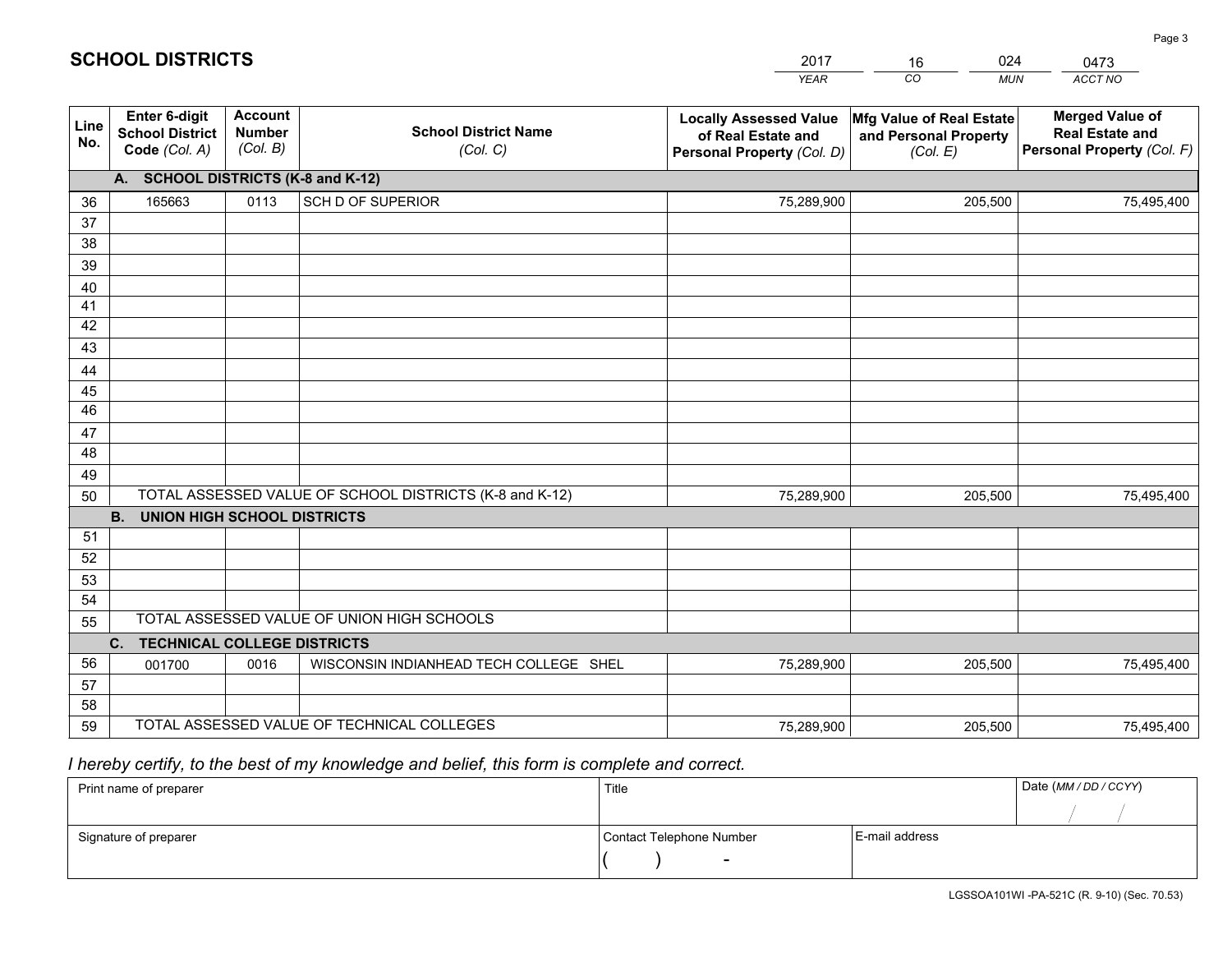### **HIGHLIGHTS**

- 1. Complete the Statement of Assessment after the Board of Review. Reflect any changes made there.
- 2. Use black ink to complete.
- 3. Line 16 must equal Line 50, Col D.
- 4. Line 55 must equal the total of K-8 schools listed on lines 36-49. Do not include K-12 schools in this comparision.
- 5. Line 59, Col. D must equal Line 16.
- 6. Special District, School District and Technical College District values must include both real estate and personal property. Examples of Special districts are: town sanitary districts, public inland lake protection and rehabilitation districts, and metropolitan sewerage districts.
- 7. DO NOT INCLUDE Manufacturing property values.DOR will print these values on the final SOA.
- 8. Accuracy of this form is very important. The values reported directly affect the equalized value DOR calculates for school and special districts.

### **Page 1:**

 If not prefilled, enter the tax year,county and municipal code,municipal type, municipal name and county name on the top of form.

Check the Amended box, if filing an amended / corrected SOA.

 Report the parcel count, acres and assessed value of taxable general property, total parcel count, (real and personal), total acres, and values from final figures set by the Board of Review.

- A. Real Estate land and improvements (buildings, etc.) is reported on lines 1 8, total line 9.
- B. Personal Property is reported on lines 11 14, Column D, total line 15.
- C. To complete this report, use the computer produced summary of the assessment roll that shows these amounts.
- D. Use whole numbers only.
- E. Add each line across and each column down to verify entries.

### **Page 2:**

- A. Report Special Items (not subject to general property tax).
- 1. Private Forest Croplands and Managed Forest Lands are reported on lines 18,19, 20 and 21. Be sure to report assessed values **NOT** taxes.
- 2. You should have copies of the orders of entry, orders of withdrawal, etc., to update your assessment roll.
	- 3. Show hundredths of acres (e.g. 39.75).
- 4. Tax exempt lands are reported on line 22.
- 5. Omitted property and sec. 70.43, Wis. Stats., corrections of errors by assessor are reported on line 23. Report real estate and personal property separately. These should be for **prior years**, not something found on the current assessment roll after the board of review.
- B. Special District (Lines 24-35) Include the value of both real and personal property.
- The Department of Revenue (DOR) preprints much of the information regarding names and codes for schools, special districts,etc. If a district is not listed, enter the name and value only, DOR will enter the proper code.

## **Page 3 School Districts:**

Include the value of both real and personal property.

Report School District (regular, elementary, union high school, and technical college).

- 1. Regular (K-12) and Elementary (K-8) school values are reported on lines 36-49, total on line 50.
- 2. Union High School (UHS) (use only if elementary schools are listed on lines 36-49) are reported on lines 51-54. UHS total value (line 55) must equal to the total **elementary school** values reported on lines 36-49. Do notinclude K-12 schools in this comparison.
- 3. Technical College values are reported on lines 56-58, total on line 59.
- 4. Use the computer summary that shows these amounts to complete this report.

### **This form is due the second Monday in June. File this report only after your Board of Review is complete.**

 *If you have questions: Return forms to:*

 Email: lgs@wisconsin.gov Wisconsin Department of RevenueCall:  $(608)$  266-2569 or  $(608)$  264-6892 Fax number: (608) 264-6887 PO Box 8971

Local Government Services Section 6-97 Madison WI 53708-8971

MARIANNE GRANQUIST<br>TOWN OF PARKLAND<br>7113E COUNTY ROAD E SOUTH RANGE, WI 54874 SOUTH RANGE, WI 54874 MARIANNE GRANQUIST 7113E COUNTY ROAD E TOWN OF PARKLAND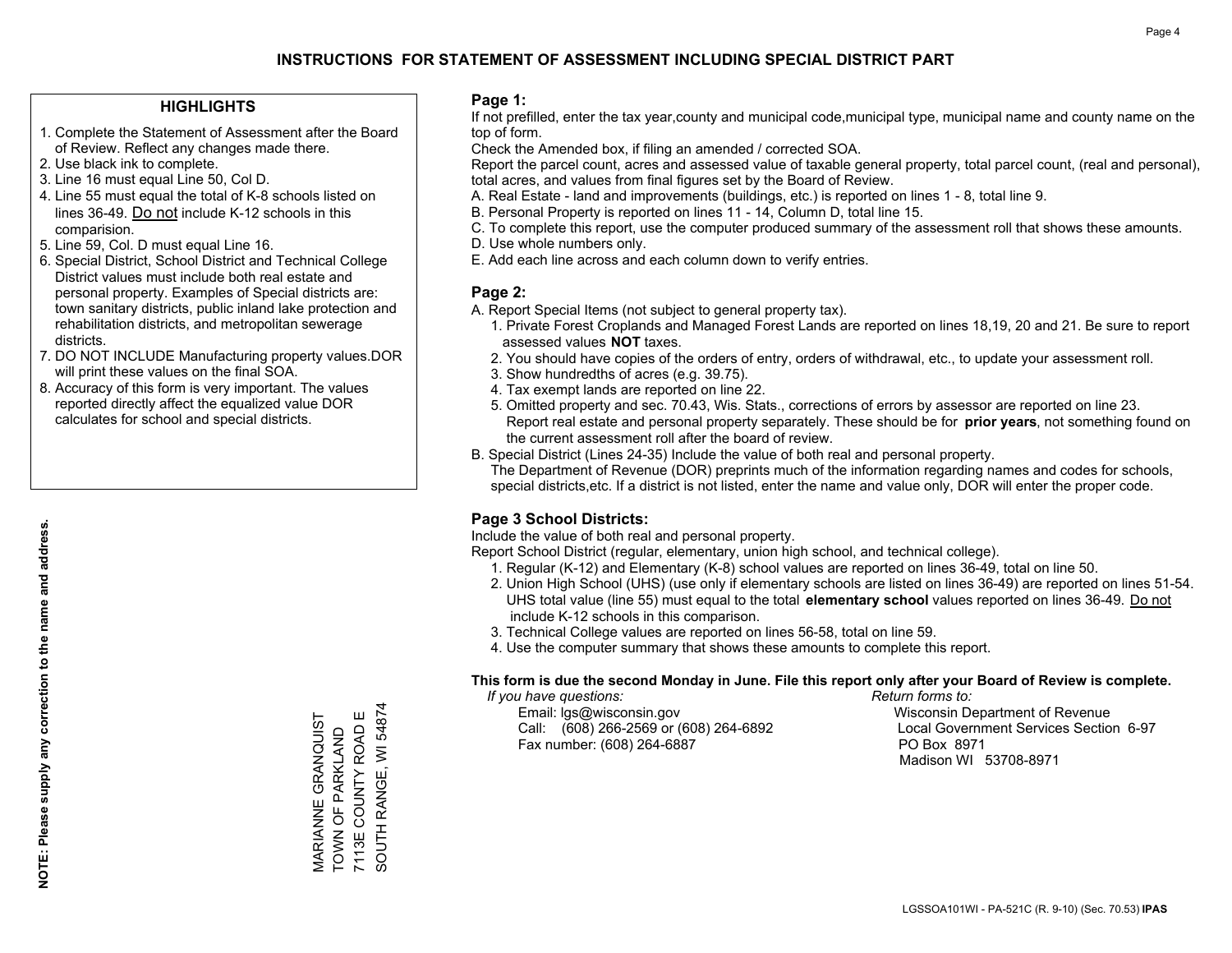**STATEMENT OF ASSESSMENT FOR 2017** 

**FINAL - EQUATED**

|                | <b>FOR</b> | <b>TOWN OF</b><br>OF<br>Town - Village - City                                                                                                                                                | <b>SOLON SPRINGS</b><br><b>Municipality Name</b> |                           | <b>DOUGLAS COUNTY</b><br><b>County Name</b> |                                |                                        | <b>WHEN COMPLETING THIS DOCUMENT</b><br>DO NOT WRITE OVER X's OR IN SHADED AREAS |
|----------------|------------|----------------------------------------------------------------------------------------------------------------------------------------------------------------------------------------------|--------------------------------------------------|---------------------------|---------------------------------------------|--------------------------------|----------------------------------------|----------------------------------------------------------------------------------|
| Line           |            | <b>REAL ESTATE</b><br>(See Lines 18 - 22 for                                                                                                                                                 |                                                  | PARCEL COUNT              | NO. OF ACRES<br><b>WHOLE</b>                | <b>VALUE OF</b><br><b>LAND</b> | <b>VALUE OF</b><br><b>IMPROVEMENTS</b> | TOTAL VALUE OF LAND<br>AND IMPROVEMENTS                                          |
| No.            |            | other Real Estate)                                                                                                                                                                           | Col. A                                           | TOTAL LAND   IMPROVEMENTS | NUMBERS ONLY                                |                                |                                        |                                                                                  |
| $\mathbf 1$    |            | <b>RESIDENTIAL - Class 1</b>                                                                                                                                                                 | 1,066                                            | Col. B<br>753             | Col. C<br>5,082                             | Col. D<br>36,411,100           | Col. E<br>74,202,800                   | Col. F<br>110,613,900                                                            |
| $\overline{2}$ |            | <b>COMMERCIAL - Class 2</b>                                                                                                                                                                  | 31                                               | 16                        | 419                                         | 930,800                        | 2,731,800                              | 3,662,600                                                                        |
| 3              |            | <b>MANUFACTURING - Class 3</b>                                                                                                                                                               | $\Omega$                                         | 0                         | 0                                           | $\Omega$                       | 0                                      | 0                                                                                |
| 4              |            | <b>AGRICULTURAL - Class 4</b>                                                                                                                                                                | 39                                               |                           | 488                                         | 82,600                         |                                        | 82,600                                                                           |
| 5              |            | <b>UNDEVELOPED - Class 5</b>                                                                                                                                                                 | 199                                              |                           | 2,646                                       | 1,011,100                      |                                        | 1,011,100                                                                        |
| 6              |            | AGRICULTURAL FOREST - Class 5m                                                                                                                                                               | 6                                                |                           | 129                                         | 46,900                         |                                        | 46,900                                                                           |
| $\overline{7}$ |            | FOREST LANDS - Class 6                                                                                                                                                                       | 433                                              |                           | 9,885                                       | 9,395,400                      |                                        | 9,395,400                                                                        |
| 8              |            | OTHER - Class 7                                                                                                                                                                              | 4                                                | 5                         | 15                                          | 47,500                         | 350,900                                | 398,400                                                                          |
| 9              |            | <b>TOTAL - ALL COLUMNS</b>                                                                                                                                                                   | 1,778                                            | 774                       | 18,664                                      | 47,925,400                     | 77,285,500                             | 125,210,900                                                                      |
| 10             |            | NUMBER OF PERSONAL PROPERTY ACCOUNTS IN ROLL                                                                                                                                                 |                                                  |                           | 52                                          | <b>LOCALLY ASSESSED</b>        | <b>MANUFACTURING</b>                   | <b>MERGED</b>                                                                    |
| 11             |            | BOATS AND OTHER WATERCRAFT NOT EXEMPT - Code 1                                                                                                                                               |                                                  |                           |                                             | 0                              | 0                                      | $\mathbf 0$                                                                      |
| 12             |            | MACHINERY, TOOLS AND PATTERNS - Code 2                                                                                                                                                       |                                                  |                           |                                             | 59,500                         | 0                                      | 59,500                                                                           |
| 13             |            | FURNITURE, FIXTURES AND EQUIPMENT - Code 3                                                                                                                                                   |                                                  |                           |                                             | 37,700                         | 0                                      | 37,700                                                                           |
| 14             |            | ALL OTHER PERSONAL PROPERTY NOT EXEMPT - Codes 4A, 4B, 4C                                                                                                                                    |                                                  |                           |                                             | 731,200                        | $\Omega$                               | 731,200                                                                          |
| 15             |            | TOTAL OF PERSONAL PROPERTY NOT EXEMPT (Total of Lines 11-14)                                                                                                                                 |                                                  |                           |                                             | 828,400                        | 0                                      | 828,400                                                                          |
| 16             |            | AGGREGATE ASSESSED VALUE OF ALL PROPERTY SUBJECT TO THE GENERAL PROPERTY TAX (Total of Lines 9F and 15F)<br>MUST EQUAL TOTAL VALUE OF THE SCHOOL DISTRICTS (K-12 PLUS K-8) - Line 50, Col. F |                                                  |                           |                                             |                                |                                        | 126,039,300                                                                      |
| 17             |            | <b>BOARD OF REVIEW</b><br>DATE OF FINAL ADJOURNMENT                                                                                                                                          | 10/18/2017                                       |                           | Name of Assessor<br><b>BRAD THEIEN</b>      |                                | Telephone #                            | (715) 378-2295                                                                   |

*CO*

*MUN*

*ACCT NO0474*

*<sup>16</sup> <sup>026</sup>*

REMARKS

The Assessment Ratio to be used in calculating the estimated Fair Market Value on tax bills for this tax district is 1.069072801<br>This ratio should be used to convert assessed values to "Calculate Equalized Values" in Step Commission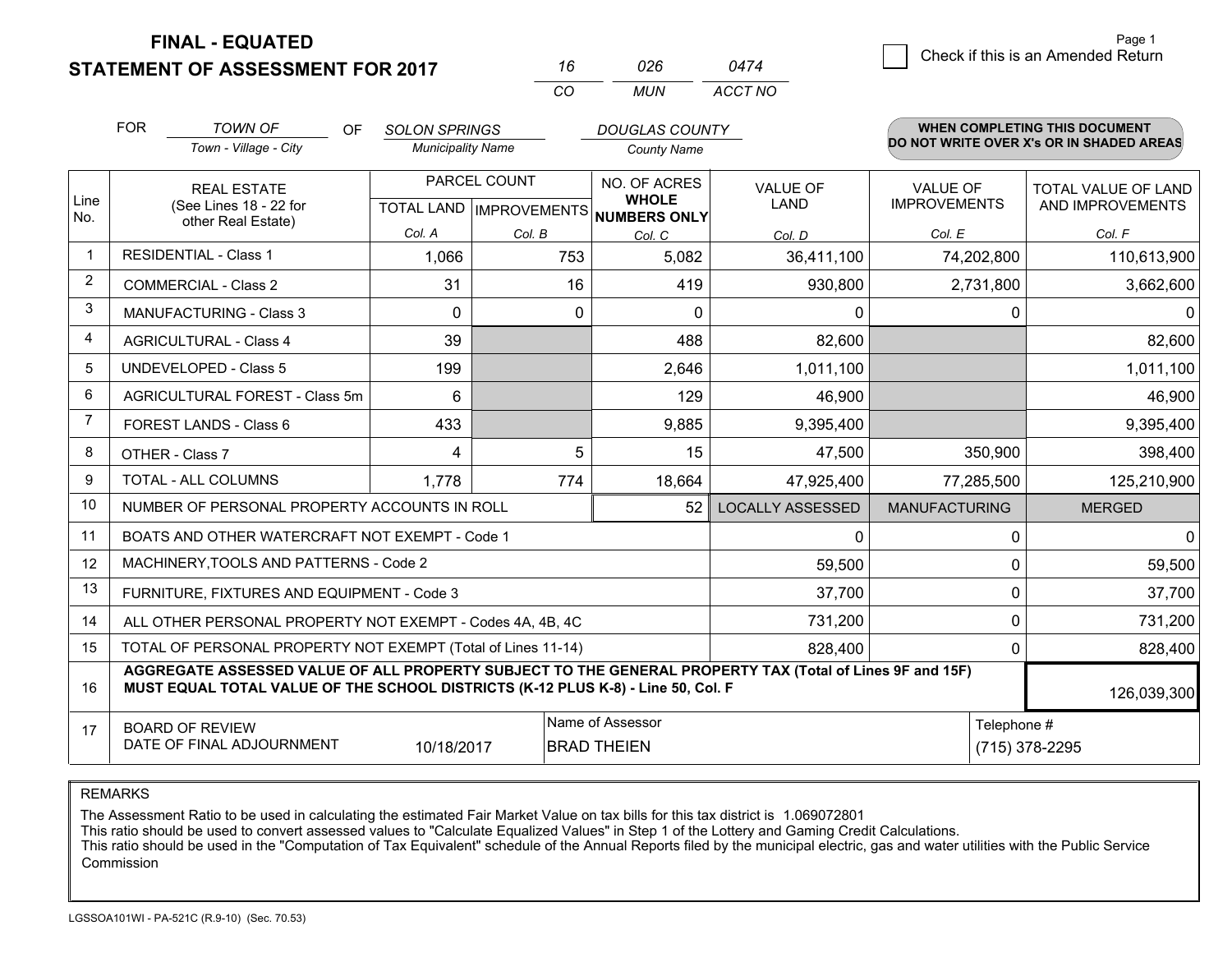*YEAR CO MUN ACCT NO* 2017 <u>\_\_\_\_ 16 \_\_\_\_ 026 \_\_</u>\_ \_\_\_0474

Do not confuse FOREST LANDS (Line 7) with FOREST CROPS (in this section) - They are **NOT** the same

|    |                                  |                                            | Private Forest Crop - Reg Class @ \$2.52 per acre                              |                 |                                                                                           |        |                                                                    |                    |                                                                              |
|----|----------------------------------|--------------------------------------------|--------------------------------------------------------------------------------|-----------------|-------------------------------------------------------------------------------------------|--------|--------------------------------------------------------------------|--------------------|------------------------------------------------------------------------------|
| 18 | (a) PARCELS                      | (b) ACRES                                  | (c) ASSESSED VALUE                                                             |                 | (d) PARCELS                                                                               |        | (e) ACRES                                                          |                    | (f) ASSESSED VALUE                                                           |
|    | 194                              | 7,733.26                                   | 5,955,600                                                                      |                 |                                                                                           |        | 120                                                                |                    | 96.000                                                                       |
|    |                                  |                                            | Private Forest Crop - Special Class @ 20¢ per acre                             |                 |                                                                                           |        |                                                                    |                    | Entered Before 2005 Managed Forest - Ferrous Mining CLOSED @ \$8.27 per acre |
| 19 | (a) PARCELS                      | (b) ACRES                                  | (c) ASSESSED VALUE                                                             |                 | (d) PARCELS                                                                               |        | (e) ACRES                                                          |                    | (f) ASSESSED VALUE                                                           |
|    |                                  |                                            |                                                                                |                 |                                                                                           |        |                                                                    |                    |                                                                              |
|    |                                  |                                            | Entered Before 2005 Managed Forest - OPEN @ \$.79 per acre                     |                 |                                                                                           |        | Entered Before 2005 Managed Forest - CLOSED @ \$1.87 per acre      |                    |                                                                              |
| 20 | (a) PARCELS                      | (b) ACRES                                  | (c) ASSESSED VALUE                                                             |                 | (d) PARCELS                                                                               |        | (e) ACRES                                                          |                    | (f) ASSESSED VALUE                                                           |
|    | 46                               | 1,803.11                                   | 1,624,800                                                                      |                 | 19                                                                                        |        | 746.66                                                             |                    | 667,900                                                                      |
|    |                                  | Entered After 2004 Managed Forest - OPEN @ |                                                                                |                 |                                                                                           |        |                                                                    |                    |                                                                              |
|    | (a) PARCELS                      | (b) ACRES                                  | \$2.14 per acre<br>(c) ASSESSED VALUE                                          |                 | Entered After 2004 Managed Forest - CLOSED @ \$10.68 per acre<br>(d) PARCELS<br>(e) ACRES |        |                                                                    | (f) ASSESSED VALUE |                                                                              |
| 21 |                                  |                                            |                                                                                |                 |                                                                                           |        |                                                                    |                    |                                                                              |
|    | 32                               | 1,231.99                                   | 1,243,600                                                                      |                 | 16<br>587.65                                                                              |        |                                                                    | 584,200            |                                                                              |
|    |                                  |                                            |                                                                                |                 |                                                                                           |        | (d) County (NOT FOREST CROP) Acres                                 |                    | (e) Other Acres                                                              |
| 22 | (a) County Forest Cropland Acres |                                            | (b) Federal Acres                                                              | (c) State Acres |                                                                                           |        |                                                                    |                    |                                                                              |
|    | 14,038.19                        |                                            | 6,445.32                                                                       |                 |                                                                                           | 676.06 |                                                                    | 1,150.14           |                                                                              |
|    |                                  |                                            | Assessed Value of Omitted Property From Prior Years (Sec. 70.44)               |                 |                                                                                           |        | Assessed Value of Sec. 70.43 Corrections of Errors by Assessors    |                    |                                                                              |
|    |                                  | (a) REAL ESTATE                            | (b) PERSONAL                                                                   |                 |                                                                                           |        | (c1) REAL ESTATE                                                   |                    | (c2) PERSONAL                                                                |
| 23 |                                  |                                            |                                                                                |                 |                                                                                           |        |                                                                    |                    |                                                                              |
|    |                                  |                                            | Manufacturing Equated Value of Omitted Property From Prior Years (Sec. 70.995) |                 |                                                                                           |        | Mfg. Equated Value of Sec.70.43 Corrections of Errors by Assessors |                    |                                                                              |
|    |                                  | (d) REAL ESTATE                            | (e) PERSONAL                                                                   |                 | (f1) REAL ESTATE                                                                          |        | (f2) PERSONAL                                                      |                    |                                                                              |
|    |                                  |                                            |                                                                                |                 |                                                                                           |        |                                                                    |                    |                                                                              |

## **SPECIAL DISTRICTS**

| Line<br>No. | Enter 6-digit<br><b>Special District</b><br>Code (Col. A) | <b>Account</b><br><b>Number</b><br>(Col. B) | <b>Special District Name</b><br>(Col. C) | <b>Locally Assessed Value</b><br>of Real Estate and<br>Personal Property (Col. D) | Mfg Value of Real Estate<br>and Personal Property<br>(Col. E) | <b>Merged Value of</b><br><b>Real Estate and</b><br>Personal Property (Col. F) |
|-------------|-----------------------------------------------------------|---------------------------------------------|------------------------------------------|-----------------------------------------------------------------------------------|---------------------------------------------------------------|--------------------------------------------------------------------------------|
| 24          | 167030                                                    | 0113                                        | UPPER ST CROIX LAKE SANITARY DISTRICT    | 52,802,300                                                                        |                                                               | 52,802,300                                                                     |
| 25          |                                                           |                                             |                                          |                                                                                   |                                                               |                                                                                |
| 26          |                                                           |                                             |                                          |                                                                                   |                                                               |                                                                                |
| 27          |                                                           |                                             |                                          |                                                                                   |                                                               |                                                                                |
| 28          |                                                           |                                             |                                          |                                                                                   |                                                               |                                                                                |
| 29          |                                                           |                                             |                                          |                                                                                   |                                                               |                                                                                |
| 30          |                                                           |                                             |                                          |                                                                                   |                                                               |                                                                                |
| 31          |                                                           |                                             |                                          |                                                                                   |                                                               |                                                                                |
| 32          |                                                           |                                             |                                          |                                                                                   |                                                               |                                                                                |
| 33          |                                                           |                                             |                                          |                                                                                   |                                                               |                                                                                |
| 34          |                                                           |                                             |                                          |                                                                                   |                                                               |                                                                                |
| 35          |                                                           |                                             |                                          |                                                                                   |                                                               |                                                                                |

LGSSOA101WI-PA - 521C (R. 9-10) (Sec. 70.53)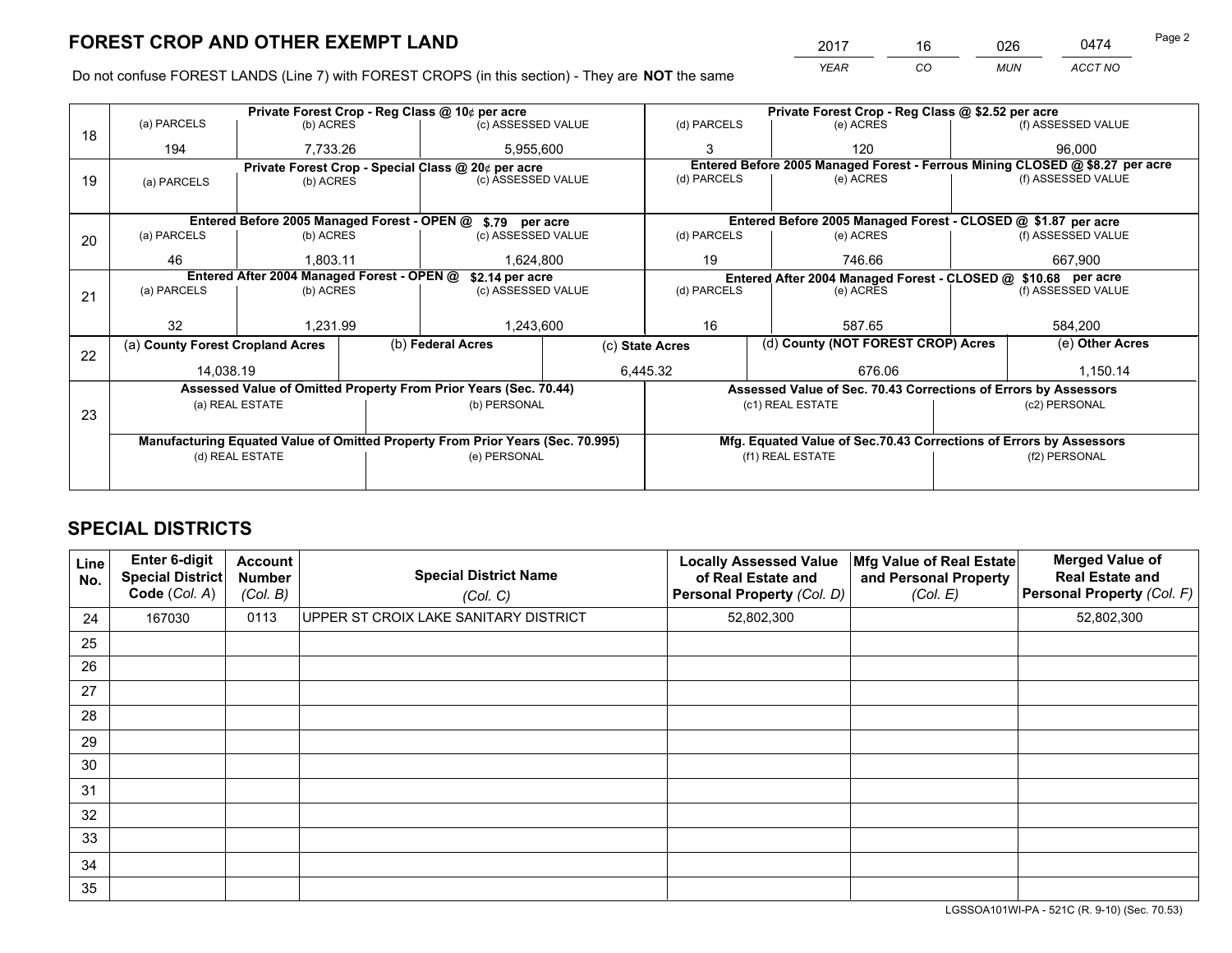|                       |                                                                 |                                             |                                                         | <b>YEAR</b>                                                                       | CO<br><b>MUN</b>                                              | ACCT NO                                                                        |
|-----------------------|-----------------------------------------------------------------|---------------------------------------------|---------------------------------------------------------|-----------------------------------------------------------------------------------|---------------------------------------------------------------|--------------------------------------------------------------------------------|
| Line<br>No.           | <b>Enter 6-digit</b><br><b>School District</b><br>Code (Col. A) | <b>Account</b><br><b>Number</b><br>(Col. B) | <b>School District Name</b><br>(Col. C)                 | <b>Locally Assessed Value</b><br>of Real Estate and<br>Personal Property (Col. D) | Mfg Value of Real Estate<br>and Personal Property<br>(Col. E) | <b>Merged Value of</b><br><b>Real Estate and</b><br>Personal Property (Col. F) |
|                       | A. SCHOOL DISTRICTS (K-8 and K-12)                              |                                             |                                                         |                                                                                   |                                                               |                                                                                |
| 36                    | 163297                                                          | 0111                                        | SCH D OF MAPLE                                          |                                                                                   |                                                               |                                                                                |
| 37                    | 165397                                                          | 0112                                        | SCH D OF SOLON SPRINGS                                  | 126,039,300                                                                       |                                                               | 126,039,300                                                                    |
| 38                    |                                                                 |                                             |                                                         |                                                                                   |                                                               |                                                                                |
| 39                    |                                                                 |                                             |                                                         |                                                                                   |                                                               |                                                                                |
| 40                    |                                                                 |                                             |                                                         |                                                                                   |                                                               |                                                                                |
| 41                    |                                                                 |                                             |                                                         |                                                                                   |                                                               |                                                                                |
| 42                    |                                                                 |                                             |                                                         |                                                                                   |                                                               |                                                                                |
| 43                    |                                                                 |                                             |                                                         |                                                                                   |                                                               |                                                                                |
| 44                    |                                                                 |                                             |                                                         |                                                                                   |                                                               |                                                                                |
| 45<br>$\overline{46}$ |                                                                 |                                             |                                                         |                                                                                   |                                                               |                                                                                |
| 47                    |                                                                 |                                             |                                                         |                                                                                   |                                                               |                                                                                |
| 48                    |                                                                 |                                             |                                                         |                                                                                   |                                                               |                                                                                |
| 49                    |                                                                 |                                             |                                                         |                                                                                   |                                                               |                                                                                |
| 50                    |                                                                 |                                             | TOTAL ASSESSED VALUE OF SCHOOL DISTRICTS (K-8 and K-12) | 126,039,300                                                                       |                                                               | 126,039,300                                                                    |
|                       | <b>B.</b><br><b>UNION HIGH SCHOOL DISTRICTS</b>                 |                                             |                                                         |                                                                                   |                                                               |                                                                                |
| 51                    |                                                                 |                                             |                                                         |                                                                                   |                                                               |                                                                                |
| 52                    |                                                                 |                                             |                                                         |                                                                                   |                                                               |                                                                                |
| 53                    |                                                                 |                                             |                                                         |                                                                                   |                                                               |                                                                                |
| 54                    |                                                                 |                                             |                                                         |                                                                                   |                                                               |                                                                                |
| 55                    |                                                                 |                                             | TOTAL ASSESSED VALUE OF UNION HIGH SCHOOLS              |                                                                                   |                                                               |                                                                                |
|                       | C.<br><b>TECHNICAL COLLEGE DISTRICTS</b>                        |                                             |                                                         |                                                                                   |                                                               |                                                                                |
| 56                    | 001700                                                          | 0016                                        | WISCONSIN INDIANHEAD TECH COLLEGE SHEL                  | 126,039,300                                                                       |                                                               | 126,039,300                                                                    |
| 57                    |                                                                 |                                             |                                                         |                                                                                   |                                                               |                                                                                |
| 58                    |                                                                 |                                             |                                                         |                                                                                   |                                                               |                                                                                |
| 59                    |                                                                 |                                             | TOTAL ASSESSED VALUE OF TECHNICAL COLLEGES              | 126,039,300                                                                       |                                                               | 126,039,300                                                                    |

16

026

 *I hereby certify, to the best of my knowledge and belief, this form is complete and correct.*

**SCHOOL DISTRICTS**

| Print name of preparer | Title                    |                | Date (MM / DD / CCYY) |
|------------------------|--------------------------|----------------|-----------------------|
|                        |                          |                |                       |
| Signature of preparer  | Contact Telephone Number | E-mail address |                       |
|                        | $\sim$                   |                |                       |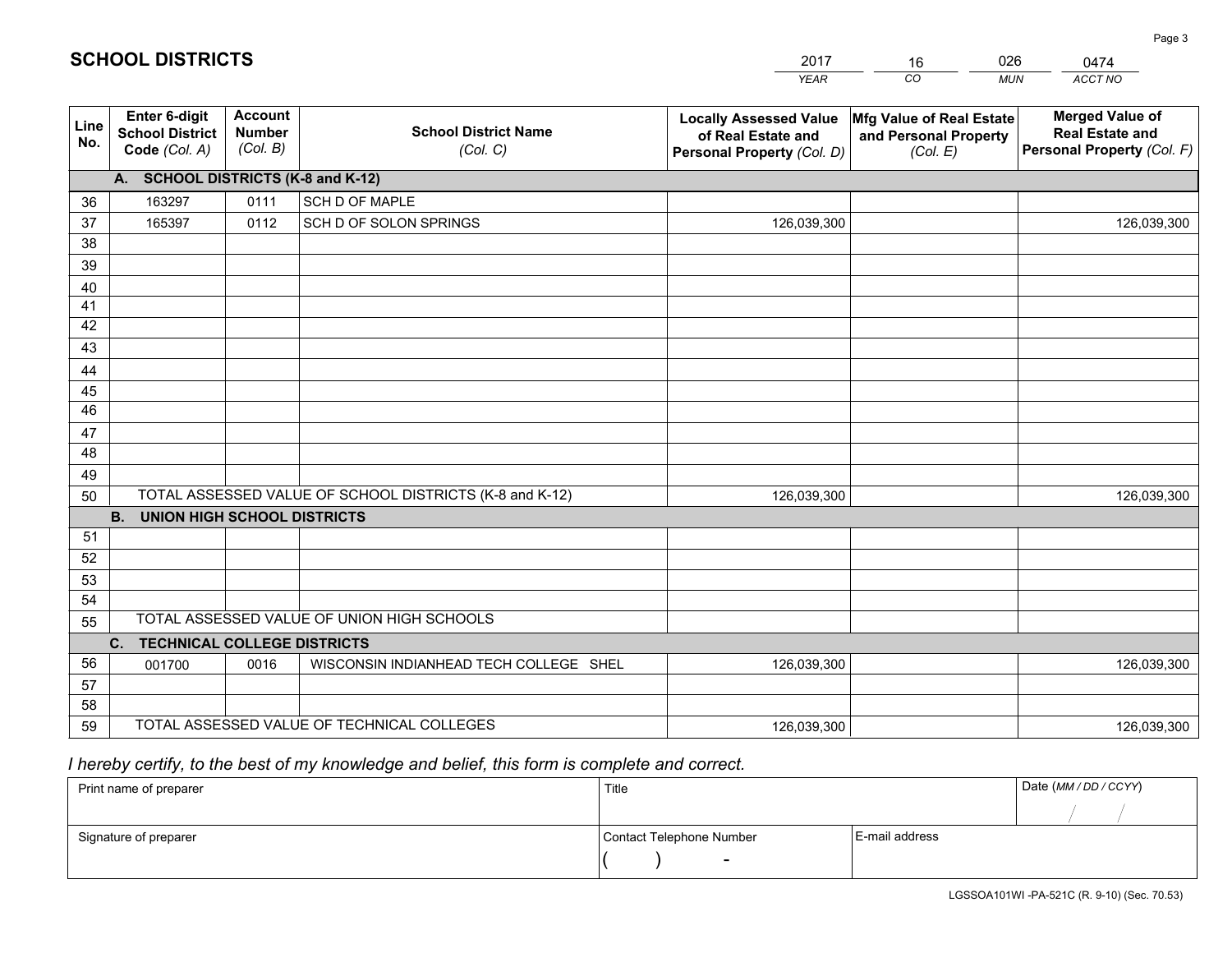### **HIGHLIGHTS**

- 1. Complete the Statement of Assessment after the Board of Review. Reflect any changes made there.
- 2. Use black ink to complete.
- 3. Line 16 must equal Line 50, Col D.
- 4. Line 55 must equal the total of K-8 schools listed on lines 36-49. Do not include K-12 schools in this comparision.
- 5. Line 59, Col. D must equal Line 16.
- 6. Special District, School District and Technical College District values must include both real estate and personal property. Examples of Special districts are: town sanitary districts, public inland lake protection and rehabilitation districts, and metropolitan sewerage districts.
- 7. DO NOT INCLUDE Manufacturing property values.DOR will print these values on the final SOA.

KARRI LONG

**CARRILONG** 

TOWN OF SOLON SPRINGS

TOWN OF SOLON SPRINGS

PO BOX 275

PO BOX 275

SOLON SPRINGS, WI 54873 - 0275

SOLON SPRINGS,

 $\overline{5}$ 

54873 - 0275

 8. Accuracy of this form is very important. The values reported directly affect the equalized value DOR calculates for school and special districts.

### **Page 1:**

 If not prefilled, enter the tax year,county and municipal code,municipal type, municipal name and county name on the top of form.

Check the Amended box, if filing an amended / corrected SOA.

 Report the parcel count, acres and assessed value of taxable general property, total parcel count, (real and personal), total acres, and values from final figures set by the Board of Review.

- A. Real Estate land and improvements (buildings, etc.) is reported on lines 1 8, total line 9.
- B. Personal Property is reported on lines 11 14, Column D, total line 15.
- C. To complete this report, use the computer produced summary of the assessment roll that shows these amounts.
- D. Use whole numbers only.
- E. Add each line across and each column down to verify entries.

### **Page 2:**

- A. Report Special Items (not subject to general property tax).
- 1. Private Forest Croplands and Managed Forest Lands are reported on lines 18,19, 20 and 21. Be sure to report assessed values **NOT** taxes.
- 2. You should have copies of the orders of entry, orders of withdrawal, etc., to update your assessment roll.
	- 3. Show hundredths of acres (e.g. 39.75).
- 4. Tax exempt lands are reported on line 22.
- 5. Omitted property and sec. 70.43, Wis. Stats., corrections of errors by assessor are reported on line 23. Report real estate and personal property separately. These should be for **prior years**, not something found on the current assessment roll after the board of review.
- B. Special District (Lines 24-35) Include the value of both real and personal property.
- The Department of Revenue (DOR) preprints much of the information regarding names and codes for schools, special districts,etc. If a district is not listed, enter the name and value only, DOR will enter the proper code.

### **Page 3 School Districts:**

Include the value of both real and personal property.

Report School District (regular, elementary, union high school, and technical college).

- 1. Regular (K-12) and Elementary (K-8) school values are reported on lines 36-49, total on line 50.
- 2. Union High School (UHS) (use only if elementary schools are listed on lines 36-49) are reported on lines 51-54. UHS total value (line 55) must equal to the total **elementary school** values reported on lines 36-49. Do notinclude K-12 schools in this comparison.
- 3. Technical College values are reported on lines 56-58, total on line 59.
- 4. Use the computer summary that shows these amounts to complete this report.

#### **This form is due the second Monday in June. File this report only after your Board of Review is complete.**

 *If you have questions: Return forms to:*

 Email: lgs@wisconsin.gov Wisconsin Department of RevenueCall:  $(608)$  266-2569 or  $(608)$  264-6892 Fax number: (608) 264-6887 PO Box 8971

Local Government Services Section 6-97 Madison WI 53708-8971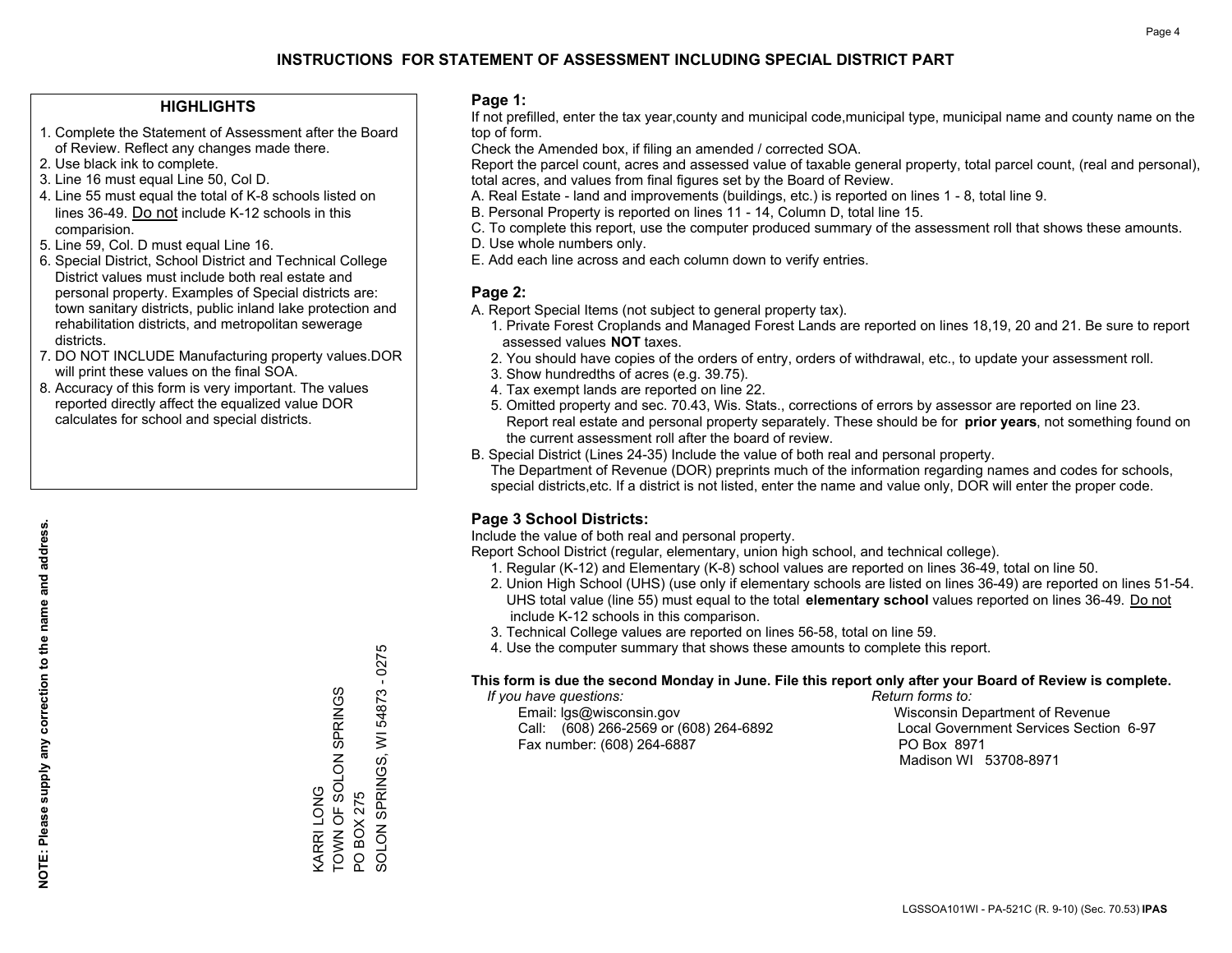**FINAL - EQUATED**

**STATEMENT OF ASSESSMENT FOR 2017** 

| 16 | กวล   | 0475    |
|----|-------|---------|
| cо | MI IN | ACCT NO |

|                | <b>FOR</b><br><b>TOWN OF</b><br>Town - Village - City                                                                                                                                        | <b>OF</b> | <b>SUMMIT</b><br><b>Municipality Name</b>           |         | <b>DOUGLAS COUNTY</b><br><b>County Name</b> |                              |                                | <b>WHEN COMPLETING THIS DOCUMENT</b><br>DO NOT WRITE OVER X's OR IN SHADED AREAS |                                                |
|----------------|----------------------------------------------------------------------------------------------------------------------------------------------------------------------------------------------|-----------|-----------------------------------------------------|---------|---------------------------------------------|------------------------------|--------------------------------|----------------------------------------------------------------------------------|------------------------------------------------|
| Line<br>No.    | <b>REAL ESTATE</b><br>(See Lines 18 - 22 for<br>other Real Estate)                                                                                                                           |           | PARCEL COUNT<br>TOTAL LAND MPROVEMENTS NUMBERS ONLY |         |                                             | NO. OF ACRES<br><b>WHOLE</b> | <b>VALUE OF</b><br><b>LAND</b> | <b>VALUE OF</b><br><b>IMPROVEMENTS</b>                                           | <b>TOTAL VALUE OF LAND</b><br>AND IMPROVEMENTS |
|                |                                                                                                                                                                                              |           | Col. A                                              | Col. B  | Col. C                                      | Col. D                       | Col. E                         | Col. F                                                                           |                                                |
| $\mathbf{1}$   | <b>RESIDENTIAL - Class 1</b>                                                                                                                                                                 |           | 912                                                 | 700     | 1,416                                       | 12,953,100                   | 52,030,600                     | 64,983,700                                                                       |                                                |
| 2              | <b>COMMERCIAL - Class 2</b>                                                                                                                                                                  |           | 17                                                  |         | 14<br>92                                    | 337,100                      | 1,291,100                      | 1,628,200                                                                        |                                                |
| 3              | <b>MANUFACTURING - Class 3</b>                                                                                                                                                               |           | $\Omega$                                            |         | 0<br>$\mathbf{0}$                           | 0                            | $\mathbf{0}$                   | $\Omega$                                                                         |                                                |
| 4              | <b>AGRICULTURAL - Class 4</b>                                                                                                                                                                |           | 160                                                 |         | 2,790                                       | 308,000                      |                                | 308,000                                                                          |                                                |
| 5              | <b>UNDEVELOPED - Class 5</b>                                                                                                                                                                 |           | 788                                                 |         | 8,353                                       | 2,847,200                    |                                | 2,847,200                                                                        |                                                |
| 6              | AGRICULTURAL FOREST - Class 5m                                                                                                                                                               |           | 80                                                  |         | 1,042                                       | 617,300                      |                                | 617,300                                                                          |                                                |
| $\overline{7}$ | FOREST LANDS - Class 6                                                                                                                                                                       |           | 815                                                 |         | 13,957                                      | 16,288,100                   |                                | 16,288,100                                                                       |                                                |
| 8              | OTHER - Class 7                                                                                                                                                                              |           | 11                                                  | 11      | 27                                          | 74,600                       | 755,000                        | 829,600                                                                          |                                                |
| 9              | TOTAL - ALL COLUMNS                                                                                                                                                                          |           | 2,783                                               | 725     | 27,677                                      | 33,425,400                   | 54,076,700                     | 87,502,100                                                                       |                                                |
| 10             | NUMBER OF PERSONAL PROPERTY ACCOUNTS IN ROLL                                                                                                                                                 |           |                                                     |         | 28                                          | <b>LOCALLY ASSESSED</b>      | <b>MANUFACTURING</b>           | <b>MERGED</b>                                                                    |                                                |
| 11             | BOATS AND OTHER WATERCRAFT NOT EXEMPT - Code 1                                                                                                                                               |           |                                                     |         |                                             | 0                            | $\mathbf{0}$                   | $\mathbf{0}$                                                                     |                                                |
| 12             | MACHINERY, TOOLS AND PATTERNS - Code 2                                                                                                                                                       |           |                                                     |         |                                             | 770,500                      | $\Omega$                       | 770,500                                                                          |                                                |
| 13             | FURNITURE, FIXTURES AND EQUIPMENT - Code 3                                                                                                                                                   |           |                                                     |         |                                             | 27,500                       | $\mathbf 0$                    | 27,500                                                                           |                                                |
| 14             | ALL OTHER PERSONAL PROPERTY NOT EXEMPT - Codes 4A, 4B, 4C                                                                                                                                    |           |                                                     |         |                                             | 60,200                       | $\mathbf 0$                    | 60,200                                                                           |                                                |
| 15             | TOTAL OF PERSONAL PROPERTY NOT EXEMPT (Total of Lines 11-14)                                                                                                                                 |           |                                                     | 858,200 | $\mathbf{0}$                                | 858,200                      |                                |                                                                                  |                                                |
| 16             | AGGREGATE ASSESSED VALUE OF ALL PROPERTY SUBJECT TO THE GENERAL PROPERTY TAX (Total of Lines 9F and 15F)<br>MUST EQUAL TOTAL VALUE OF THE SCHOOL DISTRICTS (K-12 PLUS K-8) - Line 50, Col. F |           |                                                     |         |                                             |                              |                                | 88,360,300                                                                       |                                                |
| 17             | <b>BOARD OF REVIEW</b>                                                                                                                                                                       |           |                                                     |         | Name of Assessor                            |                              | Telephone #                    |                                                                                  |                                                |
|                | DATE OF FINAL ADJOURNMENT<br>06/07/2017<br><b>MARK HAFFERMAN</b>                                                                                                                             |           |                                                     |         |                                             |                              |                                | (888) 457-4720                                                                   |                                                |

REMARKS

The Assessment Ratio to be used in calculating the estimated Fair Market Value on tax bills for this tax district is 1.01459538

This ratio should be used to convert assessed values to "Calculate Equalized Values" in Step 1 of the Lottery and Gaming Credit Calculations.<br>This ratio should be used in the "Computation of Tax Equivalent" schedule of the Commission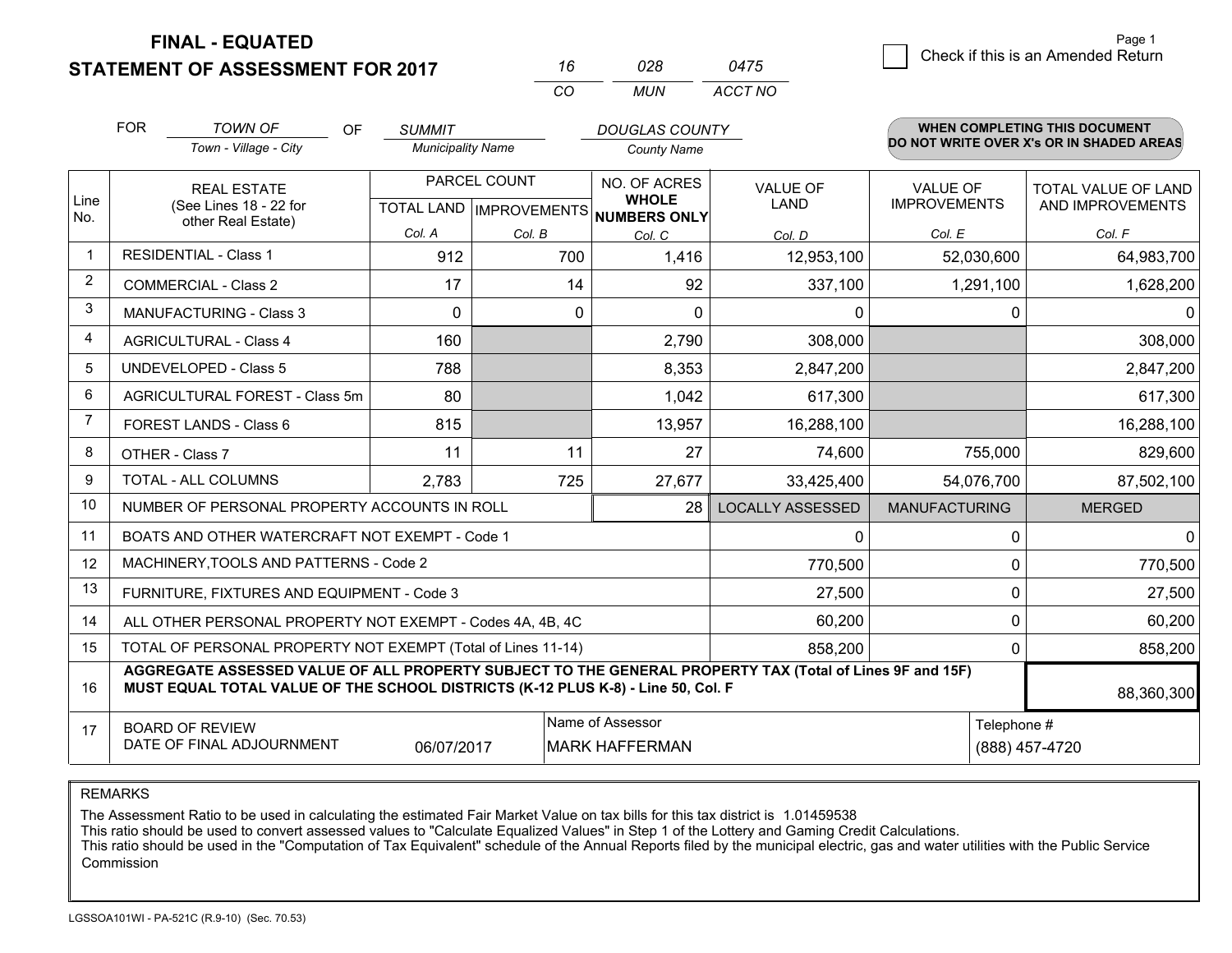*YEAR CO MUN ACCT NO* 2017 <u>\_\_\_\_ 16 \_\_\_\_ 028 \_\_</u>\_ \_\_\_0475 Page 2

Do not confuse FOREST LANDS (Line 7) with FOREST CROPS (in this section) - They are **NOT** the same

|    |                                                               |                                             |  | Private Forest Crop - Reg Class @ 10¢ per acre                                 |  | Private Forest Crop - Reg Class @ \$2.52 per acre |                                                               |                                    |                                                                 |                                                                              |  |
|----|---------------------------------------------------------------|---------------------------------------------|--|--------------------------------------------------------------------------------|--|---------------------------------------------------|---------------------------------------------------------------|------------------------------------|-----------------------------------------------------------------|------------------------------------------------------------------------------|--|
| 18 | (a) PARCELS                                                   | (b) ACRES                                   |  | (c) ASSESSED VALUE                                                             |  | (d) PARCELS                                       |                                                               | (e) ACRES                          |                                                                 | (f) ASSESSED VALUE                                                           |  |
|    |                                                               |                                             |  |                                                                                |  |                                                   |                                                               |                                    |                                                                 |                                                                              |  |
|    |                                                               |                                             |  | Private Forest Crop - Special Class @ 20¢ per acre                             |  |                                                   |                                                               |                                    |                                                                 | Entered Before 2005 Managed Forest - Ferrous Mining CLOSED @ \$8.27 per acre |  |
| 19 | (a) PARCELS                                                   | (b) ACRES                                   |  | (c) ASSESSED VALUE                                                             |  | (d) PARCELS                                       |                                                               | (e) ACRES                          |                                                                 | (f) ASSESSED VALUE                                                           |  |
|    |                                                               |                                             |  |                                                                                |  |                                                   |                                                               |                                    |                                                                 |                                                                              |  |
|    |                                                               | Entered Before 2005 Managed Forest - OPEN @ |  | \$.79 per acre                                                                 |  |                                                   |                                                               |                                    |                                                                 | Entered Before 2005 Managed Forest - CLOSED @ \$1.87 per acre                |  |
| 20 | (a) PARCELS                                                   | (b) ACRES                                   |  | (c) ASSESSED VALUE                                                             |  | (d) PARCELS                                       |                                                               | (e) ACRES                          |                                                                 | (f) ASSESSED VALUE                                                           |  |
|    |                                                               | 79.37                                       |  | 91.000                                                                         |  | 9                                                 |                                                               | 267.69                             |                                                                 | 282,800                                                                      |  |
|    | Entered After 2004 Managed Forest - OPEN @<br>\$2.14 per acre |                                             |  |                                                                                |  |                                                   | Entered After 2004 Managed Forest - CLOSED @ \$10.68 per acre |                                    |                                                                 |                                                                              |  |
| 21 | (a) PARCELS                                                   | (b) ACRES                                   |  | (c) ASSESSED VALUE                                                             |  | (d) PARCELS                                       | (e) ACRES                                                     |                                    |                                                                 | (f) ASSESSED VALUE                                                           |  |
|    |                                                               |                                             |  |                                                                                |  |                                                   |                                                               |                                    |                                                                 |                                                                              |  |
|    |                                                               | 295.5                                       |  | 273,100                                                                        |  | 13                                                | 434                                                           |                                    |                                                                 |                                                                              |  |
| 22 | (a) County Forest Cropland Acres                              |                                             |  | (b) Federal Acres                                                              |  | (c) State Acres                                   |                                                               | (d) County (NOT FOREST CROP) Acres |                                                                 | (e) Other Acres                                                              |  |
|    | 65,144.31                                                     |                                             |  | 80                                                                             |  | 442.86                                            |                                                               | 75.17                              |                                                                 | 497,700<br>653                                                               |  |
|    |                                                               |                                             |  | Assessed Value of Omitted Property From Prior Years (Sec. 70.44)               |  |                                                   |                                                               |                                    | Assessed Value of Sec. 70.43 Corrections of Errors by Assessors |                                                                              |  |
| 23 |                                                               | (a) REAL ESTATE                             |  | (b) PERSONAL                                                                   |  |                                                   | (c1) REAL ESTATE                                              |                                    |                                                                 | (c2) PERSONAL                                                                |  |
|    |                                                               |                                             |  |                                                                                |  |                                                   |                                                               |                                    |                                                                 |                                                                              |  |
|    |                                                               |                                             |  | Manufacturing Equated Value of Omitted Property From Prior Years (Sec. 70.995) |  |                                                   |                                                               |                                    |                                                                 | Mfg. Equated Value of Sec.70.43 Corrections of Errors by Assessors           |  |
|    | (d) REAL ESTATE                                               |                                             |  | (e) PERSONAL                                                                   |  |                                                   | (f1) REAL ESTATE                                              |                                    | (f2) PERSONAL                                                   |                                                                              |  |
|    |                                                               |                                             |  |                                                                                |  |                                                   |                                                               |                                    |                                                                 |                                                                              |  |

## **SPECIAL DISTRICTS**

| Line<br>No. | Enter 6-digit<br>Special District<br>Code (Col. A) | <b>Account</b><br><b>Number</b><br>(Col. B) | <b>Special District Name</b><br>(Col. C)     | <b>Locally Assessed Value</b><br>of Real Estate and<br>Personal Property (Col. D) | Mfg Value of Real Estate<br>and Personal Property<br>(Col. E) | <b>Merged Value of</b><br><b>Real Estate and</b><br>Personal Property (Col. F) |
|-------------|----------------------------------------------------|---------------------------------------------|----------------------------------------------|-----------------------------------------------------------------------------------|---------------------------------------------------------------|--------------------------------------------------------------------------------|
| 24          | 168020                                             | 0117                                        | AMNICON-DOWLING LAKE MANAGEMENT & REHAB DIST | 26,530,100                                                                        |                                                               | 26,530,100                                                                     |
| 25          |                                                    |                                             |                                              |                                                                                   |                                                               |                                                                                |
| 26          |                                                    |                                             |                                              |                                                                                   |                                                               |                                                                                |
| 27          |                                                    |                                             |                                              |                                                                                   |                                                               |                                                                                |
| 28          |                                                    |                                             |                                              |                                                                                   |                                                               |                                                                                |
| 29          |                                                    |                                             |                                              |                                                                                   |                                                               |                                                                                |
| 30          |                                                    |                                             |                                              |                                                                                   |                                                               |                                                                                |
| 31          |                                                    |                                             |                                              |                                                                                   |                                                               |                                                                                |
| 32          |                                                    |                                             |                                              |                                                                                   |                                                               |                                                                                |
| 33          |                                                    |                                             |                                              |                                                                                   |                                                               |                                                                                |
| 34          |                                                    |                                             |                                              |                                                                                   |                                                               |                                                                                |
| 35          |                                                    |                                             |                                              |                                                                                   |                                                               |                                                                                |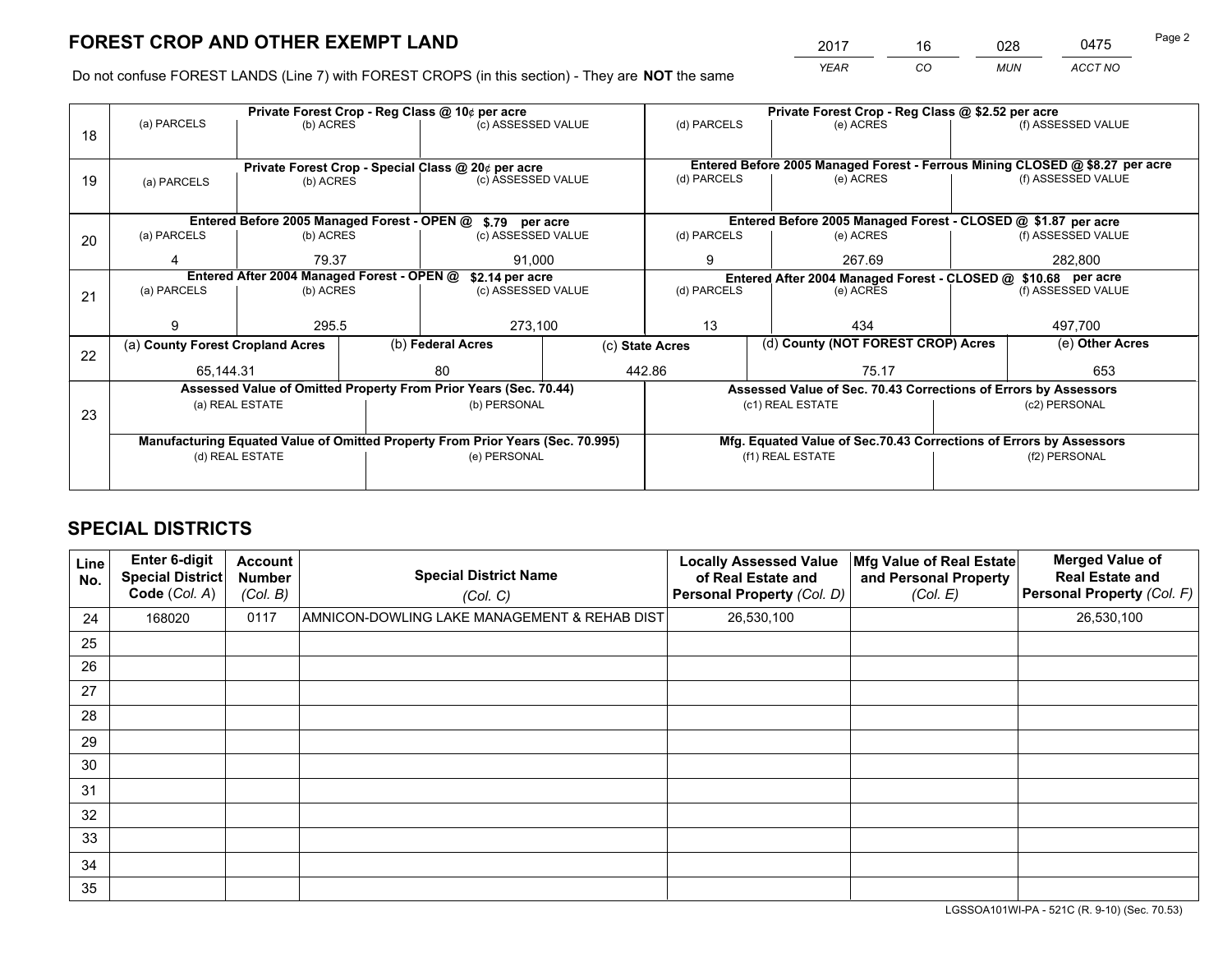|             |                                                                 |                                             |                                                         | <b>YEAR</b>                                                                       | CO<br><b>MUN</b>                                              | ACCT NO                                                                        |
|-------------|-----------------------------------------------------------------|---------------------------------------------|---------------------------------------------------------|-----------------------------------------------------------------------------------|---------------------------------------------------------------|--------------------------------------------------------------------------------|
| Line<br>No. | <b>Enter 6-digit</b><br><b>School District</b><br>Code (Col. A) | <b>Account</b><br><b>Number</b><br>(Col. B) | <b>School District Name</b><br>(Col. C)                 | <b>Locally Assessed Value</b><br>of Real Estate and<br>Personal Property (Col. D) | Mfg Value of Real Estate<br>and Personal Property<br>(Col. E) | <b>Merged Value of</b><br><b>Real Estate and</b><br>Personal Property (Col. F) |
|             | A. SCHOOL DISTRICTS (K-8 and K-12)                              |                                             |                                                         |                                                                                   |                                                               |                                                                                |
| 36          | 165663                                                          | 0113                                        | SCH D OF SUPERIOR                                       | 88,360,300                                                                        |                                                               | 88,360,300                                                                     |
| 37          |                                                                 |                                             |                                                         |                                                                                   |                                                               |                                                                                |
| 38          |                                                                 |                                             |                                                         |                                                                                   |                                                               |                                                                                |
| 39          |                                                                 |                                             |                                                         |                                                                                   |                                                               |                                                                                |
| 40          |                                                                 |                                             |                                                         |                                                                                   |                                                               |                                                                                |
| 41          |                                                                 |                                             |                                                         |                                                                                   |                                                               |                                                                                |
| 42          |                                                                 |                                             |                                                         |                                                                                   |                                                               |                                                                                |
| 43          |                                                                 |                                             |                                                         |                                                                                   |                                                               |                                                                                |
| 44<br>45    |                                                                 |                                             |                                                         |                                                                                   |                                                               |                                                                                |
| 46          |                                                                 |                                             |                                                         |                                                                                   |                                                               |                                                                                |
| 47          |                                                                 |                                             |                                                         |                                                                                   |                                                               |                                                                                |
| 48          |                                                                 |                                             |                                                         |                                                                                   |                                                               |                                                                                |
| 49          |                                                                 |                                             |                                                         |                                                                                   |                                                               |                                                                                |
| 50          |                                                                 |                                             | TOTAL ASSESSED VALUE OF SCHOOL DISTRICTS (K-8 and K-12) | 88,360,300                                                                        |                                                               | 88,360,300                                                                     |
|             | <b>B.</b><br><b>UNION HIGH SCHOOL DISTRICTS</b>                 |                                             |                                                         |                                                                                   |                                                               |                                                                                |
| 51          |                                                                 |                                             |                                                         |                                                                                   |                                                               |                                                                                |
| 52          |                                                                 |                                             |                                                         |                                                                                   |                                                               |                                                                                |
| 53          |                                                                 |                                             |                                                         |                                                                                   |                                                               |                                                                                |
| 54          |                                                                 |                                             |                                                         |                                                                                   |                                                               |                                                                                |
| 55          |                                                                 |                                             | TOTAL ASSESSED VALUE OF UNION HIGH SCHOOLS              |                                                                                   |                                                               |                                                                                |
|             | C.<br><b>TECHNICAL COLLEGE DISTRICTS</b>                        |                                             |                                                         |                                                                                   |                                                               |                                                                                |
| 56          | 001700                                                          | 0016                                        | WISCONSIN INDIANHEAD TECH COLLEGE SHEL                  | 88,360,300                                                                        |                                                               | 88,360,300                                                                     |
| 57          |                                                                 |                                             |                                                         |                                                                                   |                                                               |                                                                                |
| 58          |                                                                 |                                             |                                                         |                                                                                   |                                                               |                                                                                |
| 59          |                                                                 |                                             | TOTAL ASSESSED VALUE OF TECHNICAL COLLEGES              | 88,360,300                                                                        |                                                               | 88,360,300                                                                     |

16

028

# *I hereby certify, to the best of my knowledge and belief, this form is complete and correct.*

**SCHOOL DISTRICTS**

| Print name of preparer | Title                    |                | Date (MM / DD / CCYY) |
|------------------------|--------------------------|----------------|-----------------------|
|                        |                          |                |                       |
| Signature of preparer  | Contact Telephone Number | E-mail address |                       |
|                        | $\overline{\phantom{0}}$ |                |                       |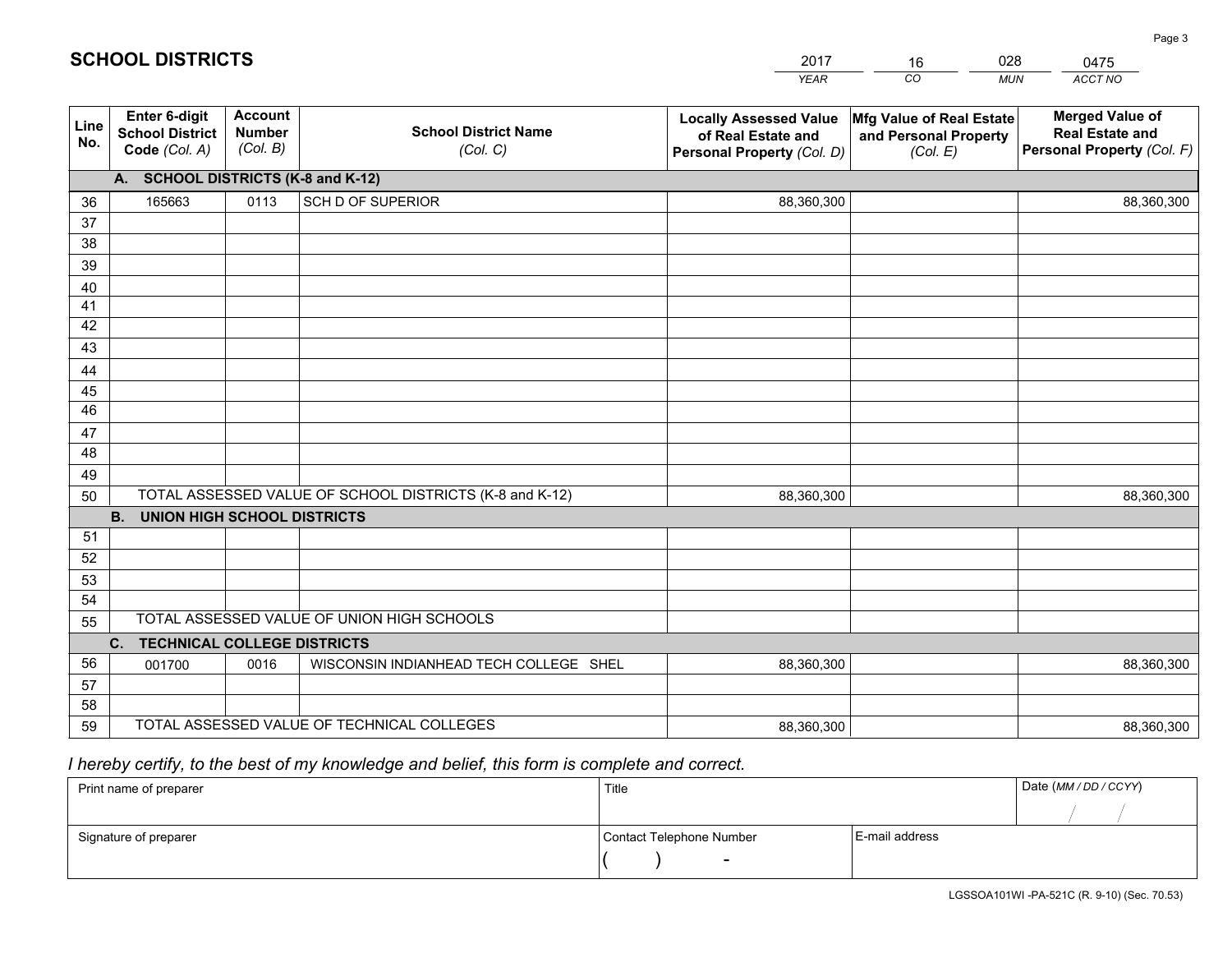### **HIGHLIGHTS**

- 1. Complete the Statement of Assessment after the Board of Review. Reflect any changes made there.
- 2. Use black ink to complete.
- 3. Line 16 must equal Line 50, Col D.
- 4. Line 55 must equal the total of K-8 schools listed on lines 36-49. Do not include K-12 schools in this comparision.
- 5. Line 59, Col. D must equal Line 16.
- 6. Special District, School District and Technical College District values must include both real estate and personal property. Examples of Special districts are: town sanitary districts, public inland lake protection and rehabilitation districts, and metropolitan sewerage districts.
- 7. DO NOT INCLUDE Manufacturing property values.DOR will print these values on the final SOA.
- 8. Accuracy of this form is very important. The values reported directly affect the equalized value DOR calculates for school and special districts.

### **Page 1:**

 If not prefilled, enter the tax year,county and municipal code,municipal type, municipal name and county name on the top of form.

Check the Amended box, if filing an amended / corrected SOA.

 Report the parcel count, acres and assessed value of taxable general property, total parcel count, (real and personal), total acres, and values from final figures set by the Board of Review.

- A. Real Estate land and improvements (buildings, etc.) is reported on lines 1 8, total line 9.
- B. Personal Property is reported on lines 11 14, Column D, total line 15.
- C. To complete this report, use the computer produced summary of the assessment roll that shows these amounts.
- D. Use whole numbers only.
- E. Add each line across and each column down to verify entries.

### **Page 2:**

- A. Report Special Items (not subject to general property tax).
- 1. Private Forest Croplands and Managed Forest Lands are reported on lines 18,19, 20 and 21. Be sure to report assessed values **NOT** taxes.
- 2. You should have copies of the orders of entry, orders of withdrawal, etc., to update your assessment roll.
	- 3. Show hundredths of acres (e.g. 39.75).
- 4. Tax exempt lands are reported on line 22.
- 5. Omitted property and sec. 70.43, Wis. Stats., corrections of errors by assessor are reported on line 23. Report real estate and personal property separately. These should be for **prior years**, not something found on the current assessment roll after the board of review.
- B. Special District (Lines 24-35) Include the value of both real and personal property.

 The Department of Revenue (DOR) preprints much of the information regarding names and codes for schools, special districts,etc. If a district is not listed, enter the name and value only, DOR will enter the proper code.

### **Page 3 School Districts:**

Include the value of both real and personal property.

Report School District (regular, elementary, union high school, and technical college).

- 1. Regular (K-12) and Elementary (K-8) school values are reported on lines 36-49, total on line 50.
- 2. Union High School (UHS) (use only if elementary schools are listed on lines 36-49) are reported on lines 51-54. UHS total value (line 55) must equal to the total **elementary school** values reported on lines 36-49. Do notinclude K-12 schools in this comparison.
- 3. Technical College values are reported on lines 56-58, total on line 59.
- 4. Use the computer summary that shows these amounts to complete this report.

#### **This form is due the second Monday in June. File this report only after your Board of Review is complete.**

 *If you have questions: Return forms to:*

 Email: lgs@wisconsin.gov Wisconsin Department of RevenueCall:  $(608)$  266-2569 or  $(608)$  264-6892 Fax number: (608) 264-6887 PO Box 8971

Local Government Services Section 6-97 Madison WI 53708-8971

-OXBORO, WI 54836 - 9567 FOXBORO, WI 54836 - 9567 1703E ZUCHOWSKI RD 1703E ZUCHOWSKI RD VIARIE ZUCHOWSKI<br>TOWN OF SUMMIT MARIE ZUCHOWSKI TOWN OF SUMMIT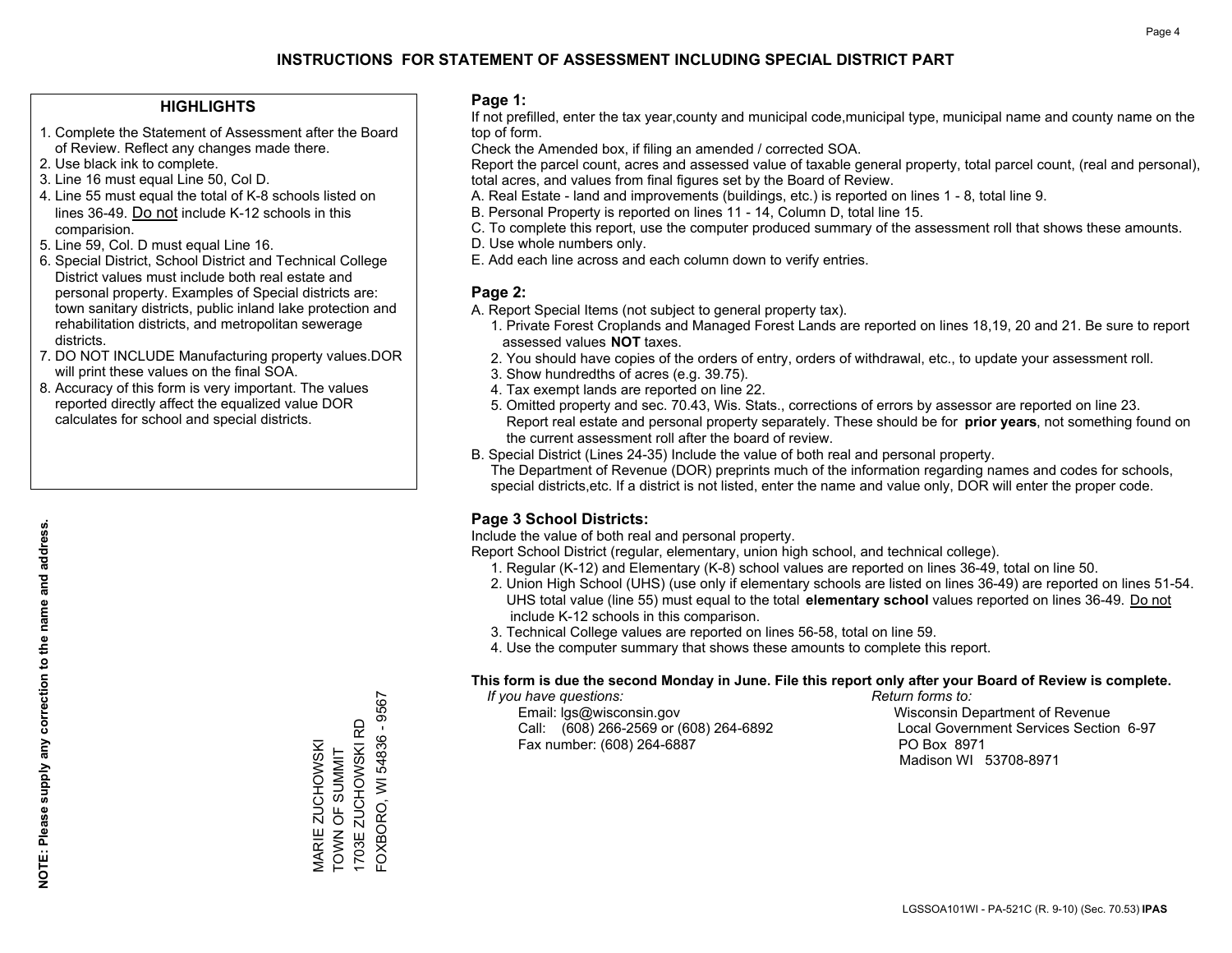**FINAL - EQUATED**

**STATEMENT OF ASSESSMENT FOR 2017** 

| 16       | กจก   | 0476    |
|----------|-------|---------|
| $\cdots$ | MI IN | ACCT NO |

|              | <b>FOR</b>                                                                                                                                                                                                  | <b>TOWN OF</b><br><b>OF</b><br>Town - Village - City         | <b>SUPERIOR</b><br><b>Municipality Name</b> |              | <b>DOUGLAS COUNTY</b><br><b>County Name</b>                          |                                |                                        | <b>WHEN COMPLETING THIS DOCUMENT</b><br>DO NOT WRITE OVER X's OR IN SHADED AREAS |
|--------------|-------------------------------------------------------------------------------------------------------------------------------------------------------------------------------------------------------------|--------------------------------------------------------------|---------------------------------------------|--------------|----------------------------------------------------------------------|--------------------------------|----------------------------------------|----------------------------------------------------------------------------------|
| Line<br>No.  |                                                                                                                                                                                                             | <b>REAL ESTATE</b><br>(See Lines 18 - 22 for                 |                                             | PARCEL COUNT | NO. OF ACRES<br><b>WHOLE</b><br>TOTAL LAND IMPROVEMENTS NUMBERS ONLY | <b>VALUE OF</b><br><b>LAND</b> | <b>VALUE OF</b><br><b>IMPROVEMENTS</b> | <b>TOTAL VALUE OF LAND</b><br>AND IMPROVEMENTS                                   |
|              |                                                                                                                                                                                                             | other Real Estate)                                           | Col. A                                      | Col. B       | Col. C                                                               | Col. D                         | Col. E                                 | Col. F                                                                           |
| $\mathbf{1}$ |                                                                                                                                                                                                             | <b>RESIDENTIAL - Class 1</b>                                 | 1,350                                       | 997          | 3,706                                                                | 15,875,000                     | 115,300,200                            | 131,175,200                                                                      |
| 2            |                                                                                                                                                                                                             | <b>COMMERCIAL - Class 2</b>                                  | 62                                          | 34           | 535                                                                  | 2,043,900                      | 6,170,700                              | 8,214,600                                                                        |
| 3            |                                                                                                                                                                                                             | MANUFACTURING - Class 3                                      | $\Omega$                                    | 0            | $\Omega$                                                             | 0                              | $\Omega$                               | 0                                                                                |
| 4            |                                                                                                                                                                                                             | <b>AGRICULTURAL - Class 4</b>                                | 373                                         |              | 7,422                                                                | 574,300                        |                                        | 574,300                                                                          |
| 5            |                                                                                                                                                                                                             | <b>UNDEVELOPED - Class 5</b>                                 | 427                                         |              | 4,094                                                                | 1,785,100                      |                                        | 1,785,100                                                                        |
| 6            |                                                                                                                                                                                                             | AGRICULTURAL FOREST - Class 5m                               | 182                                         |              | 2,476                                                                | 1,228,700                      |                                        | 1,228,700                                                                        |
| 7            |                                                                                                                                                                                                             | FOREST LANDS - Class 6                                       | 1,263                                       |              | 24,640                                                               | 23,389,200                     |                                        | 23,389,200                                                                       |
| 8            |                                                                                                                                                                                                             | OTHER - Class 7                                              | 12                                          | 12           | 38                                                                   | 105,300                        | 1,006,800                              | 1,112,100                                                                        |
| 9            |                                                                                                                                                                                                             | TOTAL - ALL COLUMNS                                          | 3,669                                       | 1,043        | 42,911                                                               | 45,001,500                     | 122,477,700                            | 167,479,200                                                                      |
| 10           |                                                                                                                                                                                                             | NUMBER OF PERSONAL PROPERTY ACCOUNTS IN ROLL                 |                                             |              | 34                                                                   | <b>LOCALLY ASSESSED</b>        | <b>MANUFACTURING</b>                   | <b>MERGED</b>                                                                    |
| 11           |                                                                                                                                                                                                             | BOATS AND OTHER WATERCRAFT NOT EXEMPT - Code 1               |                                             |              |                                                                      | 0                              | 0                                      | 0                                                                                |
| 12           |                                                                                                                                                                                                             | MACHINERY, TOOLS AND PATTERNS - Code 2                       |                                             |              |                                                                      | 397,600                        | 240,700                                | 638,300                                                                          |
| 13           |                                                                                                                                                                                                             | FURNITURE, FIXTURES AND EQUIPMENT - Code 3                   |                                             |              |                                                                      | 100,500                        | $\Omega$                               | 100,500                                                                          |
| 14           |                                                                                                                                                                                                             | ALL OTHER PERSONAL PROPERTY NOT EXEMPT - Codes 4A, 4B, 4C    |                                             |              |                                                                      | 31,400                         | 1,080,100                              | 1,111,500                                                                        |
| 15           |                                                                                                                                                                                                             | TOTAL OF PERSONAL PROPERTY NOT EXEMPT (Total of Lines 11-14) |                                             |              | 529,500                                                              | 1,320,800                      | 1,850,300                              |                                                                                  |
| 16           | AGGREGATE ASSESSED VALUE OF ALL PROPERTY SUBJECT TO THE GENERAL PROPERTY TAX (Total of Lines 9F and 15F)<br>MUST EQUAL TOTAL VALUE OF THE SCHOOL DISTRICTS (K-12 PLUS K-8) - Line 50, Col. F<br>169,329,500 |                                                              |                                             |              |                                                                      |                                |                                        |                                                                                  |
| 17           | Name of Assessor<br><b>BOARD OF REVIEW</b><br>DATE OF FINAL ADJOURNMENT<br>05/25/2017<br><b>MARK HAFFERMAN</b>                                                                                              |                                                              |                                             |              |                                                                      |                                | Telephone #                            | (888) 457-4720                                                                   |

REMARKS

The Assessment Ratio to be used in calculating the estimated Fair Market Value on tax bills for this tax district is .860684875<br>This ratio should be used to convert assessed values to "Calculate Equalized Values" in Step 1 Commission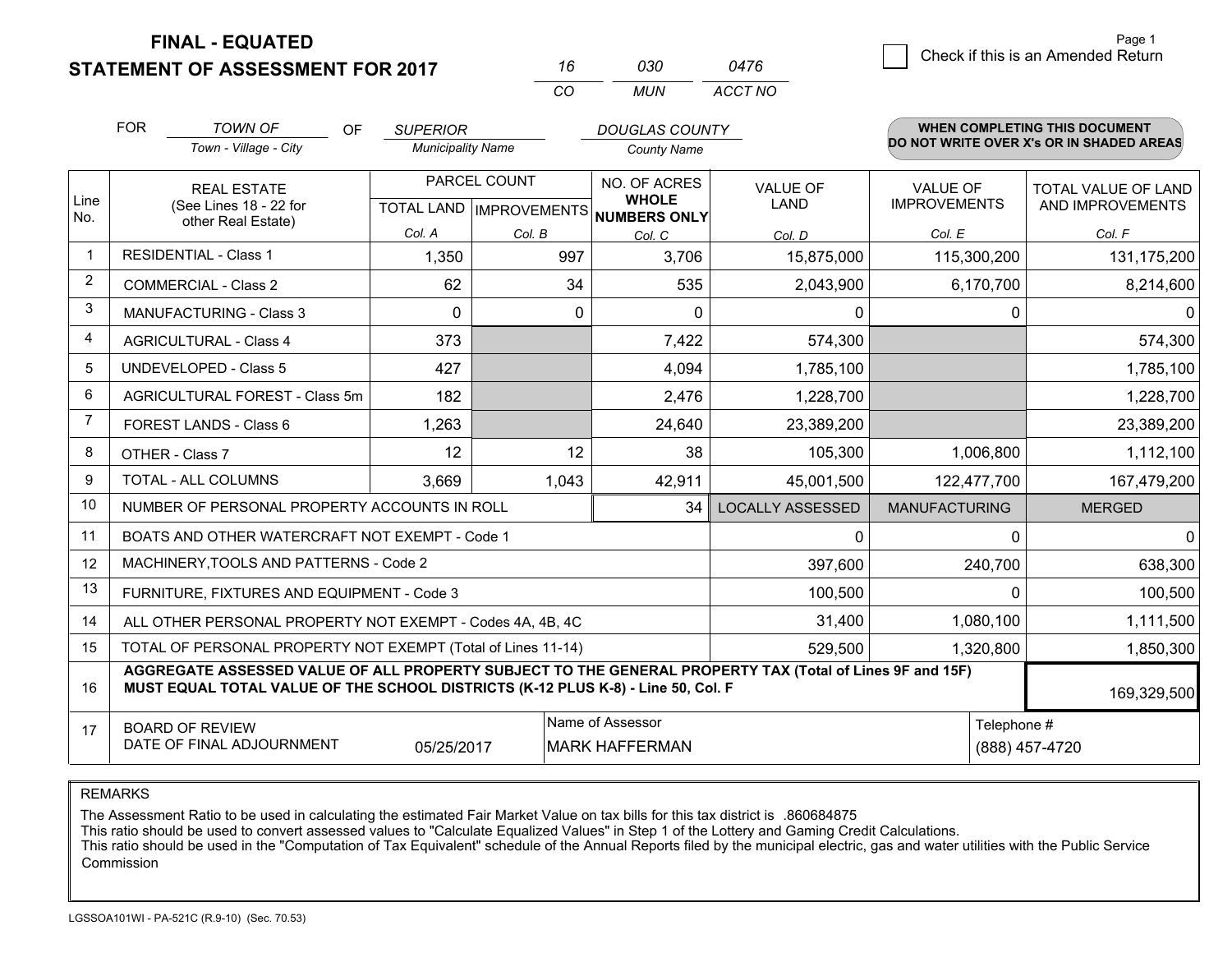*YEAR CO MUN ACCT NO* 2017 16 030 0476 Page 2

Do not confuse FOREST LANDS (Line 7) with FOREST CROPS (in this section) - They are **NOT** the same

|    |                                                               |                 |  | Private Forest Crop - Reg Class @ 10¢ per acre                                 |  | Private Forest Crop - Reg Class @ \$2.52 per acre             |                                                                              |  |                    |
|----|---------------------------------------------------------------|-----------------|--|--------------------------------------------------------------------------------|--|---------------------------------------------------------------|------------------------------------------------------------------------------|--|--------------------|
| 18 | (a) PARCELS                                                   | (b) ACRES       |  | (c) ASSESSED VALUE                                                             |  | (d) PARCELS                                                   | (e) ACRES                                                                    |  | (f) ASSESSED VALUE |
|    |                                                               |                 |  |                                                                                |  | 15                                                            | 543.46                                                                       |  | 492.600            |
|    |                                                               |                 |  | Private Forest Crop - Special Class @ 20¢ per acre                             |  |                                                               | Entered Before 2005 Managed Forest - Ferrous Mining CLOSED @ \$8.27 per acre |  |                    |
| 19 | (a) PARCELS                                                   | (b) ACRES       |  | (c) ASSESSED VALUE                                                             |  | (d) PARCELS                                                   | (e) ACRES                                                                    |  | (f) ASSESSED VALUE |
|    |                                                               |                 |  |                                                                                |  |                                                               |                                                                              |  |                    |
|    |                                                               |                 |  | Entered Before 2005 Managed Forest - OPEN @ \$.79 per acre                     |  |                                                               | Entered Before 2005 Managed Forest - CLOSED @ \$1.87 per acre                |  |                    |
| 20 | (a) PARCELS                                                   | (b) ACRES       |  | (c) ASSESSED VALUE                                                             |  | (d) PARCELS                                                   | (e) ACRES                                                                    |  | (f) ASSESSED VALUE |
|    | 16                                                            | 606.95          |  | 673,700                                                                        |  | 8                                                             | 292                                                                          |  | 305,600            |
|    | Entered After 2004 Managed Forest - OPEN @<br>\$2.14 per acre |                 |  |                                                                                |  | Entered After 2004 Managed Forest - CLOSED @ \$10.68 per acre |                                                                              |  |                    |
| 21 | (a) PARCELS                                                   | (b) ACRES       |  | (c) ASSESSED VALUE                                                             |  | (d) PARCELS<br>(e) ACRES                                      |                                                                              |  | (f) ASSESSED VALUE |
|    |                                                               |                 |  |                                                                                |  |                                                               |                                                                              |  |                    |
|    | 12                                                            | 400.45          |  | 402,700                                                                        |  |                                                               |                                                                              |  |                    |
| 22 | (a) County Forest Cropland Acres                              |                 |  | (b) Federal Acres                                                              |  | (c) State Acres                                               | (d) County (NOT FOREST CROP) Acres                                           |  | (e) Other Acres    |
|    | 5,068.53                                                      |                 |  |                                                                                |  | 9,793.24                                                      | 6.498.31                                                                     |  | 2,314.66           |
|    |                                                               |                 |  | Assessed Value of Omitted Property From Prior Years (Sec. 70.44)               |  |                                                               | Assessed Value of Sec. 70.43 Corrections of Errors by Assessors              |  |                    |
|    |                                                               | (a) REAL ESTATE |  | (b) PERSONAL                                                                   |  |                                                               | (c1) REAL ESTATE                                                             |  | (c2) PERSONAL      |
| 23 |                                                               |                 |  |                                                                                |  |                                                               |                                                                              |  |                    |
|    |                                                               |                 |  | Manufacturing Equated Value of Omitted Property From Prior Years (Sec. 70.995) |  |                                                               | Mfg. Equated Value of Sec.70.43 Corrections of Errors by Assessors           |  |                    |
|    | (d) REAL ESTATE                                               |                 |  | (e) PERSONAL                                                                   |  |                                                               | (f1) REAL ESTATE                                                             |  | (f2) PERSONAL      |
|    |                                                               |                 |  |                                                                                |  |                                                               |                                                                              |  |                    |

## **SPECIAL DISTRICTS**

| Line<br>No. | Enter 6-digit<br>Special District<br>Code (Col. A) | <b>Account</b><br><b>Number</b><br>(Col. B) | <b>Special District Name</b><br>(Col. C) | <b>Locally Assessed Value</b><br>of Real Estate and<br>Personal Property (Col. D) | Mfg Value of Real Estate<br>and Personal Property<br>(Col. E) | <b>Merged Value of</b><br><b>Real Estate and</b><br>Personal Property (Col. F) |
|-------------|----------------------------------------------------|---------------------------------------------|------------------------------------------|-----------------------------------------------------------------------------------|---------------------------------------------------------------|--------------------------------------------------------------------------------|
| 24          | 167060                                             | 0116                                        | MANITOU FALLS SANITARY DISTRICT          | 3,167,700                                                                         |                                                               | 3,167,700                                                                      |
| 25          |                                                    |                                             |                                          |                                                                                   |                                                               |                                                                                |
| 26          |                                                    |                                             |                                          |                                                                                   |                                                               |                                                                                |
| 27          |                                                    |                                             |                                          |                                                                                   |                                                               |                                                                                |
| 28          |                                                    |                                             |                                          |                                                                                   |                                                               |                                                                                |
| 29          |                                                    |                                             |                                          |                                                                                   |                                                               |                                                                                |
| 30          |                                                    |                                             |                                          |                                                                                   |                                                               |                                                                                |
| 31          |                                                    |                                             |                                          |                                                                                   |                                                               |                                                                                |
| 32          |                                                    |                                             |                                          |                                                                                   |                                                               |                                                                                |
| 33          |                                                    |                                             |                                          |                                                                                   |                                                               |                                                                                |
| 34          |                                                    |                                             |                                          |                                                                                   |                                                               |                                                                                |
| 35          |                                                    |                                             |                                          |                                                                                   |                                                               |                                                                                |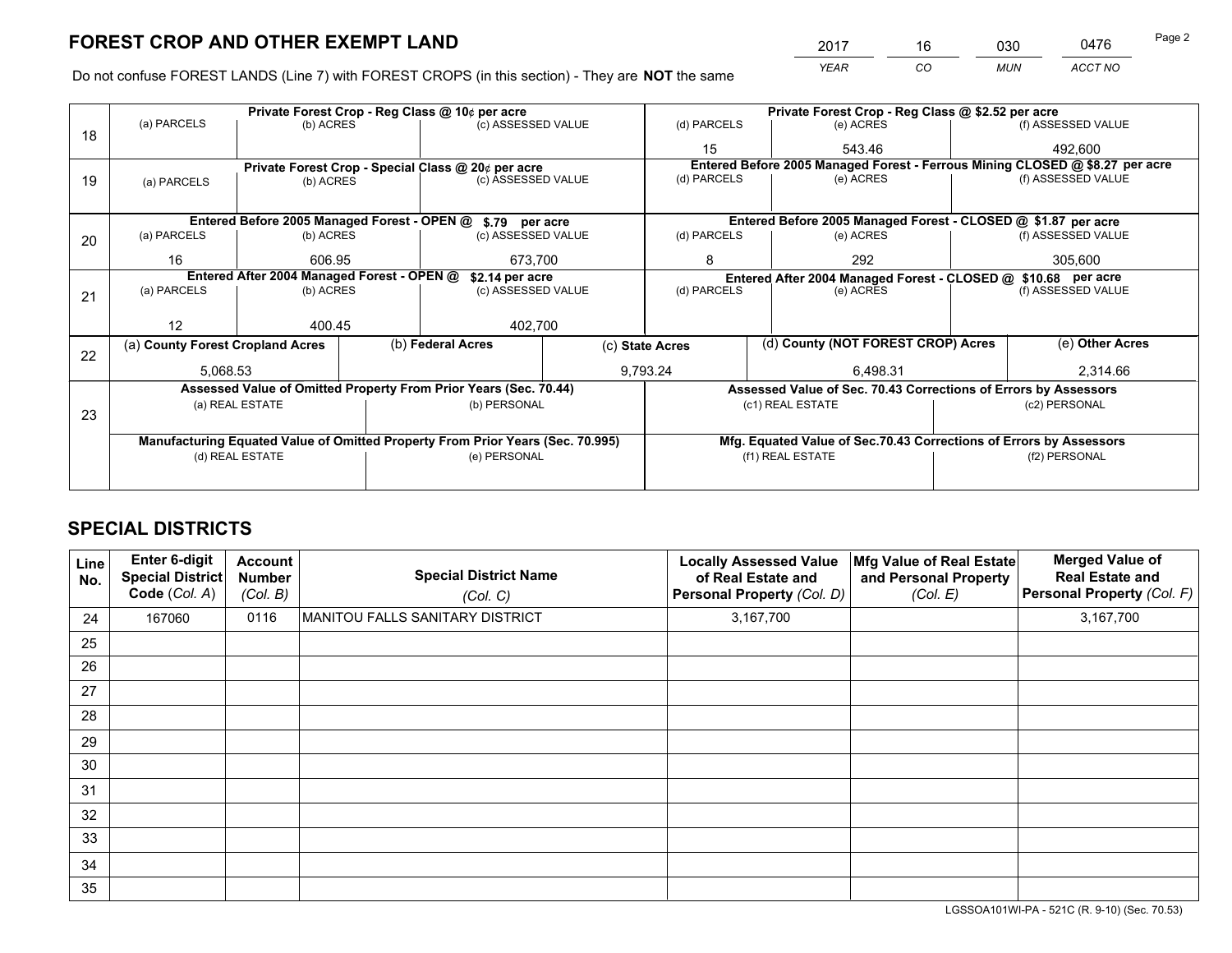|             |                                                          |                                             |                                                         | YEAR                                                                              | CO.<br><b>MUN</b>                                             | ACCT NO                                                                        |
|-------------|----------------------------------------------------------|---------------------------------------------|---------------------------------------------------------|-----------------------------------------------------------------------------------|---------------------------------------------------------------|--------------------------------------------------------------------------------|
| Line<br>No. | Enter 6-digit<br><b>School District</b><br>Code (Col. A) | <b>Account</b><br><b>Number</b><br>(Col. B) | <b>School District Name</b><br>(Col. C)                 | <b>Locally Assessed Value</b><br>of Real Estate and<br>Personal Property (Col. D) | Mfg Value of Real Estate<br>and Personal Property<br>(Col. E) | <b>Merged Value of</b><br><b>Real Estate and</b><br>Personal Property (Col. F) |
|             | A. SCHOOL DISTRICTS (K-8 and K-12)                       |                                             |                                                         |                                                                                   |                                                               |                                                                                |
| 36          | 165663                                                   | 0113                                        | <b>SCH D OF SUPERIOR</b>                                | 168,008,700                                                                       | 1,320,800                                                     | 169,329,500                                                                    |
| 37          |                                                          |                                             |                                                         |                                                                                   |                                                               |                                                                                |
| 38          |                                                          |                                             |                                                         |                                                                                   |                                                               |                                                                                |
| 39          |                                                          |                                             |                                                         |                                                                                   |                                                               |                                                                                |
| 40          |                                                          |                                             |                                                         |                                                                                   |                                                               |                                                                                |
| 41<br>42    |                                                          |                                             |                                                         |                                                                                   |                                                               |                                                                                |
| 43          |                                                          |                                             |                                                         |                                                                                   |                                                               |                                                                                |
| 44          |                                                          |                                             |                                                         |                                                                                   |                                                               |                                                                                |
| 45          |                                                          |                                             |                                                         |                                                                                   |                                                               |                                                                                |
| 46          |                                                          |                                             |                                                         |                                                                                   |                                                               |                                                                                |
| 47          |                                                          |                                             |                                                         |                                                                                   |                                                               |                                                                                |
| 48          |                                                          |                                             |                                                         |                                                                                   |                                                               |                                                                                |
| 49          |                                                          |                                             |                                                         |                                                                                   |                                                               |                                                                                |
| 50          |                                                          |                                             | TOTAL ASSESSED VALUE OF SCHOOL DISTRICTS (K-8 and K-12) | 168,008,700                                                                       | 1,320,800                                                     | 169,329,500                                                                    |
|             | <b>B.</b><br>UNION HIGH SCHOOL DISTRICTS                 |                                             |                                                         |                                                                                   |                                                               |                                                                                |
| 51          |                                                          |                                             |                                                         |                                                                                   |                                                               |                                                                                |
| 52          |                                                          |                                             |                                                         |                                                                                   |                                                               |                                                                                |
| 53<br>54    |                                                          |                                             |                                                         |                                                                                   |                                                               |                                                                                |
| 55          |                                                          |                                             | TOTAL ASSESSED VALUE OF UNION HIGH SCHOOLS              |                                                                                   |                                                               |                                                                                |
|             | C.<br><b>TECHNICAL COLLEGE DISTRICTS</b>                 |                                             |                                                         |                                                                                   |                                                               |                                                                                |
| 56          | 001700                                                   | 0016                                        | WISCONSIN INDIANHEAD TECH COLLEGE SHEL                  | 168,008,700                                                                       | 1,320,800                                                     | 169,329,500                                                                    |
| 57          |                                                          |                                             |                                                         |                                                                                   |                                                               |                                                                                |
| 58          |                                                          |                                             |                                                         |                                                                                   |                                                               |                                                                                |
| 59          |                                                          |                                             | TOTAL ASSESSED VALUE OF TECHNICAL COLLEGES              | 168,008,700                                                                       | 1,320,800                                                     | 169,329,500                                                                    |

16

030

 *I hereby certify, to the best of my knowledge and belief, this form is complete and correct.*

**SCHOOL DISTRICTS**

| Print name of preparer | Title                    |                | Date (MM / DD / CCYY) |
|------------------------|--------------------------|----------------|-----------------------|
|                        |                          |                |                       |
| Signature of preparer  | Contact Telephone Number | E-mail address |                       |
|                        | $\sim$                   |                |                       |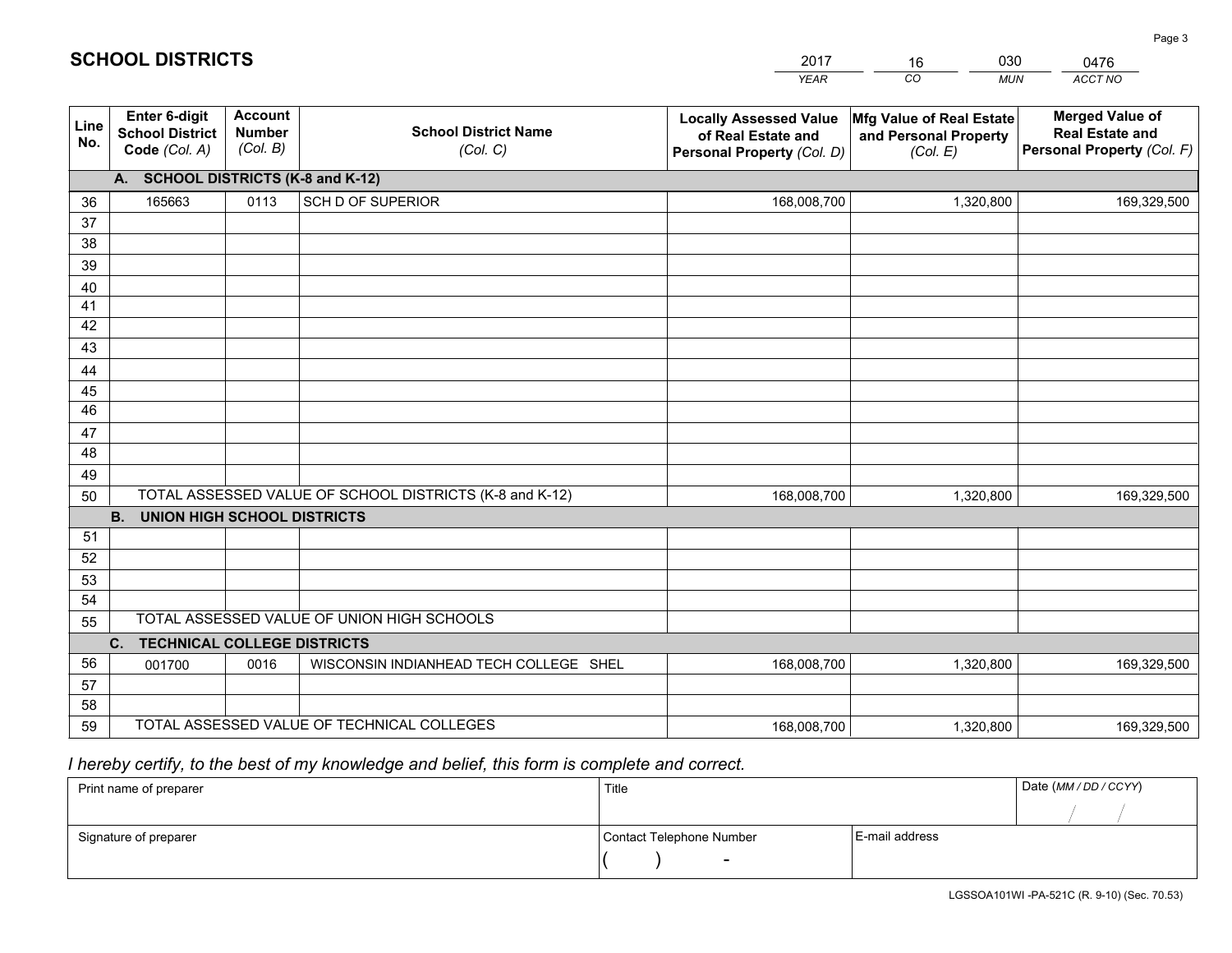### **HIGHLIGHTS**

- 1. Complete the Statement of Assessment after the Board of Review. Reflect any changes made there.
- 2. Use black ink to complete.
- 3. Line 16 must equal Line 50, Col D.
- 4. Line 55 must equal the total of K-8 schools listed on lines 36-49. Do not include K-12 schools in this comparision.
- 5. Line 59, Col. D must equal Line 16.
- 6. Special District, School District and Technical College District values must include both real estate and personal property. Examples of Special districts are: town sanitary districts, public inland lake protection and rehabilitation districts, and metropolitan sewerage districts.
- 7. DO NOT INCLUDE Manufacturing property values.DOR will print these values on the final SOA.

PATRICE STALVIG TOWN OF SUPERIOR 4917S STATE RD 35

PATRICE STALVIG<br>TOWN OF SUPERIOR 4917S STATE RD 35 SUPERIOR, WI 54880 - 9622

SUPERIOR, WI 54880 -

9622

 8. Accuracy of this form is very important. The values reported directly affect the equalized value DOR calculates for school and special districts.

### **Page 1:**

 If not prefilled, enter the tax year,county and municipal code,municipal type, municipal name and county name on the top of form.

Check the Amended box, if filing an amended / corrected SOA.

 Report the parcel count, acres and assessed value of taxable general property, total parcel count, (real and personal), total acres, and values from final figures set by the Board of Review.

- A. Real Estate land and improvements (buildings, etc.) is reported on lines 1 8, total line 9.
- B. Personal Property is reported on lines 11 14, Column D, total line 15.
- C. To complete this report, use the computer produced summary of the assessment roll that shows these amounts.
- D. Use whole numbers only.
- E. Add each line across and each column down to verify entries.

### **Page 2:**

- A. Report Special Items (not subject to general property tax).
- 1. Private Forest Croplands and Managed Forest Lands are reported on lines 18,19, 20 and 21. Be sure to report assessed values **NOT** taxes.
- 2. You should have copies of the orders of entry, orders of withdrawal, etc., to update your assessment roll.
	- 3. Show hundredths of acres (e.g. 39.75).
- 4. Tax exempt lands are reported on line 22.
- 5. Omitted property and sec. 70.43, Wis. Stats., corrections of errors by assessor are reported on line 23. Report real estate and personal property separately. These should be for **prior years**, not something found on the current assessment roll after the board of review.
- B. Special District (Lines 24-35) Include the value of both real and personal property.

 The Department of Revenue (DOR) preprints much of the information regarding names and codes for schools, special districts,etc. If a district is not listed, enter the name and value only, DOR will enter the proper code.

### **Page 3 School Districts:**

Include the value of both real and personal property.

Report School District (regular, elementary, union high school, and technical college).

- 1. Regular (K-12) and Elementary (K-8) school values are reported on lines 36-49, total on line 50.
- 2. Union High School (UHS) (use only if elementary schools are listed on lines 36-49) are reported on lines 51-54. UHS total value (line 55) must equal to the total **elementary school** values reported on lines 36-49. Do notinclude K-12 schools in this comparison.
- 3. Technical College values are reported on lines 56-58, total on line 59.
- 4. Use the computer summary that shows these amounts to complete this report.

#### **This form is due the second Monday in June. File this report only after your Board of Review is complete.**

 *If you have questions: Return forms to:*

 Email: lgs@wisconsin.gov Wisconsin Department of RevenueCall:  $(608)$  266-2569 or  $(608)$  264-6892 Fax number: (608) 264-6887 PO Box 8971

Local Government Services Section 6-97 Madison WI 53708-8971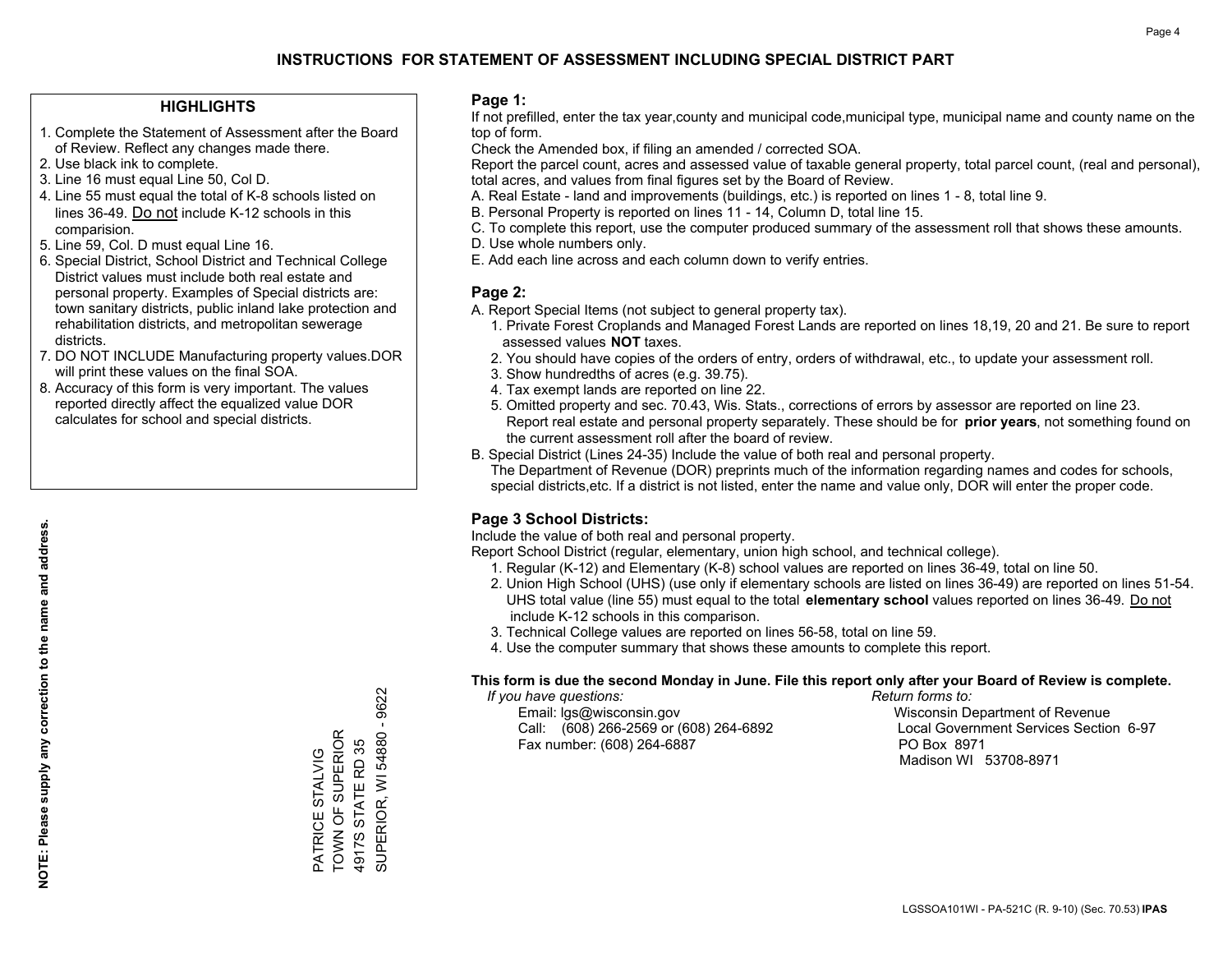**FINAL - EQUATED**

**STATEMENT OF ASSESSMENT FOR 2017** 

| 16  | กาว | 0477    |
|-----|-----|---------|
| CO. | MUN | ACCT NO |

|                | <b>FOR</b>                                                                                                                                                                                   | <b>TOWN OF</b><br>OF                                         | <b>WASCOTT</b>           |                           | <b>DOUGLAS COUNTY</b>               |                         |                      | <b>WHEN COMPLETING THIS DOCUMENT</b>     |  |
|----------------|----------------------------------------------------------------------------------------------------------------------------------------------------------------------------------------------|--------------------------------------------------------------|--------------------------|---------------------------|-------------------------------------|-------------------------|----------------------|------------------------------------------|--|
|                |                                                                                                                                                                                              | Town - Village - City                                        | <b>Municipality Name</b> |                           | <b>County Name</b>                  |                         |                      | DO NOT WRITE OVER X's OR IN SHADED AREAS |  |
|                |                                                                                                                                                                                              | <b>REAL ESTATE</b>                                           |                          | PARCEL COUNT              | NO. OF ACRES                        | <b>VALUE OF</b>         | <b>VALUE OF</b>      | TOTAL VALUE OF LAND                      |  |
| Line<br>No.    |                                                                                                                                                                                              | (See Lines 18 - 22 for<br>other Real Estate)                 |                          | TOTAL LAND   IMPROVEMENTS | <b>WHOLE</b><br><b>NUMBERS ONLY</b> | <b>LAND</b>             | <b>IMPROVEMENTS</b>  | AND IMPROVEMENTS                         |  |
|                |                                                                                                                                                                                              |                                                              | Col. A                   | Col. B                    | Col. C                              | Col. D                  | Col. E               | Col. F                                   |  |
| $\mathbf 1$    |                                                                                                                                                                                              | <b>RESIDENTIAL - Class 1</b>                                 | 1,648                    | 1,248                     | 5,995                               | 120,423,500             | 132,035,500          | 252,459,000                              |  |
| $\overline{2}$ |                                                                                                                                                                                              | <b>COMMERCIAL - Class 2</b>                                  | 32                       | 28                        | 232                                 | 2,665,400               | 5,435,000            | 8,100,400                                |  |
| 3              |                                                                                                                                                                                              | <b>MANUFACTURING - Class 3</b>                               | $\Omega$                 | $\Omega$                  | $\Omega$                            | 0                       | $\Omega$             | $\Omega$                                 |  |
| 4              |                                                                                                                                                                                              | <b>AGRICULTURAL - Class 4</b>                                | 14                       |                           | 182                                 | 26,800                  |                      | 26,800                                   |  |
| 5              |                                                                                                                                                                                              | <b>UNDEVELOPED - Class 5</b>                                 | 372                      |                           | 4,898                               | 905,900                 |                      | 905,900                                  |  |
| 6              |                                                                                                                                                                                              | AGRICULTURAL FOREST - Class 5m                               | 6                        |                           | 144                                 | 79,300                  |                      | 79,300                                   |  |
| $\overline{7}$ |                                                                                                                                                                                              | FOREST LANDS - Class 6                                       | 459                      |                           | 10,805                              | 21,009,600              |                      | 21,009,600                               |  |
| 8              |                                                                                                                                                                                              | OTHER - Class 7                                              | $\Omega$                 | 5                         | $\Omega$                            | $\mathbf{0}$            | 228,100              | 228,100                                  |  |
| 9              |                                                                                                                                                                                              | TOTAL - ALL COLUMNS                                          | 2,531                    | 1,281                     | 22,256                              | 145,110,500             | 137,698,600          | 282,809,100                              |  |
| 10             |                                                                                                                                                                                              | NUMBER OF PERSONAL PROPERTY ACCOUNTS IN ROLL                 |                          |                           | 58                                  | <b>LOCALLY ASSESSED</b> | <b>MANUFACTURING</b> | <b>MERGED</b>                            |  |
| 11             |                                                                                                                                                                                              | BOATS AND OTHER WATERCRAFT NOT EXEMPT - Code 1               |                          |                           |                                     | 8,900                   | 0                    | 8,900                                    |  |
| 12             |                                                                                                                                                                                              | MACHINERY, TOOLS AND PATTERNS - Code 2                       |                          |                           |                                     | 52,000                  | 0                    | 52,000                                   |  |
| 13             |                                                                                                                                                                                              | FURNITURE, FIXTURES AND EQUIPMENT - Code 3                   |                          |                           |                                     | 141,600                 | 0                    | 141,600                                  |  |
| 14             |                                                                                                                                                                                              | ALL OTHER PERSONAL PROPERTY NOT EXEMPT - Codes 4A, 4B, 4C    |                          |                           |                                     | 624,600                 | 0                    | 624,600                                  |  |
| 15             |                                                                                                                                                                                              | TOTAL OF PERSONAL PROPERTY NOT EXEMPT (Total of Lines 11-14) |                          |                           | 827,100                             | 0                       | 827,100              |                                          |  |
| 16             | AGGREGATE ASSESSED VALUE OF ALL PROPERTY SUBJECT TO THE GENERAL PROPERTY TAX (Total of Lines 9F and 15F)<br>MUST EQUAL TOTAL VALUE OF THE SCHOOL DISTRICTS (K-12 PLUS K-8) - Line 50, Col. F |                                                              |                          |                           |                                     |                         |                      | 283,636,200                              |  |
| 17             |                                                                                                                                                                                              | <b>BOARD OF REVIEW</b>                                       |                          |                           | Name of Assessor                    |                         | Telephone #          |                                          |  |
|                |                                                                                                                                                                                              | DATE OF FINAL ADJOURNMENT                                    | 09/07/2017               |                           | <b>ROGER KOSKI</b>                  |                         | (715) 835-1141       |                                          |  |

REMARKS

The Assessment Ratio to be used in calculating the estimated Fair Market Value on tax bills for this tax district is .964220298

This ratio should be used to convert assessed values to "Calculate Equalized Values" in Step 1 of the Lottery and Gaming Credit Calculations.<br>This ratio should be used in the "Computation of Tax Equivalent" schedule of the Commission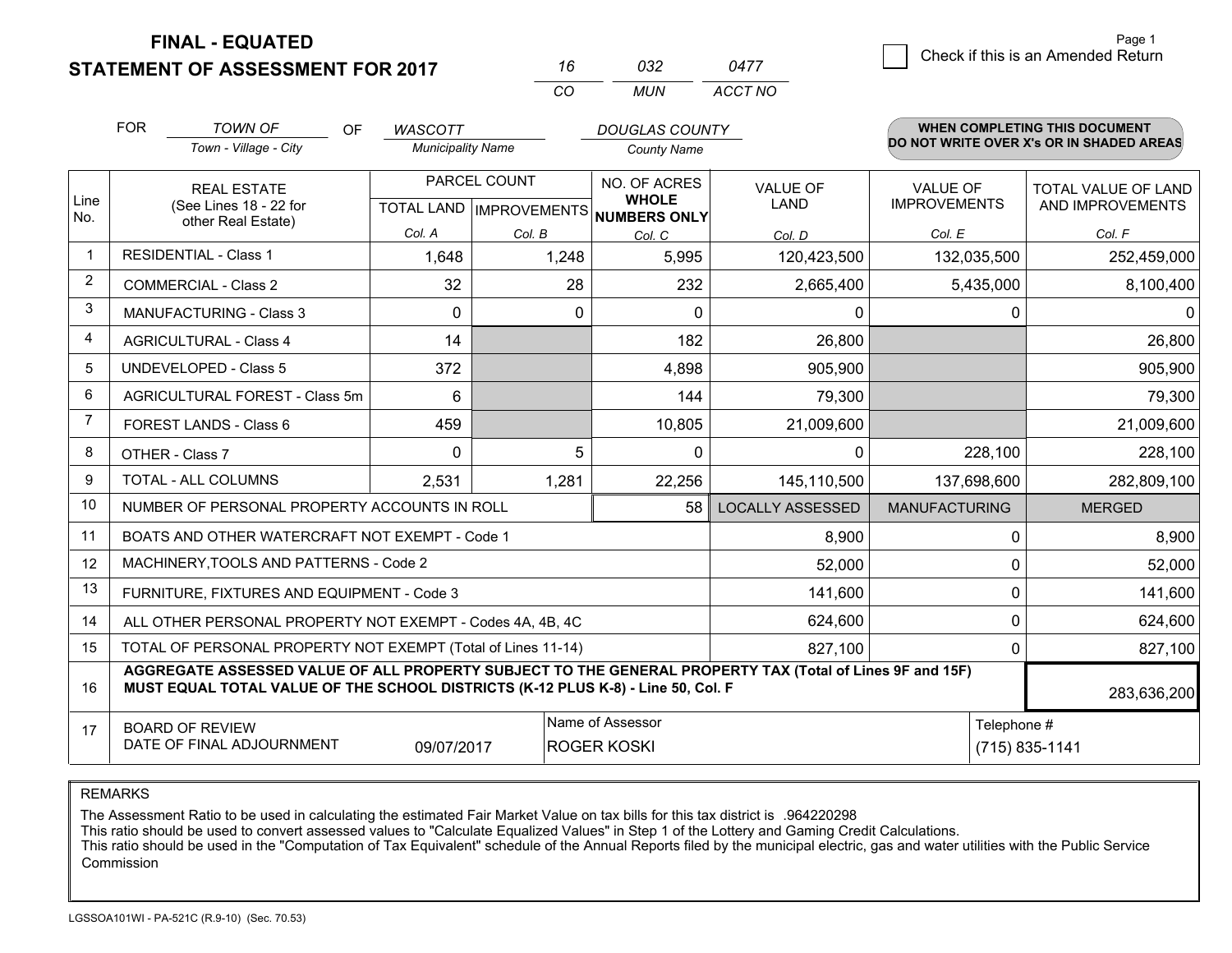*YEAR CO MUN ACCT NO* 2017 16 032 0477 Page 2

Do not confuse FOREST LANDS (Line 7) with FOREST CROPS (in this section) - They are **NOT** the same

|    | Private Forest Crop - Reg Class @ 10¢ per acre                                 |                 |  |                                                                  |  | Private Forest Crop - Reg Class @ \$2.52 per acre               |                                                               |                                                                    |                                                                              |  |
|----|--------------------------------------------------------------------------------|-----------------|--|------------------------------------------------------------------|--|-----------------------------------------------------------------|---------------------------------------------------------------|--------------------------------------------------------------------|------------------------------------------------------------------------------|--|
| 18 | (a) PARCELS                                                                    | (b) ACRES       |  | (c) ASSESSED VALUE                                               |  | (d) PARCELS                                                     | (e) ACRES                                                     |                                                                    | (f) ASSESSED VALUE                                                           |  |
|    |                                                                                |                 |  |                                                                  |  | 18                                                              | 813.8                                                         |                                                                    | 1,932,600                                                                    |  |
|    |                                                                                |                 |  | Private Forest Crop - Special Class @ 20¢ per acre               |  |                                                                 |                                                               |                                                                    | Entered Before 2005 Managed Forest - Ferrous Mining CLOSED @ \$8.27 per acre |  |
| 19 | (a) PARCELS                                                                    | (b) ACRES       |  | (c) ASSESSED VALUE                                               |  | (d) PARCELS                                                     | (e) ACRES                                                     |                                                                    | (f) ASSESSED VALUE                                                           |  |
|    |                                                                                |                 |  |                                                                  |  |                                                                 |                                                               |                                                                    |                                                                              |  |
|    |                                                                                |                 |  | Entered Before 2005 Managed Forest - OPEN @ \$.79 per acre       |  |                                                                 | Entered Before 2005 Managed Forest - CLOSED @ \$1.87 per acre |                                                                    |                                                                              |  |
| 20 | (a) PARCELS                                                                    | (b) ACRES       |  | (c) ASSESSED VALUE                                               |  | (d) PARCELS                                                     | (e) ACRES                                                     |                                                                    | (f) ASSESSED VALUE                                                           |  |
|    | 335                                                                            | 13.172.65       |  | 23,479,600                                                       |  | 42                                                              | 1.567.74                                                      |                                                                    | 2,796,000                                                                    |  |
|    | Entered After 2004 Managed Forest - OPEN @<br>\$2.14 per acre                  |                 |  | Entered After 2004 Managed Forest - CLOSED @ \$10.68 per acre    |  |                                                                 |                                                               |                                                                    |                                                                              |  |
| 21 | (a) PARCELS                                                                    | (b) ACRES       |  | (c) ASSESSED VALUE                                               |  | (d) PARCELS                                                     | (e) ACRES                                                     |                                                                    | (f) ASSESSED VALUE                                                           |  |
|    |                                                                                |                 |  |                                                                  |  |                                                                 |                                                               |                                                                    |                                                                              |  |
|    | 38                                                                             | 1,329.21        |  | 2,559,000                                                        |  | 77                                                              | 1,972.92                                                      |                                                                    | 6,718,900                                                                    |  |
| 22 | (a) County Forest Cropland Acres                                               |                 |  | (b) Federal Acres                                                |  | (c) State Acres                                                 | (d) County (NOT FOREST CROP) Acres                            |                                                                    | (e) Other Acres                                                              |  |
|    | 41,782.06                                                                      |                 |  | 182.21                                                           |  | 1,719.75<br>1.208.09                                            |                                                               |                                                                    | 449.82                                                                       |  |
|    |                                                                                |                 |  | Assessed Value of Omitted Property From Prior Years (Sec. 70.44) |  | Assessed Value of Sec. 70.43 Corrections of Errors by Assessors |                                                               |                                                                    |                                                                              |  |
| 23 |                                                                                | (a) REAL ESTATE |  | (b) PERSONAL                                                     |  |                                                                 | (c1) REAL ESTATE                                              |                                                                    | (c2) PERSONAL                                                                |  |
|    |                                                                                |                 |  |                                                                  |  |                                                                 |                                                               |                                                                    |                                                                              |  |
|    | Manufacturing Equated Value of Omitted Property From Prior Years (Sec. 70.995) |                 |  |                                                                  |  |                                                                 |                                                               | Mfg. Equated Value of Sec.70.43 Corrections of Errors by Assessors |                                                                              |  |
|    | (d) REAL ESTATE                                                                |                 |  | (e) PERSONAL                                                     |  | (f1) REAL ESTATE                                                |                                                               |                                                                    | (f2) PERSONAL                                                                |  |
|    |                                                                                |                 |  |                                                                  |  |                                                                 |                                                               |                                                                    |                                                                              |  |

## **SPECIAL DISTRICTS**

| Line<br>No. | Enter 6-digit<br>Special District<br>Code (Col. A) | <b>Account</b><br><b>Number</b> | <b>Special District Name</b> | <b>Locally Assessed Value</b><br>of Real Estate and | Mfg Value of Real Estate<br>and Personal Property | <b>Merged Value of</b><br><b>Real Estate and</b><br>Personal Property (Col. F) |
|-------------|----------------------------------------------------|---------------------------------|------------------------------|-----------------------------------------------------|---------------------------------------------------|--------------------------------------------------------------------------------|
|             |                                                    | (Col. B)                        | (Col. C)                     | Personal Property (Col. D)                          | (Col. E)                                          |                                                                                |
| 24          |                                                    |                                 |                              |                                                     |                                                   |                                                                                |
| 25          |                                                    |                                 |                              |                                                     |                                                   |                                                                                |
| 26          |                                                    |                                 |                              |                                                     |                                                   |                                                                                |
| 27          |                                                    |                                 |                              |                                                     |                                                   |                                                                                |
| 28          |                                                    |                                 |                              |                                                     |                                                   |                                                                                |
| 29          |                                                    |                                 |                              |                                                     |                                                   |                                                                                |
| 30          |                                                    |                                 |                              |                                                     |                                                   |                                                                                |
| 31          |                                                    |                                 |                              |                                                     |                                                   |                                                                                |
| 32          |                                                    |                                 |                              |                                                     |                                                   |                                                                                |
| 33          |                                                    |                                 |                              |                                                     |                                                   |                                                                                |
| 34          |                                                    |                                 |                              |                                                     |                                                   |                                                                                |
| 35          |                                                    |                                 |                              |                                                     |                                                   |                                                                                |

LGSSOA101WI-PA - 521C (R. 9-10) (Sec. 70.53)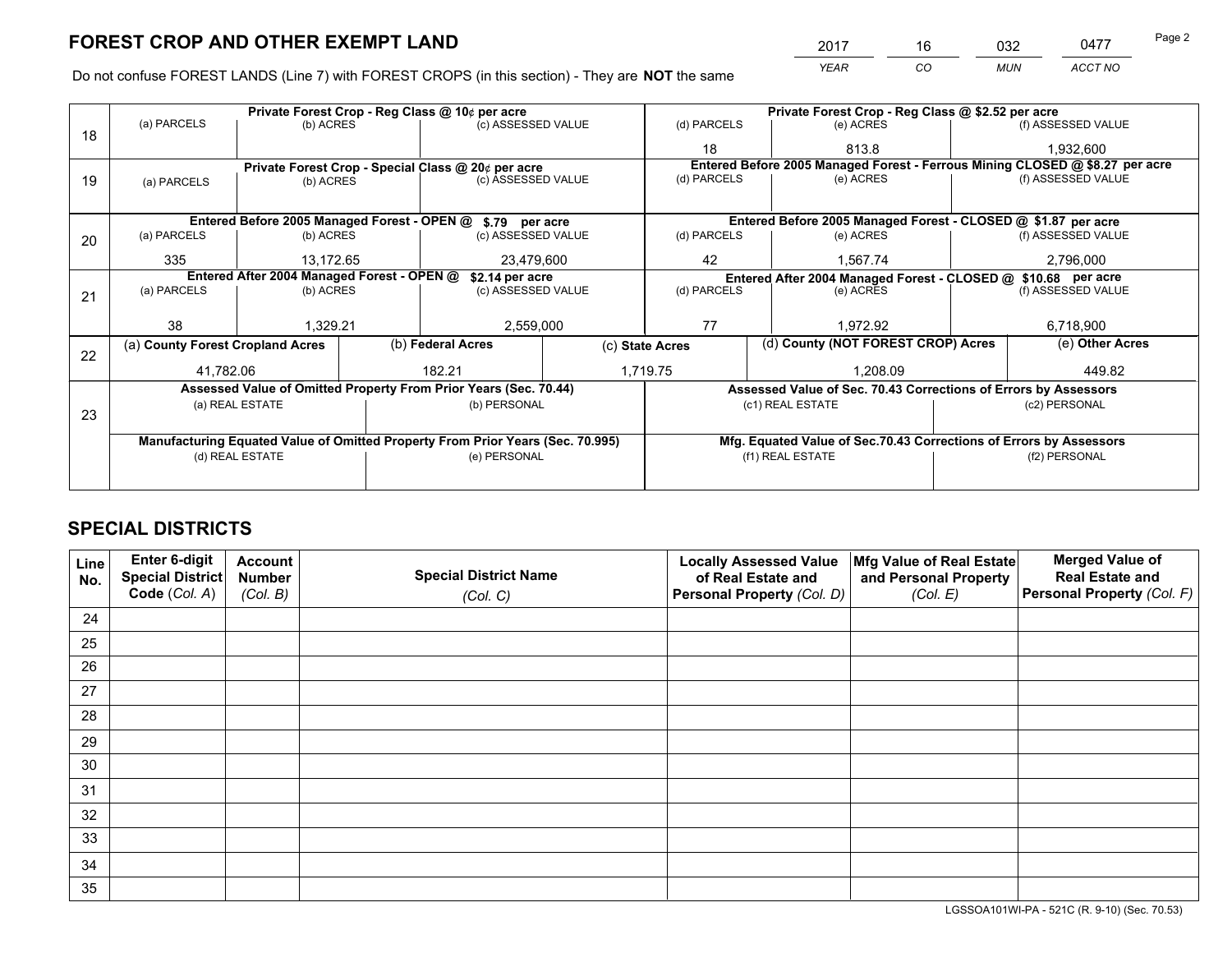|             |                                                          |                                             |                                                         | <b>YEAR</b>                                                                       | CO<br><b>MUN</b>                                              | ACCT NO                                                                        |  |
|-------------|----------------------------------------------------------|---------------------------------------------|---------------------------------------------------------|-----------------------------------------------------------------------------------|---------------------------------------------------------------|--------------------------------------------------------------------------------|--|
| Line<br>No. | Enter 6-digit<br><b>School District</b><br>Code (Col. A) | <b>Account</b><br><b>Number</b><br>(Col. B) | <b>School District Name</b><br>(Col. C)                 | <b>Locally Assessed Value</b><br>of Real Estate and<br>Personal Property (Col. D) | Mfg Value of Real Estate<br>and Personal Property<br>(Col. E) | <b>Merged Value of</b><br><b>Real Estate and</b><br>Personal Property (Col. F) |  |
|             | A. SCHOOL DISTRICTS (K-8 and K-12)                       |                                             |                                                         |                                                                                   |                                                               |                                                                                |  |
| 36          | 653654                                                   | 0391                                        | SCH D OF NORTHWOOD (MINONG)                             | 283,636,200                                                                       |                                                               | 283,636,200                                                                    |  |
| 37          |                                                          |                                             |                                                         |                                                                                   |                                                               |                                                                                |  |
| 38          |                                                          |                                             |                                                         |                                                                                   |                                                               |                                                                                |  |
| 39          |                                                          |                                             |                                                         |                                                                                   |                                                               |                                                                                |  |
| 40          |                                                          |                                             |                                                         |                                                                                   |                                                               |                                                                                |  |
| 41          |                                                          |                                             |                                                         |                                                                                   |                                                               |                                                                                |  |
| 42          |                                                          |                                             |                                                         |                                                                                   |                                                               |                                                                                |  |
| 43          |                                                          |                                             |                                                         |                                                                                   |                                                               |                                                                                |  |
| 44<br>45    |                                                          |                                             |                                                         |                                                                                   |                                                               |                                                                                |  |
| 46          |                                                          |                                             |                                                         |                                                                                   |                                                               |                                                                                |  |
| 47          |                                                          |                                             |                                                         |                                                                                   |                                                               |                                                                                |  |
| 48          |                                                          |                                             |                                                         |                                                                                   |                                                               |                                                                                |  |
| 49          |                                                          |                                             |                                                         |                                                                                   |                                                               |                                                                                |  |
| 50          |                                                          |                                             | TOTAL ASSESSED VALUE OF SCHOOL DISTRICTS (K-8 and K-12) | 283,636,200                                                                       |                                                               | 283,636,200                                                                    |  |
|             | <b>B.</b><br><b>UNION HIGH SCHOOL DISTRICTS</b>          |                                             |                                                         |                                                                                   |                                                               |                                                                                |  |
| 51          |                                                          |                                             |                                                         |                                                                                   |                                                               |                                                                                |  |
| 52          |                                                          |                                             |                                                         |                                                                                   |                                                               |                                                                                |  |
| 53          |                                                          |                                             |                                                         |                                                                                   |                                                               |                                                                                |  |
| 54          |                                                          |                                             |                                                         |                                                                                   |                                                               |                                                                                |  |
|             | TOTAL ASSESSED VALUE OF UNION HIGH SCHOOLS<br>55         |                                             |                                                         |                                                                                   |                                                               |                                                                                |  |
|             | C. TECHNICAL COLLEGE DISTRICTS                           |                                             |                                                         |                                                                                   |                                                               |                                                                                |  |
| 56          | 001700                                                   | 0016                                        | WISCONSIN INDIANHEAD TECH COLLEGE SHEL                  | 283,636,200                                                                       |                                                               | 283,636,200                                                                    |  |
| 57          |                                                          |                                             |                                                         |                                                                                   |                                                               |                                                                                |  |
| 58          |                                                          |                                             | TOTAL ASSESSED VALUE OF TECHNICAL COLLEGES              |                                                                                   |                                                               |                                                                                |  |
| 59          |                                                          |                                             |                                                         | 283,636,200                                                                       |                                                               | 283,636,200                                                                    |  |

16

032

# *I hereby certify, to the best of my knowledge and belief, this form is complete and correct.*

**SCHOOL DISTRICTS**

| Print name of preparer | Title                    |                | Date (MM / DD / CCYY) |
|------------------------|--------------------------|----------------|-----------------------|
|                        |                          |                |                       |
| Signature of preparer  | Contact Telephone Number | E-mail address |                       |
|                        | $\overline{\phantom{0}}$ |                |                       |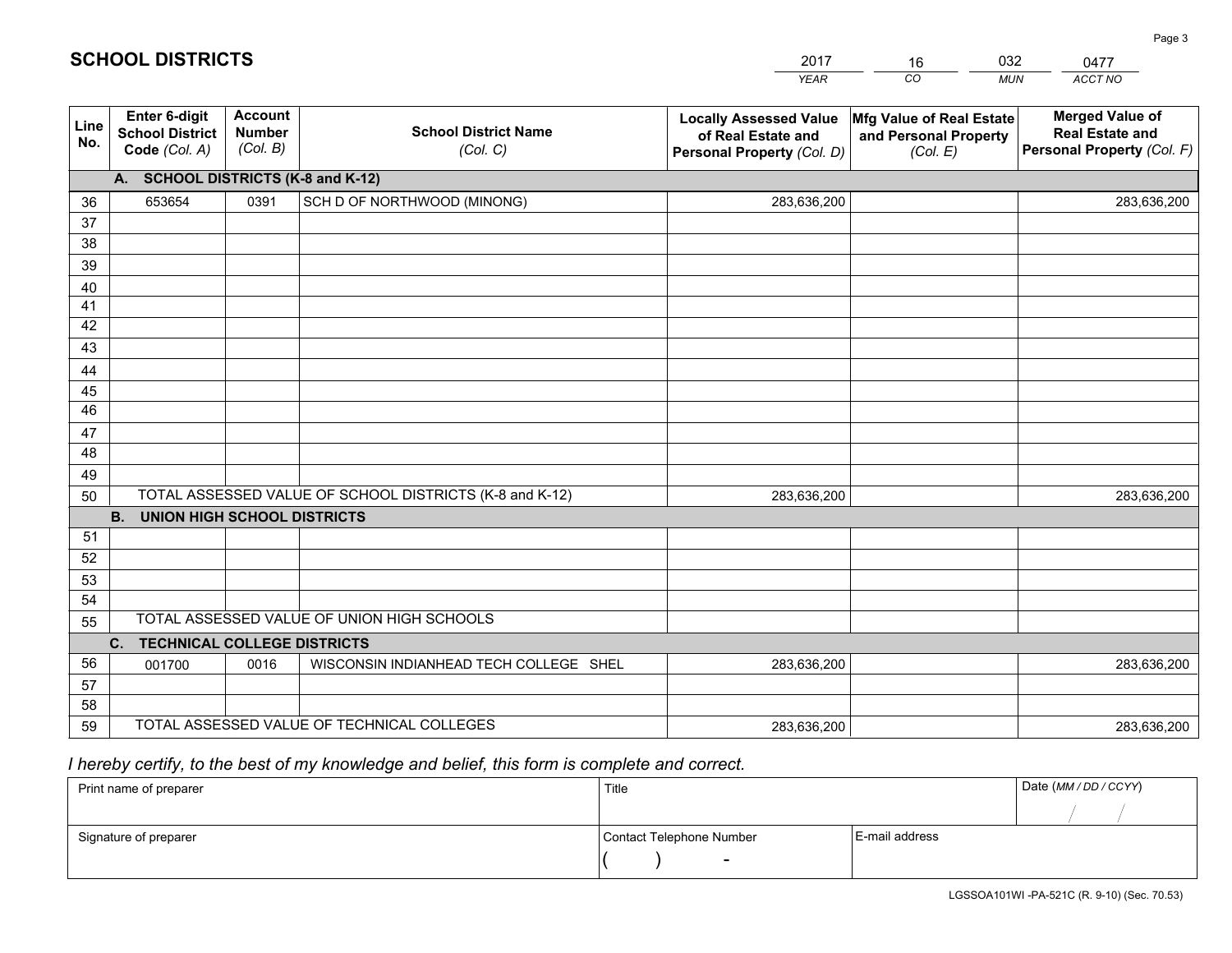### **HIGHLIGHTS**

- 1. Complete the Statement of Assessment after the Board of Review. Reflect any changes made there.
- 2. Use black ink to complete.
- 3. Line 16 must equal Line 50, Col D.
- 4. Line 55 must equal the total of K-8 schools listed on lines 36-49. Do not include K-12 schools in this comparision.
- 5. Line 59, Col. D must equal Line 16.
- 6. Special District, School District and Technical College District values must include both real estate and personal property. Examples of Special districts are: town sanitary districts, public inland lake protection and rehabilitation districts, and metropolitan sewerage districts.
- 7. DO NOT INCLUDE Manufacturing property values.DOR will print these values on the final SOA.

JEANNETTE ATKINSON TOWN OF WASCOTT

JEANNETTE ATKINSON TOWN OF WASCOTT

PO BOX 159

PO BOX 159

WASCOTT, WI 54890 - 0159

/VASCOTT, WI 54890 - 0159

 8. Accuracy of this form is very important. The values reported directly affect the equalized value DOR calculates for school and special districts.

### **Page 1:**

 If not prefilled, enter the tax year,county and municipal code,municipal type, municipal name and county name on the top of form.

Check the Amended box, if filing an amended / corrected SOA.

 Report the parcel count, acres and assessed value of taxable general property, total parcel count, (real and personal), total acres, and values from final figures set by the Board of Review.

- A. Real Estate land and improvements (buildings, etc.) is reported on lines 1 8, total line 9.
- B. Personal Property is reported on lines 11 14, Column D, total line 15.
- C. To complete this report, use the computer produced summary of the assessment roll that shows these amounts.
- D. Use whole numbers only.
- E. Add each line across and each column down to verify entries.

### **Page 2:**

- A. Report Special Items (not subject to general property tax).
- 1. Private Forest Croplands and Managed Forest Lands are reported on lines 18,19, 20 and 21. Be sure to report assessed values **NOT** taxes.
- 2. You should have copies of the orders of entry, orders of withdrawal, etc., to update your assessment roll.
	- 3. Show hundredths of acres (e.g. 39.75).
- 4. Tax exempt lands are reported on line 22.
- 5. Omitted property and sec. 70.43, Wis. Stats., corrections of errors by assessor are reported on line 23. Report real estate and personal property separately. These should be for **prior years**, not something found on the current assessment roll after the board of review.
- B. Special District (Lines 24-35) Include the value of both real and personal property.

 The Department of Revenue (DOR) preprints much of the information regarding names and codes for schools, special districts,etc. If a district is not listed, enter the name and value only, DOR will enter the proper code.

### **Page 3 School Districts:**

Include the value of both real and personal property.

Report School District (regular, elementary, union high school, and technical college).

- 1. Regular (K-12) and Elementary (K-8) school values are reported on lines 36-49, total on line 50.
- 2. Union High School (UHS) (use only if elementary schools are listed on lines 36-49) are reported on lines 51-54. UHS total value (line 55) must equal to the total **elementary school** values reported on lines 36-49. Do notinclude K-12 schools in this comparison.
- 3. Technical College values are reported on lines 56-58, total on line 59.
- 4. Use the computer summary that shows these amounts to complete this report.

#### **This form is due the second Monday in June. File this report only after your Board of Review is complete.**

 *If you have questions: Return forms to:*

 Email: lgs@wisconsin.gov Wisconsin Department of RevenueCall:  $(608)$  266-2569 or  $(608)$  264-6892 Fax number: (608) 264-6887 PO Box 8971

Local Government Services Section 6-97 Madison WI 53708-8971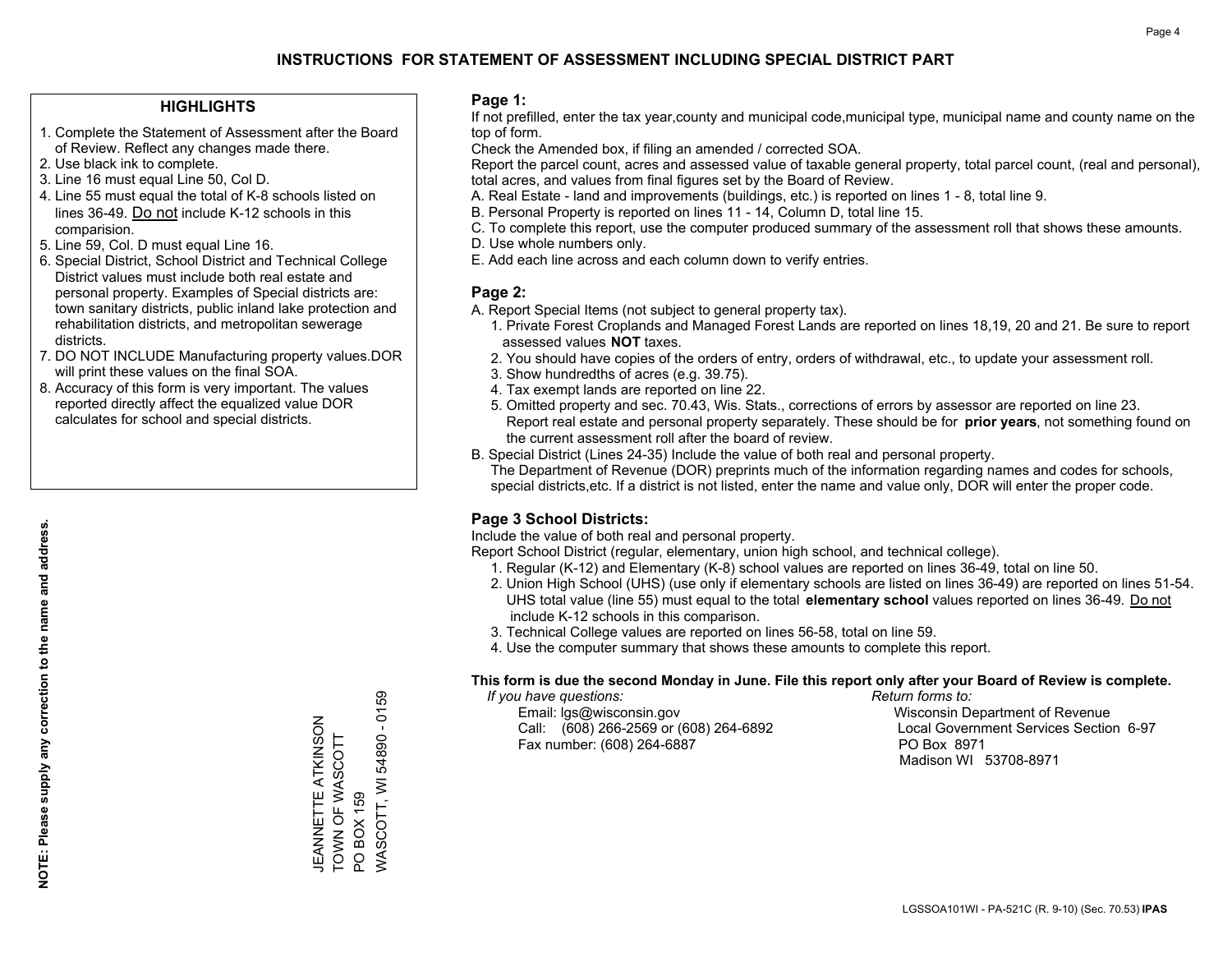**STATEMENT OF ASSESSMENT FOR 2017** 

**FINAL - EQUATED**

|   | Page 1                             |
|---|------------------------------------|
| 8 | Check if this is an Amended Return |

Page 1

|             | <b>FOR</b>                                                                                                                                                                                   | <b>VILLAGE OF</b><br><b>OF</b><br>Town - Village - City      | <b>LAKE NEBAGAMON</b><br><b>Municipality Name</b> |                                                      | <b>DOUGLAS COUNTY</b><br><b>County Name</b> |                                |                                        | <b>WHEN COMPLETING THIS DOCUMENT</b><br>DO NOT WRITE OVER X's OR IN SHADED AREAS |
|-------------|----------------------------------------------------------------------------------------------------------------------------------------------------------------------------------------------|--------------------------------------------------------------|---------------------------------------------------|------------------------------------------------------|---------------------------------------------|--------------------------------|----------------------------------------|----------------------------------------------------------------------------------|
| Line<br>No. | <b>REAL ESTATE</b><br>(See Lines 18 - 22 for                                                                                                                                                 |                                                              |                                                   | PARCEL COUNT<br>TOTAL LAND IMPROVEMENTS NUMBERS ONLY |                                             | <b>VALUE OF</b><br><b>LAND</b> | <b>VALUE OF</b><br><b>IMPROVEMENTS</b> | TOTAL VALUE OF LAND<br>AND IMPROVEMENTS                                          |
|             |                                                                                                                                                                                              | other Real Estate)                                           | Col. A                                            | Col. B                                               | Col. C                                      | Col. D                         | Col. E                                 | Col. F                                                                           |
| $\mathbf 1$ |                                                                                                                                                                                              | <b>RESIDENTIAL - Class 1</b>                                 | 976                                               | 745                                                  | 1,446                                       | 57,943,700                     | 82,361,400                             | 140,305,100                                                                      |
| 2           |                                                                                                                                                                                              | <b>COMMERCIAL - Class 2</b>                                  | 51                                                |                                                      | 33<br>233                                   | 2,034,600                      | 4,052,100                              | 6,086,700                                                                        |
| 3           |                                                                                                                                                                                              | <b>MANUFACTURING - Class 3</b>                               | 0                                                 |                                                      | 0<br>0                                      | $\mathbf{0}$                   | 0                                      | 0                                                                                |
| 4           |                                                                                                                                                                                              | <b>AGRICULTURAL - Class 4</b>                                |                                                   |                                                      | 5                                           | 600                            |                                        | 600                                                                              |
| 5           |                                                                                                                                                                                              | <b>UNDEVELOPED - Class 5</b>                                 | 198                                               |                                                      | 1,991                                       | 820,400                        |                                        | 820,400                                                                          |
| 6           |                                                                                                                                                                                              | AGRICULTURAL FOREST - Class 5m                               | $\Omega$                                          |                                                      | $\Omega$                                    | $\mathbf 0$                    |                                        | 0                                                                                |
| 7           |                                                                                                                                                                                              | FOREST LANDS - Class 6                                       | 182                                               |                                                      | 2,725                                       | 5,447,900                      |                                        | 5,447,900                                                                        |
| 8           | OTHER - Class 7                                                                                                                                                                              |                                                              | $\Omega$                                          |                                                      | 0<br>$\Omega$                               | $\mathbf{0}$                   | $\Omega$                               |                                                                                  |
| 9           |                                                                                                                                                                                              | <b>TOTAL - ALL COLUMNS</b>                                   | 1,408                                             | 778                                                  | 6,400                                       | 66,247,200                     | 86,413,500                             | 152,660,700                                                                      |
| 10          |                                                                                                                                                                                              | NUMBER OF PERSONAL PROPERTY ACCOUNTS IN ROLL                 |                                                   |                                                      | 73                                          | <b>LOCALLY ASSESSED</b>        | <b>MANUFACTURING</b>                   | <b>MERGED</b>                                                                    |
| 11          |                                                                                                                                                                                              | BOATS AND OTHER WATERCRAFT NOT EXEMPT - Code 1               |                                                   |                                                      |                                             | 40,950                         | $\Omega$                               | 40,950                                                                           |
| 12          |                                                                                                                                                                                              | MACHINERY, TOOLS AND PATTERNS - Code 2                       |                                                   |                                                      |                                             | 64,840                         | 0                                      | 64,840                                                                           |
| 13          |                                                                                                                                                                                              | FURNITURE, FIXTURES AND EQUIPMENT - Code 3                   |                                                   |                                                      |                                             | 77,062                         | 0                                      | 77,062                                                                           |
| 14          |                                                                                                                                                                                              | ALL OTHER PERSONAL PROPERTY NOT EXEMPT - Codes 4A, 4B, 4C    |                                                   |                                                      |                                             | 248,270                        | $\Omega$                               | 248,270                                                                          |
| 15          |                                                                                                                                                                                              | TOTAL OF PERSONAL PROPERTY NOT EXEMPT (Total of Lines 11-14) |                                                   |                                                      | 431,122                                     | 0                              | 431,122                                |                                                                                  |
| 16          | AGGREGATE ASSESSED VALUE OF ALL PROPERTY SUBJECT TO THE GENERAL PROPERTY TAX (Total of Lines 9F and 15F)<br>MUST EQUAL TOTAL VALUE OF THE SCHOOL DISTRICTS (K-12 PLUS K-8) - Line 50, Col. F |                                                              |                                                   |                                                      |                                             |                                |                                        | 153,091,822                                                                      |
| 17          | <b>BOARD OF REVIEW</b>                                                                                                                                                                       | DATE OF FINAL ADJOURNMENT                                    | 07/25/2017                                        | Name of Assessor<br><b>MARK GARLICK</b>              |                                             | Telephone #                    | (715) 287-3376                         |                                                                                  |

*CO*

*MUN*

*ACCT NO0478*

*<sup>16</sup> <sup>146</sup>*

REMARKS

The Assessment Ratio to be used in calculating the estimated Fair Market Value on tax bills for this tax district is .908741252<br>This ratio should be used to convert assessed values to "Calculate Equalized Values" in Step 1 Commission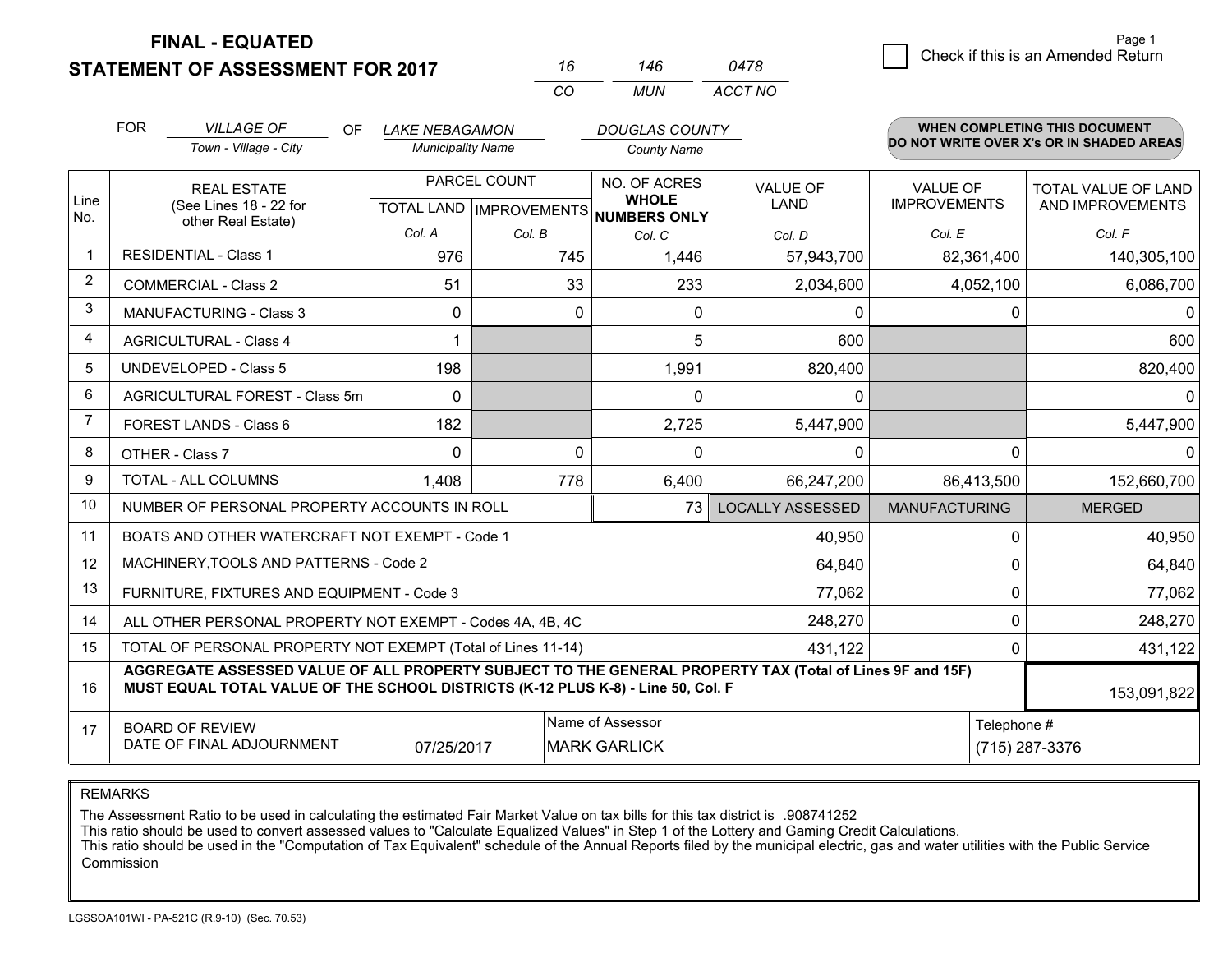*YEAR CO MUN ACCT NO* <sup>2017</sup> <sup>16</sup> <sup>146</sup> <sup>0478</sup>

Do not confuse FOREST LANDS (Line 7) with FOREST CROPS (in this section) - They are **NOT** the same

|    |                                                                                |                                             |  | Private Forest Crop - Reg Class @ 10¢ per acre                   |  | Private Forest Crop - Reg Class @ \$2.52 per acre     |                                                                              |                                                               |                    |  |
|----|--------------------------------------------------------------------------------|---------------------------------------------|--|------------------------------------------------------------------|--|-------------------------------------------------------|------------------------------------------------------------------------------|---------------------------------------------------------------|--------------------|--|
| 18 | (a) PARCELS                                                                    | (b) ACRES                                   |  | (c) ASSESSED VALUE                                               |  | (d) PARCELS                                           | (e) ACRES                                                                    |                                                               | (f) ASSESSED VALUE |  |
|    |                                                                                |                                             |  |                                                                  |  |                                                       |                                                                              |                                                               |                    |  |
|    |                                                                                |                                             |  | Private Forest Crop - Special Class @ 20¢ per acre               |  |                                                       | Entered Before 2005 Managed Forest - Ferrous Mining CLOSED @ \$8.27 per acre |                                                               |                    |  |
| 19 | (a) PARCELS                                                                    | (b) ACRES                                   |  | (c) ASSESSED VALUE                                               |  | (d) PARCELS                                           | (e) ACRES                                                                    |                                                               | (f) ASSESSED VALUE |  |
|    |                                                                                |                                             |  |                                                                  |  |                                                       |                                                                              |                                                               |                    |  |
|    |                                                                                | Entered Before 2005 Managed Forest - OPEN @ |  | \$.79 per acre                                                   |  |                                                       | Entered Before 2005 Managed Forest - CLOSED @ \$1.87 per acre                |                                                               |                    |  |
| 20 | (a) PARCELS                                                                    | (b) ACRES                                   |  | (c) ASSESSED VALUE                                               |  | (d) PARCELS                                           | (e) ACRES                                                                    |                                                               | (f) ASSESSED VALUE |  |
|    | Entered After 2004 Managed Forest - OPEN @<br>\$2.14 per acre                  |                                             |  |                                                                  |  |                                                       |                                                                              | Entered After 2004 Managed Forest - CLOSED @ \$10.68 per acre |                    |  |
| 21 | (a) PARCELS                                                                    | (b) ACRES                                   |  | (c) ASSESSED VALUE                                               |  | (d) PARCELS<br>(e) ACRES                              |                                                                              | (f) ASSESSED VALUE                                            |                    |  |
|    |                                                                                |                                             |  |                                                                  |  |                                                       |                                                                              |                                                               |                    |  |
|    |                                                                                | 40                                          |  | 48,000                                                           |  | 9                                                     | 254                                                                          |                                                               | 458,400            |  |
| 22 | (a) County Forest Cropland Acres                                               |                                             |  | (b) Federal Acres                                                |  | (d) County (NOT FOREST CROP) Acres<br>(c) State Acres |                                                                              |                                                               | (e) Other Acres    |  |
|    | 840                                                                            |                                             |  |                                                                  |  | 37                                                    |                                                                              |                                                               | 193.17             |  |
|    |                                                                                |                                             |  | Assessed Value of Omitted Property From Prior Years (Sec. 70.44) |  |                                                       | Assessed Value of Sec. 70.43 Corrections of Errors by Assessors              |                                                               |                    |  |
| 23 |                                                                                | (a) REAL ESTATE                             |  | (b) PERSONAL                                                     |  |                                                       | (c1) REAL ESTATE                                                             |                                                               | (c2) PERSONAL      |  |
|    |                                                                                |                                             |  |                                                                  |  |                                                       |                                                                              |                                                               |                    |  |
|    | Manufacturing Equated Value of Omitted Property From Prior Years (Sec. 70.995) |                                             |  |                                                                  |  |                                                       | Mfg. Equated Value of Sec.70.43 Corrections of Errors by Assessors           |                                                               |                    |  |
|    | (d) REAL ESTATE                                                                |                                             |  | (e) PERSONAL                                                     |  | (f1) REAL ESTATE                                      |                                                                              | (f2) PERSONAL                                                 |                    |  |
|    |                                                                                |                                             |  |                                                                  |  |                                                       |                                                                              |                                                               |                    |  |

## **SPECIAL DISTRICTS**

| Line<br>No. | Enter 6-digit<br>Special District<br>Code (Col. A) | <b>Account</b><br><b>Number</b> | <b>Special District Name</b> | <b>Locally Assessed Value</b><br>of Real Estate and | Mfg Value of Real Estate<br>and Personal Property | <b>Merged Value of</b><br><b>Real Estate and</b><br>Personal Property (Col. F) |
|-------------|----------------------------------------------------|---------------------------------|------------------------------|-----------------------------------------------------|---------------------------------------------------|--------------------------------------------------------------------------------|
|             |                                                    | (Col. B)                        | (Col. C)                     | Personal Property (Col. D)                          | (Col. E)                                          |                                                                                |
| 24          |                                                    |                                 |                              |                                                     |                                                   |                                                                                |
| 25          |                                                    |                                 |                              |                                                     |                                                   |                                                                                |
| 26          |                                                    |                                 |                              |                                                     |                                                   |                                                                                |
| 27          |                                                    |                                 |                              |                                                     |                                                   |                                                                                |
| 28          |                                                    |                                 |                              |                                                     |                                                   |                                                                                |
| 29          |                                                    |                                 |                              |                                                     |                                                   |                                                                                |
| 30          |                                                    |                                 |                              |                                                     |                                                   |                                                                                |
| 31          |                                                    |                                 |                              |                                                     |                                                   |                                                                                |
| 32          |                                                    |                                 |                              |                                                     |                                                   |                                                                                |
| 33          |                                                    |                                 |                              |                                                     |                                                   |                                                                                |
| 34          |                                                    |                                 |                              |                                                     |                                                   |                                                                                |
| 35          |                                                    |                                 |                              |                                                     |                                                   |                                                                                |

LGSSOA101WI-PA - 521C (R. 9-10) (Sec. 70.53)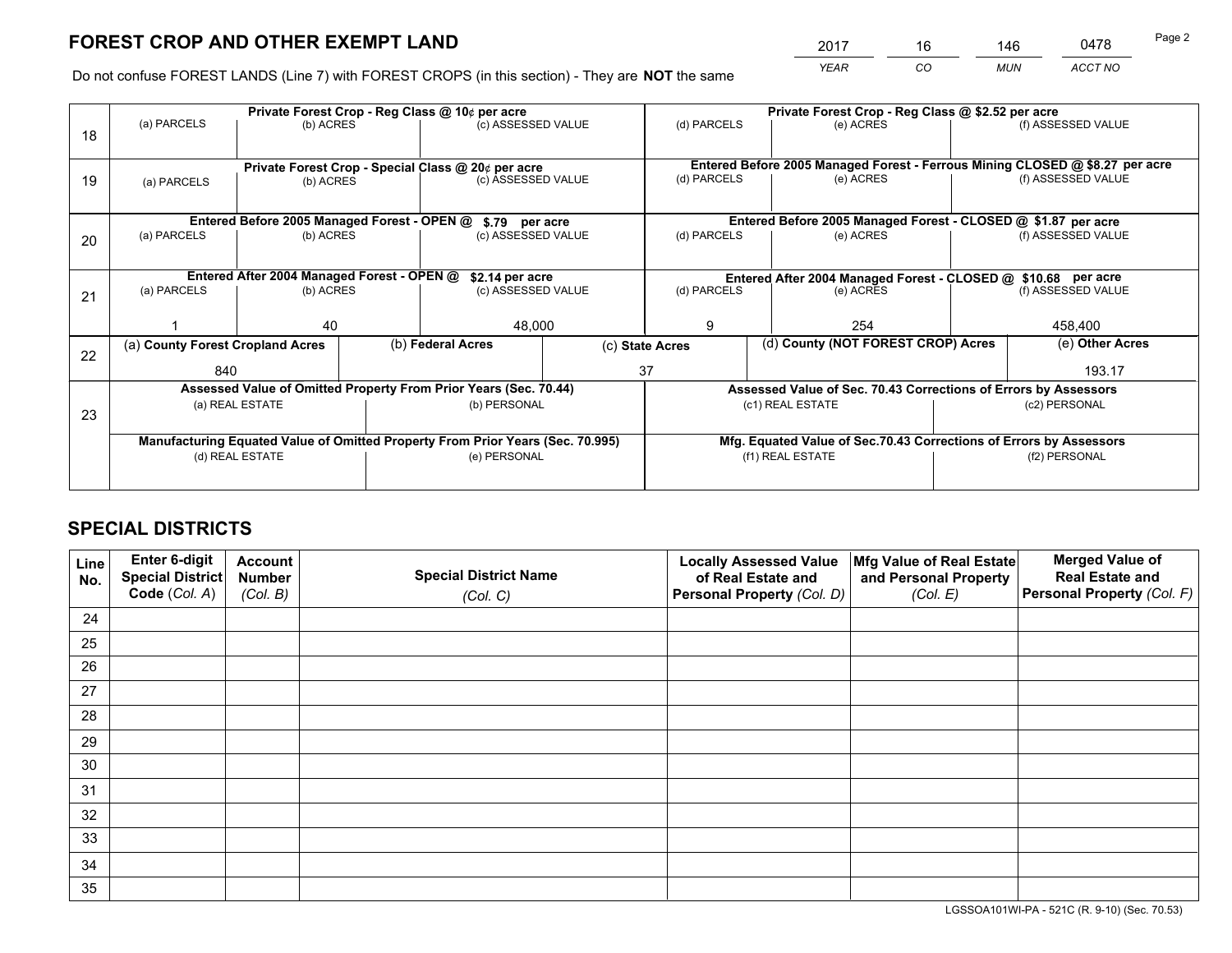|             |                                                          |                                             |                                                         | <b>YEAR</b>                                                                       | CO<br><b>MUN</b>                                              | ACCT NO                                                                        |
|-------------|----------------------------------------------------------|---------------------------------------------|---------------------------------------------------------|-----------------------------------------------------------------------------------|---------------------------------------------------------------|--------------------------------------------------------------------------------|
| Line<br>No. | Enter 6-digit<br><b>School District</b><br>Code (Col. A) | <b>Account</b><br><b>Number</b><br>(Col. B) | <b>School District Name</b><br>(Col. C)                 | <b>Locally Assessed Value</b><br>of Real Estate and<br>Personal Property (Col. D) | Mfg Value of Real Estate<br>and Personal Property<br>(Col. E) | <b>Merged Value of</b><br><b>Real Estate and</b><br>Personal Property (Col. F) |
|             | A. SCHOOL DISTRICTS (K-8 and K-12)                       |                                             |                                                         |                                                                                   |                                                               |                                                                                |
| 36          | 163297                                                   | 0111                                        | <b>SCH D OF MAPLE</b>                                   | 153,091,822                                                                       |                                                               | 153,091,822                                                                    |
| 37          |                                                          |                                             |                                                         |                                                                                   |                                                               |                                                                                |
| 38          |                                                          |                                             |                                                         |                                                                                   |                                                               |                                                                                |
| 39          |                                                          |                                             |                                                         |                                                                                   |                                                               |                                                                                |
| 40          |                                                          |                                             |                                                         |                                                                                   |                                                               |                                                                                |
| 41          |                                                          |                                             |                                                         |                                                                                   |                                                               |                                                                                |
| 42          |                                                          |                                             |                                                         |                                                                                   |                                                               |                                                                                |
| 43          |                                                          |                                             |                                                         |                                                                                   |                                                               |                                                                                |
| 44          |                                                          |                                             |                                                         |                                                                                   |                                                               |                                                                                |
| 45          |                                                          |                                             |                                                         |                                                                                   |                                                               |                                                                                |
| 46          |                                                          |                                             |                                                         |                                                                                   |                                                               |                                                                                |
| 47<br>48    |                                                          |                                             |                                                         |                                                                                   |                                                               |                                                                                |
| 49          |                                                          |                                             |                                                         |                                                                                   |                                                               |                                                                                |
| 50          |                                                          |                                             | TOTAL ASSESSED VALUE OF SCHOOL DISTRICTS (K-8 and K-12) | 153,091,822                                                                       |                                                               | 153,091,822                                                                    |
|             | <b>B.</b><br><b>UNION HIGH SCHOOL DISTRICTS</b>          |                                             |                                                         |                                                                                   |                                                               |                                                                                |
| 51          |                                                          |                                             |                                                         |                                                                                   |                                                               |                                                                                |
| 52          |                                                          |                                             |                                                         |                                                                                   |                                                               |                                                                                |
| 53          |                                                          |                                             |                                                         |                                                                                   |                                                               |                                                                                |
| 54          |                                                          |                                             |                                                         |                                                                                   |                                                               |                                                                                |
| 55          |                                                          |                                             | TOTAL ASSESSED VALUE OF UNION HIGH SCHOOLS              |                                                                                   |                                                               |                                                                                |
|             | C. TECHNICAL COLLEGE DISTRICTS                           |                                             |                                                         |                                                                                   |                                                               |                                                                                |
| 56          | 001700                                                   | 0016                                        | WISCONSIN INDIANHEAD TECH COLLEGE SHEL                  | 153,091,822                                                                       |                                                               | 153,091,822                                                                    |
| 57          |                                                          |                                             |                                                         |                                                                                   |                                                               |                                                                                |
| 58          |                                                          |                                             |                                                         |                                                                                   |                                                               |                                                                                |
| 59          |                                                          |                                             | TOTAL ASSESSED VALUE OF TECHNICAL COLLEGES              | 153,091,822                                                                       |                                                               | 153,091,822                                                                    |

16

146

# *I hereby certify, to the best of my knowledge and belief, this form is complete and correct.*

**SCHOOL DISTRICTS**

| Print name of preparer | Title                    |                | Date (MM / DD / CCYY) |
|------------------------|--------------------------|----------------|-----------------------|
|                        |                          |                |                       |
| Signature of preparer  | Contact Telephone Number | E-mail address |                       |
|                        | $\sim$                   |                |                       |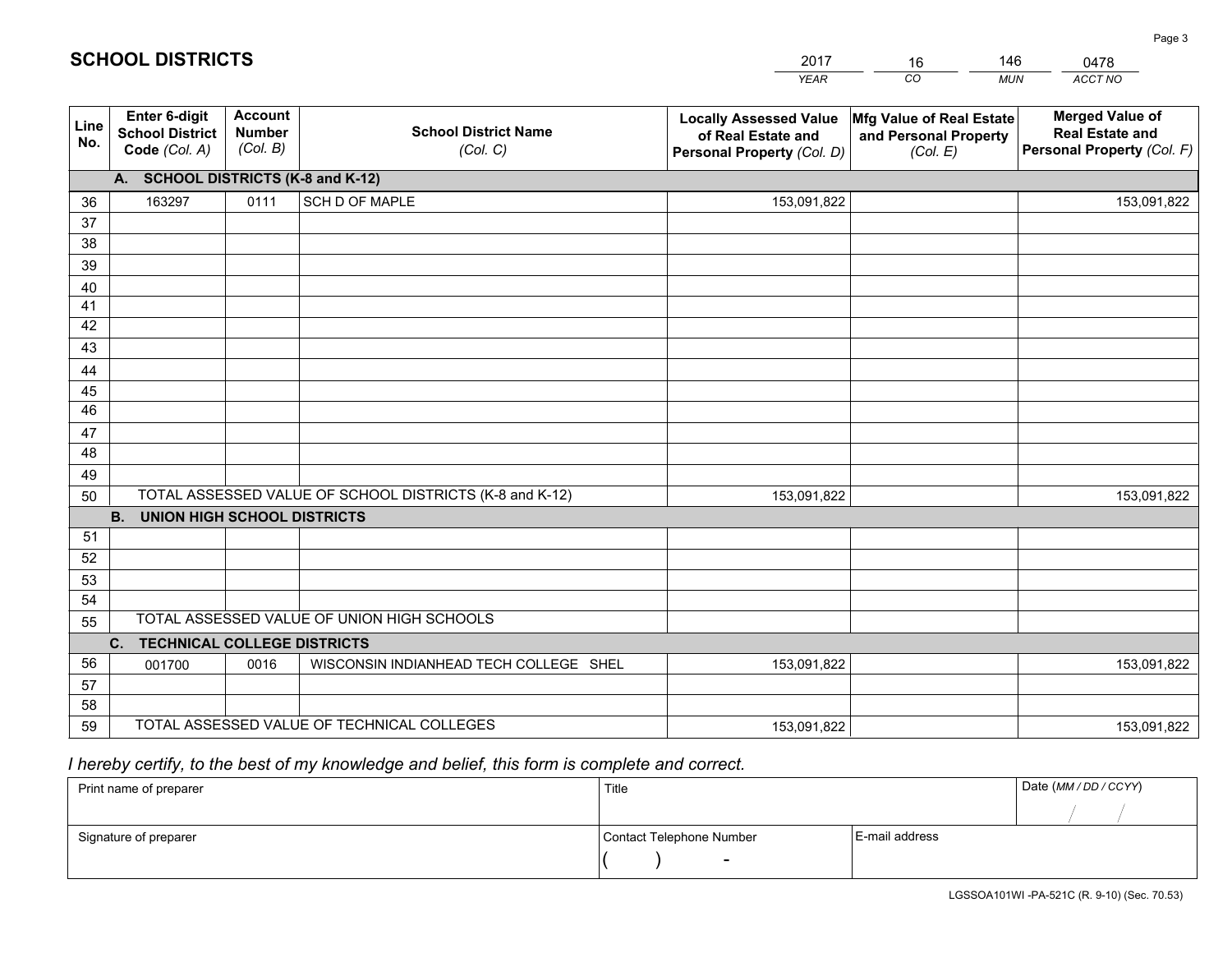### **HIGHLIGHTS**

- 1. Complete the Statement of Assessment after the Board of Review. Reflect any changes made there.
- 2. Use black ink to complete.
- 3. Line 16 must equal Line 50, Col D.
- 4. Line 55 must equal the total of K-8 schools listed on lines 36-49. Do not include K-12 schools in this comparision.
- 5. Line 59, Col. D must equal Line 16.
- 6. Special District, School District and Technical College District values must include both real estate and personal property. Examples of Special districts are: town sanitary districts, public inland lake protection and rehabilitation districts, and metropolitan sewerage districts.
- 7. DO NOT INCLUDE Manufacturing property values.DOR will print these values on the final SOA.

AMY HUBER

VILLAGE OF LAKE NEBAGAMON 11596 E WATERFRONT DRIVE LAKE NEBAGAMON, WI 54849

AMY HUBER<br>VILLAGE OF LAKE NEBAGAMON 11596 E WATERFRONT DRIVE AKE NEBAGAMON, WI 54849

 8. Accuracy of this form is very important. The values reported directly affect the equalized value DOR calculates for school and special districts.

### **Page 1:**

 If not prefilled, enter the tax year,county and municipal code,municipal type, municipal name and county name on the top of form.

Check the Amended box, if filing an amended / corrected SOA.

 Report the parcel count, acres and assessed value of taxable general property, total parcel count, (real and personal), total acres, and values from final figures set by the Board of Review.

- A. Real Estate land and improvements (buildings, etc.) is reported on lines 1 8, total line 9.
- B. Personal Property is reported on lines 11 14, Column D, total line 15.
- C. To complete this report, use the computer produced summary of the assessment roll that shows these amounts.
- D. Use whole numbers only.
- E. Add each line across and each column down to verify entries.

### **Page 2:**

- A. Report Special Items (not subject to general property tax).
- 1. Private Forest Croplands and Managed Forest Lands are reported on lines 18,19, 20 and 21. Be sure to report assessed values **NOT** taxes.
- 2. You should have copies of the orders of entry, orders of withdrawal, etc., to update your assessment roll.
	- 3. Show hundredths of acres (e.g. 39.75).
- 4. Tax exempt lands are reported on line 22.
- 5. Omitted property and sec. 70.43, Wis. Stats., corrections of errors by assessor are reported on line 23. Report real estate and personal property separately. These should be for **prior years**, not something found on the current assessment roll after the board of review.
- B. Special District (Lines 24-35) Include the value of both real and personal property.
- The Department of Revenue (DOR) preprints much of the information regarding names and codes for schools, special districts,etc. If a district is not listed, enter the name and value only, DOR will enter the proper code.

### **Page 3 School Districts:**

Include the value of both real and personal property.

Report School District (regular, elementary, union high school, and technical college).

- 1. Regular (K-12) and Elementary (K-8) school values are reported on lines 36-49, total on line 50.
- 2. Union High School (UHS) (use only if elementary schools are listed on lines 36-49) are reported on lines 51-54. UHS total value (line 55) must equal to the total **elementary school** values reported on lines 36-49. Do notinclude K-12 schools in this comparison.
- 3. Technical College values are reported on lines 56-58, total on line 59.
- 4. Use the computer summary that shows these amounts to complete this report.

#### **This form is due the second Monday in June. File this report only after your Board of Review is complete.**

 *If you have questions: Return forms to:*

 Email: lgs@wisconsin.gov Wisconsin Department of RevenueCall:  $(608)$  266-2569 or  $(608)$  264-6892 Fax number: (608) 264-6887 PO Box 8971

Local Government Services Section 6-97 Madison WI 53708-8971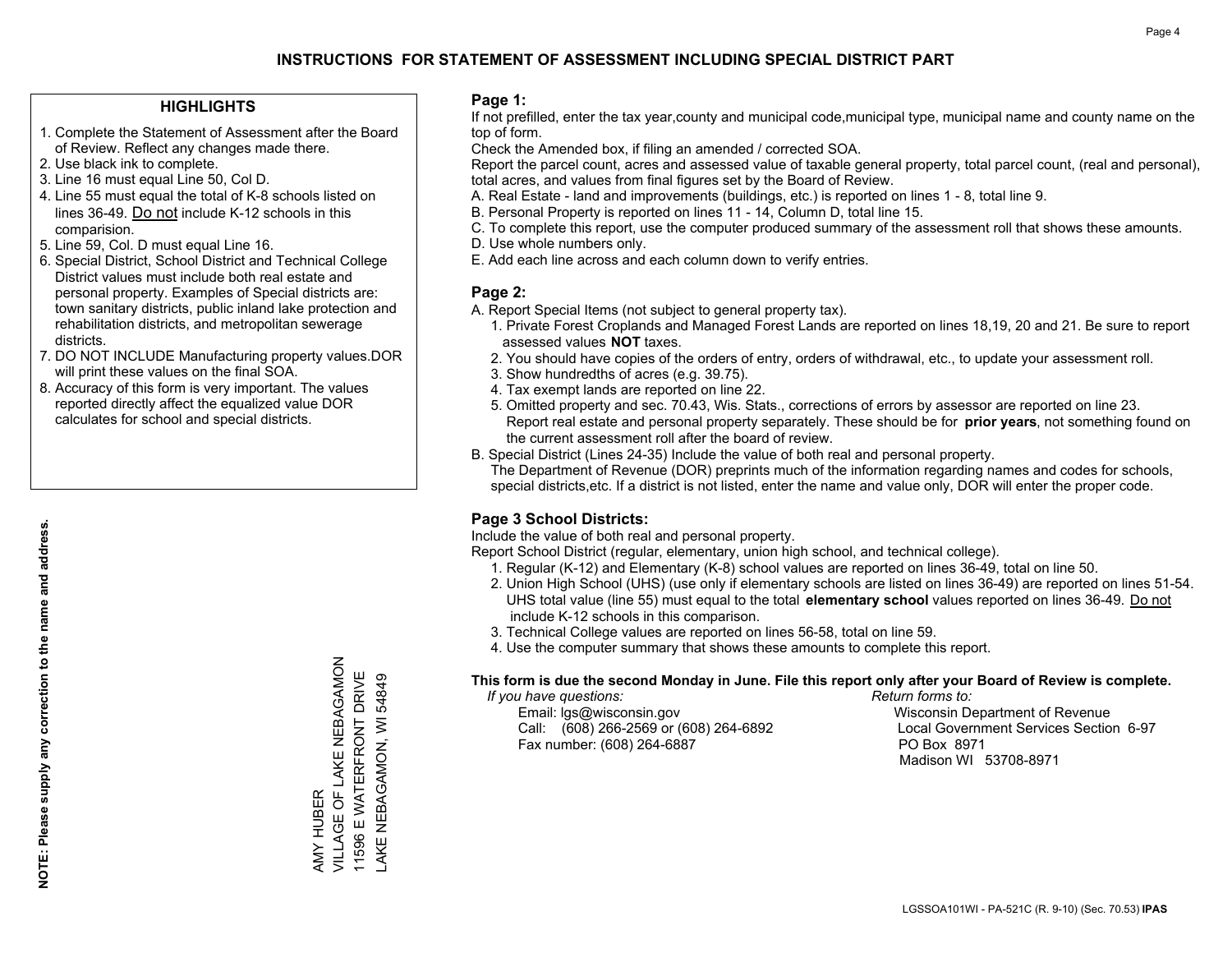**FINAL - EQUATED**

**STATEMENT OF ASSESSMENT FOR 2017** 

| 16  | 165 | 0479    |
|-----|-----|---------|
| CO. | MUN | ACCT NO |

|             | <b>FOR</b>                                                                                                                                                                                                 | <b>VILLAGE OF</b><br><b>OF</b>                            | <b>OLIVER</b>            |          | <b>DOUGLAS COUNTY</b>                               |                      |                     | <b>WHEN COMPLETING THIS DOCUMENT</b><br>DO NOT WRITE OVER X's OR IN SHADED AREAS |
|-------------|------------------------------------------------------------------------------------------------------------------------------------------------------------------------------------------------------------|-----------------------------------------------------------|--------------------------|----------|-----------------------------------------------------|----------------------|---------------------|----------------------------------------------------------------------------------|
|             |                                                                                                                                                                                                            | Town - Village - City                                     | <b>Municipality Name</b> |          | <b>County Name</b>                                  |                      |                     |                                                                                  |
|             | <b>REAL ESTATE</b>                                                                                                                                                                                         |                                                           | PARCEL COUNT             |          | NO. OF ACRES                                        | <b>VALUE OF</b>      | <b>VALUE OF</b>     | <b>TOTAL VALUE OF LAND</b>                                                       |
| Line<br>No. |                                                                                                                                                                                                            | (See Lines 18 - 22 for<br>other Real Estate)              |                          |          | <b>WHOLE</b><br>TOTAL LAND MPROVEMENTS NUMBERS ONLY | <b>LAND</b>          | <b>IMPROVEMENTS</b> | AND IMPROVEMENTS                                                                 |
|             |                                                                                                                                                                                                            |                                                           | Col. A                   | Col. B   | Col. C                                              | Col. D               | Col. E              | Col. F                                                                           |
| $\mathbf 1$ |                                                                                                                                                                                                            | <b>RESIDENTIAL - Class 1</b>                              | 433                      | 166      | 207                                                 | 4,106,300            | 18,305,400          | 22,411,700                                                                       |
| 2           |                                                                                                                                                                                                            | <b>COMMERCIAL - Class 2</b>                               | 14                       | 12       | 11                                                  | 297,300              | 1,451,500           | 1,748,800                                                                        |
| 3           |                                                                                                                                                                                                            | <b>MANUFACTURING - Class 3</b>                            | $\Omega$                 | $\Omega$ | $\Omega$                                            | 0                    | $\Omega$            | 0                                                                                |
| 4           |                                                                                                                                                                                                            | <b>AGRICULTURAL - Class 4</b>                             | $\Omega$                 |          | $\Omega$                                            | 0                    |                     | $\Omega$                                                                         |
| 5           |                                                                                                                                                                                                            | <b>UNDEVELOPED - Class 5</b>                              | $\Omega$                 |          | $\Omega$                                            | 0                    |                     | $\mathbf{0}$                                                                     |
| 6           |                                                                                                                                                                                                            | AGRICULTURAL FOREST - Class 5m                            | $\Omega$                 |          | $\Omega$                                            | 0                    |                     | $\mathbf{0}$                                                                     |
| 7           |                                                                                                                                                                                                            | FOREST LANDS - Class 6                                    | 0                        |          | $\Omega$                                            | 0                    |                     | $\mathbf 0$                                                                      |
| 8           |                                                                                                                                                                                                            | OTHER - Class 7                                           | $\Omega$                 | $\Omega$ | $\Omega$                                            | $\Omega$             | $\Omega$            | $\Omega$                                                                         |
| 9           | TOTAL - ALL COLUMNS                                                                                                                                                                                        |                                                           | 447                      | 178      | 218                                                 | 4,403,600            | 19,756,900          | 24,160,500                                                                       |
| 10          |                                                                                                                                                                                                            | NUMBER OF PERSONAL PROPERTY ACCOUNTS IN ROLL              |                          |          | <b>LOCALLY ASSESSED</b>                             | <b>MANUFACTURING</b> | <b>MERGED</b>       |                                                                                  |
| 11          |                                                                                                                                                                                                            | BOATS AND OTHER WATERCRAFT NOT EXEMPT - Code 1            |                          |          |                                                     | 0                    | 0                   | $\mathbf{0}$                                                                     |
| 12          |                                                                                                                                                                                                            | MACHINERY, TOOLS AND PATTERNS - Code 2                    |                          |          |                                                     | 11,100               | 0                   | 11,100                                                                           |
| 13          |                                                                                                                                                                                                            | FURNITURE, FIXTURES AND EQUIPMENT - Code 3                |                          |          |                                                     | 6,900                | 0                   | 6,900                                                                            |
| 14          |                                                                                                                                                                                                            | ALL OTHER PERSONAL PROPERTY NOT EXEMPT - Codes 4A, 4B, 4C |                          |          | 22,400                                              | 0                    | 22,400              |                                                                                  |
| 15          | TOTAL OF PERSONAL PROPERTY NOT EXEMPT (Total of Lines 11-14)<br>40,400                                                                                                                                     |                                                           |                          |          |                                                     |                      |                     | 40,400<br>$\Omega$                                                               |
| 16          | AGGREGATE ASSESSED VALUE OF ALL PROPERTY SUBJECT TO THE GENERAL PROPERTY TAX (Total of Lines 9F and 15F)<br>MUST EQUAL TOTAL VALUE OF THE SCHOOL DISTRICTS (K-12 PLUS K-8) - Line 50, Col. F<br>24,200,900 |                                                           |                          |          |                                                     |                      |                     |                                                                                  |
| 17          |                                                                                                                                                                                                            | <b>BOARD OF REVIEW</b>                                    |                          |          | Name of Assessor                                    | Telephone #          |                     |                                                                                  |
|             | DATE OF FINAL ADJOURNMENT<br>06/14/2017<br><b>BRAD THEIEN</b><br>(715) 378-2295                                                                                                                            |                                                           |                          |          |                                                     |                      |                     |                                                                                  |

REMARKS

The Assessment Ratio to be used in calculating the estimated Fair Market Value on tax bills for this tax district is .983420632<br>This ratio should be used to convert assessed values to "Calculate Equalized Values" in Step 1 Commission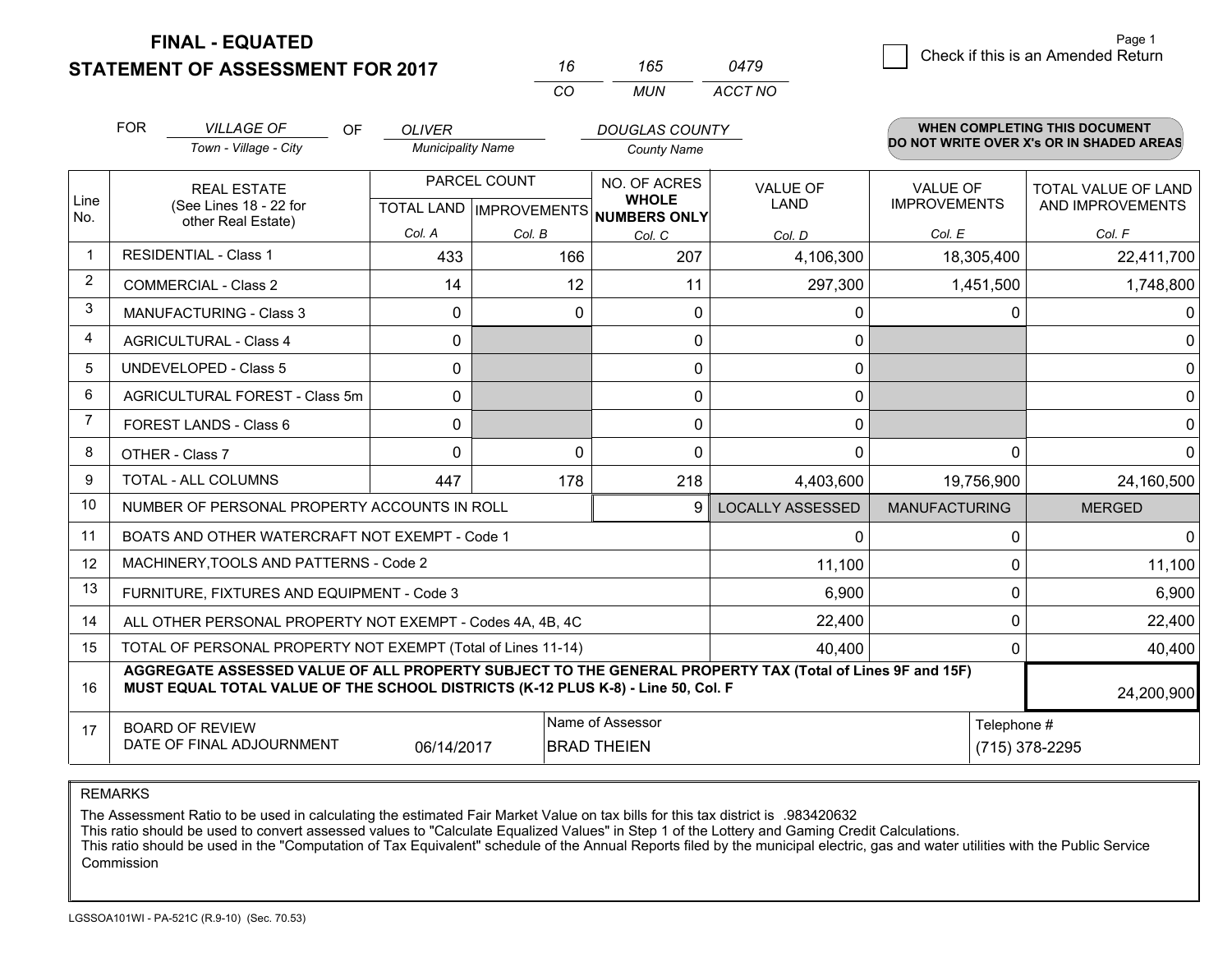*YEAR CO MUN ACCT NO* <sup>2017</sup> <sup>16</sup> <sup>165</sup> <sup>0479</sup>

Do not confuse FOREST LANDS (Line 7) with FOREST CROPS (in this section) - They are **NOT** the same

|    |                                                                                |                                                               |  | Private Forest Crop - Reg Class @ 10¢ per acre                   |  | Private Forest Crop - Reg Class @ \$2.52 per acre                  |                                                                              |                    |                    |  |
|----|--------------------------------------------------------------------------------|---------------------------------------------------------------|--|------------------------------------------------------------------|--|--------------------------------------------------------------------|------------------------------------------------------------------------------|--------------------|--------------------|--|
| 18 | (a) PARCELS<br>(b) ACRES                                                       |                                                               |  | (c) ASSESSED VALUE                                               |  | (d) PARCELS                                                        | (e) ACRES                                                                    |                    | (f) ASSESSED VALUE |  |
|    |                                                                                |                                                               |  |                                                                  |  |                                                                    |                                                                              |                    |                    |  |
|    |                                                                                | Private Forest Crop - Special Class @ 20¢ per acre            |  |                                                                  |  |                                                                    | Entered Before 2005 Managed Forest - Ferrous Mining CLOSED @ \$8.27 per acre |                    |                    |  |
| 19 | (a) PARCELS<br>(b) ACRES                                                       |                                                               |  | (c) ASSESSED VALUE                                               |  |                                                                    | (e) ACRES                                                                    |                    | (f) ASSESSED VALUE |  |
|    |                                                                                |                                                               |  |                                                                  |  |                                                                    |                                                                              |                    |                    |  |
|    |                                                                                | Entered Before 2005 Managed Forest - OPEN @                   |  | \$.79 per acre                                                   |  |                                                                    | Entered Before 2005 Managed Forest - CLOSED @ \$1.87 per acre                |                    |                    |  |
| 20 | (a) PARCELS<br>(b) ACRES                                                       |                                                               |  | (c) ASSESSED VALUE                                               |  | (d) PARCELS                                                        | (e) ACRES                                                                    |                    | (f) ASSESSED VALUE |  |
|    |                                                                                |                                                               |  |                                                                  |  |                                                                    |                                                                              |                    |                    |  |
|    |                                                                                | Entered After 2004 Managed Forest - OPEN @<br>\$2.14 per acre |  |                                                                  |  |                                                                    | Entered After 2004 Managed Forest - CLOSED @ \$10.68 per acre                |                    |                    |  |
| 21 | (a) PARCELS                                                                    | (b) ACRES                                                     |  | (c) ASSESSED VALUE                                               |  | (d) PARCELS<br>(e) ACRES                                           |                                                                              | (f) ASSESSED VALUE |                    |  |
|    |                                                                                |                                                               |  |                                                                  |  |                                                                    |                                                                              |                    |                    |  |
|    |                                                                                |                                                               |  |                                                                  |  |                                                                    |                                                                              |                    |                    |  |
| 22 | (a) County Forest Cropland Acres                                               |                                                               |  | (b) Federal Acres                                                |  | (c) State Acres                                                    | (d) County (NOT FOREST CROP) Acres                                           |                    | (e) Other Acres    |  |
|    |                                                                                |                                                               |  |                                                                  |  | 1.59<br>.43                                                        |                                                                              | 11.41              |                    |  |
|    |                                                                                |                                                               |  | Assessed Value of Omitted Property From Prior Years (Sec. 70.44) |  | Assessed Value of Sec. 70.43 Corrections of Errors by Assessors    |                                                                              |                    |                    |  |
| 23 | (a) REAL ESTATE                                                                |                                                               |  | (b) PERSONAL                                                     |  | (c1) REAL ESTATE                                                   |                                                                              | (c2) PERSONAL      |                    |  |
|    |                                                                                |                                                               |  |                                                                  |  |                                                                    |                                                                              |                    |                    |  |
|    | Manufacturing Equated Value of Omitted Property From Prior Years (Sec. 70.995) |                                                               |  |                                                                  |  | Mfg. Equated Value of Sec.70.43 Corrections of Errors by Assessors |                                                                              |                    |                    |  |
|    | (d) REAL ESTATE                                                                |                                                               |  | (e) PERSONAL                                                     |  | (f1) REAL ESTATE                                                   |                                                                              | (f2) PERSONAL      |                    |  |
|    |                                                                                |                                                               |  |                                                                  |  |                                                                    |                                                                              |                    |                    |  |

## **SPECIAL DISTRICTS**

| Line<br>No. | Enter 6-digit<br>Special District<br>Code (Col. A) | <b>Account</b><br><b>Number</b> | <b>Special District Name</b> | <b>Locally Assessed Value</b><br>of Real Estate and | Mfg Value of Real Estate<br>and Personal Property | <b>Merged Value of</b><br><b>Real Estate and</b><br>Personal Property (Col. F) |
|-------------|----------------------------------------------------|---------------------------------|------------------------------|-----------------------------------------------------|---------------------------------------------------|--------------------------------------------------------------------------------|
|             |                                                    | (Col. B)                        | (Col. C)                     | Personal Property (Col. D)                          | (Col. E)                                          |                                                                                |
| 24          |                                                    |                                 |                              |                                                     |                                                   |                                                                                |
| 25          |                                                    |                                 |                              |                                                     |                                                   |                                                                                |
| 26          |                                                    |                                 |                              |                                                     |                                                   |                                                                                |
| 27          |                                                    |                                 |                              |                                                     |                                                   |                                                                                |
| 28          |                                                    |                                 |                              |                                                     |                                                   |                                                                                |
| 29          |                                                    |                                 |                              |                                                     |                                                   |                                                                                |
| 30          |                                                    |                                 |                              |                                                     |                                                   |                                                                                |
| 31          |                                                    |                                 |                              |                                                     |                                                   |                                                                                |
| 32          |                                                    |                                 |                              |                                                     |                                                   |                                                                                |
| 33          |                                                    |                                 |                              |                                                     |                                                   |                                                                                |
| 34          |                                                    |                                 |                              |                                                     |                                                   |                                                                                |
| 35          |                                                    |                                 |                              |                                                     |                                                   |                                                                                |

LGSSOA101WI-PA - 521C (R. 9-10) (Sec. 70.53)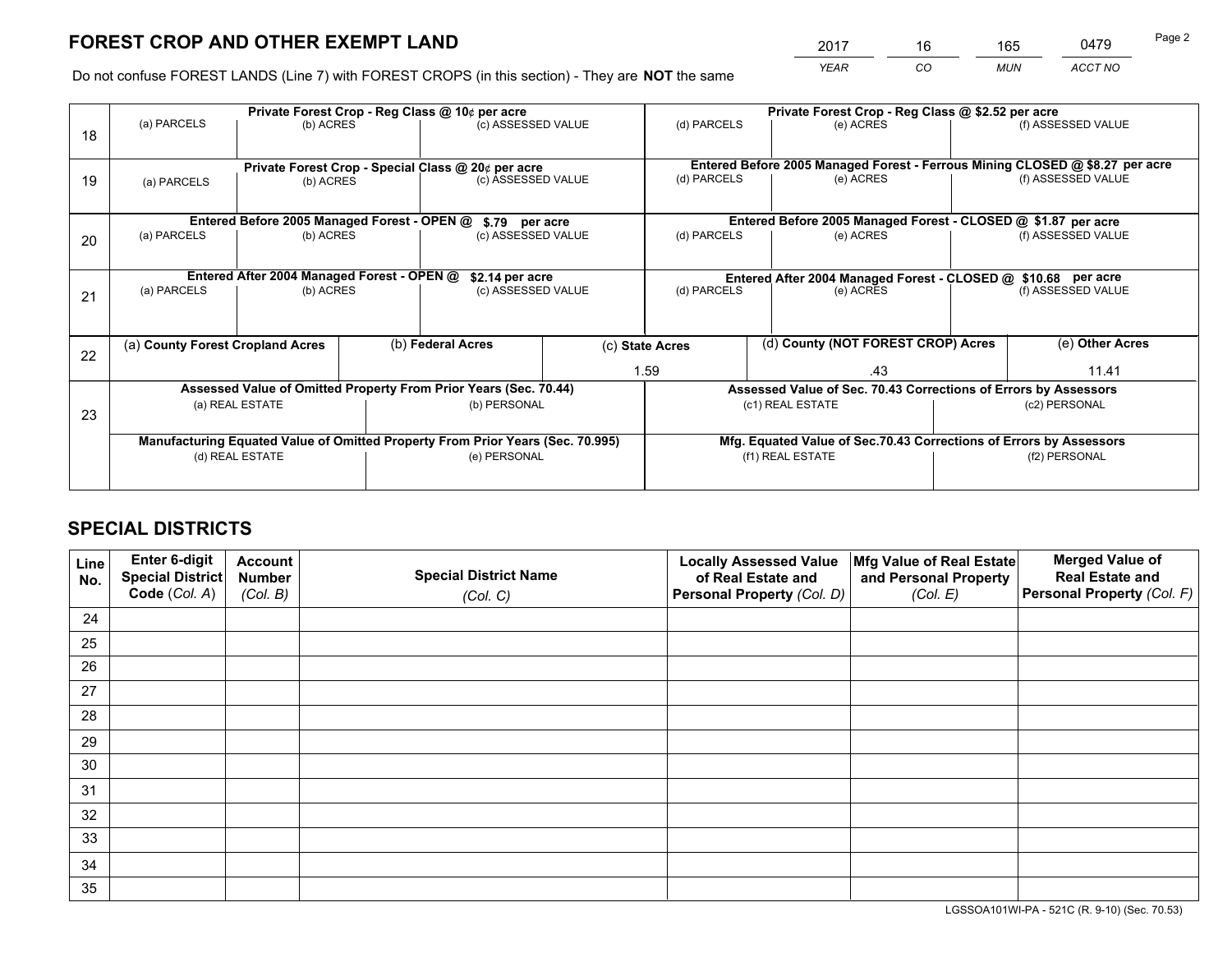|             |                                                          |                                             |                                                         | <b>YEAR</b>                                                                       | CO<br><b>MUN</b>                                              | ACCT NO                                                                        |  |  |
|-------------|----------------------------------------------------------|---------------------------------------------|---------------------------------------------------------|-----------------------------------------------------------------------------------|---------------------------------------------------------------|--------------------------------------------------------------------------------|--|--|
| Line<br>No. | Enter 6-digit<br><b>School District</b><br>Code (Col. A) | <b>Account</b><br><b>Number</b><br>(Col. B) | <b>School District Name</b><br>(Col. C)                 | <b>Locally Assessed Value</b><br>of Real Estate and<br>Personal Property (Col. D) | Mfg Value of Real Estate<br>and Personal Property<br>(Col. E) | <b>Merged Value of</b><br><b>Real Estate and</b><br>Personal Property (Col. F) |  |  |
|             | A. SCHOOL DISTRICTS (K-8 and K-12)                       |                                             |                                                         |                                                                                   |                                                               |                                                                                |  |  |
| 36          | 165663                                                   | 0113                                        | SCH D OF SUPERIOR                                       | 24,200,900                                                                        |                                                               | 24,200,900                                                                     |  |  |
| 37          |                                                          |                                             |                                                         |                                                                                   |                                                               |                                                                                |  |  |
| 38          |                                                          |                                             |                                                         |                                                                                   |                                                               |                                                                                |  |  |
| 39          |                                                          |                                             |                                                         |                                                                                   |                                                               |                                                                                |  |  |
| 40          |                                                          |                                             |                                                         |                                                                                   |                                                               |                                                                                |  |  |
| 41<br>42    |                                                          |                                             |                                                         |                                                                                   |                                                               |                                                                                |  |  |
| 43          |                                                          |                                             |                                                         |                                                                                   |                                                               |                                                                                |  |  |
| 44          |                                                          |                                             |                                                         |                                                                                   |                                                               |                                                                                |  |  |
| 45          |                                                          |                                             |                                                         |                                                                                   |                                                               |                                                                                |  |  |
| 46          |                                                          |                                             |                                                         |                                                                                   |                                                               |                                                                                |  |  |
| 47          |                                                          |                                             |                                                         |                                                                                   |                                                               |                                                                                |  |  |
| 48          |                                                          |                                             |                                                         |                                                                                   |                                                               |                                                                                |  |  |
| 49          |                                                          |                                             |                                                         |                                                                                   |                                                               |                                                                                |  |  |
| 50          |                                                          |                                             | TOTAL ASSESSED VALUE OF SCHOOL DISTRICTS (K-8 and K-12) | 24,200,900                                                                        |                                                               | 24,200,900                                                                     |  |  |
|             | <b>B.</b><br><b>UNION HIGH SCHOOL DISTRICTS</b>          |                                             |                                                         |                                                                                   |                                                               |                                                                                |  |  |
| 51          |                                                          |                                             |                                                         |                                                                                   |                                                               |                                                                                |  |  |
| 52          |                                                          |                                             |                                                         |                                                                                   |                                                               |                                                                                |  |  |
| 53          |                                                          |                                             |                                                         |                                                                                   |                                                               |                                                                                |  |  |
| 54          |                                                          |                                             |                                                         |                                                                                   |                                                               |                                                                                |  |  |
| 55          | TOTAL ASSESSED VALUE OF UNION HIGH SCHOOLS               |                                             |                                                         |                                                                                   |                                                               |                                                                                |  |  |
|             | C.<br><b>TECHNICAL COLLEGE DISTRICTS</b>                 |                                             |                                                         |                                                                                   |                                                               |                                                                                |  |  |
| 56<br>57    | 001700                                                   | 0016                                        | WISCONSIN INDIANHEAD TECH COLLEGE SHEL                  | 24,200,900                                                                        |                                                               | 24,200,900                                                                     |  |  |
| 58          |                                                          |                                             |                                                         |                                                                                   |                                                               |                                                                                |  |  |
| 59          |                                                          |                                             | TOTAL ASSESSED VALUE OF TECHNICAL COLLEGES              | 24,200,900                                                                        |                                                               | 24,200,900                                                                     |  |  |

16

165

 *I hereby certify, to the best of my knowledge and belief, this form is complete and correct.*

**SCHOOL DISTRICTS**

| Print name of preparer | Title                    | Date (MM/DD/CCYY) |  |
|------------------------|--------------------------|-------------------|--|
|                        |                          |                   |  |
| Signature of preparer  | Contact Telephone Number | E-mail address    |  |
|                        | $\overline{\phantom{0}}$ |                   |  |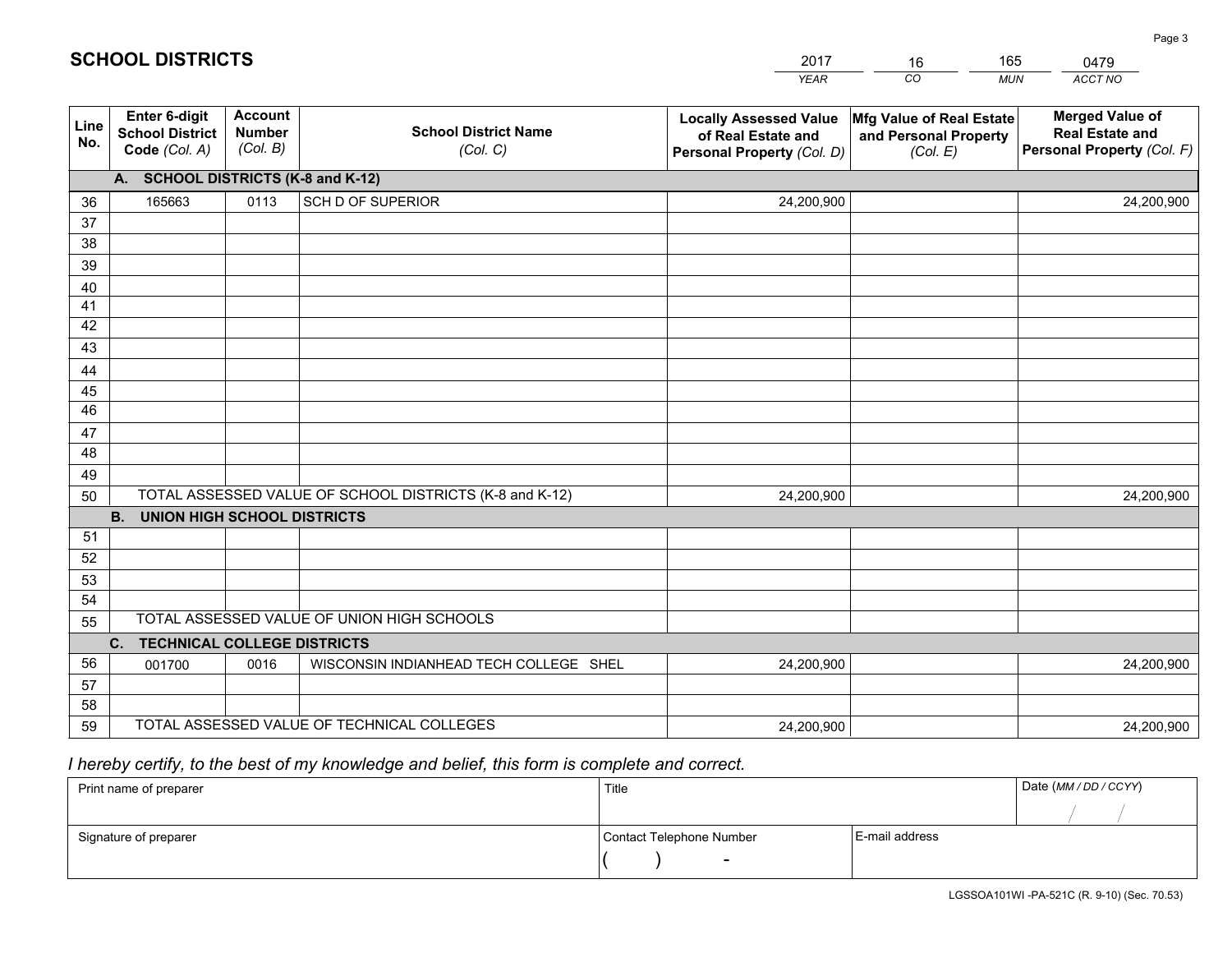### **HIGHLIGHTS**

- 1. Complete the Statement of Assessment after the Board of Review. Reflect any changes made there.
- 2. Use black ink to complete.
- 3. Line 16 must equal Line 50, Col D.
- 4. Line 55 must equal the total of K-8 schools listed on lines 36-49. Do not include K-12 schools in this comparision.
- 5. Line 59, Col. D must equal Line 16.
- 6. Special District, School District and Technical College District values must include both real estate and personal property. Examples of Special districts are: town sanitary districts, public inland lake protection and rehabilitation districts, and metropolitan sewerage districts.
- 7. DO NOT INCLUDE Manufacturing property values.DOR will print these values on the final SOA.

JULIE ABRAHAM VILLAGE OF OLIVER 2125 E STATE STREET SUPERIOR, WI 54880

VILLAGE OF OLIVER **JULIE ABRAHAM** 

STATE STREET

 $2125ES$ 

SUPERIOR, WI 54880

 8. Accuracy of this form is very important. The values reported directly affect the equalized value DOR calculates for school and special districts.

### **Page 1:**

 If not prefilled, enter the tax year,county and municipal code,municipal type, municipal name and county name on the top of form.

Check the Amended box, if filing an amended / corrected SOA.

 Report the parcel count, acres and assessed value of taxable general property, total parcel count, (real and personal), total acres, and values from final figures set by the Board of Review.

- A. Real Estate land and improvements (buildings, etc.) is reported on lines 1 8, total line 9.
- B. Personal Property is reported on lines 11 14, Column D, total line 15.
- C. To complete this report, use the computer produced summary of the assessment roll that shows these amounts.
- D. Use whole numbers only.
- E. Add each line across and each column down to verify entries.

### **Page 2:**

- A. Report Special Items (not subject to general property tax).
- 1. Private Forest Croplands and Managed Forest Lands are reported on lines 18,19, 20 and 21. Be sure to report assessed values **NOT** taxes.
- 2. You should have copies of the orders of entry, orders of withdrawal, etc., to update your assessment roll.
	- 3. Show hundredths of acres (e.g. 39.75).
- 4. Tax exempt lands are reported on line 22.
- 5. Omitted property and sec. 70.43, Wis. Stats., corrections of errors by assessor are reported on line 23. Report real estate and personal property separately. These should be for **prior years**, not something found on the current assessment roll after the board of review.
- B. Special District (Lines 24-35) Include the value of both real and personal property.
- The Department of Revenue (DOR) preprints much of the information regarding names and codes for schools, special districts,etc. If a district is not listed, enter the name and value only, DOR will enter the proper code.

### **Page 3 School Districts:**

Include the value of both real and personal property.

Report School District (regular, elementary, union high school, and technical college).

- 1. Regular (K-12) and Elementary (K-8) school values are reported on lines 36-49, total on line 50.
- 2. Union High School (UHS) (use only if elementary schools are listed on lines 36-49) are reported on lines 51-54. UHS total value (line 55) must equal to the total **elementary school** values reported on lines 36-49. Do notinclude K-12 schools in this comparison.
- 3. Technical College values are reported on lines 56-58, total on line 59.
- 4. Use the computer summary that shows these amounts to complete this report.

#### **This form is due the second Monday in June. File this report only after your Board of Review is complete.**

 *If you have questions: Return forms to:*

 Email: lgs@wisconsin.gov Wisconsin Department of RevenueCall:  $(608)$  266-2569 or  $(608)$  264-6892 Fax number: (608) 264-6887 PO Box 8971

Local Government Services Section 6-97 Madison WI 53708-8971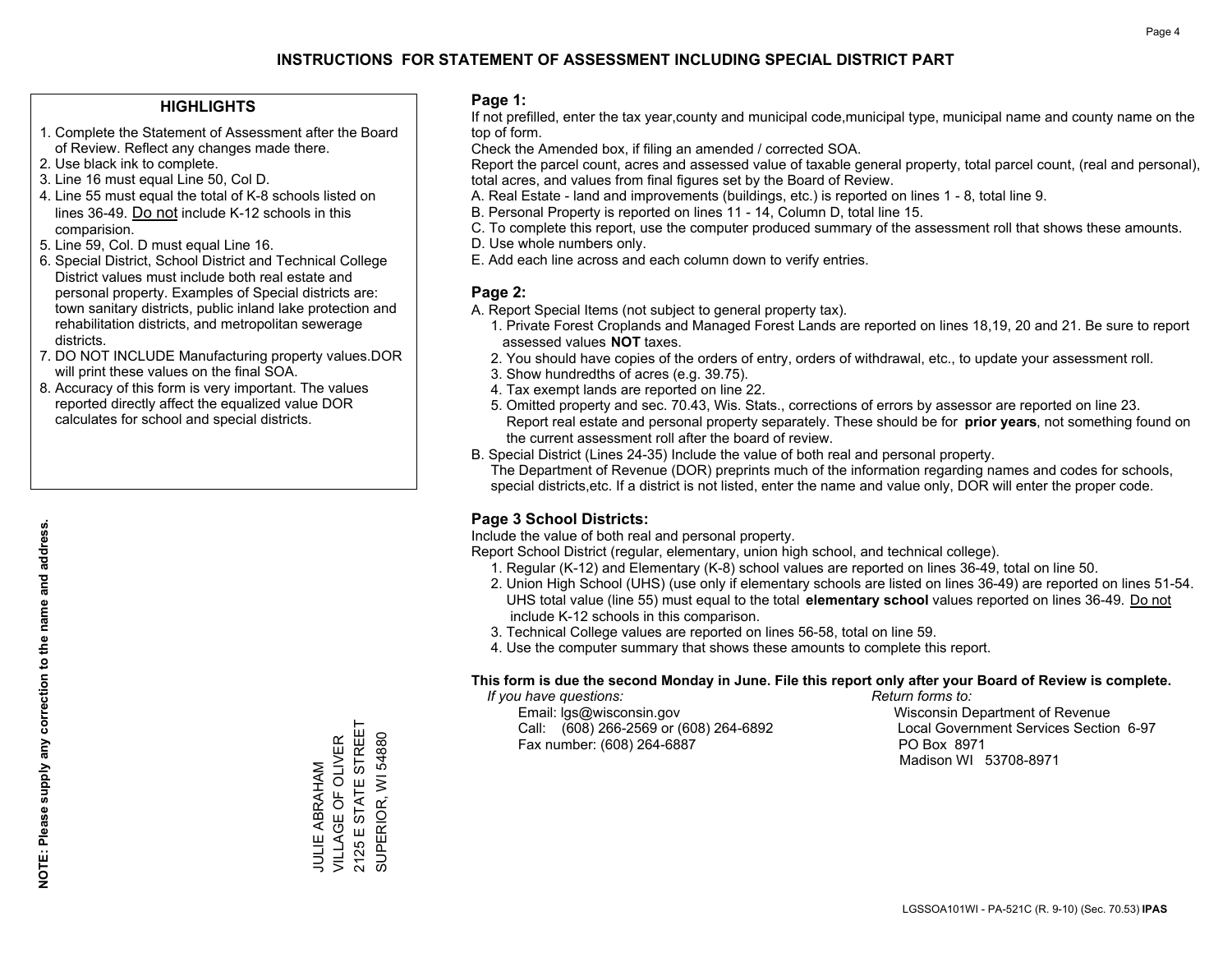**FINAL - EQUATED**

## **STATEMENT OF ASSESSMENT FOR 2017**

| 16 | 171 | 0480    |
|----|-----|---------|
| cо | MUN | ACCT NO |

|                | <b>FOR</b>                                                                                                                                                                                   | <b>VILLAGE OF</b><br><b>OF</b>                            | <b>POPLAR</b>            |              | <b>DOUGLAS COUNTY</b>                                    |                         |                      | <b>WHEN COMPLETING THIS DOCUMENT</b>     |
|----------------|----------------------------------------------------------------------------------------------------------------------------------------------------------------------------------------------|-----------------------------------------------------------|--------------------------|--------------|----------------------------------------------------------|-------------------------|----------------------|------------------------------------------|
|                |                                                                                                                                                                                              | Town - Village - City                                     | <b>Municipality Name</b> |              | <b>County Name</b>                                       |                         |                      | DO NOT WRITE OVER X's OR IN SHADED AREAS |
|                |                                                                                                                                                                                              | <b>REAL ESTATE</b>                                        |                          | PARCEL COUNT | NO. OF ACRES                                             | <b>VALUE OF</b>         | <b>VALUE OF</b>      | TOTAL VALUE OF LAND                      |
| Line<br>No.    |                                                                                                                                                                                              | (See Lines 18 - 22 for<br>other Real Estate)              |                          |              | <b>WHOLE</b><br>TOTAL LAND   IMPROVEMENTS   NUMBERS ONLY | <b>LAND</b>             | <b>IMPROVEMENTS</b>  | AND IMPROVEMENTS                         |
|                |                                                                                                                                                                                              |                                                           | Col. A                   | Col. B       | Col. C                                                   | Col. D                  | Col. E               | Col. F                                   |
| -1             |                                                                                                                                                                                              | <b>RESIDENTIAL - Class 1</b>                              | 285                      | 231          | 1,371                                                    | 4,811,800               | 30,080,500           | 34,892,300                               |
| $\overline{2}$ |                                                                                                                                                                                              | <b>COMMERCIAL - Class 2</b>                               | 36                       | 27           | 156                                                      | 731,500                 | 4,307,900            | 5,039,400                                |
| 3              |                                                                                                                                                                                              | MANUFACTURING - Class 3                                   | $\Omega$                 | $\Omega$     | $\Omega$                                                 | $\mathbf{0}$            | $\mathbf{0}$         | $\mathbf{0}$                             |
| $\overline{4}$ |                                                                                                                                                                                              | <b>AGRICULTURAL - Class 4</b>                             | 119                      |              | 2,393                                                    | 359,100                 |                      | 359,100                                  |
| 5              |                                                                                                                                                                                              | <b>UNDEVELOPED - Class 5</b>                              | 24                       |              | 349                                                      | 137,500                 |                      | 137,500                                  |
| 6              | AGRICULTURAL FOREST - Class 5m                                                                                                                                                               |                                                           | 63                       |              | 918                                                      | 447,100                 |                      | 447,100                                  |
| 7              | FOREST LANDS - Class 6                                                                                                                                                                       |                                                           | 89                       |              | 1,740                                                    | 1,560,100               |                      | 1,560,100                                |
| 8              |                                                                                                                                                                                              | OTHER - Class 7                                           | 15                       | 15           | 41                                                       | 158,700                 | 897,000              | 1,055,700                                |
| 9              |                                                                                                                                                                                              | TOTAL - ALL COLUMNS                                       | 631                      | 273          | 6,968                                                    | 8,205,800               | 35,285,400           | 43,491,200                               |
| 10             |                                                                                                                                                                                              | NUMBER OF PERSONAL PROPERTY ACCOUNTS IN ROLL              |                          |              | 41                                                       | <b>LOCALLY ASSESSED</b> | <b>MANUFACTURING</b> | <b>MERGED</b>                            |
| 11             |                                                                                                                                                                                              | BOATS AND OTHER WATERCRAFT NOT EXEMPT - Code 1            |                          |              |                                                          | 0                       | 0                    | $\mathbf 0$                              |
| 12             |                                                                                                                                                                                              | MACHINERY, TOOLS AND PATTERNS - Code 2                    |                          |              |                                                          | 219,400                 | $\Omega$             | 219,400                                  |
| 13             |                                                                                                                                                                                              | FURNITURE, FIXTURES AND EQUIPMENT - Code 3                |                          |              |                                                          | 168,700                 | $\mathbf 0$          | 168,700                                  |
| 14             |                                                                                                                                                                                              | ALL OTHER PERSONAL PROPERTY NOT EXEMPT - Codes 4A, 4B, 4C |                          |              |                                                          | 17,900                  | $\mathbf 0$          | 17,900                                   |
| 15             | TOTAL OF PERSONAL PROPERTY NOT EXEMPT (Total of Lines 11-14)<br>406,000                                                                                                                      |                                                           |                          |              |                                                          |                         | $\Omega$             | 406,000                                  |
| 16             | AGGREGATE ASSESSED VALUE OF ALL PROPERTY SUBJECT TO THE GENERAL PROPERTY TAX (Total of Lines 9F and 15F)<br>MUST EQUAL TOTAL VALUE OF THE SCHOOL DISTRICTS (K-12 PLUS K-8) - Line 50, Col. F |                                                           |                          |              |                                                          |                         | 43,897,200           |                                          |
| 17             |                                                                                                                                                                                              | <b>BOARD OF REVIEW</b>                                    |                          |              | Name of Assessor                                         |                         | Telephone #          |                                          |
|                |                                                                                                                                                                                              | DATE OF FINAL ADJOURNMENT                                 | 06/21/2017               |              | <b>BRAD THEIEN</b>                                       |                         |                      | (715) 378-2295                           |

REMARKS

The Assessment Ratio to be used in calculating the estimated Fair Market Value on tax bills for this tax district is .988134872<br>This ratio should be used to convert assessed values to "Calculate Equalized Values" in Step 1 Commission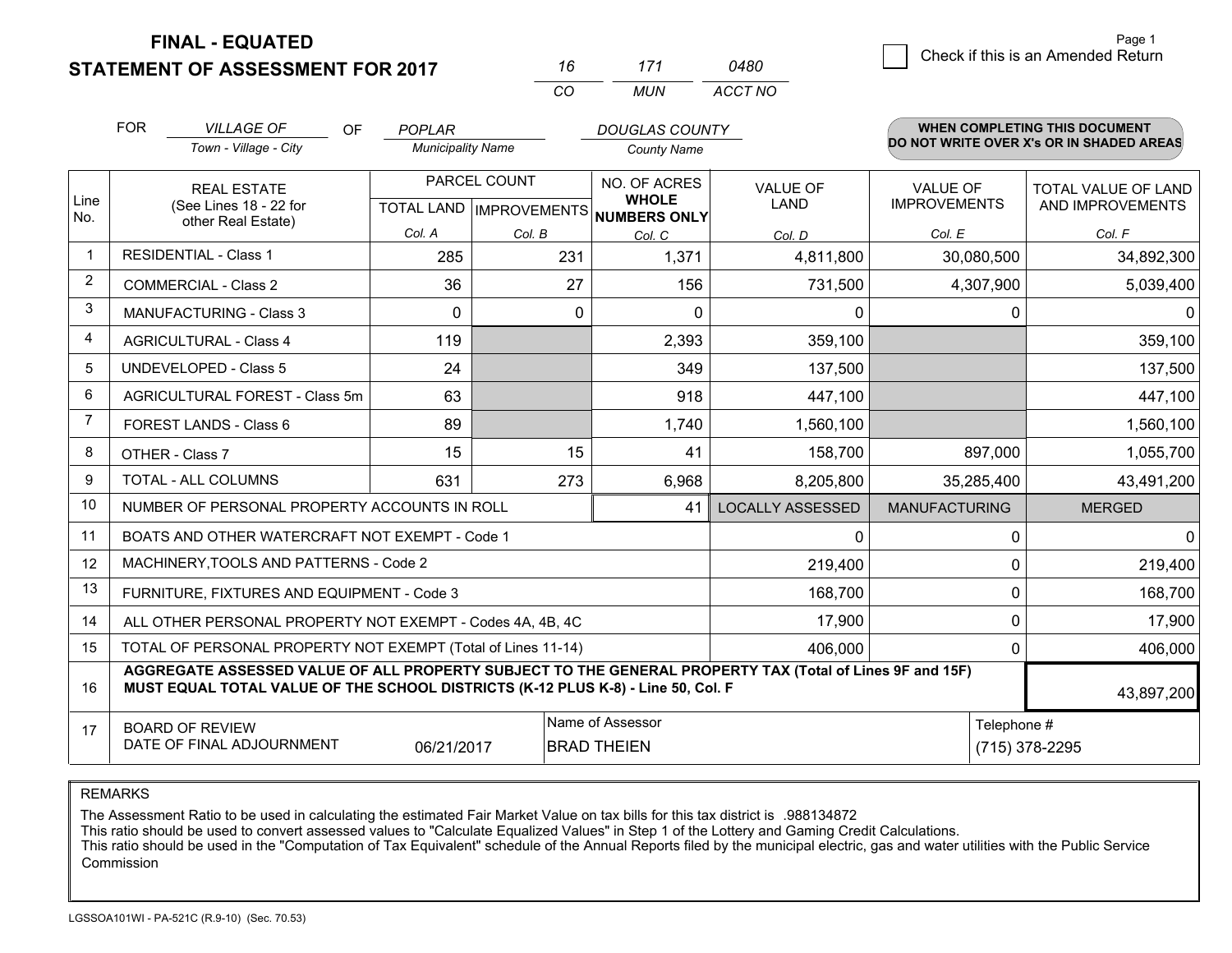*YEAR CO MUN ACCT NO* <u>2017 - 16 171 0480</u>

Do not confuse FOREST LANDS (Line 7) with FOREST CROPS (in this section) - They are **NOT** the same

|    |                                                                                |                                             |  | Private Forest Crop - Reg Class @ 10¢ per acre                   |                                                               | Private Forest Crop - Reg Class @ \$2.52 per acre |                                                                              |               |                    |  |
|----|--------------------------------------------------------------------------------|---------------------------------------------|--|------------------------------------------------------------------|---------------------------------------------------------------|---------------------------------------------------|------------------------------------------------------------------------------|---------------|--------------------|--|
| 18 | (a) PARCELS                                                                    | (b) ACRES                                   |  | (c) ASSESSED VALUE                                               |                                                               | (d) PARCELS                                       | (e) ACRES                                                                    |               | (f) ASSESSED VALUE |  |
|    |                                                                                |                                             |  |                                                                  |                                                               |                                                   |                                                                              |               |                    |  |
|    |                                                                                |                                             |  | Private Forest Crop - Special Class @ 20¢ per acre               |                                                               |                                                   | Entered Before 2005 Managed Forest - Ferrous Mining CLOSED @ \$8.27 per acre |               |                    |  |
| 19 | (a) PARCELS                                                                    | (b) ACRES                                   |  | (c) ASSESSED VALUE                                               |                                                               | (d) PARCELS                                       | (e) ACRES                                                                    |               | (f) ASSESSED VALUE |  |
|    |                                                                                |                                             |  |                                                                  |                                                               |                                                   |                                                                              |               |                    |  |
|    |                                                                                | Entered Before 2005 Managed Forest - OPEN @ |  | \$.79 per acre                                                   |                                                               |                                                   | Entered Before 2005 Managed Forest - CLOSED @ \$1.87 per acre                |               |                    |  |
| 20 | (a) PARCELS                                                                    | (b) ACRES                                   |  | (c) ASSESSED VALUE                                               |                                                               | (d) PARCELS                                       | (e) ACRES                                                                    |               | (f) ASSESSED VALUE |  |
|    |                                                                                |                                             |  |                                                                  |                                                               |                                                   |                                                                              |               |                    |  |
|    | Entered After 2004 Managed Forest - OPEN @<br>\$2.14 per acre                  |                                             |  |                                                                  | Entered After 2004 Managed Forest - CLOSED @ \$10.68 per acre |                                                   |                                                                              |               |                    |  |
| 21 | (a) PARCELS                                                                    | (b) ACRES                                   |  | (c) ASSESSED VALUE                                               |                                                               | (d) PARCELS<br>(e) ACRES                          |                                                                              |               | (f) ASSESSED VALUE |  |
|    |                                                                                |                                             |  |                                                                  |                                                               |                                                   |                                                                              |               |                    |  |
|    |                                                                                |                                             |  |                                                                  |                                                               |                                                   |                                                                              |               |                    |  |
| 22 | (a) County Forest Cropland Acres                                               |                                             |  | (b) Federal Acres                                                |                                                               | (c) State Acres                                   | (d) County (NOT FOREST CROP) Acres                                           |               | (e) Other Acres    |  |
|    |                                                                                |                                             |  |                                                                  |                                                               | 25.87                                             | 12.23                                                                        |               | 350.22             |  |
|    |                                                                                |                                             |  | Assessed Value of Omitted Property From Prior Years (Sec. 70.44) |                                                               |                                                   | Assessed Value of Sec. 70.43 Corrections of Errors by Assessors              |               |                    |  |
| 23 |                                                                                | (a) REAL ESTATE                             |  | (b) PERSONAL                                                     |                                                               |                                                   | (c1) REAL ESTATE                                                             | (c2) PERSONAL |                    |  |
|    |                                                                                |                                             |  |                                                                  |                                                               |                                                   |                                                                              |               |                    |  |
|    | Manufacturing Equated Value of Omitted Property From Prior Years (Sec. 70.995) |                                             |  |                                                                  |                                                               |                                                   | Mfg. Equated Value of Sec.70.43 Corrections of Errors by Assessors           |               |                    |  |
|    |                                                                                | (d) REAL ESTATE                             |  | (e) PERSONAL                                                     |                                                               |                                                   | (f1) REAL ESTATE                                                             | (f2) PERSONAL |                    |  |
|    |                                                                                |                                             |  |                                                                  |                                                               |                                                   |                                                                              |               |                    |  |

## **SPECIAL DISTRICTS**

| Line<br>No. | Enter 6-digit<br>Special District<br>Code (Col. A) | <b>Account</b><br><b>Number</b> | <b>Special District Name</b> | <b>Locally Assessed Value</b><br>of Real Estate and | Mfg Value of Real Estate<br>and Personal Property | <b>Merged Value of</b><br><b>Real Estate and</b><br>Personal Property (Col. F) |
|-------------|----------------------------------------------------|---------------------------------|------------------------------|-----------------------------------------------------|---------------------------------------------------|--------------------------------------------------------------------------------|
|             |                                                    | (Col. B)                        | (Col. C)                     | Personal Property (Col. D)                          | (Col. E)                                          |                                                                                |
| 24          |                                                    |                                 |                              |                                                     |                                                   |                                                                                |
| 25          |                                                    |                                 |                              |                                                     |                                                   |                                                                                |
| 26          |                                                    |                                 |                              |                                                     |                                                   |                                                                                |
| 27          |                                                    |                                 |                              |                                                     |                                                   |                                                                                |
| 28          |                                                    |                                 |                              |                                                     |                                                   |                                                                                |
| 29          |                                                    |                                 |                              |                                                     |                                                   |                                                                                |
| 30          |                                                    |                                 |                              |                                                     |                                                   |                                                                                |
| 31          |                                                    |                                 |                              |                                                     |                                                   |                                                                                |
| 32          |                                                    |                                 |                              |                                                     |                                                   |                                                                                |
| 33          |                                                    |                                 |                              |                                                     |                                                   |                                                                                |
| 34          |                                                    |                                 |                              |                                                     |                                                   |                                                                                |
| 35          |                                                    |                                 |                              |                                                     |                                                   |                                                                                |

LGSSOA101WI-PA - 521C (R. 9-10) (Sec. 70.53)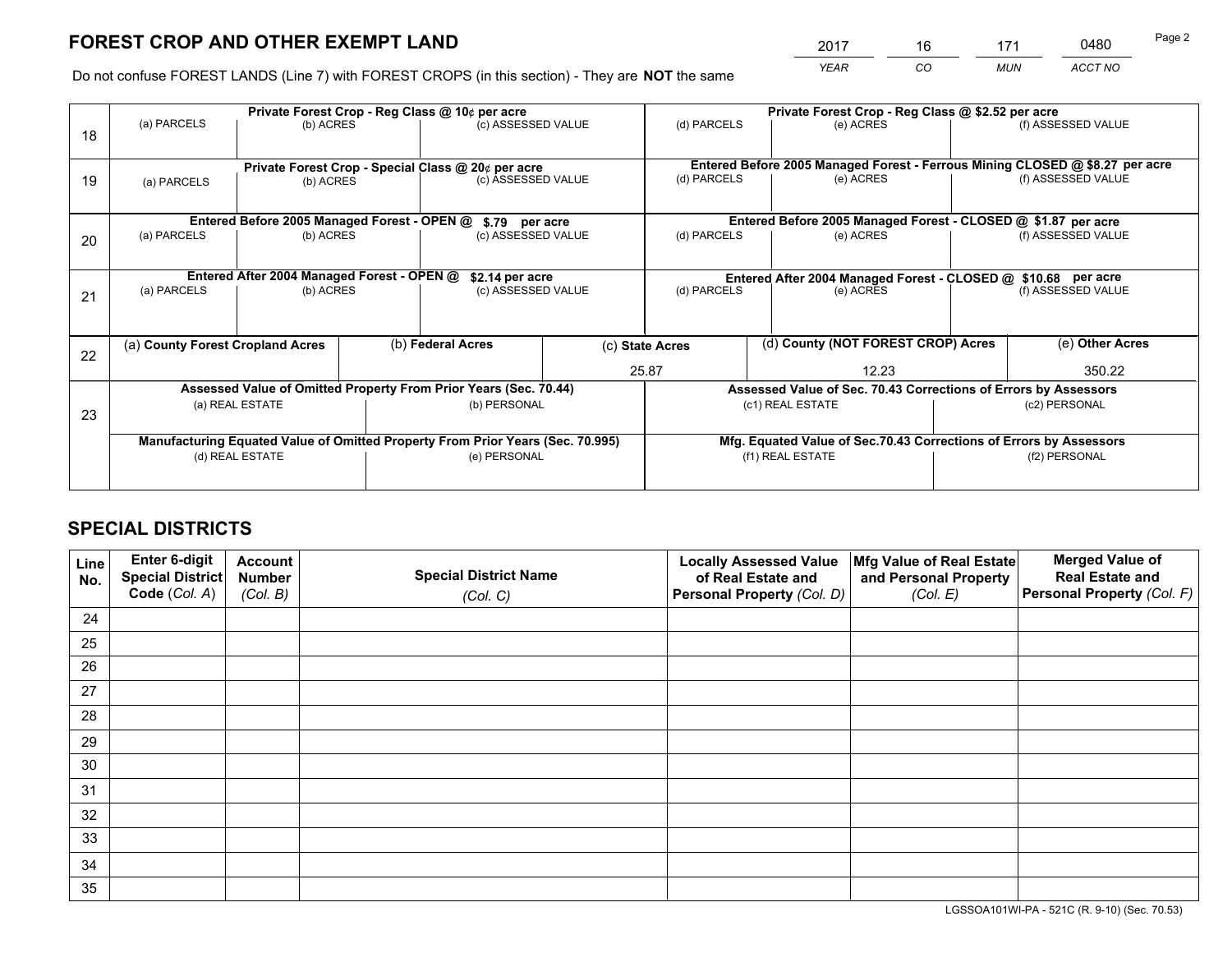|             |                                                          |                                             |                                                         | <b>YEAR</b>                                                                       | CO<br><b>MUN</b>                                              | ACCT NO                                                                        |
|-------------|----------------------------------------------------------|---------------------------------------------|---------------------------------------------------------|-----------------------------------------------------------------------------------|---------------------------------------------------------------|--------------------------------------------------------------------------------|
| Line<br>No. | Enter 6-digit<br><b>School District</b><br>Code (Col. A) | <b>Account</b><br><b>Number</b><br>(Col. B) | <b>School District Name</b><br>(Col. C)                 | <b>Locally Assessed Value</b><br>of Real Estate and<br>Personal Property (Col. D) | Mfg Value of Real Estate<br>and Personal Property<br>(Col. E) | <b>Merged Value of</b><br><b>Real Estate and</b><br>Personal Property (Col. F) |
|             | A. SCHOOL DISTRICTS (K-8 and K-12)                       |                                             |                                                         |                                                                                   |                                                               |                                                                                |
| 36          | 163297                                                   | 0111                                        | SCH D OF MAPLE                                          | 43,897,200                                                                        |                                                               | 43,897,200                                                                     |
| 37          |                                                          |                                             |                                                         |                                                                                   |                                                               |                                                                                |
| 38          |                                                          |                                             |                                                         |                                                                                   |                                                               |                                                                                |
| 39          |                                                          |                                             |                                                         |                                                                                   |                                                               |                                                                                |
| 40          |                                                          |                                             |                                                         |                                                                                   |                                                               |                                                                                |
| 41          |                                                          |                                             |                                                         |                                                                                   |                                                               |                                                                                |
| 42          |                                                          |                                             |                                                         |                                                                                   |                                                               |                                                                                |
| 43          |                                                          |                                             |                                                         |                                                                                   |                                                               |                                                                                |
| 44<br>45    |                                                          |                                             |                                                         |                                                                                   |                                                               |                                                                                |
| 46          |                                                          |                                             |                                                         |                                                                                   |                                                               |                                                                                |
| 47          |                                                          |                                             |                                                         |                                                                                   |                                                               |                                                                                |
| 48          |                                                          |                                             |                                                         |                                                                                   |                                                               |                                                                                |
| 49          |                                                          |                                             |                                                         |                                                                                   |                                                               |                                                                                |
| 50          |                                                          |                                             | TOTAL ASSESSED VALUE OF SCHOOL DISTRICTS (K-8 and K-12) | 43,897,200                                                                        |                                                               | 43,897,200                                                                     |
|             | <b>B.</b><br><b>UNION HIGH SCHOOL DISTRICTS</b>          |                                             |                                                         |                                                                                   |                                                               |                                                                                |
| 51          |                                                          |                                             |                                                         |                                                                                   |                                                               |                                                                                |
| 52          |                                                          |                                             |                                                         |                                                                                   |                                                               |                                                                                |
| 53          |                                                          |                                             |                                                         |                                                                                   |                                                               |                                                                                |
| 54          |                                                          |                                             |                                                         |                                                                                   |                                                               |                                                                                |
| 55          |                                                          |                                             | TOTAL ASSESSED VALUE OF UNION HIGH SCHOOLS              |                                                                                   |                                                               |                                                                                |
|             | C. TECHNICAL COLLEGE DISTRICTS                           |                                             |                                                         |                                                                                   |                                                               |                                                                                |
| 56          | 001700                                                   | 0016                                        | WISCONSIN INDIANHEAD TECH COLLEGE SHEL                  | 43,897,200                                                                        |                                                               | 43,897,200                                                                     |
| 57          |                                                          |                                             |                                                         |                                                                                   |                                                               |                                                                                |
| 58          |                                                          |                                             |                                                         |                                                                                   |                                                               |                                                                                |
| 59          |                                                          |                                             | TOTAL ASSESSED VALUE OF TECHNICAL COLLEGES              | 43,897,200                                                                        |                                                               | 43,897,200                                                                     |

16

171

 *I hereby certify, to the best of my knowledge and belief, this form is complete and correct.*

**SCHOOL DISTRICTS**

| Print name of preparer | Title                    |                | Date (MM / DD / CCYY) |
|------------------------|--------------------------|----------------|-----------------------|
|                        |                          |                |                       |
| Signature of preparer  | Contact Telephone Number | E-mail address |                       |
|                        | $\overline{\phantom{0}}$ |                |                       |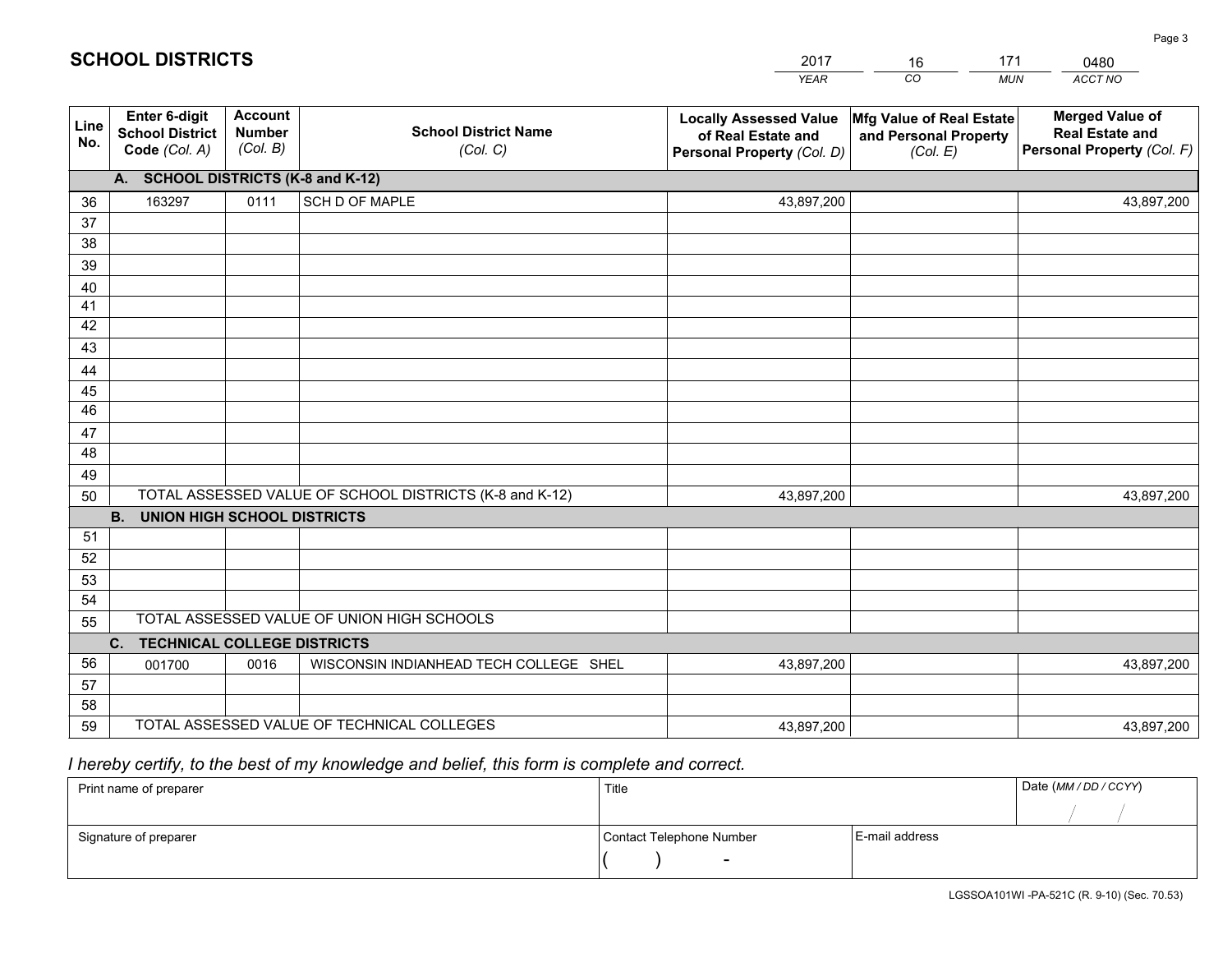### **HIGHLIGHTS**

- 1. Complete the Statement of Assessment after the Board of Review. Reflect any changes made there.
- 2. Use black ink to complete.
- 3. Line 16 must equal Line 50, Col D.
- 4. Line 55 must equal the total of K-8 schools listed on lines 36-49. Do not include K-12 schools in this comparision.
- 5. Line 59, Col. D must equal Line 16.
- 6. Special District, School District and Technical College District values must include both real estate and personal property. Examples of Special districts are: town sanitary districts, public inland lake protection and rehabilitation districts, and metropolitan sewerage districts.
- 7. DO NOT INCLUDE Manufacturing property values.DOR will print these values on the final SOA.
- 8. Accuracy of this form is very important. The values reported directly affect the equalized value DOR calculates for school and special districts.

### **Page 1:**

 If not prefilled, enter the tax year,county and municipal code,municipal type, municipal name and county name on the top of form.

Check the Amended box, if filing an amended / corrected SOA.

 Report the parcel count, acres and assessed value of taxable general property, total parcel count, (real and personal), total acres, and values from final figures set by the Board of Review.

- A. Real Estate land and improvements (buildings, etc.) is reported on lines 1 8, total line 9.
- B. Personal Property is reported on lines 11 14, Column D, total line 15.
- C. To complete this report, use the computer produced summary of the assessment roll that shows these amounts.
- D. Use whole numbers only.
- E. Add each line across and each column down to verify entries.

### **Page 2:**

- A. Report Special Items (not subject to general property tax).
- 1. Private Forest Croplands and Managed Forest Lands are reported on lines 18,19, 20 and 21. Be sure to report assessed values **NOT** taxes.
- 2. You should have copies of the orders of entry, orders of withdrawal, etc., to update your assessment roll.
	- 3. Show hundredths of acres (e.g. 39.75).
- 4. Tax exempt lands are reported on line 22.
- 5. Omitted property and sec. 70.43, Wis. Stats., corrections of errors by assessor are reported on line 23. Report real estate and personal property separately. These should be for **prior years**, not something found on the current assessment roll after the board of review.
- B. Special District (Lines 24-35) Include the value of both real and personal property.
- The Department of Revenue (DOR) preprints much of the information regarding names and codes for schools, special districts,etc. If a district is not listed, enter the name and value only, DOR will enter the proper code.

### **Page 3 School Districts:**

Include the value of both real and personal property.

Report School District (regular, elementary, union high school, and technical college).

- 1. Regular (K-12) and Elementary (K-8) school values are reported on lines 36-49, total on line 50.
- 2. Union High School (UHS) (use only if elementary schools are listed on lines 36-49) are reported on lines 51-54. UHS total value (line 55) must equal to the total **elementary school** values reported on lines 36-49. Do notinclude K-12 schools in this comparison.
- 3. Technical College values are reported on lines 56-58, total on line 59.
- 4. Use the computer summary that shows these amounts to complete this report.

#### **This form is due the second Monday in June. File this report only after your Board of Review is complete.**

 *If you have questions: Return forms to:*

 Email: lgs@wisconsin.gov Wisconsin Department of RevenueCall:  $(608)$  266-2569 or  $(608)$  264-6892 Fax number: (608) 264-6887 PO Box 8971

Local Government Services Section 6-97 Madison WI 53708-8971

 $-0137$ POPLAR, WI 54864 - 0137 PENNEE KRAWCZYK<br>VILLAGE OF POPLAR VILLAGE OF POPLAR PENNEE KRAWCZYK POPLAR, WI 54864 P.O. BOX 137 P.O. BOX 137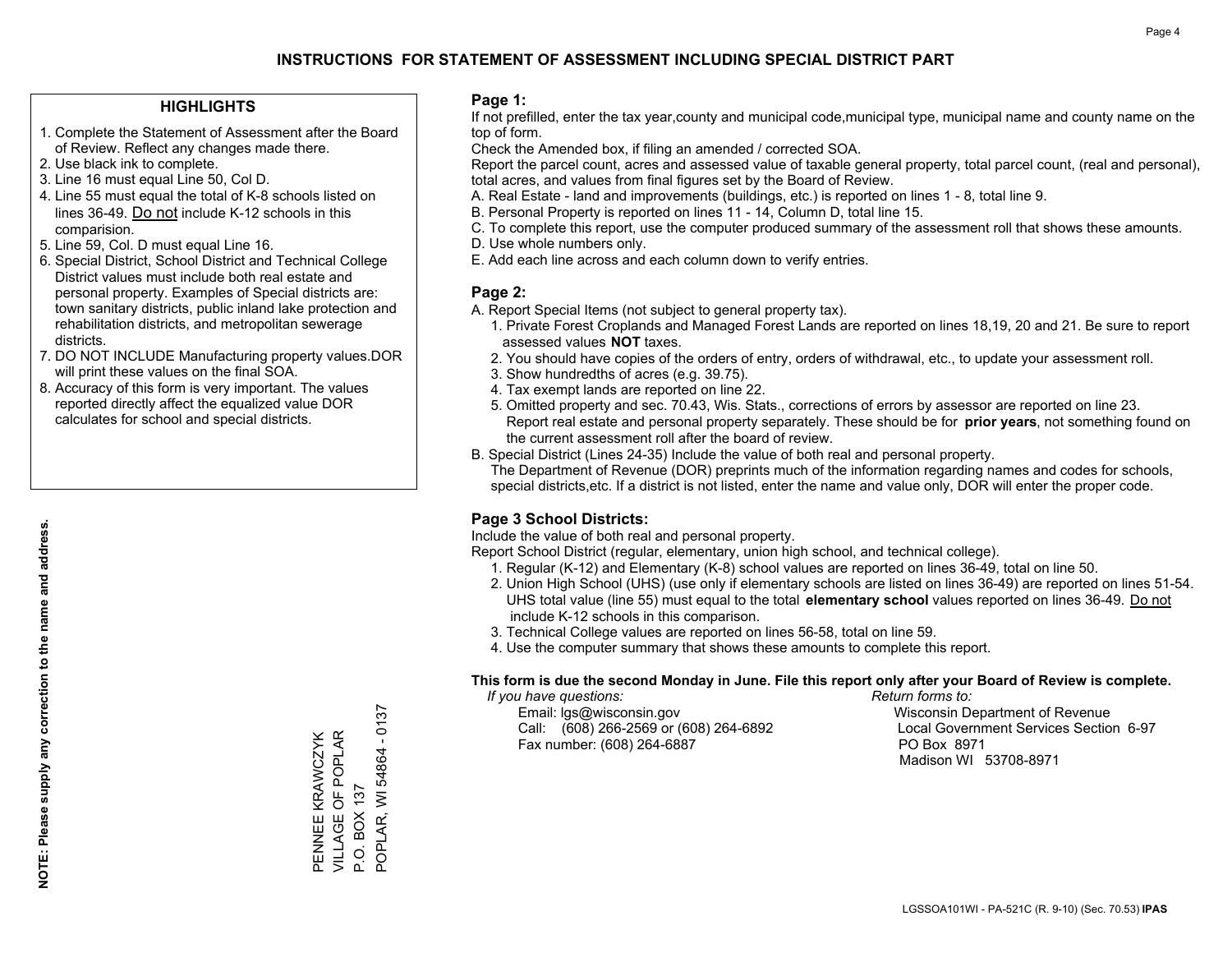**STATEMENT OF ASSESSMENT FOR 2017** 

**FINAL - EQUATED**

| Page 1                             |
|------------------------------------|
| Check if this is an Amended Return |
|                                    |

|                | <b>FOR</b><br><b>VILLAGE OF</b><br><b>OF</b>                                                                                                                                                 | <b>SOLON SPRINGS</b>     |                           | <b>DOUGLAS COUNTY</b>        |                         |                      | <b>WHEN COMPLETING THIS DOCUMENT</b>     |
|----------------|----------------------------------------------------------------------------------------------------------------------------------------------------------------------------------------------|--------------------------|---------------------------|------------------------------|-------------------------|----------------------|------------------------------------------|
|                | Town - Village - City                                                                                                                                                                        | <b>Municipality Name</b> |                           | <b>County Name</b>           |                         |                      | DO NOT WRITE OVER X's OR IN SHADED AREAS |
|                | PARCEL COUNT<br><b>REAL ESTATE</b>                                                                                                                                                           |                          |                           | NO. OF ACRES                 | <b>VALUE OF</b>         | <b>VALUE OF</b>      | <b>TOTAL VALUE OF LAND</b>               |
| Line<br>No.    | (See Lines 18 - 22 for<br>other Real Estate)                                                                                                                                                 |                          | TOTAL LAND   IMPROVEMENTS | <b>WHOLE</b><br>NUMBERS ONLY | LAND                    | <b>IMPROVEMENTS</b>  | AND IMPROVEMENTS                         |
|                |                                                                                                                                                                                              | Col. A                   | Col. B                    | Col. C                       | Col. D                  | Col. E               | Col. F                                   |
| $\mathbf{1}$   | <b>RESIDENTIAL - Class 1</b>                                                                                                                                                                 | 432                      | 346                       | 382                          | 8,990,500               | 25,791,300           | 34,781,800                               |
| $\overline{2}$ | <b>COMMERCIAL - Class 2</b>                                                                                                                                                                  | 53                       | 41                        | 122                          | 1,459,800               | 6,926,400            | 8,386,200                                |
| 3              | <b>MANUFACTURING - Class 3</b>                                                                                                                                                               | 2                        |                           | 5                            | 26,100                  | 320,100              | 346,200                                  |
| 4              | <b>AGRICULTURAL - Class 4</b>                                                                                                                                                                | 0                        |                           | 0                            | 0                       |                      | 0                                        |
| 5              | <b>UNDEVELOPED - Class 5</b>                                                                                                                                                                 | 0                        |                           | 0                            | 0                       |                      | $\Omega$                                 |
| 6              | AGRICULTURAL FOREST - Class 5m                                                                                                                                                               | 0                        |                           | 0                            | 0                       |                      | $\mathbf{0}$                             |
| 7              | <b>FOREST LANDS - Class 6</b>                                                                                                                                                                | 0                        |                           | 0                            | 0                       |                      | $\mathbf 0$                              |
| 8              | OTHER - Class 7                                                                                                                                                                              | $\Omega$                 | $\Omega$                  | $\Omega$                     | $\Omega$                | $\Omega$             | $\Omega$                                 |
| 9              | TOTAL - ALL COLUMNS                                                                                                                                                                          | 487                      | 388                       | 509                          | 10,476,400              | 33,037,800           | 43,514,200                               |
| 10             | NUMBER OF PERSONAL PROPERTY ACCOUNTS IN ROLL                                                                                                                                                 |                          |                           | 45                           | <b>LOCALLY ASSESSED</b> | <b>MANUFACTURING</b> | <b>MERGED</b>                            |
| 11             | BOATS AND OTHER WATERCRAFT NOT EXEMPT - Code 1                                                                                                                                               |                          |                           |                              | $\Omega$                | 0                    | $\Omega$                                 |
| 12             | MACHINERY, TOOLS AND PATTERNS - Code 2                                                                                                                                                       |                          |                           |                              | 55,200                  | $\Omega$             | 55,200                                   |
| 13             | FURNITURE, FIXTURES AND EQUIPMENT - Code 3                                                                                                                                                   |                          |                           |                              | 214,800                 | 400                  | 215,200                                  |
| 14             | ALL OTHER PERSONAL PROPERTY NOT EXEMPT - Codes 4A, 4B, 4C                                                                                                                                    |                          |                           |                              | 13,800                  | 2,500                | 16,300                                   |
| 15             | TOTAL OF PERSONAL PROPERTY NOT EXEMPT (Total of Lines 11-14)                                                                                                                                 |                          |                           |                              |                         | 2,900                | 286,700                                  |
| 16             | AGGREGATE ASSESSED VALUE OF ALL PROPERTY SUBJECT TO THE GENERAL PROPERTY TAX (Total of Lines 9F and 15F)<br>MUST EQUAL TOTAL VALUE OF THE SCHOOL DISTRICTS (K-12 PLUS K-8) - Line 50, Col. F |                          |                           |                              |                         |                      | 43,800,900                               |
| 17             | <b>BOARD OF REVIEW</b>                                                                                                                                                                       |                          |                           | Name of Assessor             |                         | Telephone #          |                                          |
|                | DATE OF FINAL ADJOURNMENT<br><b>BRAD THEIEN</b><br>(715) 378-2295<br>09/26/2017                                                                                                              |                          |                           |                              |                         |                      |                                          |

*CO*

*MUN*

*ACCT NO0481*

*<sup>16</sup> <sup>181</sup>*

REMARKS

The Assessment Ratio to be used in calculating the estimated Fair Market Value on tax bills for this tax district is .944538641<br>This ratio should be used to convert assessed values to "Calculate Equalized Values" in Step 1 Commission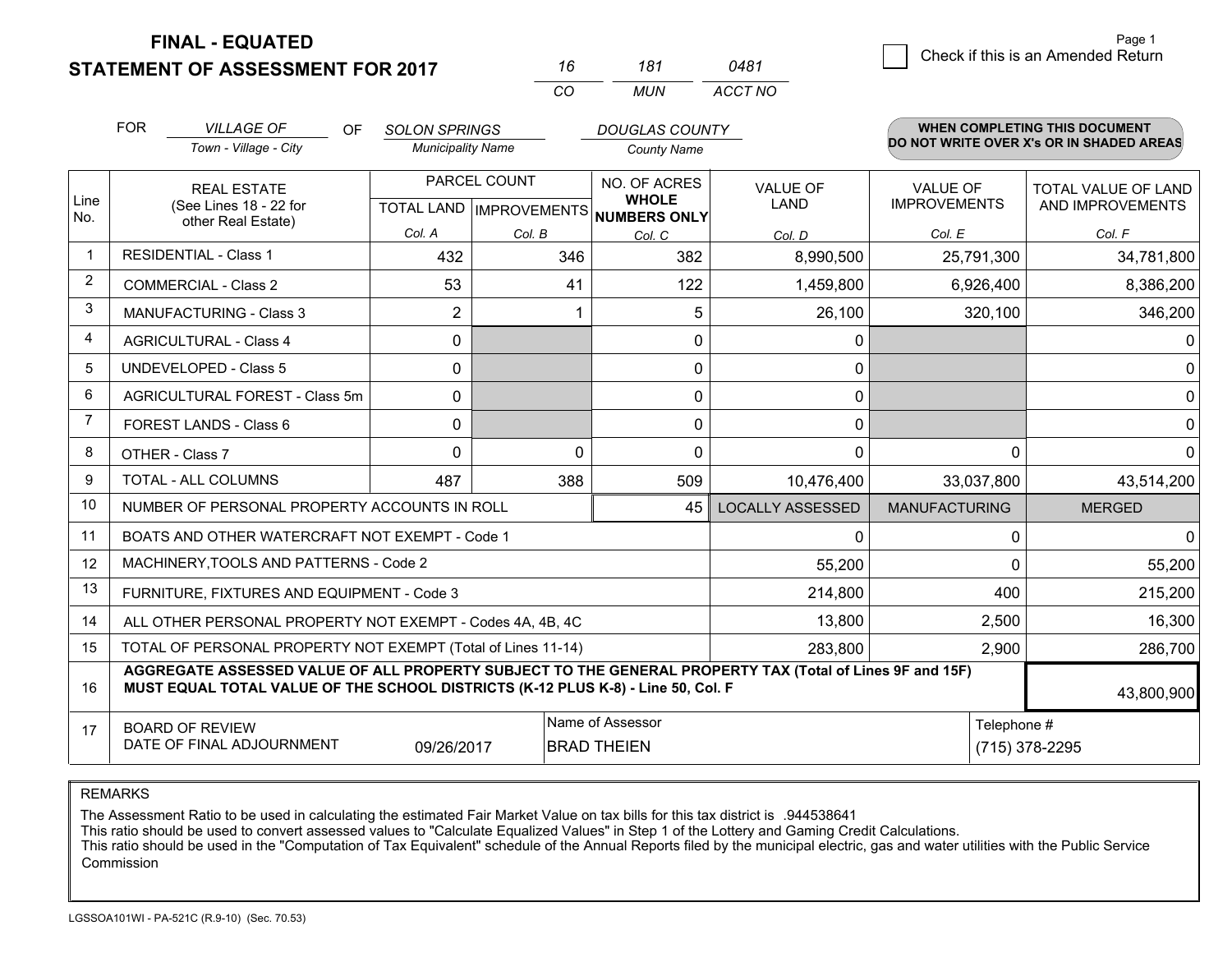*YEAR CO MUN ACCT NO* <u>2017 - 16 181 0481</u>

Do not confuse FOREST LANDS (Line 7) with FOREST CROPS (in this section) - They are **NOT** the same

|    |                                                                                | Private Forest Crop - Reg Class @ 10¢ per acre                   |                   |                                      |  | Private Forest Crop - Reg Class @ \$2.52 per acre                  |                                                                              |               |                    |  |
|----|--------------------------------------------------------------------------------|------------------------------------------------------------------|-------------------|--------------------------------------|--|--------------------------------------------------------------------|------------------------------------------------------------------------------|---------------|--------------------|--|
| 18 | (a) PARCELS                                                                    | (b) ACRES                                                        |                   | (c) ASSESSED VALUE                   |  | (d) PARCELS                                                        | (e) ACRES                                                                    |               | (f) ASSESSED VALUE |  |
|    |                                                                                | Private Forest Crop - Special Class @ 20¢ per acre               |                   |                                      |  |                                                                    | Entered Before 2005 Managed Forest - Ferrous Mining CLOSED @ \$8.27 per acre |               |                    |  |
| 19 | (a) PARCELS                                                                    | (b) ACRES                                                        |                   | (c) ASSESSED VALUE                   |  | (d) PARCELS                                                        | (e) ACRES                                                                    |               | (f) ASSESSED VALUE |  |
|    |                                                                                | Entered Before 2005 Managed Forest - OPEN @                      |                   |                                      |  | Entered Before 2005 Managed Forest - CLOSED @ \$1.87 per acre      |                                                                              |               |                    |  |
| 20 | (a) PARCELS                                                                    | (b) ACRES                                                        |                   | \$.79 per acre<br>(c) ASSESSED VALUE |  | (d) PARCELS<br>(e) ACRES                                           |                                                                              |               | (f) ASSESSED VALUE |  |
|    |                                                                                | Entered After 2004 Managed Forest - OPEN @                       |                   | \$2.14 per acre                      |  | Entered After 2004 Managed Forest - CLOSED @ \$10.68 per acre      |                                                                              |               |                    |  |
| 21 | (a) PARCELS<br>(b) ACRES                                                       |                                                                  |                   | (c) ASSESSED VALUE                   |  | (d) PARCELS                                                        | (e) ACRES                                                                    |               | (f) ASSESSED VALUE |  |
|    |                                                                                |                                                                  |                   |                                      |  |                                                                    |                                                                              |               |                    |  |
| 22 | (a) County Forest Cropland Acres                                               |                                                                  | (b) Federal Acres |                                      |  | (d) County (NOT FOREST CROP) Acres<br>(c) State Acres              |                                                                              |               | (e) Other Acres    |  |
|    |                                                                                |                                                                  |                   |                                      |  | .12<br>35.92                                                       |                                                                              |               | 5.99               |  |
|    |                                                                                | Assessed Value of Omitted Property From Prior Years (Sec. 70.44) |                   |                                      |  |                                                                    | Assessed Value of Sec. 70.43 Corrections of Errors by Assessors              |               |                    |  |
| 23 | (a) REAL ESTATE                                                                |                                                                  |                   | (b) PERSONAL                         |  | (c1) REAL ESTATE                                                   |                                                                              |               | (c2) PERSONAL      |  |
|    | Manufacturing Equated Value of Omitted Property From Prior Years (Sec. 70.995) |                                                                  |                   |                                      |  | Mfg. Equated Value of Sec.70.43 Corrections of Errors by Assessors |                                                                              |               |                    |  |
|    |                                                                                | (d) REAL ESTATE                                                  |                   | (e) PERSONAL                         |  |                                                                    | (f1) REAL ESTATE                                                             | (f2) PERSONAL |                    |  |
|    |                                                                                |                                                                  |                   |                                      |  |                                                                    |                                                                              |               |                    |  |

## **SPECIAL DISTRICTS**

| Line<br>No. | Enter 6-digit<br><b>Special District</b><br>Code (Col. A) | <b>Account</b><br><b>Number</b><br>(Col. B) | <b>Special District Name</b> | <b>Locally Assessed Value</b><br>of Real Estate and<br>Personal Property (Col. D) | Mfg Value of Real Estate<br>and Personal Property<br>(Col. E) | <b>Merged Value of</b><br><b>Real Estate and</b><br>Personal Property (Col. F) |
|-------------|-----------------------------------------------------------|---------------------------------------------|------------------------------|-----------------------------------------------------------------------------------|---------------------------------------------------------------|--------------------------------------------------------------------------------|
|             |                                                           |                                             | (Col. C)                     |                                                                                   |                                                               |                                                                                |
| 24          |                                                           |                                             |                              |                                                                                   |                                                               |                                                                                |
| 25          |                                                           |                                             |                              |                                                                                   |                                                               |                                                                                |
| 26          |                                                           |                                             |                              |                                                                                   |                                                               |                                                                                |
| 27          |                                                           |                                             |                              |                                                                                   |                                                               |                                                                                |
| 28          |                                                           |                                             |                              |                                                                                   |                                                               |                                                                                |
| 29          |                                                           |                                             |                              |                                                                                   |                                                               |                                                                                |
| 30          |                                                           |                                             |                              |                                                                                   |                                                               |                                                                                |
| 31          |                                                           |                                             |                              |                                                                                   |                                                               |                                                                                |
| 32          |                                                           |                                             |                              |                                                                                   |                                                               |                                                                                |
| 33          |                                                           |                                             |                              |                                                                                   |                                                               |                                                                                |
| 34          |                                                           |                                             |                              |                                                                                   |                                                               |                                                                                |
| 35          |                                                           |                                             |                              |                                                                                   |                                                               |                                                                                |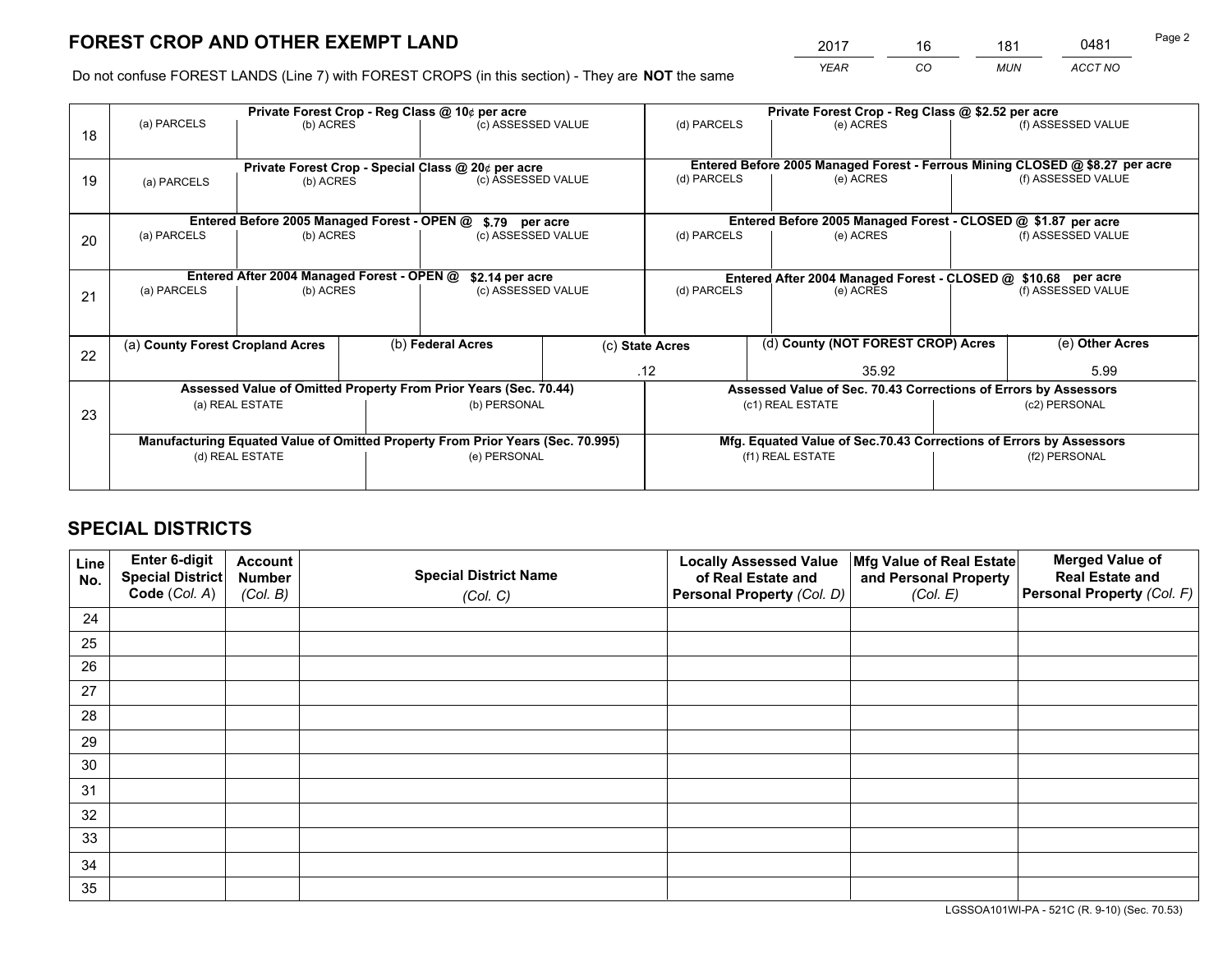|             |                                                                 |                                             |                                                         | <b>YEAR</b>                                                                       | CO<br><b>MUN</b>                                              | ACCT NO                                                                        |
|-------------|-----------------------------------------------------------------|---------------------------------------------|---------------------------------------------------------|-----------------------------------------------------------------------------------|---------------------------------------------------------------|--------------------------------------------------------------------------------|
| Line<br>No. | <b>Enter 6-digit</b><br><b>School District</b><br>Code (Col. A) | <b>Account</b><br><b>Number</b><br>(Col. B) | <b>School District Name</b><br>(Col. C)                 | <b>Locally Assessed Value</b><br>of Real Estate and<br>Personal Property (Col. D) | Mfg Value of Real Estate<br>and Personal Property<br>(Col. E) | <b>Merged Value of</b><br><b>Real Estate and</b><br>Personal Property (Col. F) |
|             | A. SCHOOL DISTRICTS (K-8 and K-12)                              |                                             |                                                         |                                                                                   |                                                               |                                                                                |
| 36          | 165397                                                          | 0112                                        | SCH D OF SOLON SPRINGS                                  | 43,451,800                                                                        | 349.100                                                       | 43,800,900                                                                     |
| 37          |                                                                 |                                             |                                                         |                                                                                   |                                                               |                                                                                |
| 38          |                                                                 |                                             |                                                         |                                                                                   |                                                               |                                                                                |
| 39          |                                                                 |                                             |                                                         |                                                                                   |                                                               |                                                                                |
| 40          |                                                                 |                                             |                                                         |                                                                                   |                                                               |                                                                                |
| 41<br>42    |                                                                 |                                             |                                                         |                                                                                   |                                                               |                                                                                |
| 43          |                                                                 |                                             |                                                         |                                                                                   |                                                               |                                                                                |
| 44          |                                                                 |                                             |                                                         |                                                                                   |                                                               |                                                                                |
| 45          |                                                                 |                                             |                                                         |                                                                                   |                                                               |                                                                                |
| 46          |                                                                 |                                             |                                                         |                                                                                   |                                                               |                                                                                |
| 47          |                                                                 |                                             |                                                         |                                                                                   |                                                               |                                                                                |
| 48          |                                                                 |                                             |                                                         |                                                                                   |                                                               |                                                                                |
| 49          |                                                                 |                                             |                                                         |                                                                                   |                                                               |                                                                                |
| 50          |                                                                 |                                             | TOTAL ASSESSED VALUE OF SCHOOL DISTRICTS (K-8 and K-12) | 43,451,800                                                                        | 349,100                                                       | 43,800,900                                                                     |
|             | <b>B. UNION HIGH SCHOOL DISTRICTS</b>                           |                                             |                                                         |                                                                                   |                                                               |                                                                                |
| 51          |                                                                 |                                             |                                                         |                                                                                   |                                                               |                                                                                |
| 52          |                                                                 |                                             |                                                         |                                                                                   |                                                               |                                                                                |
| 53<br>54    |                                                                 |                                             |                                                         |                                                                                   |                                                               |                                                                                |
| 55          |                                                                 |                                             | TOTAL ASSESSED VALUE OF UNION HIGH SCHOOLS              |                                                                                   |                                                               |                                                                                |
|             | C.<br><b>TECHNICAL COLLEGE DISTRICTS</b>                        |                                             |                                                         |                                                                                   |                                                               |                                                                                |
| 56          | 001700                                                          | 0016                                        | WISCONSIN INDIANHEAD TECH COLLEGE SHEL                  | 43,451,800                                                                        | 349,100                                                       | 43,800,900                                                                     |
| 57          |                                                                 |                                             |                                                         |                                                                                   |                                                               |                                                                                |
| 58          |                                                                 |                                             |                                                         |                                                                                   |                                                               |                                                                                |
| 59          |                                                                 |                                             | TOTAL ASSESSED VALUE OF TECHNICAL COLLEGES              | 43,451,800                                                                        | 349,100                                                       | 43,800,900                                                                     |

16

181

 *I hereby certify, to the best of my knowledge and belief, this form is complete and correct.*

**SCHOOL DISTRICTS**

| Print name of preparer | Title                    |                | Date (MM / DD / CCYY) |
|------------------------|--------------------------|----------------|-----------------------|
|                        |                          |                |                       |
| Signature of preparer  | Contact Telephone Number | E-mail address |                       |
|                        | $\sim$                   |                |                       |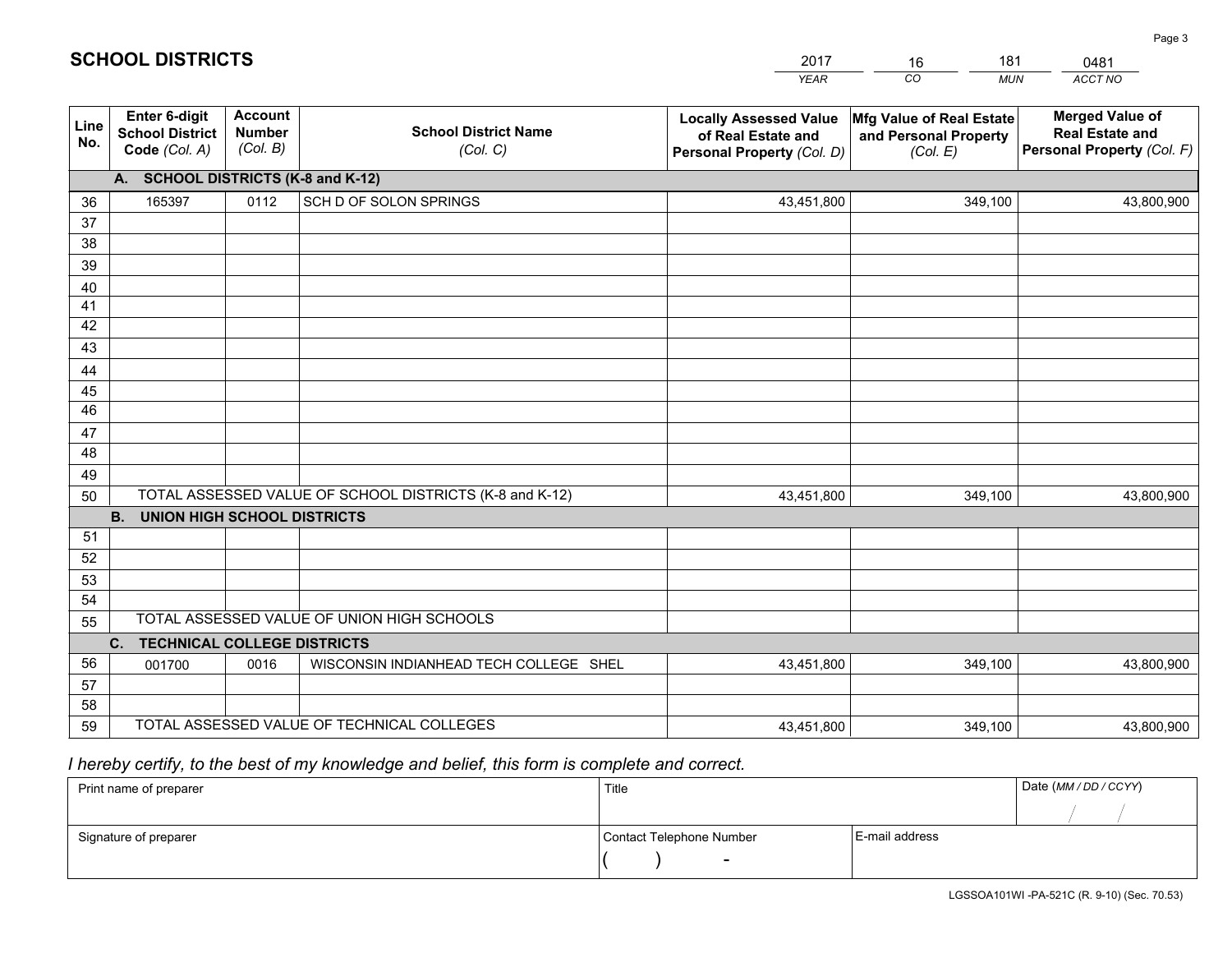### **HIGHLIGHTS**

- 1. Complete the Statement of Assessment after the Board of Review. Reflect any changes made there.
- 2. Use black ink to complete.
- 3. Line 16 must equal Line 50, Col D.
- 4. Line 55 must equal the total of K-8 schools listed on lines 36-49. Do not include K-12 schools in this comparision.
- 5. Line 59, Col. D must equal Line 16.
- 6. Special District, School District and Technical College District values must include both real estate and personal property. Examples of Special districts are: town sanitary districts, public inland lake protection and rehabilitation districts, and metropolitan sewerage districts.
- 7. DO NOT INCLUDE Manufacturing property values.DOR will print these values on the final SOA.

KATHY BURGER

VILLAGE OF SOLON SPRINGS

KATHY BURGER<br>VILLAGE OF SOLON SPRINGS

PO BOX 273

PO BOX 273

SOLON SPRINGS, WI 54873 - 0273

SOLON SPRINGS, WI

54873 - 0273

 8. Accuracy of this form is very important. The values reported directly affect the equalized value DOR calculates for school and special districts.

### **Page 1:**

 If not prefilled, enter the tax year,county and municipal code,municipal type, municipal name and county name on the top of form.

Check the Amended box, if filing an amended / corrected SOA.

 Report the parcel count, acres and assessed value of taxable general property, total parcel count, (real and personal), total acres, and values from final figures set by the Board of Review.

- A. Real Estate land and improvements (buildings, etc.) is reported on lines 1 8, total line 9.
- B. Personal Property is reported on lines 11 14, Column D, total line 15.
- C. To complete this report, use the computer produced summary of the assessment roll that shows these amounts.
- D. Use whole numbers only.
- E. Add each line across and each column down to verify entries.

### **Page 2:**

- A. Report Special Items (not subject to general property tax).
- 1. Private Forest Croplands and Managed Forest Lands are reported on lines 18,19, 20 and 21. Be sure to report assessed values **NOT** taxes.
- 2. You should have copies of the orders of entry, orders of withdrawal, etc., to update your assessment roll.
	- 3. Show hundredths of acres (e.g. 39.75).
- 4. Tax exempt lands are reported on line 22.
- 5. Omitted property and sec. 70.43, Wis. Stats., corrections of errors by assessor are reported on line 23. Report real estate and personal property separately. These should be for **prior years**, not something found on the current assessment roll after the board of review.
- B. Special District (Lines 24-35) Include the value of both real and personal property.
- The Department of Revenue (DOR) preprints much of the information regarding names and codes for schools, special districts,etc. If a district is not listed, enter the name and value only, DOR will enter the proper code.

## **Page 3 School Districts:**

Include the value of both real and personal property.

Report School District (regular, elementary, union high school, and technical college).

- 1. Regular (K-12) and Elementary (K-8) school values are reported on lines 36-49, total on line 50.
- 2. Union High School (UHS) (use only if elementary schools are listed on lines 36-49) are reported on lines 51-54. UHS total value (line 55) must equal to the total **elementary school** values reported on lines 36-49. Do notinclude K-12 schools in this comparison.
- 3. Technical College values are reported on lines 56-58, total on line 59.
- 4. Use the computer summary that shows these amounts to complete this report.

#### **This form is due the second Monday in June. File this report only after your Board of Review is complete.**

 *If you have questions: Return forms to:*

 Email: lgs@wisconsin.gov Wisconsin Department of RevenueCall:  $(608)$  266-2569 or  $(608)$  264-6892 Fax number: (608) 264-6887 PO Box 8971

Local Government Services Section 6-97

Madison WI 53708-8971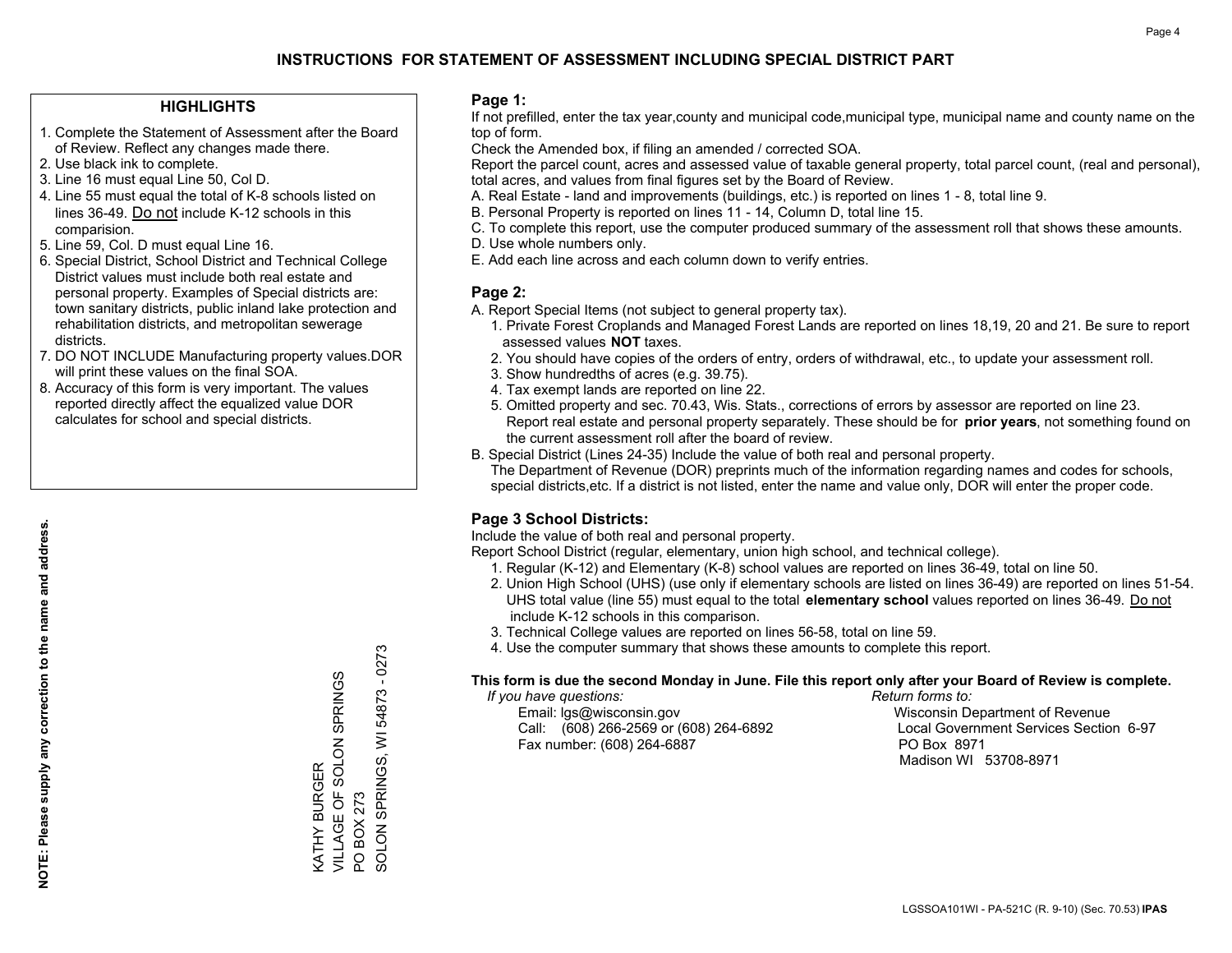**STATEMENT OF ASSESSMENT FOR 2017 FINAL - EQUATED**

|            | 182   | 0482    |  |
|------------|-------|---------|--|
| $\sqrt{2}$ | MI IN | ACCT NO |  |

|                | <b>FOR</b>                                                                                                                                   | <b>VILLAGE OF</b><br><b>OF</b>                                                                                                                                                               | <b>SUPERIOR</b>          |              | <b>DOUGLAS COUNTY</b>                                                |                         |                                        | <b>WHEN COMPLETING THIS DOCUMENT</b>     |
|----------------|----------------------------------------------------------------------------------------------------------------------------------------------|----------------------------------------------------------------------------------------------------------------------------------------------------------------------------------------------|--------------------------|--------------|----------------------------------------------------------------------|-------------------------|----------------------------------------|------------------------------------------|
|                |                                                                                                                                              | Town - Village - City                                                                                                                                                                        | <b>Municipality Name</b> |              | <b>County Name</b>                                                   |                         |                                        | DO NOT WRITE OVER X's OR IN SHADED AREAS |
| Line<br>No.    |                                                                                                                                              | <b>REAL ESTATE</b><br>(See Lines 18 - 22 for                                                                                                                                                 |                          | PARCEL COUNT | NO. OF ACRES<br><b>WHOLE</b><br>TOTAL LAND IMPROVEMENTS NUMBERS ONLY | VALUE OF<br>LAND        | <b>VALUE OF</b><br><b>IMPROVEMENTS</b> | TOTAL VALUE OF LAND<br>AND IMPROVEMENTS  |
|                |                                                                                                                                              | other Real Estate)                                                                                                                                                                           | Col. A                   | Col. B       | Col. C                                                               | Col. D                  | Col. E                                 | Col. F                                   |
| 1              |                                                                                                                                              | <b>RESIDENTIAL - Class 1</b>                                                                                                                                                                 | 326                      | 273          | 266                                                                  | 6,255,600               | 36,740,900                             | 42,996,500                               |
| $\overline{2}$ |                                                                                                                                              | <b>COMMERCIAL - Class 2</b>                                                                                                                                                                  | 33                       | 10           | 129                                                                  | 607,200                 | 1,895,700                              | 2,502,900                                |
| 3              |                                                                                                                                              | <b>MANUFACTURING - Class 3</b>                                                                                                                                                               | 0                        | 0            | 0                                                                    | 0                       | 0                                      |                                          |
| 4              |                                                                                                                                              | <b>AGRICULTURAL - Class 4</b>                                                                                                                                                                | $\Omega$                 |              | 0                                                                    | $\Omega$                |                                        |                                          |
| 5              |                                                                                                                                              | <b>UNDEVELOPED - Class 5</b>                                                                                                                                                                 | $\Omega$                 |              | 0                                                                    | $\mathbf 0$             |                                        |                                          |
| 6              |                                                                                                                                              | AGRICULTURAL FOREST - Class 5m                                                                                                                                                               | $\Omega$                 |              | $\Omega$                                                             | 0                       |                                        |                                          |
| $\overline{7}$ |                                                                                                                                              | FOREST LANDS - Class 6                                                                                                                                                                       | 0                        |              | $\Omega$                                                             | $\mathbf{0}$            |                                        | 0                                        |
| 8              |                                                                                                                                              | OTHER - Class 7                                                                                                                                                                              | $\Omega$                 | $\Omega$     | 0                                                                    | $\Omega$                | $\Omega$                               |                                          |
| 9              |                                                                                                                                              | TOTAL - ALL COLUMNS                                                                                                                                                                          | 359                      | 283          | 395                                                                  | 6,862,800               | 38,636,600                             | 45,499,400                               |
| 10             |                                                                                                                                              | NUMBER OF PERSONAL PROPERTY ACCOUNTS IN ROLL                                                                                                                                                 |                          |              | 12                                                                   | <b>LOCALLY ASSESSED</b> | <b>MANUFACTURING</b>                   | <b>MERGED</b>                            |
| 11             |                                                                                                                                              | BOATS AND OTHER WATERCRAFT NOT EXEMPT - Code 1                                                                                                                                               |                          |              |                                                                      | $\Omega$                | O                                      |                                          |
| 12             |                                                                                                                                              | MACHINERY, TOOLS AND PATTERNS - Code 2                                                                                                                                                       |                          |              |                                                                      | 725,700                 |                                        | 725,700                                  |
| 13             |                                                                                                                                              | FURNITURE, FIXTURES AND EQUIPMENT - Code 3                                                                                                                                                   |                          |              |                                                                      | 36,500                  | 0                                      | 36,500                                   |
| 14             |                                                                                                                                              | ALL OTHER PERSONAL PROPERTY NOT EXEMPT - Codes 4A, 4B, 4C                                                                                                                                    |                          |              |                                                                      | 17,400                  | $\Omega$                               | 17,400                                   |
| 15             | TOTAL OF PERSONAL PROPERTY NOT EXEMPT (Total of Lines 11-14)<br>779,600                                                                      |                                                                                                                                                                                              |                          |              |                                                                      |                         |                                        | 779,600<br>0                             |
| 16             |                                                                                                                                              | AGGREGATE ASSESSED VALUE OF ALL PROPERTY SUBJECT TO THE GENERAL PROPERTY TAX (Total of Lines 9F and 15F)<br>MUST EQUAL TOTAL VALUE OF THE SCHOOL DISTRICTS (K-12 PLUS K-8) - Line 50, Col. F |                          |              |                                                                      |                         |                                        | 46,279,000                               |
| 17             | Name of Assessor<br>Telephone #<br><b>BOARD OF REVIEW</b><br>DATE OF FINAL ADJOURNMENT<br><b>BRAD THEIEN</b><br>(715) 378-2295<br>06/14/2017 |                                                                                                                                                                                              |                          |              |                                                                      |                         |                                        |                                          |

REMARKS

The Assessment Ratio to be used in calculating the estimated Fair Market Value on tax bills for this tax district is .958464932

This ratio should be used to convert assessed values to "Calculate Equalized Values" in Step 1 of the Lottery and Gaming Credit Calculations.

 This ratio should be used in the "Computation of Tax Equivalent" schedule of the Annual Reports filed by the municipal electric, gas and water utilities with the Public Service Commission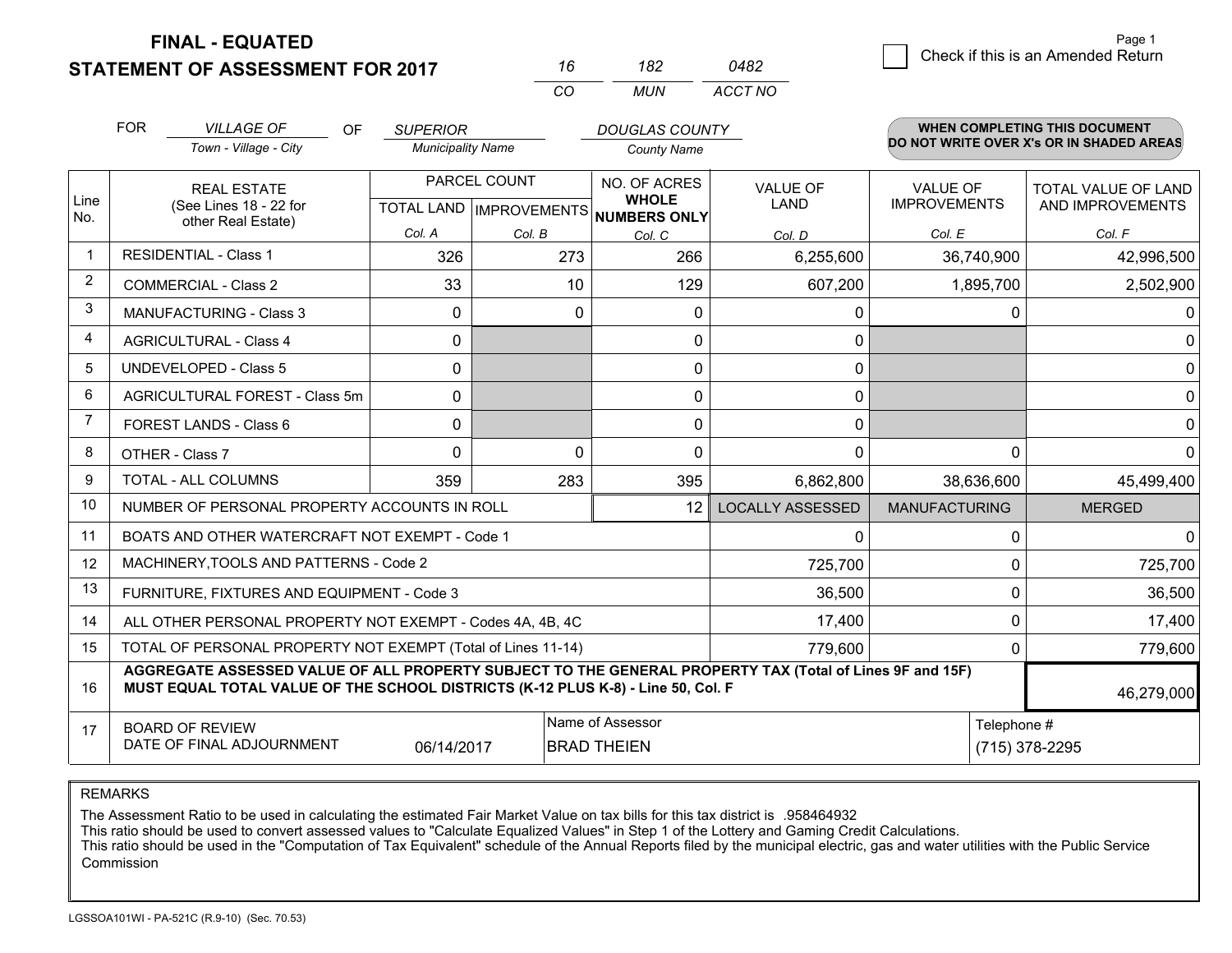*YEAR CO MUN ACCT NO* <u>2017 - 16 182 0482</u>

Do not confuse FOREST LANDS (Line 7) with FOREST CROPS (in this section) - They are **NOT** the same

|    |                                                                                |                                             |                   | Private Forest Crop - Reg Class @ 10¢ per acre                   |                 | Private Forest Crop - Reg Class @ \$2.52 per acre             |                                                                              |                 |                    |  |
|----|--------------------------------------------------------------------------------|---------------------------------------------|-------------------|------------------------------------------------------------------|-----------------|---------------------------------------------------------------|------------------------------------------------------------------------------|-----------------|--------------------|--|
| 18 | (a) PARCELS                                                                    | (b) ACRES                                   |                   | (c) ASSESSED VALUE                                               |                 | (d) PARCELS                                                   | (e) ACRES                                                                    |                 | (f) ASSESSED VALUE |  |
|    | Private Forest Crop - Special Class @ 20¢ per acre                             |                                             |                   |                                                                  |                 |                                                               | Entered Before 2005 Managed Forest - Ferrous Mining CLOSED @ \$8.27 per acre |                 |                    |  |
| 19 | (a) PARCELS<br>(b) ACRES                                                       |                                             |                   | (c) ASSESSED VALUE                                               |                 | (d) PARCELS                                                   | (e) ACRES                                                                    |                 | (f) ASSESSED VALUE |  |
|    |                                                                                | Entered Before 2005 Managed Forest - OPEN @ |                   |                                                                  |                 |                                                               | Entered Before 2005 Managed Forest - CLOSED @ \$1.87 per acre                |                 |                    |  |
| 20 | (a) PARCELS<br>(b) ACRES                                                       |                                             |                   | \$.79 per acre<br>(c) ASSESSED VALUE                             |                 | (d) PARCELS<br>(e) ACRES                                      |                                                                              |                 | (f) ASSESSED VALUE |  |
|    |                                                                                | Entered After 2004 Managed Forest - OPEN @  |                   | \$2.14 per acre                                                  |                 | Entered After 2004 Managed Forest - CLOSED @ \$10.68 per acre |                                                                              |                 |                    |  |
| 21 | (a) PARCELS                                                                    | (b) ACRES                                   |                   | (c) ASSESSED VALUE                                               |                 | (d) PARCELS                                                   | (e) ACRES                                                                    |                 | (f) ASSESSED VALUE |  |
|    | (a) County Forest Cropland Acres                                               |                                             | (b) Federal Acres |                                                                  | (c) State Acres | (d) County (NOT FOREST CROP) Acres                            |                                                                              | (e) Other Acres |                    |  |
| 22 |                                                                                |                                             |                   |                                                                  |                 |                                                               | .38                                                                          |                 | 85.36              |  |
|    |                                                                                |                                             |                   | Assessed Value of Omitted Property From Prior Years (Sec. 70.44) |                 |                                                               | Assessed Value of Sec. 70.43 Corrections of Errors by Assessors              |                 |                    |  |
| 23 | (a) REAL ESTATE                                                                |                                             |                   | (b) PERSONAL                                                     |                 | (c1) REAL ESTATE                                              |                                                                              | (c2) PERSONAL   |                    |  |
|    | Manufacturing Equated Value of Omitted Property From Prior Years (Sec. 70.995) |                                             |                   |                                                                  |                 |                                                               | Mfg. Equated Value of Sec.70.43 Corrections of Errors by Assessors           |                 |                    |  |
|    |                                                                                | (d) REAL ESTATE                             |                   | (e) PERSONAL                                                     |                 | (f1) REAL ESTATE                                              |                                                                              | (f2) PERSONAL   |                    |  |
|    |                                                                                |                                             |                   |                                                                  |                 |                                                               |                                                                              |                 |                    |  |

## **SPECIAL DISTRICTS**

| Line<br>No. | Enter 6-digit<br>Special District<br>Code (Col. A) | <b>Account</b><br><b>Number</b> | <b>Special District Name</b> | <b>Locally Assessed Value</b><br>of Real Estate and | Mfg Value of Real Estate<br>and Personal Property | <b>Merged Value of</b><br><b>Real Estate and</b><br>Personal Property (Col. F) |
|-------------|----------------------------------------------------|---------------------------------|------------------------------|-----------------------------------------------------|---------------------------------------------------|--------------------------------------------------------------------------------|
|             |                                                    | (Col. B)                        | (Col. C)                     | Personal Property (Col. D)                          | (Col. E)                                          |                                                                                |
| 24          |                                                    |                                 |                              |                                                     |                                                   |                                                                                |
| 25          |                                                    |                                 |                              |                                                     |                                                   |                                                                                |
| 26          |                                                    |                                 |                              |                                                     |                                                   |                                                                                |
| 27          |                                                    |                                 |                              |                                                     |                                                   |                                                                                |
| 28          |                                                    |                                 |                              |                                                     |                                                   |                                                                                |
| 29          |                                                    |                                 |                              |                                                     |                                                   |                                                                                |
| 30          |                                                    |                                 |                              |                                                     |                                                   |                                                                                |
| 31          |                                                    |                                 |                              |                                                     |                                                   |                                                                                |
| 32          |                                                    |                                 |                              |                                                     |                                                   |                                                                                |
| 33          |                                                    |                                 |                              |                                                     |                                                   |                                                                                |
| 34          |                                                    |                                 |                              |                                                     |                                                   |                                                                                |
| 35          |                                                    |                                 |                              |                                                     |                                                   |                                                                                |

LGSSOA101WI-PA - 521C (R. 9-10) (Sec. 70.53)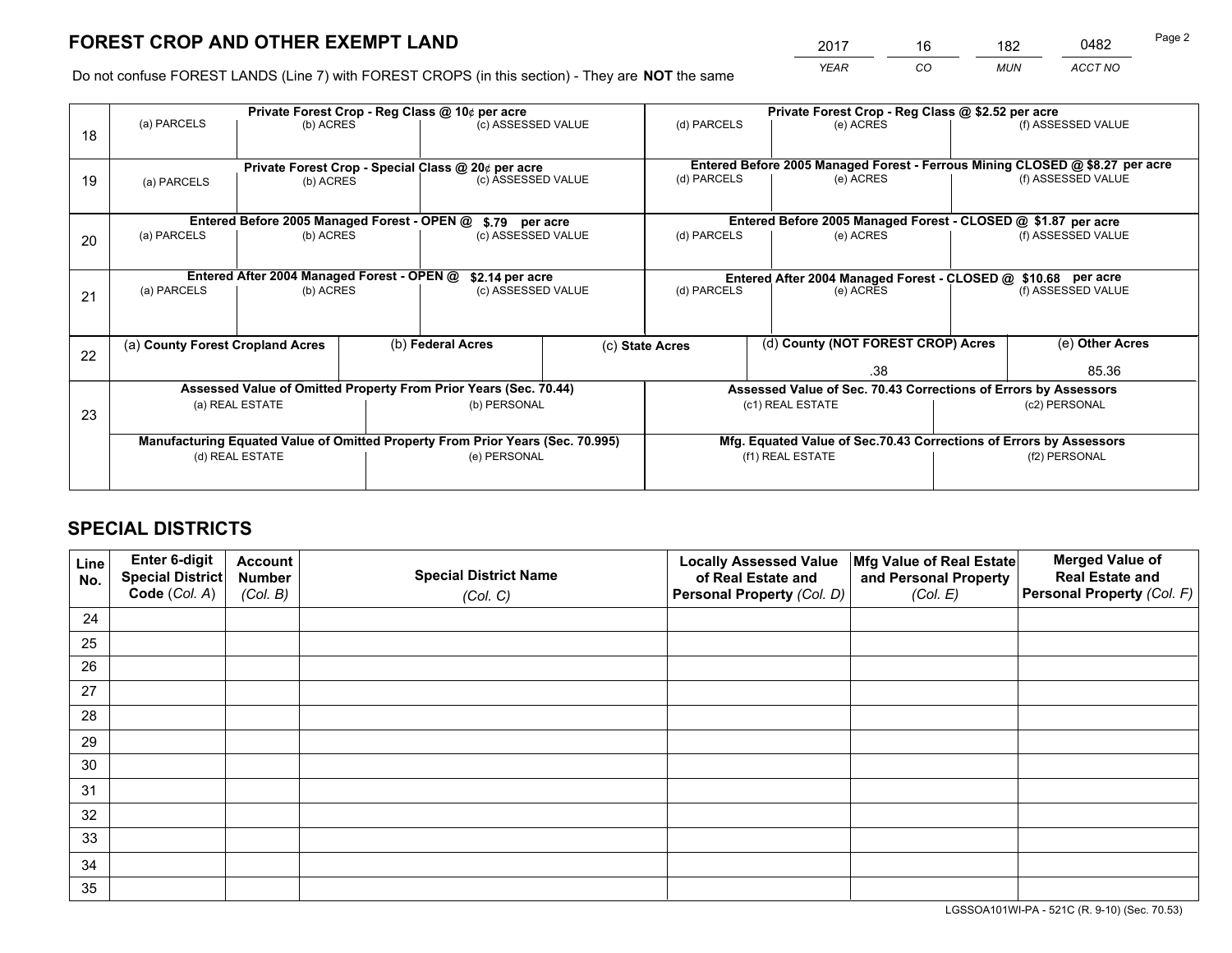|             |                                                          |                                             |                                                         | <b>YEAR</b>                                                                       | CO<br><b>MUN</b>                                              | ACCT NO                                                                        |
|-------------|----------------------------------------------------------|---------------------------------------------|---------------------------------------------------------|-----------------------------------------------------------------------------------|---------------------------------------------------------------|--------------------------------------------------------------------------------|
| Line<br>No. | Enter 6-digit<br><b>School District</b><br>Code (Col. A) | <b>Account</b><br><b>Number</b><br>(Col. B) | <b>School District Name</b><br>(Col. C)                 | <b>Locally Assessed Value</b><br>of Real Estate and<br>Personal Property (Col. D) | Mfg Value of Real Estate<br>and Personal Property<br>(Col. E) | <b>Merged Value of</b><br><b>Real Estate and</b><br>Personal Property (Col. F) |
|             | A. SCHOOL DISTRICTS (K-8 and K-12)                       |                                             |                                                         |                                                                                   |                                                               |                                                                                |
| 36          | 165663                                                   | 0113                                        | SCH D OF SUPERIOR                                       | 46,279,000                                                                        |                                                               | 46,279,000                                                                     |
| 37          |                                                          |                                             |                                                         |                                                                                   |                                                               |                                                                                |
| 38          |                                                          |                                             |                                                         |                                                                                   |                                                               |                                                                                |
| 39          |                                                          |                                             |                                                         |                                                                                   |                                                               |                                                                                |
| 40          |                                                          |                                             |                                                         |                                                                                   |                                                               |                                                                                |
| 41          |                                                          |                                             |                                                         |                                                                                   |                                                               |                                                                                |
| 42          |                                                          |                                             |                                                         |                                                                                   |                                                               |                                                                                |
| 43          |                                                          |                                             |                                                         |                                                                                   |                                                               |                                                                                |
| 44          |                                                          |                                             |                                                         |                                                                                   |                                                               |                                                                                |
| 45<br>46    |                                                          |                                             |                                                         |                                                                                   |                                                               |                                                                                |
|             |                                                          |                                             |                                                         |                                                                                   |                                                               |                                                                                |
| 47<br>48    |                                                          |                                             |                                                         |                                                                                   |                                                               |                                                                                |
| 49          |                                                          |                                             |                                                         |                                                                                   |                                                               |                                                                                |
| 50          |                                                          |                                             | TOTAL ASSESSED VALUE OF SCHOOL DISTRICTS (K-8 and K-12) | 46,279,000                                                                        |                                                               | 46,279,000                                                                     |
|             | <b>B.</b><br><b>UNION HIGH SCHOOL DISTRICTS</b>          |                                             |                                                         |                                                                                   |                                                               |                                                                                |
| 51          |                                                          |                                             |                                                         |                                                                                   |                                                               |                                                                                |
| 52          |                                                          |                                             |                                                         |                                                                                   |                                                               |                                                                                |
| 53          |                                                          |                                             |                                                         |                                                                                   |                                                               |                                                                                |
| 54          |                                                          |                                             |                                                         |                                                                                   |                                                               |                                                                                |
| 55          |                                                          |                                             | TOTAL ASSESSED VALUE OF UNION HIGH SCHOOLS              |                                                                                   |                                                               |                                                                                |
|             | C.<br><b>TECHNICAL COLLEGE DISTRICTS</b>                 |                                             |                                                         |                                                                                   |                                                               |                                                                                |
| 56          | 001700                                                   | 0016                                        | WISCONSIN INDIANHEAD TECH COLLEGE SHEL                  | 46,279,000                                                                        |                                                               | 46,279,000                                                                     |
| 57          |                                                          |                                             |                                                         |                                                                                   |                                                               |                                                                                |
| 58          |                                                          |                                             |                                                         |                                                                                   |                                                               |                                                                                |
| 59          |                                                          |                                             | TOTAL ASSESSED VALUE OF TECHNICAL COLLEGES              | 46,279,000                                                                        |                                                               | 46,279,000                                                                     |

16

182

 *I hereby certify, to the best of my knowledge and belief, this form is complete and correct.*

**SCHOOL DISTRICTS**

| Print name of preparer | Title                    |                | Date (MM / DD / CCYY) |
|------------------------|--------------------------|----------------|-----------------------|
|                        |                          |                |                       |
| Signature of preparer  | Contact Telephone Number | E-mail address |                       |
|                        | $\overline{\phantom{0}}$ |                |                       |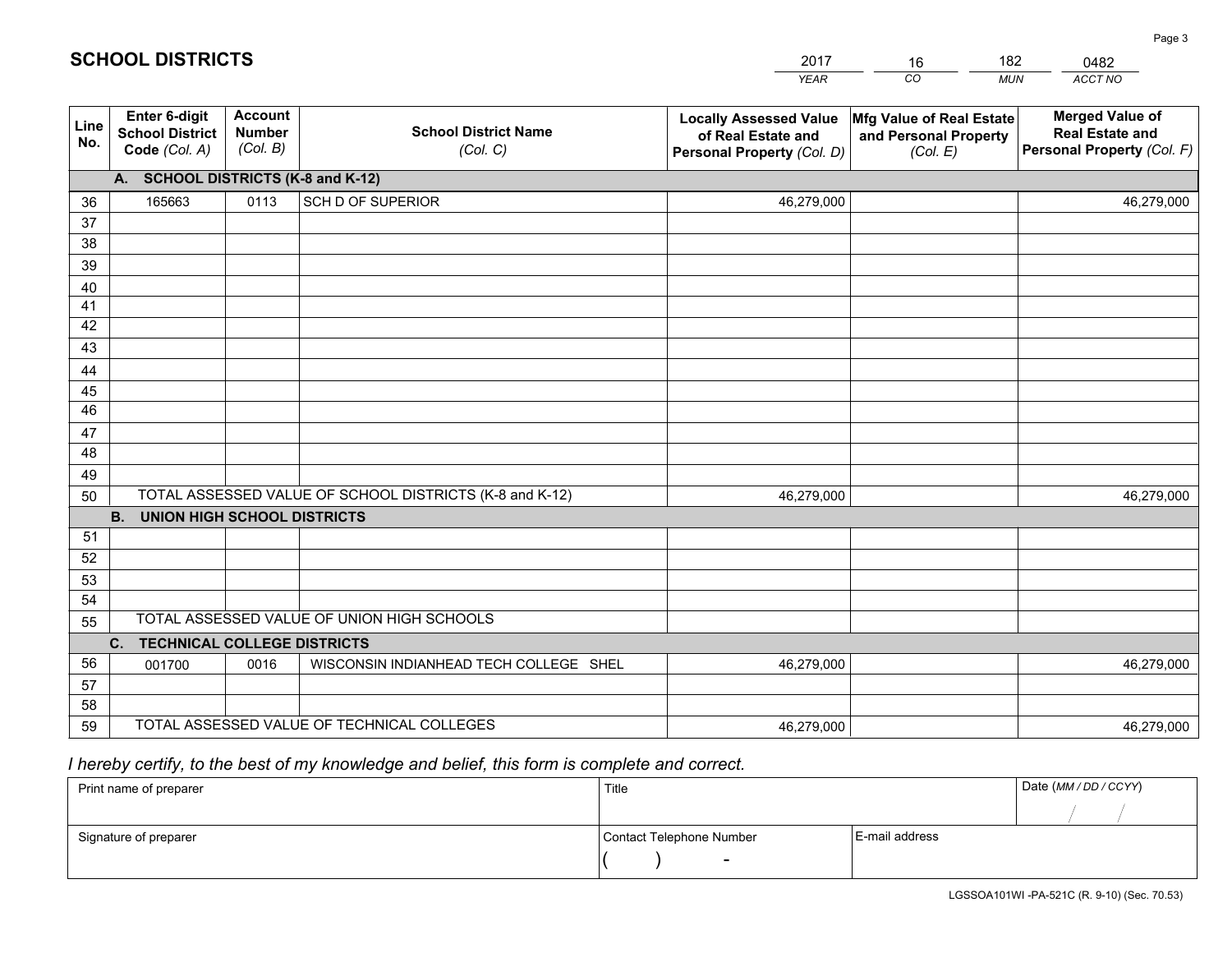### **HIGHLIGHTS**

- 1. Complete the Statement of Assessment after the Board of Review. Reflect any changes made there.
- 2. Use black ink to complete.
- 3. Line 16 must equal Line 50, Col D.
- 4. Line 55 must equal the total of K-8 schools listed on lines 36-49. Do not include K-12 schools in this comparision.
- 5. Line 59, Col. D must equal Line 16.
- 6. Special District, School District and Technical College District values must include both real estate and personal property. Examples of Special districts are: town sanitary districts, public inland lake protection and rehabilitation districts, and metropolitan sewerage districts.
- 7. DO NOT INCLUDE Manufacturing property values.DOR will print these values on the final SOA.

MARSHA WICK

VILLAGE OF SUPERIOR

MARSHA WICK<br>VILLAGE OF SUPERIOR

PO BOX 3065

 $\overline{S}$ 

BOX 3065

SUPERIOR, WI 54880 - 3065

SUPERIOR, WI 54880 - 3065

 8. Accuracy of this form is very important. The values reported directly affect the equalized value DOR calculates for school and special districts.

### **Page 1:**

 If not prefilled, enter the tax year,county and municipal code,municipal type, municipal name and county name on the top of form.

Check the Amended box, if filing an amended / corrected SOA.

 Report the parcel count, acres and assessed value of taxable general property, total parcel count, (real and personal), total acres, and values from final figures set by the Board of Review.

- A. Real Estate land and improvements (buildings, etc.) is reported on lines 1 8, total line 9.
- B. Personal Property is reported on lines 11 14, Column D, total line 15.
- C. To complete this report, use the computer produced summary of the assessment roll that shows these amounts.
- D. Use whole numbers only.
- E. Add each line across and each column down to verify entries.

### **Page 2:**

- A. Report Special Items (not subject to general property tax).
- 1. Private Forest Croplands and Managed Forest Lands are reported on lines 18,19, 20 and 21. Be sure to report assessed values **NOT** taxes.
- 2. You should have copies of the orders of entry, orders of withdrawal, etc., to update your assessment roll.
	- 3. Show hundredths of acres (e.g. 39.75).
- 4. Tax exempt lands are reported on line 22.
- 5. Omitted property and sec. 70.43, Wis. Stats., corrections of errors by assessor are reported on line 23. Report real estate and personal property separately. These should be for **prior years**, not something found on the current assessment roll after the board of review.
- B. Special District (Lines 24-35) Include the value of both real and personal property.

 The Department of Revenue (DOR) preprints much of the information regarding names and codes for schools, special districts,etc. If a district is not listed, enter the name and value only, DOR will enter the proper code.

### **Page 3 School Districts:**

Include the value of both real and personal property.

Report School District (regular, elementary, union high school, and technical college).

- 1. Regular (K-12) and Elementary (K-8) school values are reported on lines 36-49, total on line 50.
- 2. Union High School (UHS) (use only if elementary schools are listed on lines 36-49) are reported on lines 51-54. UHS total value (line 55) must equal to the total **elementary school** values reported on lines 36-49. Do notinclude K-12 schools in this comparison.
- 3. Technical College values are reported on lines 56-58, total on line 59.
- 4. Use the computer summary that shows these amounts to complete this report.

#### **This form is due the second Monday in June. File this report only after your Board of Review is complete.**

 *If you have questions: Return forms to:*

 Email: lgs@wisconsin.gov Wisconsin Department of RevenueCall:  $(608)$  266-2569 or  $(608)$  264-6892 Fax number: (608) 264-6887 PO Box 8971

Local Government Services Section 6-97 Madison WI 53708-8971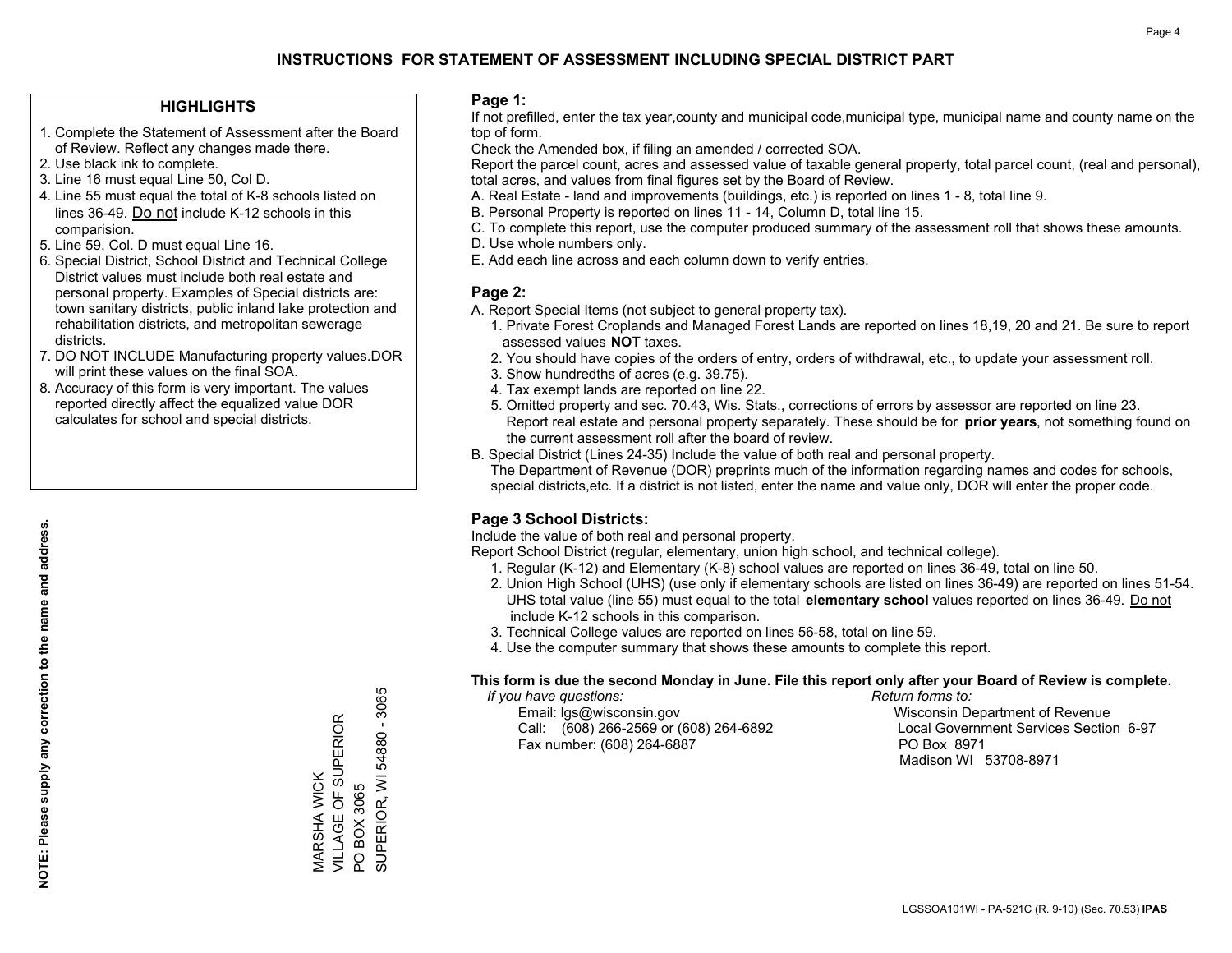**FINAL - EQUATED**

**STATEMENT OF ASSESSMENT FOR 2017** 

| 16  | 281 | 0483    |
|-----|-----|---------|
| CO. | MUN | ACCT NO |

|                | <b>FOR</b><br>CITY OF<br>Town - Village - City                                                                                                                                               | <b>OF</b><br><b>SUPERIOR</b><br><b>Municipality Name</b> |                                                          | <b>DOUGLAS COUNTY</b><br><b>County Name</b> |                                |                                 | <b>WHEN COMPLETING THIS DOCUMENT</b><br>DO NOT WRITE OVER X's OR IN SHADED AREAS |  |
|----------------|----------------------------------------------------------------------------------------------------------------------------------------------------------------------------------------------|----------------------------------------------------------|----------------------------------------------------------|---------------------------------------------|--------------------------------|---------------------------------|----------------------------------------------------------------------------------|--|
| Line<br>No.    | <b>REAL ESTATE</b><br>(See Lines 18 - 22 for<br>other Real Estate)                                                                                                                           |                                                          | PARCEL COUNT<br>TOTAL LAND   IMPROVEMENTS   NUMBERS ONLY |                                             | <b>VALUE OF</b><br><b>LAND</b> | VALUE OF<br><b>IMPROVEMENTS</b> | TOTAL VALUE OF LAND<br>AND IMPROVEMENTS                                          |  |
|                |                                                                                                                                                                                              | Col. A                                                   | Col. B                                                   | Col. C                                      | Col. D                         | Col. E                          | Col. F                                                                           |  |
| $\mathbf 1$    | <b>RESIDENTIAL - Class 1</b>                                                                                                                                                                 | 9,410                                                    | 8,206                                                    | 2,815                                       | 151,261,000                    | 811,590,300                     | 962,851,300                                                                      |  |
| 2              | <b>COMMERCIAL - Class 2</b>                                                                                                                                                                  | 1,629                                                    | 929                                                      | 2,649                                       | 102,115,700                    | 393,489,500                     | 495,605,200                                                                      |  |
| 3              | <b>MANUFACTURING - Class 3</b>                                                                                                                                                               | 96                                                       | 50                                                       | 887                                         | 12,771,300                     | 65,141,100                      | 77,912,400                                                                       |  |
| 4              | <b>AGRICULTURAL - Class 4</b>                                                                                                                                                                | 19                                                       |                                                          | 126                                         | 19,800                         |                                 | 19,800                                                                           |  |
| 5              | <b>UNDEVELOPED - Class 5</b>                                                                                                                                                                 | 4                                                        |                                                          | 5                                           | 59,800                         |                                 | 59,800                                                                           |  |
| 6              | AGRICULTURAL FOREST - Class 5m                                                                                                                                                               | $\mathbf{0}$                                             |                                                          | 0                                           | 0                              |                                 | $\mathbf 0$                                                                      |  |
| $\overline{7}$ | FOREST LANDS - Class 6                                                                                                                                                                       | $\mathbf{0}$                                             |                                                          | 0                                           | 0                              |                                 | $\mathbf 0$                                                                      |  |
| 8              | OTHER - Class 7                                                                                                                                                                              | $\Omega$                                                 | $\Omega$                                                 | $\Omega$                                    | 0                              |                                 | $\mathbf{0}$                                                                     |  |
| 9              | TOTAL - ALL COLUMNS                                                                                                                                                                          | 11,158                                                   | 9,185                                                    | 6,482                                       | 266,227,600                    | 1,270,220,900                   | 1,536,448,500                                                                    |  |
| 10             | NUMBER OF PERSONAL PROPERTY ACCOUNTS IN ROLL                                                                                                                                                 |                                                          |                                                          | 902                                         | <b>LOCALLY ASSESSED</b>        | <b>MANUFACTURING</b>            | <b>MERGED</b>                                                                    |  |
| 11             | BOATS AND OTHER WATERCRAFT NOT EXEMPT - Code 1                                                                                                                                               |                                                          |                                                          |                                             | 61,800                         | 676,200                         | 738,000                                                                          |  |
| 12             | MACHINERY, TOOLS AND PATTERNS - Code 2                                                                                                                                                       |                                                          |                                                          |                                             | 27,449,800                     | 25,987,300                      | 53,437,100                                                                       |  |
| 13             | FURNITURE, FIXTURES AND EQUIPMENT - Code 3                                                                                                                                                   |                                                          |                                                          |                                             | 23,018,900                     | 3,288,800                       | 26,307,700                                                                       |  |
| 14             | ALL OTHER PERSONAL PROPERTY NOT EXEMPT - Codes 4A, 4B, 4C                                                                                                                                    |                                                          |                                                          |                                             | 24,781,600                     | 5,108,200                       | 29,889,800                                                                       |  |
| 15             | TOTAL OF PERSONAL PROPERTY NOT EXEMPT (Total of Lines 11-14)                                                                                                                                 |                                                          |                                                          |                                             | 75,312,100                     | 35,060,500                      | 110,372,600                                                                      |  |
| 16             | AGGREGATE ASSESSED VALUE OF ALL PROPERTY SUBJECT TO THE GENERAL PROPERTY TAX (Total of Lines 9F and 15F)<br>MUST EQUAL TOTAL VALUE OF THE SCHOOL DISTRICTS (K-12 PLUS K-8) - Line 50, Col. F |                                                          |                                                          |                                             |                                |                                 |                                                                                  |  |
| 17             | Name of Assessor<br>Telephone #<br><b>BOARD OF REVIEW</b><br>DATE OF FINAL ADJOURNMENT<br>09/20/2017<br><b>BRAD THEIEN</b>                                                                   |                                                          |                                                          |                                             |                                |                                 | (715) 395-7222                                                                   |  |

REMARKS

The Assessment Ratio to be used in calculating the estimated Fair Market Value on tax bills for this tax district is .991851207

This ratio should be used to convert assessed values to "Calculate Equalized Values" in Step 1 of the Lottery and Gaming Credit Calculations.<br>This ratio should be used in the "Computation of Tax Equivalent" schedule of the Commission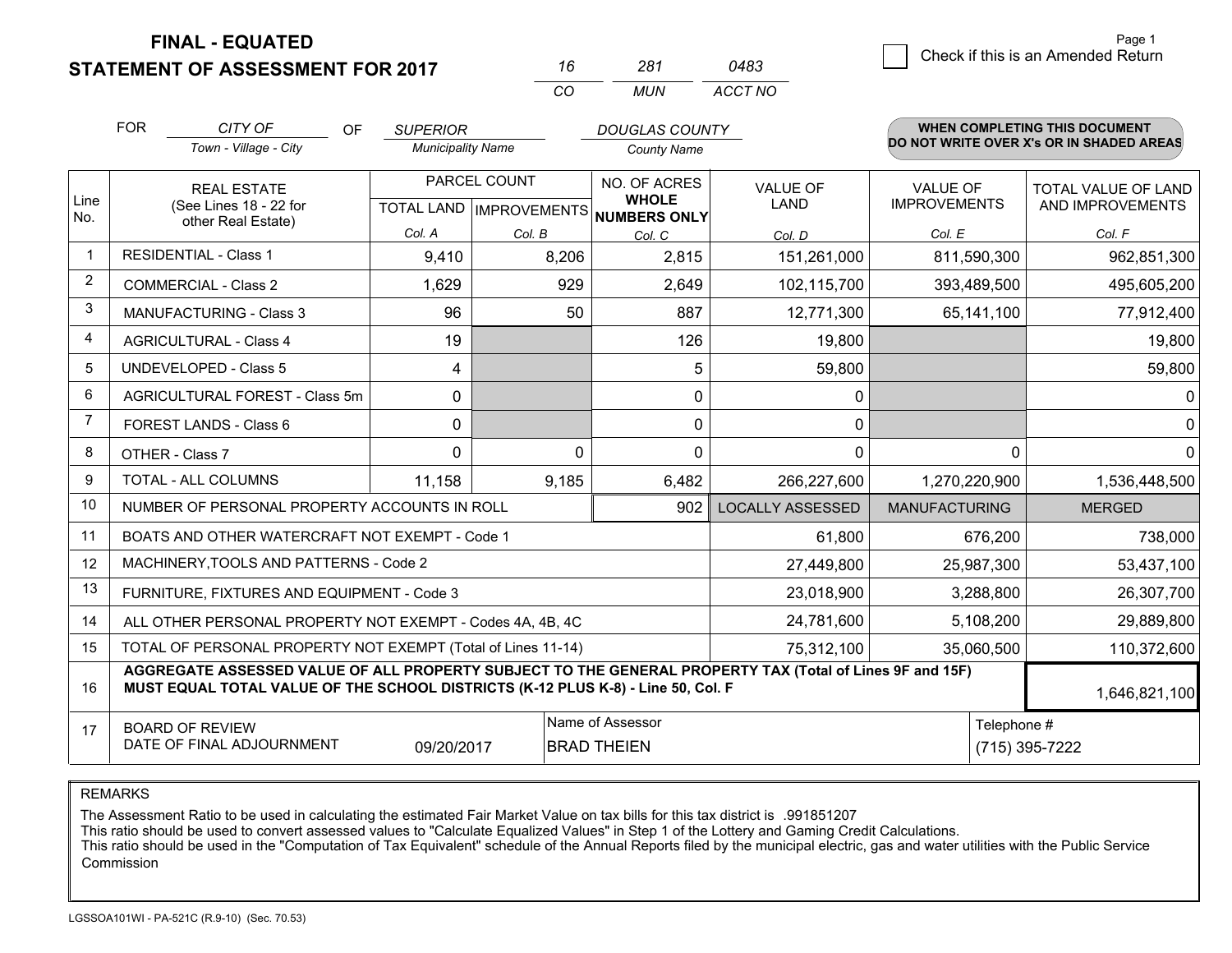*YEAR CO MUN ACCT NO* <u>2017 - 16 281 0483</u>

Do not confuse FOREST LANDS (Line 7) with FOREST CROPS (in this section) - They are **NOT** the same

|    |                                                               |                                             |  | Private Forest Crop - Reg Class @ 10¢ per acre                                 |  | Private Forest Crop - Reg Class @ \$2.52 per acre             |                  |                                    |                                                                              |                                                                    |
|----|---------------------------------------------------------------|---------------------------------------------|--|--------------------------------------------------------------------------------|--|---------------------------------------------------------------|------------------|------------------------------------|------------------------------------------------------------------------------|--------------------------------------------------------------------|
| 18 | (a) PARCELS                                                   | (b) ACRES                                   |  | (c) ASSESSED VALUE                                                             |  | (d) PARCELS                                                   |                  | (e) ACRES                          |                                                                              | (f) ASSESSED VALUE                                                 |
|    | Private Forest Crop - Special Class @ 20¢ per acre            |                                             |  |                                                                                |  |                                                               |                  |                                    | Entered Before 2005 Managed Forest - Ferrous Mining CLOSED @ \$8.27 per acre |                                                                    |
| 19 | (b) ACRES<br>(a) PARCELS                                      |                                             |  | (c) ASSESSED VALUE                                                             |  | (d) PARCELS                                                   |                  | (e) ACRES                          |                                                                              | (f) ASSESSED VALUE                                                 |
|    |                                                               | Entered Before 2005 Managed Forest - OPEN @ |  | \$.79 per acre                                                                 |  |                                                               |                  |                                    |                                                                              | Entered Before 2005 Managed Forest - CLOSED @ \$1.87 per acre      |
|    | (a) PARCELS                                                   | (b) ACRES                                   |  | (c) ASSESSED VALUE                                                             |  | (d) PARCELS                                                   |                  | (e) ACRES                          |                                                                              | (f) ASSESSED VALUE                                                 |
| 20 |                                                               |                                             |  |                                                                                |  |                                                               |                  |                                    |                                                                              |                                                                    |
|    | Entered After 2004 Managed Forest - OPEN @<br>\$2.14 per acre |                                             |  |                                                                                |  | Entered After 2004 Managed Forest - CLOSED @ \$10.68 per acre |                  |                                    |                                                                              |                                                                    |
| 21 | (a) PARCELS                                                   | (b) ACRES                                   |  | (c) ASSESSED VALUE                                                             |  | (d) PARCELS<br>(e) ACRES                                      |                  |                                    | (f) ASSESSED VALUE                                                           |                                                                    |
|    |                                                               |                                             |  |                                                                                |  |                                                               |                  |                                    |                                                                              |                                                                    |
| 22 | (a) County Forest Cropland Acres                              |                                             |  | (b) Federal Acres                                                              |  | (c) State Acres                                               |                  | (d) County (NOT FOREST CROP) Acres |                                                                              | (e) Other Acres                                                    |
|    |                                                               |                                             |  | 1.13                                                                           |  | 368.1<br>66.06                                                |                  |                                    |                                                                              | 376.16                                                             |
|    |                                                               |                                             |  | Assessed Value of Omitted Property From Prior Years (Sec. 70.44)               |  |                                                               |                  |                                    |                                                                              | Assessed Value of Sec. 70.43 Corrections of Errors by Assessors    |
| 23 |                                                               | (a) REAL ESTATE                             |  | (b) PERSONAL                                                                   |  |                                                               | (c1) REAL ESTATE |                                    |                                                                              | (c2) PERSONAL                                                      |
|    |                                                               |                                             |  |                                                                                |  |                                                               |                  |                                    |                                                                              | 835,400                                                            |
|    |                                                               |                                             |  | Manufacturing Equated Value of Omitted Property From Prior Years (Sec. 70.995) |  |                                                               |                  |                                    |                                                                              | Mfg. Equated Value of Sec.70.43 Corrections of Errors by Assessors |
|    |                                                               | (d) REAL ESTATE                             |  | (e) PERSONAL                                                                   |  |                                                               | (f1) REAL ESTATE |                                    | (f2) PERSONAL                                                                |                                                                    |
|    |                                                               |                                             |  |                                                                                |  |                                                               |                  |                                    |                                                                              |                                                                    |

## **SPECIAL DISTRICTS**

| Line<br>No. | Enter 6-digit<br>Special District<br>Code (Col. A) | <b>Account</b><br><b>Number</b> | <b>Special District Name</b> | <b>Locally Assessed Value</b><br>of Real Estate and | Mfg Value of Real Estate<br>and Personal Property | <b>Merged Value of</b><br><b>Real Estate and</b><br>Personal Property (Col. F) |
|-------------|----------------------------------------------------|---------------------------------|------------------------------|-----------------------------------------------------|---------------------------------------------------|--------------------------------------------------------------------------------|
|             |                                                    | (Col. B)                        | (Col. C)                     | Personal Property (Col. D)                          | (Col. E)                                          |                                                                                |
| 24          |                                                    |                                 |                              |                                                     |                                                   |                                                                                |
| 25          |                                                    |                                 |                              |                                                     |                                                   |                                                                                |
| 26          |                                                    |                                 |                              |                                                     |                                                   |                                                                                |
| 27          |                                                    |                                 |                              |                                                     |                                                   |                                                                                |
| 28          |                                                    |                                 |                              |                                                     |                                                   |                                                                                |
| 29          |                                                    |                                 |                              |                                                     |                                                   |                                                                                |
| 30          |                                                    |                                 |                              |                                                     |                                                   |                                                                                |
| 31          |                                                    |                                 |                              |                                                     |                                                   |                                                                                |
| 32          |                                                    |                                 |                              |                                                     |                                                   |                                                                                |
| 33          |                                                    |                                 |                              |                                                     |                                                   |                                                                                |
| 34          |                                                    |                                 |                              |                                                     |                                                   |                                                                                |
| 35          |                                                    |                                 |                              |                                                     |                                                   |                                                                                |

LGSSOA101WI-PA - 521C (R. 9-10) (Sec. 70.53)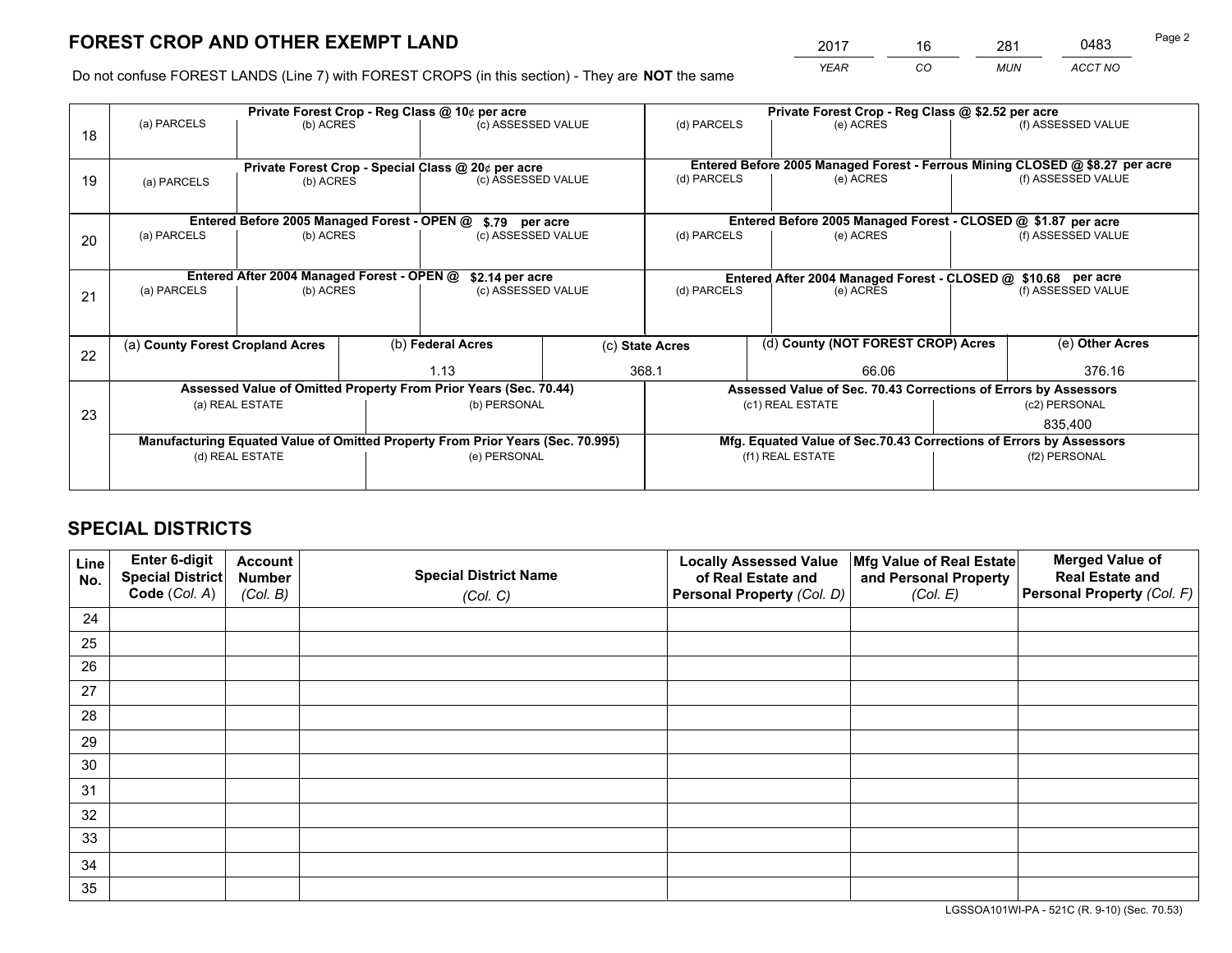|             |                                                          |                                             |                                                         | YEAR                                                                              | CO.<br><b>MUN</b>                                             | ACCT NO                                                                        |  |  |  |  |
|-------------|----------------------------------------------------------|---------------------------------------------|---------------------------------------------------------|-----------------------------------------------------------------------------------|---------------------------------------------------------------|--------------------------------------------------------------------------------|--|--|--|--|
| Line<br>No. | Enter 6-digit<br><b>School District</b><br>Code (Col. A) | <b>Account</b><br><b>Number</b><br>(Col. B) | <b>School District Name</b><br>(Col. C)                 | <b>Locally Assessed Value</b><br>of Real Estate and<br>Personal Property (Col. D) | Mfg Value of Real Estate<br>and Personal Property<br>(Col. E) | <b>Merged Value of</b><br><b>Real Estate and</b><br>Personal Property (Col. F) |  |  |  |  |
|             | A. SCHOOL DISTRICTS (K-8 and K-12)                       |                                             |                                                         |                                                                                   |                                                               |                                                                                |  |  |  |  |
| 36          | 165663                                                   | 0113                                        | <b>SCH D OF SUPERIOR</b>                                | 1,533,848,200                                                                     | 112,972,900                                                   | 1,646,821,100                                                                  |  |  |  |  |
| 37          |                                                          |                                             |                                                         |                                                                                   |                                                               |                                                                                |  |  |  |  |
| 38          |                                                          |                                             |                                                         |                                                                                   |                                                               |                                                                                |  |  |  |  |
| 39          |                                                          |                                             |                                                         |                                                                                   |                                                               |                                                                                |  |  |  |  |
| 40          |                                                          |                                             |                                                         |                                                                                   |                                                               |                                                                                |  |  |  |  |
| 41<br>42    |                                                          |                                             |                                                         |                                                                                   |                                                               |                                                                                |  |  |  |  |
| 43          |                                                          |                                             |                                                         |                                                                                   |                                                               |                                                                                |  |  |  |  |
| 44          |                                                          |                                             |                                                         |                                                                                   |                                                               |                                                                                |  |  |  |  |
| 45          |                                                          |                                             |                                                         |                                                                                   |                                                               |                                                                                |  |  |  |  |
| 46          |                                                          |                                             |                                                         |                                                                                   |                                                               |                                                                                |  |  |  |  |
| 47          |                                                          |                                             |                                                         |                                                                                   |                                                               |                                                                                |  |  |  |  |
| 48          |                                                          |                                             |                                                         |                                                                                   |                                                               |                                                                                |  |  |  |  |
| 49          |                                                          |                                             |                                                         |                                                                                   |                                                               |                                                                                |  |  |  |  |
| 50          |                                                          |                                             | TOTAL ASSESSED VALUE OF SCHOOL DISTRICTS (K-8 and K-12) | 1,533,848,200                                                                     | 112,972,900                                                   | 1,646,821,100                                                                  |  |  |  |  |
|             | <b>B.</b><br>UNION HIGH SCHOOL DISTRICTS                 |                                             |                                                         |                                                                                   |                                                               |                                                                                |  |  |  |  |
| 51          |                                                          |                                             |                                                         |                                                                                   |                                                               |                                                                                |  |  |  |  |
| 52          |                                                          |                                             |                                                         |                                                                                   |                                                               |                                                                                |  |  |  |  |
| 53          |                                                          |                                             |                                                         |                                                                                   |                                                               |                                                                                |  |  |  |  |
| 54          |                                                          |                                             |                                                         |                                                                                   |                                                               |                                                                                |  |  |  |  |
| 55          |                                                          |                                             | TOTAL ASSESSED VALUE OF UNION HIGH SCHOOLS              |                                                                                   |                                                               |                                                                                |  |  |  |  |
|             | C.<br><b>TECHNICAL COLLEGE DISTRICTS</b>                 |                                             |                                                         |                                                                                   |                                                               |                                                                                |  |  |  |  |
| 56          | 001700                                                   | 0016                                        | WISCONSIN INDIANHEAD TECH COLLEGE SHEL                  | 1,533,848,200                                                                     | 112,972,900                                                   | 1,646,821,100                                                                  |  |  |  |  |
| 57<br>58    |                                                          |                                             |                                                         |                                                                                   |                                                               |                                                                                |  |  |  |  |
| 59          |                                                          |                                             | TOTAL ASSESSED VALUE OF TECHNICAL COLLEGES              | 1,533,848,200                                                                     | 112,972,900                                                   | 1,646,821,100                                                                  |  |  |  |  |
|             |                                                          |                                             |                                                         |                                                                                   |                                                               |                                                                                |  |  |  |  |

16

281

 *I hereby certify, to the best of my knowledge and belief, this form is complete and correct.*

**SCHOOL DISTRICTS**

| Print name of preparer | Title                    |                | Date (MM / DD / CCYY) |
|------------------------|--------------------------|----------------|-----------------------|
|                        |                          |                |                       |
| Signature of preparer  | Contact Telephone Number | E-mail address |                       |
|                        | -                        |                |                       |